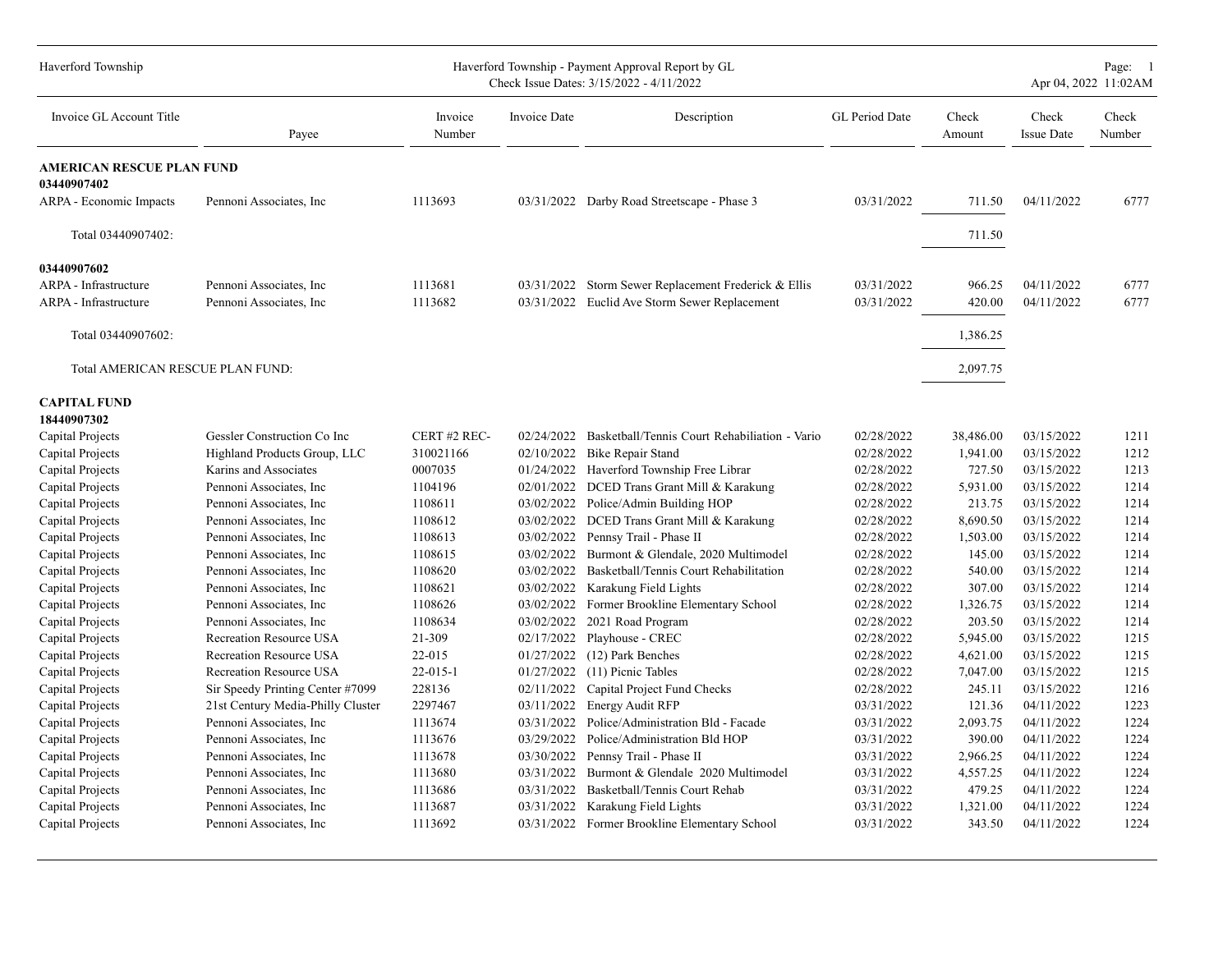| Haverford Township                              |                                                              |                      |              | Haverford Township - Payment Approval Report by GL<br>Check Issue Dates: 3/15/2022 - 4/11/2022 |                          |                       |                            | Page: 2<br>Apr 04, 2022 11:02AM |
|-------------------------------------------------|--------------------------------------------------------------|----------------------|--------------|------------------------------------------------------------------------------------------------|--------------------------|-----------------------|----------------------------|---------------------------------|
| Invoice GL Account Title                        | Payee                                                        | Invoice<br>Number    | Invoice Date | Description                                                                                    | GL Period Date           | Check<br>Amount       | Check<br><b>Issue Date</b> | Check<br>Number                 |
| Capital Projects                                | WatchGuard Video                                             | BCAMORD149           |              | 03/09/2022 (3) Body Cameras                                                                    | 03/31/2022               | 4,067.00              | 04/11/2022                 | 1225                            |
| Total 18440907302:                              |                                                              |                      |              |                                                                                                |                          | 94,212.47             |                            |                                 |
| Total CAPITAL FUND:                             |                                                              |                      |              |                                                                                                |                          | 94,212.47             |                            |                                 |
| <b>CDBG GRANT FUND</b><br>04491750802           | Pennoni Associates, Inc.                                     | 1112466              |              |                                                                                                | 03/31/2022               | 3,841.50              | 04/11/2022                 | 4618                            |
| Public Projects                                 |                                                              |                      |              | 03/23/2022 Llanerch School Park ADA Ramp                                                       |                          |                       |                            |                                 |
| Total 04491750802:                              |                                                              |                      |              |                                                                                                |                          | 3,841.50              |                            |                                 |
| 04491751302<br>Rehabilitation                   | Pennoni Associates, Inc.                                     | 1112468              |              | 03/23/2022 Haverford Rd Busway Crossing                                                        | 03/31/2022               | 5,993.50              | 04/11/2022                 | 4618                            |
| Total 04491751302:                              |                                                              |                      |              |                                                                                                |                          | 5,993.50              |                            |                                 |
| 04491751502                                     | CARES Act - Program Expen Leadco Environmental Services Inc  | 1562                 |              | 03/16/2022 45th Yr Homeless Prevention                                                         | 03/31/2022               | 280.00                | 04/11/2022                 | 4617                            |
| Total 04491751502:                              |                                                              |                      |              |                                                                                                |                          | 280.00                |                            |                                 |
| 04491751602<br>CARES Act - Admin                | Anthony J Dunleavy Assoc Inc                                 | 4012022              |              | 04/01/2022 45th Yr Admin CV                                                                    | 03/31/2022               | 3,640.00              | 04/11/2022                 | 4614                            |
| Total 04491751602:                              |                                                              |                      |              |                                                                                                |                          | 3,640.00              |                            |                                 |
| 04493200002<br>Miscellaneous Expense            | 21st Century Media-Philly Cluster                            | 2294152              |              | 02/28/2022 Advertising                                                                         | 03/31/2022               | 158.03                | 04/11/2022                 | 4612                            |
| Total 04493200002:                              |                                                              |                      |              |                                                                                                |                          | 158.03                |                            |                                 |
| 04493750502<br>Fair Housing                     | Community Action Agency of Del Ct 3112022                    |                      |              | 03/11/2022 47th Yr Homeless                                                                    | 03/31/2022               | 15,000.00             | 04/11/2022                 | 4615                            |
| Total 04493750502:                              |                                                              |                      |              |                                                                                                |                          | 15,000.00             |                            |                                 |
| 04493750602<br>Administration<br>Administration | Anthony J Dunleavy Assoc Inc<br>Anthony J Dunleavy Assoc Inc | 4012022A<br>4012022B |              | 04/01/2022 47th Yr Admin<br>04/01/2022 47th Yr Rehab                                           | 03/31/2022<br>03/31/2022 | 19,500.00<br>6,500.00 | 04/11/2022<br>04/11/2022   | 4614<br>4614                    |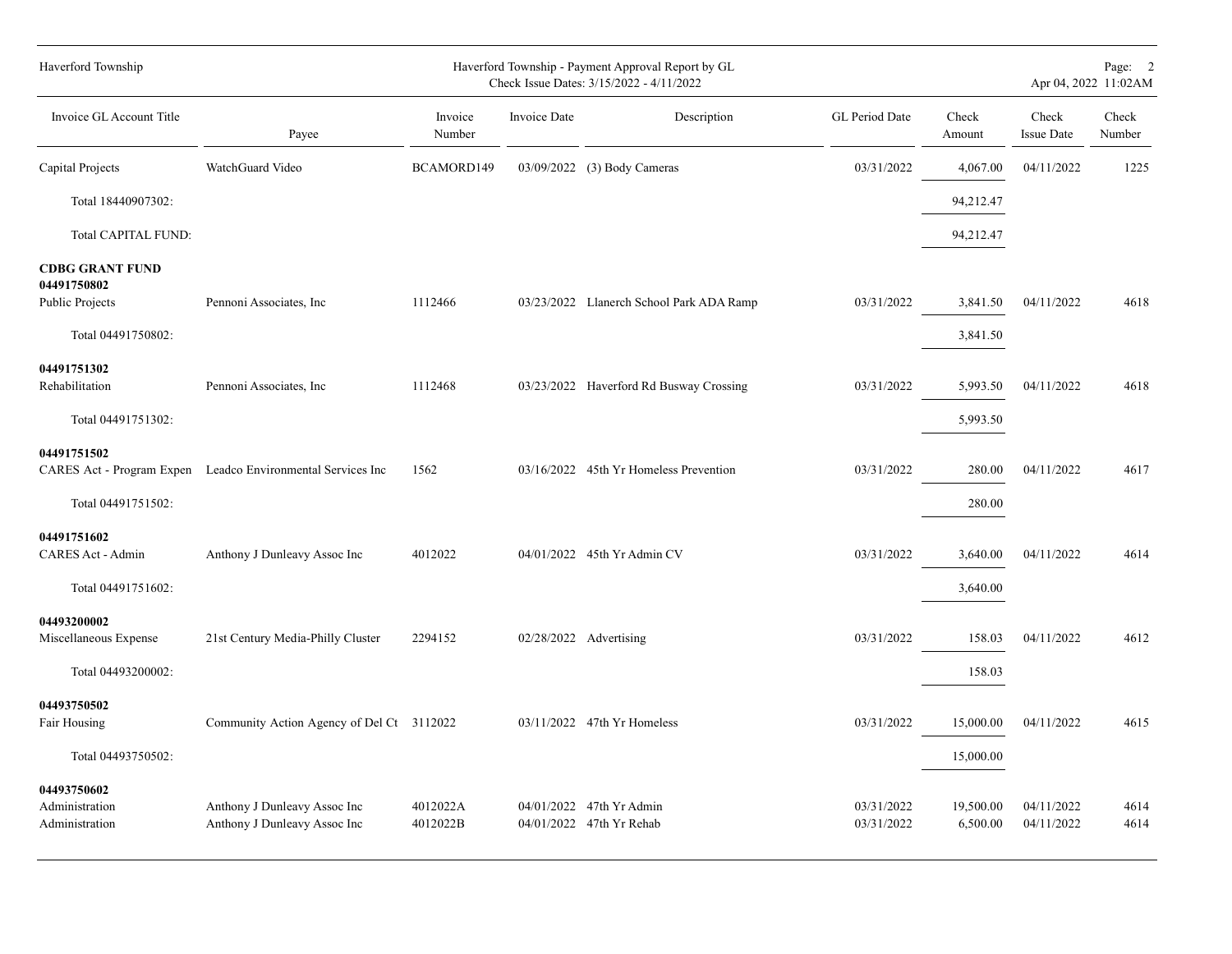| Haverford Township             |                                    |                   |              | Haverford Township - Payment Approval Report by GL<br>Check Issue Dates: 3/15/2022 - 4/11/2022 |                |                 |                            | Page: 3<br>Apr 04, 2022 11:02AM |
|--------------------------------|------------------------------------|-------------------|--------------|------------------------------------------------------------------------------------------------|----------------|-----------------|----------------------------|---------------------------------|
| Invoice GL Account Title       | Payee                              | Invoice<br>Number | Invoice Date | Description                                                                                    | GL Period Date | Check<br>Amount | Check<br><b>Issue Date</b> | Check<br>Number                 |
| Administration                 | Anthony J Dunleavy Assoc Inc       | 4012022C          |              | 04/01/2022 47th Yr Service Delivery                                                            | 03/31/2022     | 2,000.00        | 04/11/2022                 | 4614                            |
| Total 04493750602:             |                                    |                   |              |                                                                                                |                | 28,000.00       |                            |                                 |
| 04493751302                    |                                    |                   |              |                                                                                                |                |                 |                            |                                 |
| Rehabilitation                 | Al Lawrence & Sons Inc             | 118303            | 03/08/2022   | 2724 Haverford Rd                                                                              | 03/31/2022     | 1,695.00        | 04/11/2022                 | 4613                            |
| Rehabilitation                 | Jamison Chimney Services           | 3172022           |              | 03/17/2022 711 Aubrey Ave                                                                      | 03/31/2022     | 298.00          | 04/11/2022                 | 4616                            |
| Rehabilitation                 | Leadco Environmental Services Inc  | 1564              |              | 03/26/2022 711 Aubrey Ave                                                                      | 03/31/2022     | 1,694.00        | 04/11/2022                 | 4617                            |
| Rehabilitation                 | Pennoni Associates, Inc.           | 1112469           |              | 03/23/2022 711 Aubrey Ave                                                                      | 03/31/2022     | 1,435.00        | 04/11/2022                 | 4618                            |
| Rehabilitation                 | Pennoni Associates, Inc.           | 1112470           |              | 03/23/2022 512 Hillside Ave                                                                    | 03/31/2022     | 4,025.00        | 04/11/2022                 | 4618                            |
| Total 04493751302:             |                                    |                   |              |                                                                                                |                | 9,147.00        |                            |                                 |
| Total CDBG GRANT FUND:         |                                    |                   |              |                                                                                                |                | 66,060.03       |                            |                                 |
| <b>GENERAL FUND</b><br>0113000 |                                    |                   |              |                                                                                                |                |                 |                            |                                 |
| Due From Other Funds           | Peco Energy                        | 5580201600330     | 03/30/2022   | Lawrence Rd - Darby Creek                                                                      | 04/30/2022     | 4.34            | 04/05/2022                 | 176991                          |
| Due From Other Funds           | Peco Energy                        | 5889500505330     | 03/30/2022   | Darby Creek - Ellis                                                                            | 04/30/2022     | 4.34            | 04/05/2022                 | 176991                          |
| Due From Other Funds           | Peco Energy                        | 6198701008330     | 03/30/2022   | Marple Rd - Darby Creek                                                                        | 04/30/2022     | 4.34            | 04/05/2022                 | 176991                          |
| Due From Other Funds           | Peco Energy                        | 6500101109330     | 03/30/2022   | Bon Air - Darby Creek                                                                          | 04/30/2022     | 4.34            | 04/05/2022                 | 176991                          |
| Due From Other Funds           | Peco Energy                        | 7118501007330     | 03/30/2022   | Glendale Rd - Darby Creek                                                                      | 04/30/2022     | 4.34            | 04/05/2022                 | 176991                          |
| Due From Other Funds           | Peco Energy                        | 8028801406330     | 03/30/2022   | 3800 Darby Rd                                                                                  | 04/30/2022     | 4.34            | 04/05/2022                 | 176991                          |
| Due From Other Funds           | Peco Energy                        | 8046801104330     |              | 03/30/2022 West Chester Pk - Walnut Hill                                                       | 04/30/2022     | 4.34            | 04/05/2022                 | 176991                          |
| Total 0113000:                 |                                    |                   |              |                                                                                                |                | 30.38           |                            |                                 |
| 0123900                        |                                    |                   |              |                                                                                                |                |                 |                            |                                 |
| Over and Duplicate Payments    | 20/20 Settlement Services LLC      | 3072022           | 03/07/2022   | Overpym't RE Tax # 22020047300                                                                 | 03/31/2022     | 125.33          | 03/15/2022                 | 176854                          |
| Over and Duplicate Payments    | Lisa M Tartaglino                  | 3032022           | 03/03/2022   | Duplicate RE Tax Payment #22040062922                                                          | 03/31/2022     | 914.57          | 03/15/2022                 | 176858                          |
| Over and Duplicate Payments    | Mortgage Lenders Service Inc       | 3032022           | 03/03/2022   | Overpym't RE Tax #22030036000                                                                  | 03/31/2022     | 306.48          | 03/15/2022                 | 176859                          |
| Over and Duplicate Payments    | Quicksilva Real Estate & Escrow Co | 3032022           | 03/03/2022   | Overpym't RE Tax #22010212200 & 220102                                                         | 03/31/2022     | 192.24          | 03/15/2022                 | 176861                          |
| Over and Duplicate Payments    | Radian Settlement Srevices Inc     | 3042022           | 03/04/2022   | Overpym't RE Taxes #22090170800                                                                | 03/31/2022     | 43.50           | 03/15/2022                 | 176862                          |
| Over and Duplicate Payments    | Timothy F Sullivan Esquire         | 3022022           | 03/02/2022   | Overpym't RE Tax #22030093110                                                                  | 03/31/2022     | 8.63            | 03/15/2022                 | 176864                          |
| Over and Duplicate Payments    | Wells Fargo RE Tax Services        | 3032022           | 03/03/2022   | Return Duplicate Payment - Parcel/Tax ID #2                                                    | 03/31/2022     | 3,251.56        | 03/15/2022                 | 176865                          |
| Over and Duplicate Payments    | Bank of England Mortgage           | 3112022           | 03/11/2022   | Duplicate Real Estate Tax #22040005667                                                         | 03/31/2022     | 2,668.76        | 03/22/2022                 | 176885                          |
| Over and Duplicate Payments    | City Abstract LLC                  | 3112022           | 03/11/2022   | Duplicate Real Estate Tax #22060186200                                                         | 03/31/2022     | 1,642.79        | 03/22/2022                 | 176886                          |
| Over and Duplicate Payments    | Closing Edge LLC                   | 3112022           | 03/11/2022   | Duplicate Real Estate Tax #22040045600                                                         | 03/31/2022     | 2,552.46        | 03/22/2022                 | 176887                          |
| Over and Duplicate Payments    | Empower Settlement Services LLC    | 3102022           | 03/10/2022   | Overpym't Real Estate Tax #22050069700                                                         | 03/31/2022     | 51.89           | 03/22/2022                 | 176892                          |
| Over and Duplicate Payments    | Haverford College                  | 3112022           |              | 03/11/2022 Duplicate Real Estate Tax #22040057000                                              | 03/31/2022     | 2,896.92        | 03/22/2022                 | 176893                          |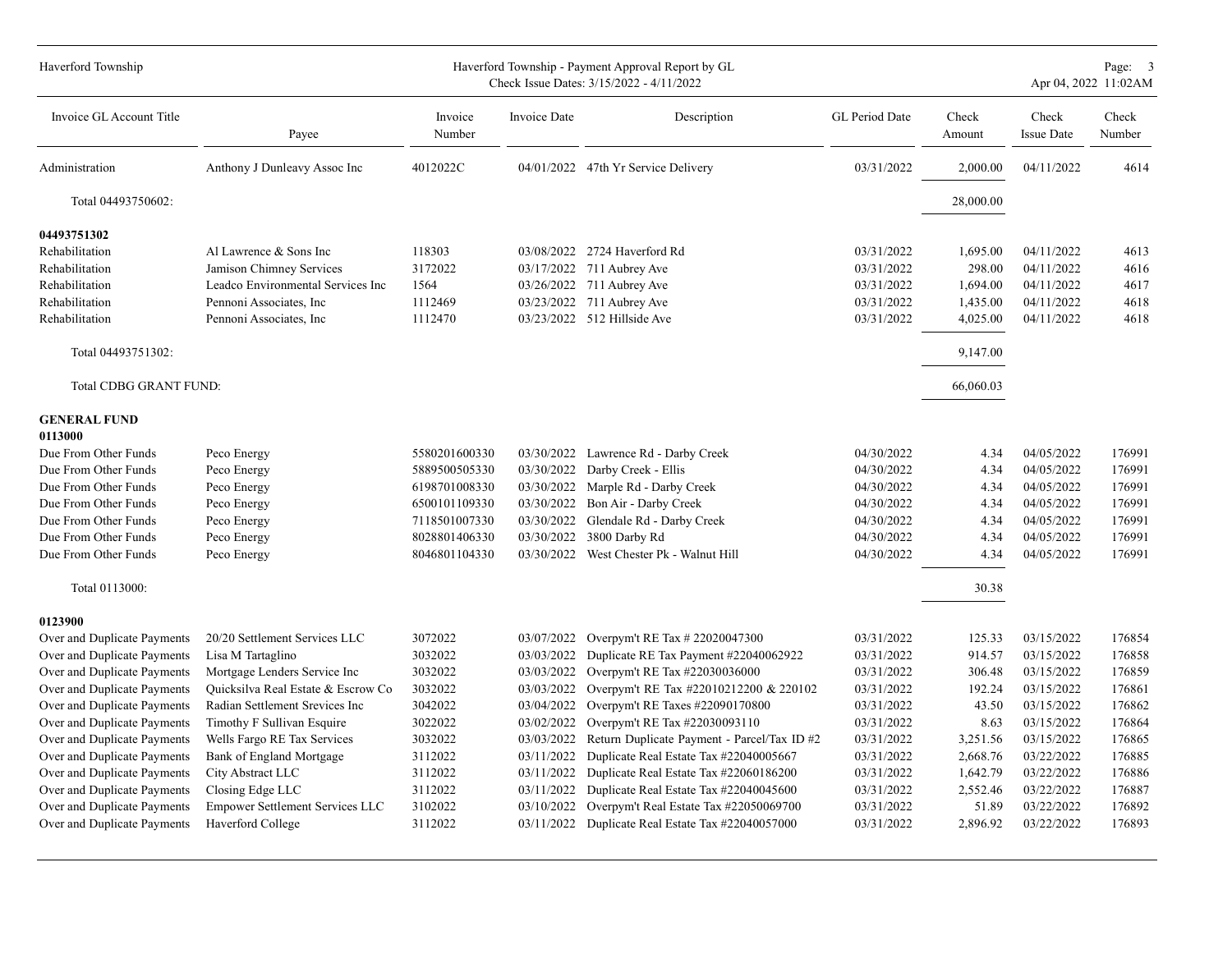## Haverford Township Payment Approval Report by GL Page: 4<br>Check Issue Dates: 3/15/2022 - 4/11/2022

Check Issue Dates:  $3/15/2022 - 4/11/2022$ 

| Invoice GL Account Title      | Payee                                      | Invoice<br>Number | Invoice Date | Description                              | GL Period Date | Check<br>Amount | Check<br><b>Issue Date</b> | Check<br>Number |
|-------------------------------|--------------------------------------------|-------------------|--------------|------------------------------------------|----------------|-----------------|----------------------------|-----------------|
| Over and Duplicate Payments   | Jenna Keating                              | 3112022           | 03/11/2022   | Duplicate Real Estate Tax #22090113723   | 03/31/2022     | 495.63          | 03/22/2022                 | 176897          |
| Over and Duplicate Payments   | Joseph & Louisa Zullo                      | 3112022           | 03/11/2022   | Overpym't Real Estate Tax # 22030155600  | 03/31/2022     | 180.00          | 03/22/2022                 | 176898          |
| Over and Duplicate Payments   | Land Services USA Inc                      | 3112022           | 03/11/2022   | Duplicate Real Estate Tax #22090020000   | 03/31/2022     | 1,659.87        | 03/22/2022                 | 176899          |
| Over and Duplicate Payments   | Old Republic National Title Insurance      | 3092022           | 03/09/2022   | Duplicate Real Estate Tax #22090175700   | 03/31/2022     | 1,678.93        | 03/22/2022                 | 176900          |
| Over and Duplicate Payments   | Quicksilva Real Estate & Escrow Co         | 3112022           | 03/01/2022   | Overpym't RE Tax #22060134400            | 03/31/2022     | 178.76          | 03/22/2022                 | 176903          |
| Over and Duplicate Payments   | Associates Land Transfer Company L 3232022 |                   | 03/23/2022   | Duplicate RE Tax Payment # 22060132600 - | 03/31/2022     | 2,295.58        | 03/29/2022                 | 176912          |
| Over and Duplicate Payments   | Corelogic Centralized Refunds              | 3232022           | 03/23/2022   | Overpym't RE Taxes (Various Parcels)     | 03/31/2022     | 42,624.64       | 03/29/2022                 | 176913          |
| Over and Duplicate Payments   | Corelogic Tax Services LLC                 | 3182022           | 03/18/2022   | Duplicate RE Tax Payment #22060102800 -  | 03/31/2022     | 1,685.00        | 03/29/2022                 | 176914          |
| Over and Duplicate Payments   | Kevin J Callahan                           | 3232022           | 03/23/2022   | Duplicate RE Tax Payment #22070136100    | 03/31/2022     | 1,729.10        | 03/29/2022                 | 176917          |
| Over and Duplicate Payments   | Linda & William Munich                     | 3182022           | 03/18/2022   | Duplicate RE Tax Payment #22060049240    | 03/31/2022     | 943.34          | 03/29/2022                 | 176918          |
| Over and Duplicate Payments   | Nancy J Venafra                            | 3222022           | 03/22/2022   | Duplicate RE Tax Payment #22030233400    | 03/31/2022     | 55.06           | 03/29/2022                 | 176921          |
| Over and Duplicate Payments   | Alexander Shoshanna & Alexander Si 3282022 |                   | 03/28/2022   | Dupilcate RE Tax Payment #22090114800    | 04/30/2022     | 1,679.07        | 04/05/2022                 | 176973          |
| Over and Duplicate Payments   | Amy L Davis                                | 3252022           | 03/25/2022   | Dupilcate RE Tax Payment #22060045700    | 04/30/2022     | 1,494.14        | 04/05/2022                 | 176974          |
| Over and Duplicate Payments   | Charles & Kathleen Tague                   | 3222022           | 03/22/2022   | Duplicate RE Tax Payment #22050048600    | 04/30/2022     | 1,785.28        | 04/05/2022                 | 176978          |
| Over and Duplicate Payments   | Charles Hoover & Joseph Kondisko           | 3282022           | 03/28/2022   | Overpym't RE Tax #22030183200            | 04/30/2022     | 100.00          | 04/05/2022                 | 176979          |
| Over and Duplicate Payments   | Corelogic Tax Services LLC                 | 3222022           | 03/22/2022   | Duplicate RE Tax Payment #22060183000 &  | 04/30/2022     | 3,147.74        | 04/05/2022                 | 176982          |
| Over and Duplicate Payments   | Great American Abstract, LLC               | 3252022           | 03/25/2022   | Overpym't RE Tax #2202009080             | 04/30/2022     | 34.18           | 04/05/2022                 | 176984          |
| Over and Duplicate Payments   | Joseph W Volk                              | 3282022           | 03/28/2022   | Overpym't RE Tax #22030104100            | 04/30/2022     | 435.55          | 04/05/2022                 | 176985          |
| Over and Duplicate Payments   | Lereta LLC                                 | 3222022           | 03/22/2022   | Duplicate RE Tax Payment #22090223500    | 04/30/2022     | 1,873.00        | 04/05/2022                 | 176986          |
| Over and Duplicate Payments   | Lereta LLC                                 | 3302022           | 03/30/2022   | Overpym't RE Taxes (Various Parcels)     | 04/30/2022     | 8,147.52        | 04/05/2022                 | 176987          |
| Over and Duplicate Payments   | Quicksilva Real Estate & Escrow Co         | 3282022           | 03/28/2022   | Overpym't RE Tax #22080064401            | 04/30/2022     | 259.73          | 04/05/2022                 | 176993          |
| Over and Duplicate Payments   | Sarah Grugan & Barbara Grugan              | 3252022           | 03/25/2022   | Dupilcate RE Tax Payment #22090028600    | 04/30/2022     | 2,841.26        | 04/05/2022                 | 176995          |
| Over and Duplicate Payments   | ServiceLink LLC                            | 3282022           | 03/28/2022   | Overpym't RE Tax #22090160200            | 04/30/2022     | 48.49           | 04/05/2022                 | 176996          |
| Over and Duplicate Payments   | Thomas & Nora O'Brien                      | 3282022           | 03/28/2022   | Overpym't RE Taxes #22070063100          | 04/30/2022     | 10.00           | 04/05/2022                 | 176998          |
| Total 0123900:                |                                            |                   |              |                                          |                | 90,037.00       |                            |                 |
| 01320325101                   |                                            |                   |              |                                          |                |                 |                            |                 |
| Fire Inspection               | Michele Badder                             | 3182022           |              | 03/18/2022 Refund - Canceled Application | 03/31/2022     | 100.00          | 03/29/2022                 | 176920          |
| Total 01320325101:            |                                            |                   |              |                                          |                | 100.00          |                            |                 |
| 01360361401                   |                                            |                   |              |                                          |                |                 |                            |                 |
| Recreation Program Income     | SS 567 University                          | 3212022           |              | 03/21/2022 Refund - Canceled Program     | 03/31/2022     | 225.00          | 03/29/2022                 | 176926          |
| Recreation Program Income     | Patty Decina                               | 3252022           |              | 03/25/2022 Canceled Program              | 04/30/2022     | 105.00          | 04/05/2022                 | 176990          |
| Total 01360361401:            |                                            |                   |              |                                          |                | 330.00          |                            |                 |
|                               |                                            |                   |              |                                          |                |                 |                            |                 |
| 01400150002<br>Life Insurance | North American Benefits Company            | 2933-01/023112    |              | 03/11/2022 Group Term Life Insurance     | 03/31/2022     | 86.40           | 03/29/2022                 | 176922          |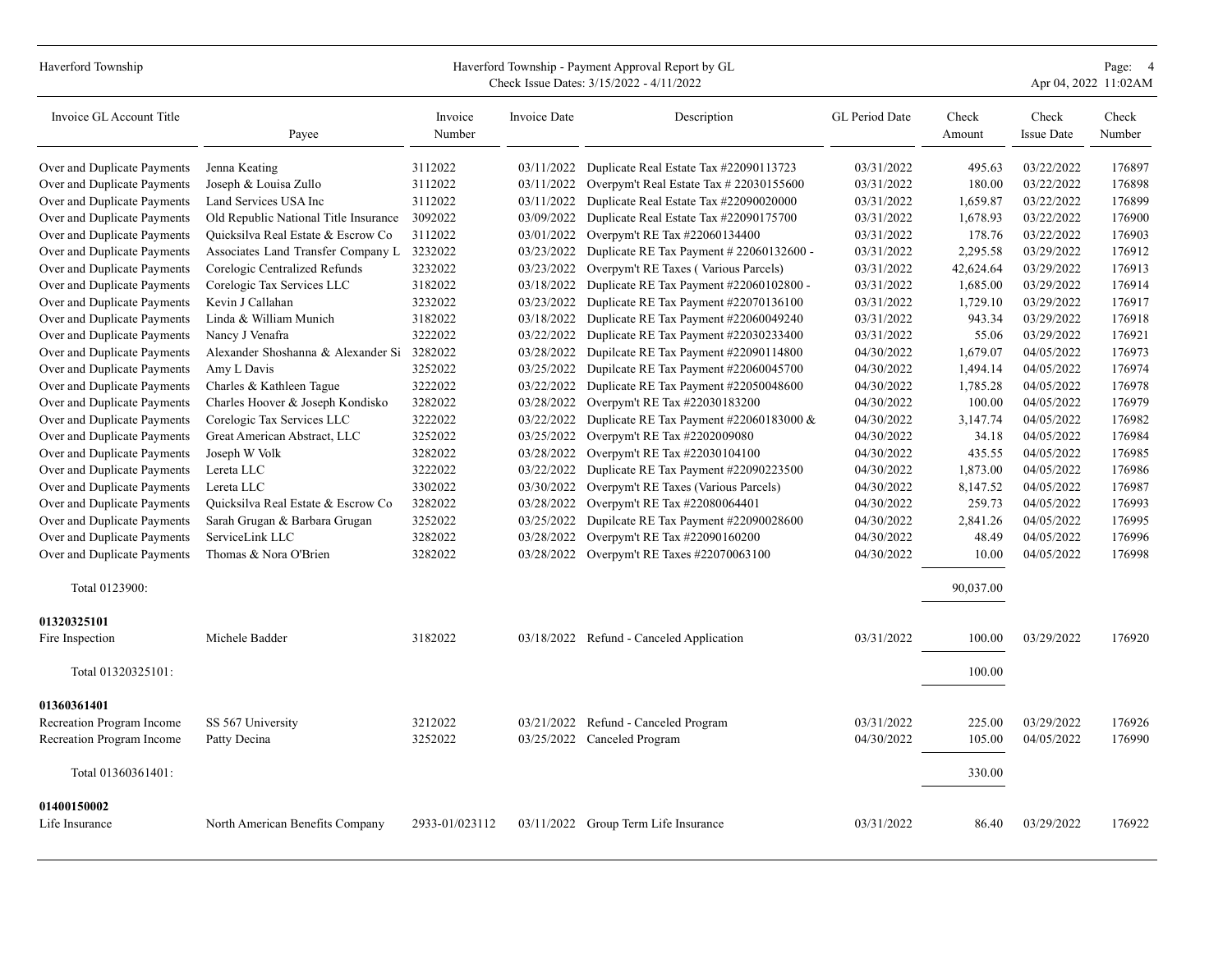| Haverford Township                                                                                                                |                                                                                                                      |                                                         |                          | Haverford Township - Payment Approval Report by GL<br>Check Issue Dates: 3/15/2022 - 4/11/2022                                                 |                                                      |                                                   |                                                      | Page: 5<br>Apr 04, 2022 11:02AM      |
|-----------------------------------------------------------------------------------------------------------------------------------|----------------------------------------------------------------------------------------------------------------------|---------------------------------------------------------|--------------------------|------------------------------------------------------------------------------------------------------------------------------------------------|------------------------------------------------------|---------------------------------------------------|------------------------------------------------------|--------------------------------------|
| Invoice GL Account Title                                                                                                          | Payee                                                                                                                | Invoice<br>Number                                       | Invoice Date             | Description                                                                                                                                    | GL Period Date                                       | Check<br>Amount                                   | Check<br><b>Issue Date</b>                           | Check<br>Number                      |
| Total 01400150002:                                                                                                                |                                                                                                                      |                                                         |                          |                                                                                                                                                |                                                      | 86.40                                             |                                                      |                                      |
| 01400150502<br>Health Benefits<br><b>Health Benefits</b><br><b>Health Benefits</b>                                                | DelCo Public Schools Healthcare Trst<br>DelCo Public Schools Healthcare Trst<br>DelCo Public Schools Healthcare Trst | 2978<br>2978<br>2978                                    |                          | 03/09/2022 Health Benefits<br>03/09/2022 Health Benefits<br>03/09/2022 Health Benefits                                                         | 03/31/2022<br>03/31/2022<br>03/31/2022               | 18,986.60<br>3,746.72<br>3,746.72-                | 03/22/2022<br>03/22/2022<br>03/22/2022               | 176891<br>176891<br>176891           |
| Total 01400150502:                                                                                                                |                                                                                                                      |                                                         |                          |                                                                                                                                                |                                                      | 18,986.60                                         |                                                      |                                      |
| 01400151002<br>Rx/Dental/Vision/LTD<br>Rx/Dental/Vision/LTD<br>Rx/Dental/Vision/LTD<br>Rx/Dental/Vision/LTD<br>Total 01400151002: | Express Scripts Inc<br>Express Scripts Inc<br>Delta Dental of PA<br>North American Benefits Company                  | 43711911C<br>43798741C<br>BE004871479C<br>2933-33112022 | 03/22/2022               | 03/12/2022 Prescription Benefits<br>Prescription Benefits<br>02/28/2022 Dental Benefits<br>03/11/2022 Group Term Life Insurance                | 03/31/2022<br>03/31/2022<br>03/31/2022<br>04/30/2022 | 105.12<br>1,133.87<br>215.00<br>96.70<br>1,550.69 | 03/22/2022<br>03/29/2022<br>03/15/2022<br>04/05/2022 | 237<br>239<br>176855<br>176989       |
| 01400151502<br>Pension Fund<br>Pension Fund<br>Pension Fund<br>Total 01400151502:                                                 | U S Bank FBO Haverford Township<br>TD Ameritrade FBO 913039189<br>Matrix Trust Company                               | 31622A<br>031522<br>3252022                             |                          | 03/16/2022 2022 Partial MMO<br>03/15/2022 2022 Partial MMO - Haverford Township No<br>03/25/2022 07C697MG - Emp 457B Cont 1Q 2022              | 03/31/2022<br>03/31/2022<br>03/31/2022               | 1,746.03<br>1,380.95<br>2,779.70<br>5,906.68      | 03/17/2022<br>03/15/2022<br>03/29/2022               | 234<br>176869<br>176919              |
| 01400152002<br>Workers Compensation<br>Total 01400152002:                                                                         | Arthur J Gallagher Risk Mgmt Serv I 4120201                                                                          |                                                         |                          | 02/15/2022 Workers Comp - Install #2                                                                                                           | 03/31/2022                                           | 3,365.02<br>3,365.02                              | 03/22/2022                                           | 176884                               |
| 01400200002<br>Miscellaneous Expense<br>Total 01400200002:                                                                        | Office Basics, Inc.                                                                                                  | I-1988008                                               |                          | 03/10/2022 Office Supplies                                                                                                                     | 03/31/2022                                           | 31.12<br>31.12                                    | 04/11/2022                                           | 177117                               |
| 01400200102<br>Commissioners Expense<br>Commissioners Expense<br>Commissioners Expense<br>Commissioners Expense                   | Kelly Music For Life, Inc<br>Sheryl Forste-Grupp<br>Postmaster<br>Spectrum Letterbox                                 | 3102022<br>3202022<br>3232022<br>S-12-2802-KK           | 03/10/2022<br>03/02/2022 | Sponsorship - United with Ukraine Event<br>03/20/2022 Commissioner Expense<br>Postage - Spring/Summer Newsletter<br>01/05/2022 Ward 4 Postcard | 03/31/2022<br>03/31/2022<br>03/31/2022<br>03/31/2022 | 1,000.00<br>542.72<br>3,128.07<br>425.00          | 03/15/2022<br>03/22/2022<br>03/29/2022<br>03/29/2022 | 176856<br>176906<br>176924<br>176925 |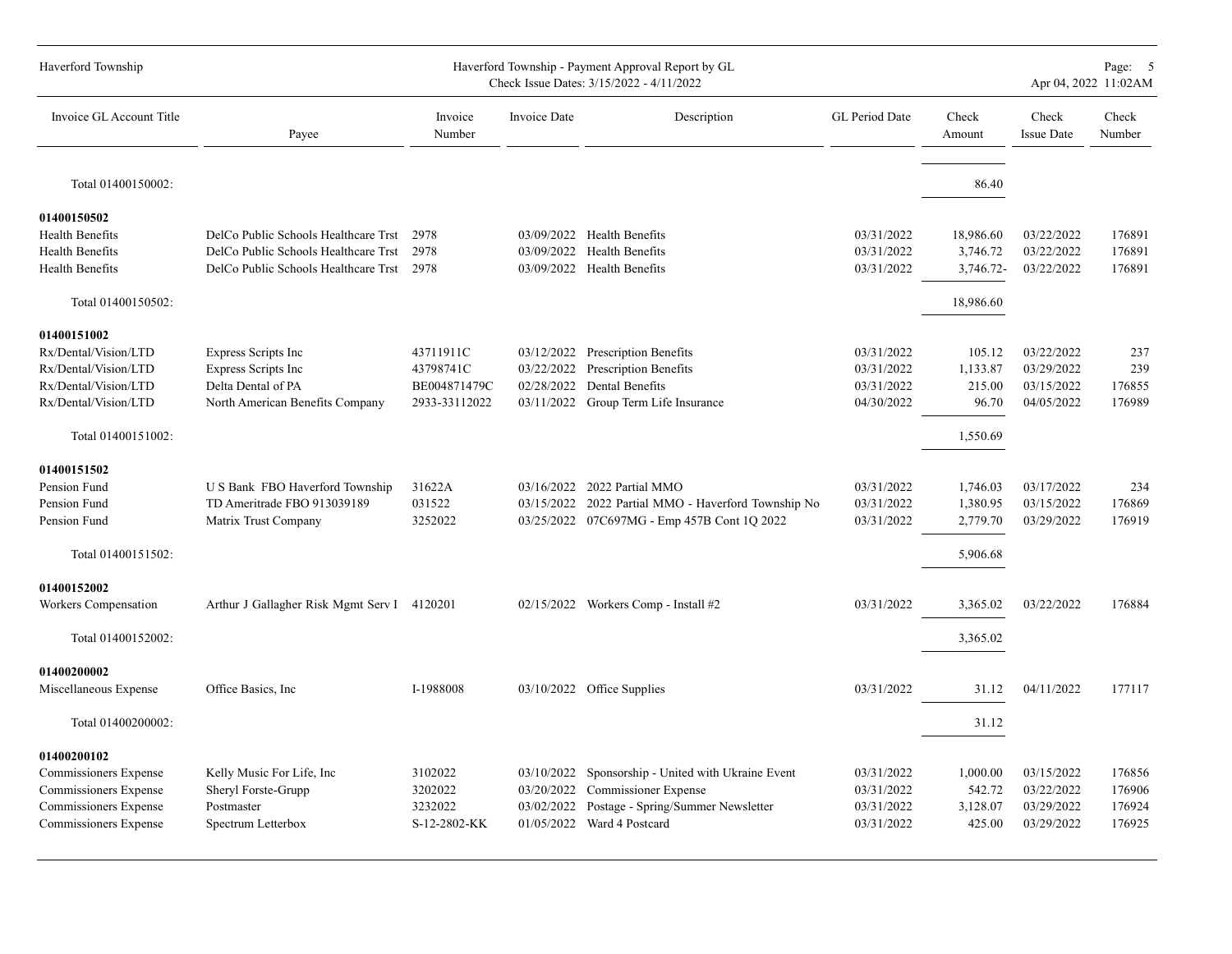| Haverford Township                                                                                                 |                                                                                                             |                                                        |                                   | Haverford Township - Payment Approval Report by GL<br>Check Issue Dates: 3/15/2022 - 4/11/2022           |                                                      |                                            |                                                      | Page: 6<br>Apr 04, 2022 11:02AM      |
|--------------------------------------------------------------------------------------------------------------------|-------------------------------------------------------------------------------------------------------------|--------------------------------------------------------|-----------------------------------|----------------------------------------------------------------------------------------------------------|------------------------------------------------------|--------------------------------------------|------------------------------------------------------|--------------------------------------|
| Invoice GL Account Title                                                                                           | Payee                                                                                                       | Invoice<br>Number                                      | Invoice Date                      | Description                                                                                              | GL Period Date                                       | Check<br>Amount                            | Check<br><b>Issue Date</b>                           | Check<br>Number                      |
| Commissioners Expense<br>Commissioners Expense                                                                     | Spectrum Letterbox<br>AT & T Mobility                                                                       | S-12-2901-KK<br>287286281561                           |                                   | 01/05/2022 Ward 2 Postcard<br>03/16/2022 Cellular Service                                                | 03/31/2022<br>04/30/2022                             | 450.00<br>359.01                           | 03/29/2022<br>04/05/2022                             | 176925<br>176976                     |
| Total 01400200102:                                                                                                 |                                                                                                             |                                                        |                                   |                                                                                                          |                                                      | 5,904.80                                   |                                                      |                                      |
| 01400200202<br>Office Supplies                                                                                     | Office Basics, Inc                                                                                          | I-2003810                                              |                                   | 03/31/2022 Office Supplies                                                                               | 03/31/2022                                           | 30.83                                      | 04/11/2022                                           | 177117                               |
| Total 01400200202:                                                                                                 |                                                                                                             |                                                        |                                   |                                                                                                          |                                                      | 30.83                                      |                                                      |                                      |
| 01400210102<br>Postage Expense                                                                                     | Federal Express Corp                                                                                        | 7-699-32434                                            |                                   | 03/22/2022 Express Mail - Pension's                                                                      | 03/31/2022                                           | 37.67                                      | 03/29/2022                                           | 176915                               |
| Total 01400210102:                                                                                                 |                                                                                                             |                                                        |                                   |                                                                                                          |                                                      | 37.67                                      |                                                      |                                      |
| 01400210602<br>Advertising<br>Advertising<br>Advertising<br>Total 01400210602:                                     | 21st Century Media-Philly Cluster<br>21st Century Media-Philly Cluster<br>21st Century Media-Philly Cluster | 2301430<br>2301432<br>2301435                          | 03/18/2022<br>03/18/2022          | 03/18/2022 Advertising<br>Advertising<br>Advertising                                                     | 03/31/2022<br>03/31/2022<br>03/31/2022               | 118.15<br>75.45<br>102.80<br>296.40        | 04/11/2022<br>04/11/2022<br>04/11/2022               | 177001<br>177001<br>177001           |
| 01400290302<br>Prof Services - Special<br>Prof Services - Special<br>Prof Services - Special<br>Total 01400290302: | Holsten Associates PC<br>ICW Consulting Group, LLC<br>ICW Consulting Group, LLC                             | 84734<br>1351<br>1410                                  | 09/09/2021                        | 03/04/2022 RE Tax Assessment Appeals<br>Professional Services<br>03/07/2022 Professional Services        | 03/31/2022<br>03/31/2022<br>03/31/2022               | 105.00<br>1,575.00<br>2,475.00<br>4,155.00 | 04/11/2022<br>04/11/2022<br>04/11/2022               | 177069<br>177070<br>177070           |
| 01400300002<br>Communications<br>Communications<br>Communications<br>Communications                                | Comcast<br><b>Comcast Business</b><br>Toshiba Financial Services<br>AT & T Mobility                         | 029583830222<br>141521470<br>466800950<br>287286281561 | 03/01/2022<br>03/03/2022          | 03/02/2022 Cable Service - 1014 Darby Rd<br>Cable Service<br>Copier Lease<br>03/16/2022 Cellular Service | 03/31/2022<br>03/31/2022<br>03/31/2022<br>04/30/2022 | 155.64<br>48.84<br>67.45<br>39.89          | 03/22/2022<br>03/22/2022<br>03/22/2022<br>04/05/2022 | 176888<br>176889<br>176908<br>176976 |
| Total 01400300002:                                                                                                 |                                                                                                             |                                                        |                                   |                                                                                                          |                                                      | 311.82                                     |                                                      |                                      |
| 01400510002<br>Vehicle Fuel<br>Vehicle Fuel                                                                        | Papco, Inc.<br>Papco, Inc.                                                                                  | 3356029<br>3357269                                     | 03/02/2022<br>03/11/2022 Unleaded | Unleaded                                                                                                 | 03/31/2022<br>03/31/2022                             | 43.02<br>159.70                            | 04/11/2022<br>04/11/2022                             | 177120<br>177120                     |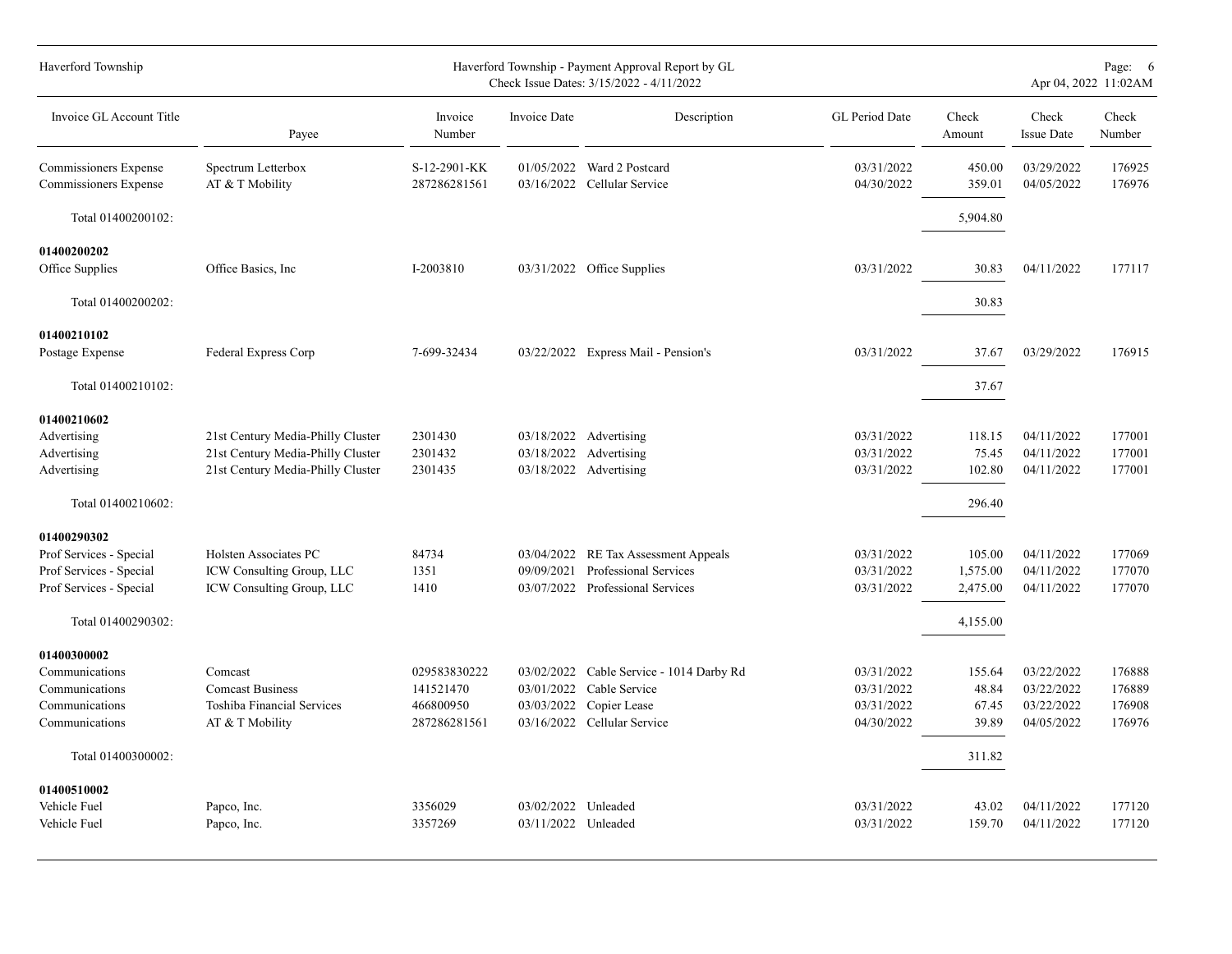| Haverford Township                                                                                        |                                                                              |                                            |              | Haverford Township - Payment Approval Report by GL<br>Check Issue Dates: 3/15/2022 - 4/11/2022 |                                        |                                   |                                        | Page: 7<br>Apr 04, 2022 11:02AM |
|-----------------------------------------------------------------------------------------------------------|------------------------------------------------------------------------------|--------------------------------------------|--------------|------------------------------------------------------------------------------------------------|----------------------------------------|-----------------------------------|----------------------------------------|---------------------------------|
| Invoice GL Account Title                                                                                  | Payee                                                                        | Invoice<br>Number                          | Invoice Date | Description                                                                                    | <b>GL Period Date</b>                  | Check<br>Amount                   | Check<br><b>Issue Date</b>             | Check<br>Number                 |
| Total 01400510002:                                                                                        |                                                                              |                                            |              |                                                                                                |                                        | 202.72                            |                                        |                                 |
| 01400510702<br>Vehicle Maintenance                                                                        | Park's Best Car Wash Inc                                                     | 295                                        |              | 03/07/2022 Car Washes                                                                          | 03/31/2022                             | 15.00                             | 04/11/2022                             | 177121                          |
| Total 01400510702:                                                                                        |                                                                              |                                            |              |                                                                                                |                                        | 15.00                             |                                        |                                 |
| 01402150002<br>Life Insurance                                                                             | North American Benefits Company                                              | 2933-01/023112                             |              | 03/11/2022 Group Term Life Insurance                                                           | 03/31/2022                             | 43.20                             | 03/29/2022                             | 176922                          |
| Total 01402150002:                                                                                        |                                                                              |                                            |              |                                                                                                |                                        | 43.20                             |                                        |                                 |
| 01402150502<br>Health Benefits                                                                            | DelCo Public Schools Healthcare Trst 2978                                    |                                            |              | 03/09/2022 Health Benefits                                                                     | 03/31/2022                             | 4,459.71                          | 03/22/2022                             | 176891                          |
| Total 01402150502:                                                                                        |                                                                              |                                            |              |                                                                                                |                                        | 4,459.71                          |                                        |                                 |
| 01402151002<br>Rx/Dental/Vision/LTD<br>Rx/Dental/Vision/LTD<br>Rx/Dental/Vision/LTD<br>Total 01402151002: | Express Scripts Inc<br>Delta Dental of PA<br>North American Benefits Company | 43711911C<br>BE004871479C<br>2933-33112022 | 02/28/2022   | 03/12/2022 Prescription Benefits<br>Dental Benefits<br>03/11/2022 Group Term Life Insurance    | 03/31/2022<br>03/31/2022<br>04/30/2022 | 9.21<br>97.00<br>108.59<br>214.80 | 03/22/2022<br>03/15/2022<br>04/05/2022 | 237<br>176855<br>176989         |
| 01402151502<br>Pension Fund<br>Pension Fund                                                               | U S Bank FBO Haverford Township<br>TD Ameritrade FBO 913039189               | 31622A<br>031522                           |              | 03/16/2022 2022 Partial MMO<br>03/15/2022 2022 Partial MMO - Haverford Township No             | 03/31/2022<br>03/31/2022               | 3,492.06<br>2,761.90              | 03/17/2022<br>03/15/2022               | 234<br>176869                   |
| Total 01402151502:                                                                                        |                                                                              |                                            |              |                                                                                                |                                        | 6,253.96                          |                                        |                                 |
| 01402152002<br>Workers Compensation                                                                       | Arthur J Gallagher Risk Mgmt Serv I 4120201                                  |                                            |              | 02/15/2022 Workers Comp - Install #2                                                           | 03/31/2022                             | 4,156.79                          | 03/22/2022                             | 176884                          |
| Total 01402152002:                                                                                        |                                                                              |                                            |              |                                                                                                |                                        | 4,156.79                          |                                        |                                 |
| 01402200202<br>Office Supplies<br>Office Supplies                                                         | Office Basics, Inc.<br>Office Basics, Inc.                                   | I-1994122<br>I-1995163                     |              | 03/18/2022 Office Supplies<br>03/21/2022 Office Supplies                                       | 03/31/2022<br>03/31/2022               | 20.09<br>44.99                    | 04/11/2022<br>04/11/2022               | 177117<br>177117                |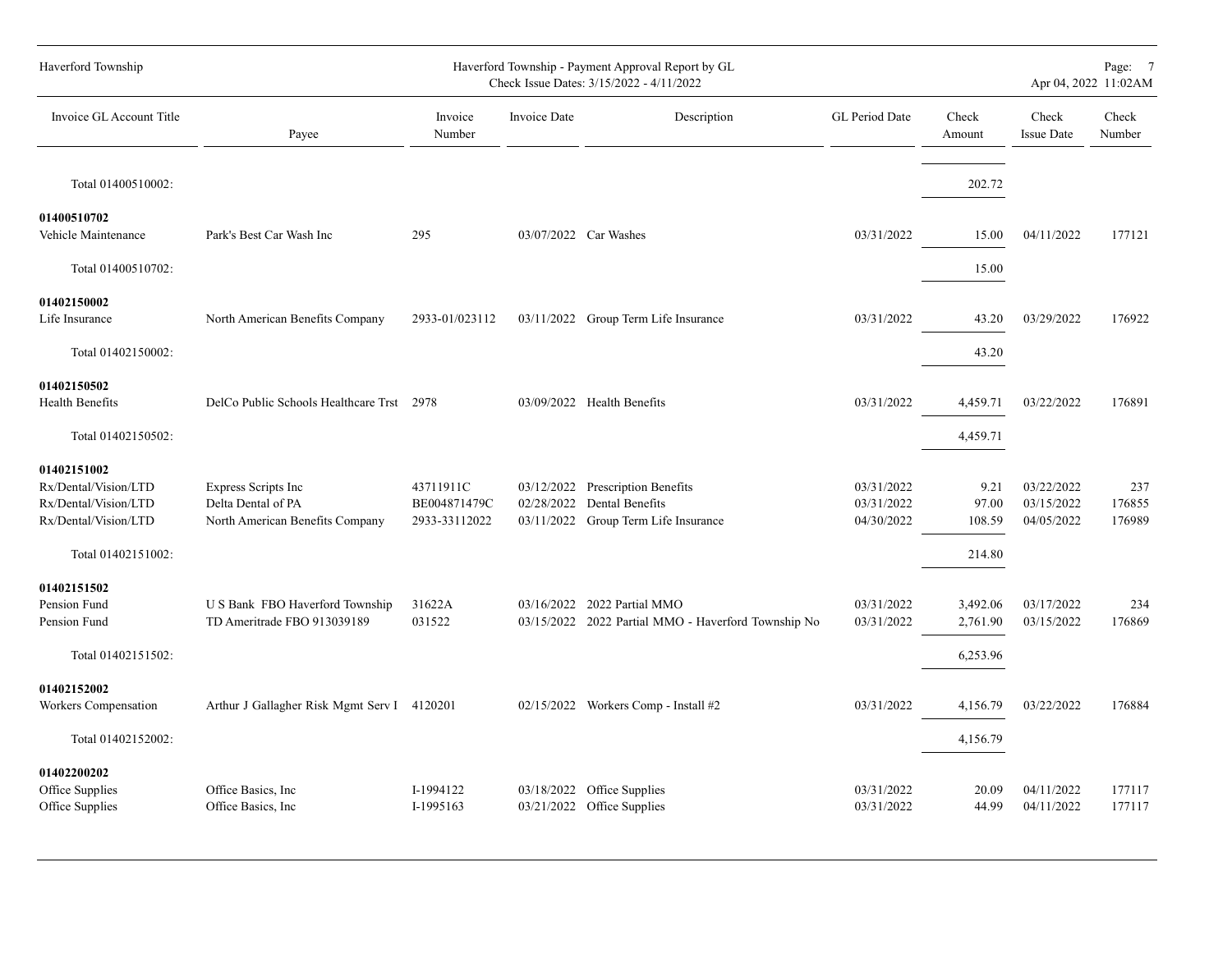| Haverford Township               |                                               |                           |              | Haverford Township - Payment Approval Report by GL<br>Check Issue Dates: 3/15/2022 - 4/11/2022 |                          |                 |                            | Page: 8<br>Apr 04, 2022 11:02AM |
|----------------------------------|-----------------------------------------------|---------------------------|--------------|------------------------------------------------------------------------------------------------|--------------------------|-----------------|----------------------------|---------------------------------|
| Invoice GL Account Title         | Payee                                         | Invoice<br>Number         | Invoice Date | Description                                                                                    | GL Period Date           | Check<br>Amount | Check<br><b>Issue Date</b> | Check<br>Number                 |
| Total 01402200202:               |                                               |                           |              |                                                                                                |                          | 65.08           |                            |                                 |
| 01402200502<br>Computer Expense  | Dallas Data Systems Inc                       | 25662                     | 11/01/2021   | 2022 Caselle Main't & Upgrade                                                                  | 01/31/2022               | 8,500.00-       | 03/18/2022                 | 176641                          |
| Computer Expense                 | Dallas Data Systems Inc                       | 25662                     | 11/01/2021   | 2022 Caselle Main't & Upgrade                                                                  | 01/31/2022               | 8,500.00        | 03/22/2022                 | 176890                          |
| Total 01402200502:               |                                               |                           |              |                                                                                                |                          | .00.            |                            |                                 |
| 01402290302                      |                                               |                           |              |                                                                                                |                          |                 |                            |                                 |
| Prof Services - Special          | McCarthy and Company, LLC                     | 3079308                   |              | 03/10/2022 BPM Compliance - Audit                                                              | 03/31/2022               | 337.50          | 04/11/2022                 | 177105                          |
| Total 01402290302:               |                                               |                           |              |                                                                                                |                          | 337.50          |                            |                                 |
| 01402290502                      |                                               |                           |              |                                                                                                |                          |                 |                            |                                 |
| C P A Audit Expense              | Barbacane, Thornton & Co LLP                  | 46742                     |              | 02/28/2022 Auditing Services                                                                   | 03/31/2022               | 2,075.00        | 04/11/2022                 | 177017                          |
| Total 01402290502:               |                                               |                           |              |                                                                                                |                          | 2,075.00        |                            |                                 |
| 01402300002                      |                                               |                           |              |                                                                                                |                          |                 |                            |                                 |
| Communications                   | <b>Comcast Business</b>                       | 141521470                 | 03/01/2022   | Cable Service                                                                                  | 03/31/2022               | 110.70          | 03/22/2022                 | 176889                          |
| Communications<br>Communications | Toshiba Financial Services<br>AT & T Mobility | 466800950<br>287286281561 | 03/03/2022   | Copier Lease<br>03/16/2022 Cellular Service                                                    | 03/31/2022<br>04/30/2022 | 89.93<br>79.76  | 03/22/2022<br>04/05/2022   | 176908<br>176976                |
|                                  |                                               |                           |              |                                                                                                |                          |                 |                            |                                 |
| Total 01402300002:               |                                               |                           |              |                                                                                                |                          | 280.39          |                            |                                 |
| 01402400302                      |                                               |                           |              |                                                                                                |                          |                 |                            |                                 |
| Trash Fee Rebate                 | Christine Miller                              | 3312022                   |              | 03/31/2022 2021 Trash Fee Rebate                                                               | 03/31/2022               | 30.00           | 04/11/2022                 | 177033                          |
| Total 01402400302:               |                                               |                           |              |                                                                                                |                          | 30.00           |                            |                                 |
| 01402450002                      |                                               |                           |              |                                                                                                |                          |                 |                            |                                 |
| Tax Collection Fee               | Tri-State Financial Group LLC                 | 740HF                     | 03/03/2022   | Distribution of Tax Collection                                                                 | 03/31/2022               | 5,140.92        | 04/11/2022                 | 177170                          |
| Total 01402450002:               |                                               |                           |              |                                                                                                |                          | 5,140.92        |                            |                                 |
| 01406150002<br>Life Insurance    | North American Benefits Company               | 2933-01/023112            |              | 03/11/2022 Group Term Life Insurance                                                           | 03/31/2022               | 8.40            | 03/29/2022                 | 176922                          |
|                                  |                                               |                           |              |                                                                                                |                          |                 |                            |                                 |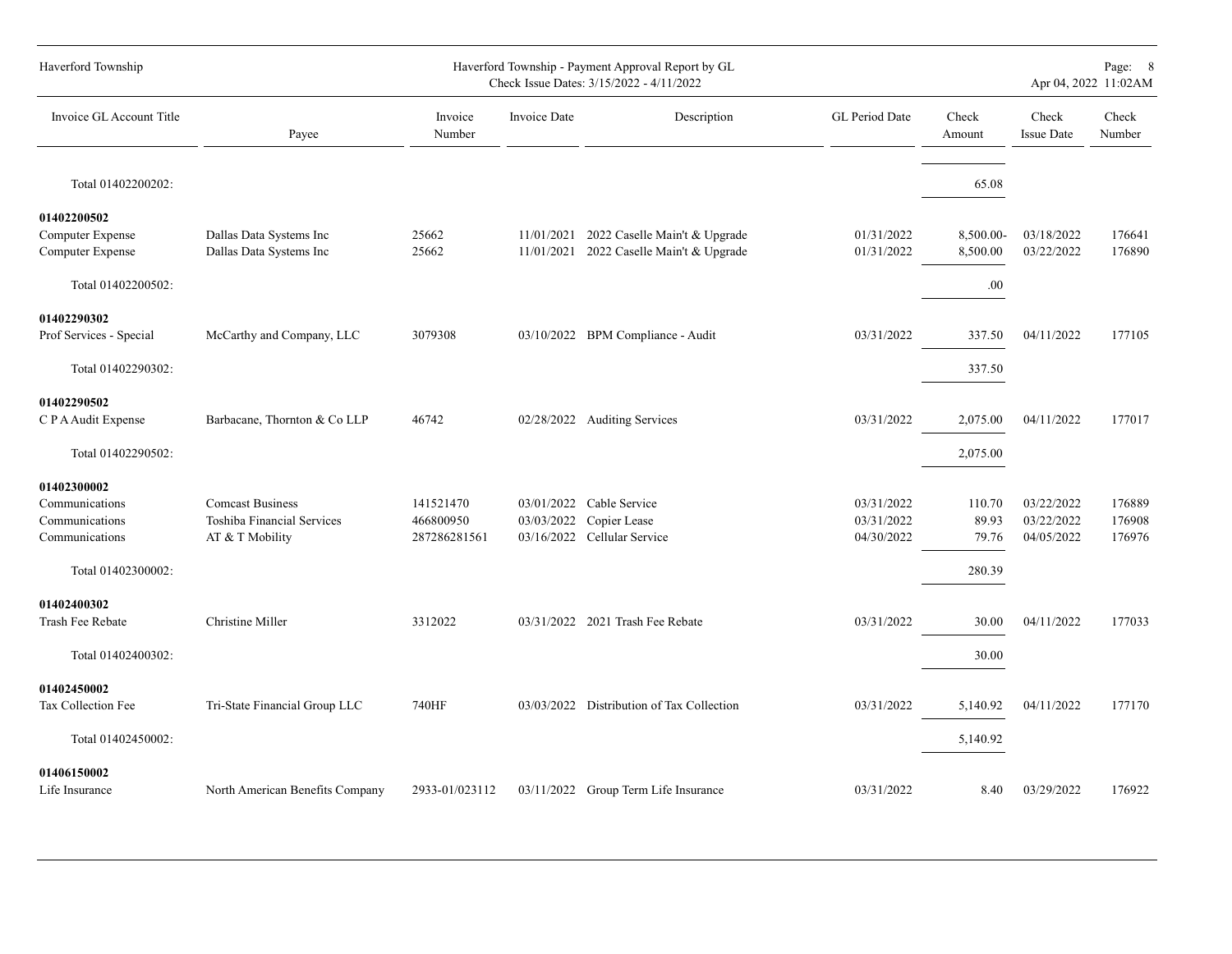| Haverford Township                                                                                          |                                                                                                            |                                                         |                          | Haverford Township - Payment Approval Report by GL<br>Check Issue Dates: 3/15/2022 - 4/11/2022                       |                                                      |                                    |                                                      | Page: 9<br>Apr 04, 2022 11:02AM |
|-------------------------------------------------------------------------------------------------------------|------------------------------------------------------------------------------------------------------------|---------------------------------------------------------|--------------------------|----------------------------------------------------------------------------------------------------------------------|------------------------------------------------------|------------------------------------|------------------------------------------------------|---------------------------------|
| Invoice GL Account Title                                                                                    | Payee                                                                                                      | Invoice<br>Number                                       | <b>Invoice Date</b>      | Description                                                                                                          | GL Period Date                                       | Check<br>Amount                    | Check<br><b>Issue Date</b>                           | Check<br>Number                 |
| Total 01406150002:                                                                                          |                                                                                                            |                                                         |                          |                                                                                                                      |                                                      | 8.40                               |                                                      |                                 |
| 01406150502                                                                                                 |                                                                                                            |                                                         |                          |                                                                                                                      |                                                      |                                    |                                                      |                                 |
| Health Benefits                                                                                             | DelCo Public Schools Healthcare Trst 2978                                                                  |                                                         |                          | 03/09/2022 Health Benefits                                                                                           | 03/31/2022                                           | 1,639.90                           | 03/22/2022                                           | 176891                          |
| Total 01406150502:                                                                                          |                                                                                                            |                                                         |                          |                                                                                                                      |                                                      | 1,639.90                           |                                                      |                                 |
| 01406151002<br>Rx/Dental/Vision/LTD<br>Rx/Dental/Vision/LTD<br>Rx/Dental/Vision/LTD<br>Rx/Dental/Vision/LTD | <b>Express Scripts Inc</b><br>Express Scripts Inc<br>Delta Dental of PA<br>North American Benefits Company | 43711911C<br>43798741C<br>BE004871479C<br>2933-33112022 | 03/22/2022<br>02/28/2022 | 03/12/2022 Prescription Benefits<br>Prescription Benefits<br>Dental Benefits<br>03/11/2022 Group Term Life Insurance | 03/31/2022<br>03/31/2022<br>03/31/2022<br>04/30/2022 | 61.97<br>130.20<br>650.00<br>26.40 | 03/22/2022<br>03/29/2022<br>03/15/2022<br>04/05/2022 | 237<br>239<br>176855<br>176989  |
| Total 01406151002:                                                                                          |                                                                                                            |                                                         |                          |                                                                                                                      |                                                      | 868.57                             |                                                      |                                 |
| 01406151502<br>Pension Fund<br>Pension Fund                                                                 | U S Bank FBO Haverford Township<br>TD Ameritrade FBO 913039189                                             | 31622A<br>031522                                        |                          | 03/16/2022 2022 Partial MMO<br>03/15/2022 2022 Partial MMO - Haverford Township No                                   | 03/31/2022<br>03/31/2022                             | 1,746.03<br>1,380.95               | 03/17/2022<br>03/15/2022                             | 234<br>176869                   |
| Total 01406151502:                                                                                          |                                                                                                            |                                                         |                          |                                                                                                                      |                                                      | 3,126.98                           |                                                      |                                 |
| 01406152002<br>Workers Compensation<br>Total 01406152002:                                                   | Arthur J Gallagher Risk Mgmt Serv I 4120201                                                                |                                                         |                          | 02/15/2022 Workers Comp - Install #2                                                                                 | 03/31/2022                                           | 989.71<br>989.71                   | 03/22/2022                                           | 176884                          |
| 01406200202<br>Office Supplies                                                                              | Office Basics, Inc.                                                                                        | I-2003810                                               |                          | 03/31/2022 Office Supplies                                                                                           | 03/31/2022                                           | 13.05                              | 04/11/2022                                           | 177117                          |
| Total 01406200202:                                                                                          |                                                                                                            |                                                         |                          |                                                                                                                      |                                                      | 13.05                              |                                                      |                                 |
| 01406222602<br>Admin Charge Dental Plan                                                                     | Delta Dental of PA                                                                                         | BE004871479A                                            |                          | 02/28/2022 Dental Benefits                                                                                           | 03/31/2022                                           | 1,537.06                           | 03/15/2022                                           | 176855                          |
| Total 01406222602:                                                                                          |                                                                                                            |                                                         |                          |                                                                                                                      |                                                      | 1,537.06                           |                                                      |                                 |
| 01406222702<br><b>Admin Charge Prescriptions</b>                                                            | Express Scripts Inc                                                                                        | 27287171A                                               |                          | 03/12/2022 Prescription Benefits                                                                                     | 03/31/2022                                           | 3.00                               | 03/22/2022                                           | 236                             |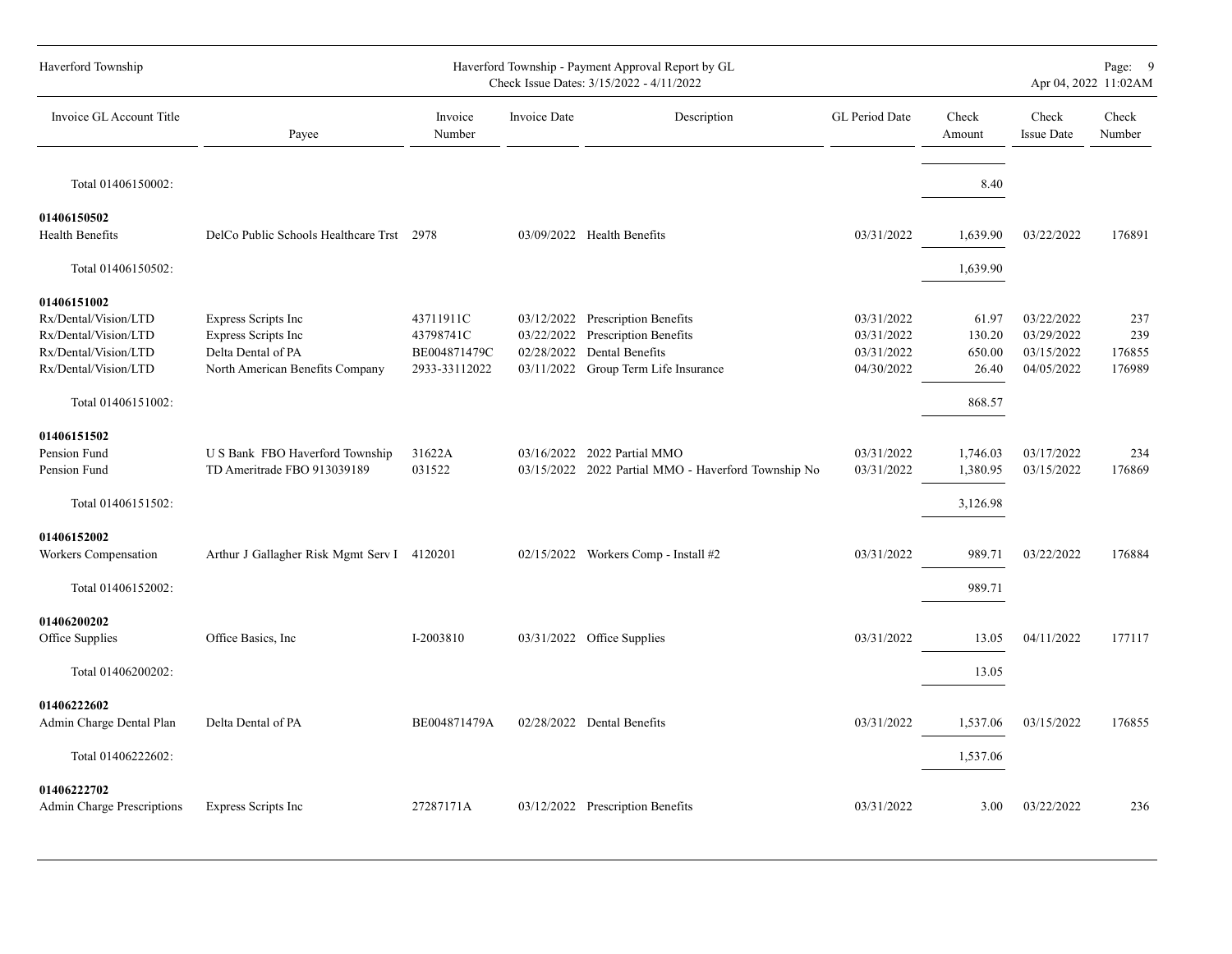| Haverford Township                                                                                        |                                                                              |                                            |                      | Haverford Township - Payment Approval Report by GL<br>Check Issue Dates: 3/15/2022 - 4/11/2022         |                                        |                                      | Apr 04, 2022 11:02AM                   | Page: 10                |
|-----------------------------------------------------------------------------------------------------------|------------------------------------------------------------------------------|--------------------------------------------|----------------------|--------------------------------------------------------------------------------------------------------|----------------------------------------|--------------------------------------|----------------------------------------|-------------------------|
| Invoice GL Account Title                                                                                  | Payee                                                                        | Invoice<br>Number                          | Invoice Date         | Description                                                                                            | GL Period Date                         | Check<br>Amount                      | Check<br><b>Issue Date</b>             | Check<br>Number         |
| Total 01406222702:                                                                                        |                                                                              |                                            |                      |                                                                                                        |                                        | 3.00                                 |                                        |                         |
| 01406222802<br>Admin Charge Vision Plan                                                                   | Vision Benefits of America                                                   | 1652713                                    |                      | 03/08/2022 Vision Benefits                                                                             | 03/31/2022                             | 48.78                                | 03/22/2022                             | 176909                  |
| Total 01406222802:                                                                                        |                                                                              |                                            |                      |                                                                                                        |                                        | 48.78                                |                                        |                         |
| 01406300002<br>Communications<br>Communications<br>Total 01406300002:                                     | <b>Comcast Business</b><br>Toshiba Financial Services                        | 141521470<br>466800950                     |                      | 03/01/2022 Cable Service<br>03/03/2022 Copier Lease                                                    | 03/31/2022<br>03/31/2022               | 37.44<br>67.45<br>104.89             | 03/22/2022<br>03/22/2022               | 176889<br>176908        |
| 01406310002<br>Total 01406310002:                                                                         | Civilian Drug/Background Te MLH Occupational & Travel Health                 | 188590                                     | 03/02/2022 Drug Test |                                                                                                        | 03/31/2022                             | 64.00<br>64.00                       | 04/11/2022                             | 177110                  |
| 01407150002<br>Life Insurance<br>Total 01407150002:                                                       | North American Benefits Company                                              | 2933-01/023112                             |                      | 03/11/2022 Group Term Life Insurance                                                                   | 03/31/2022                             | 66.00<br>66.00                       | 03/29/2022                             | 176922                  |
| 01407150502<br><b>Health Benefits</b><br>Total 01407150502:                                               | DelCo Public Schools Healthcare Trst 2978                                    |                                            |                      | 03/09/2022 Health Benefits                                                                             | 03/31/2022                             | 6,566.53<br>6,566.53                 | 03/22/2022                             | 176891                  |
| 01407151002<br>Rx/Dental/Vision/LTD<br>Rx/Dental/Vision/LTD<br>Rx/Dental/Vision/LTD<br>Total 01407151002: | Express Scripts Inc<br>Delta Dental of PA<br>North American Benefits Company | 43798741C<br>BE004871479C<br>2933-33112022 |                      | 03/22/2022 Prescription Benefits<br>02/28/2022 Dental Benefits<br>03/11/2022 Group Term Life Insurance | 03/31/2022<br>03/31/2022<br>04/30/2022 | 108.66<br>165.00<br>112.82<br>386.48 | 03/29/2022<br>03/15/2022<br>04/05/2022 | 239<br>176855<br>176989 |
| 01407151502<br>Pension Fund<br>Pension Fund                                                               | U S Bank FBO Haverford Township<br>TD Ameritrade FBO 913039189               | 31622A<br>031522                           |                      | 03/16/2022 2022 Partial MMO<br>03/15/2022 2022 Partial MMO - Haverford Township No                     | 03/31/2022<br>03/31/2022               | 1,746.03<br>1,380.95                 | 03/17/2022<br>03/15/2022               | 234<br>176869           |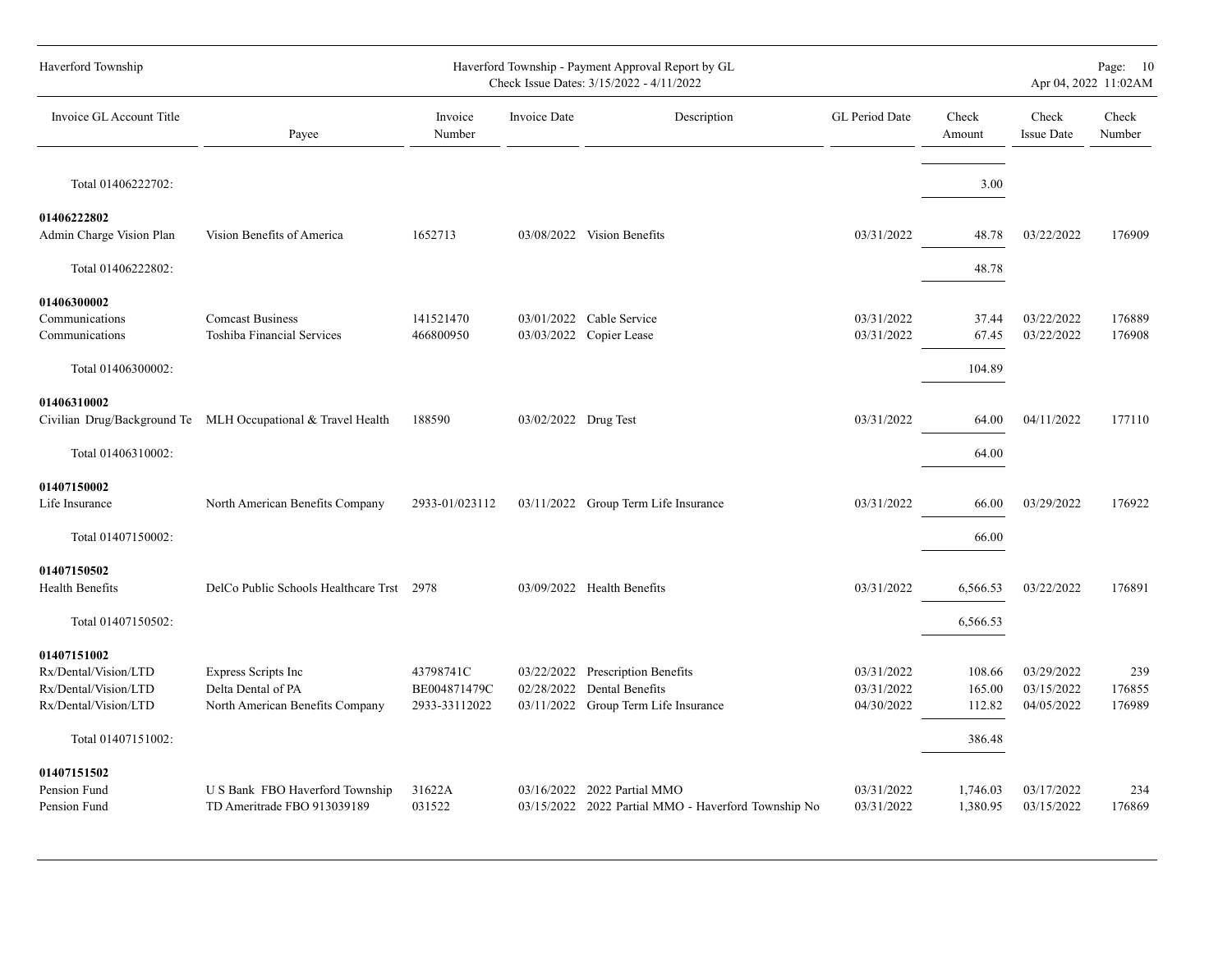| Haverford Township                                                |                                             |                           |                                            | Haverford Township - Payment Approval Report by GL<br>Check Issue Dates: 3/15/2022 - 4/11/2022 |                          |                           |                            | Page: 11<br>Apr 04, 2022 11:02AM |
|-------------------------------------------------------------------|---------------------------------------------|---------------------------|--------------------------------------------|------------------------------------------------------------------------------------------------|--------------------------|---------------------------|----------------------------|----------------------------------|
| Invoice GL Account Title                                          | Payee                                       | Invoice<br>Number         | Invoice Date                               | Description                                                                                    | GL Period Date           | Check<br>Amount           | Check<br><b>Issue Date</b> | Check<br>Number                  |
| Total 01407151502:                                                |                                             |                           |                                            |                                                                                                |                          | 3,126.98                  |                            |                                  |
| 01407152002<br>Workers Compensation                               | Arthur J Gallagher Risk Mgmt Serv I 4120201 |                           |                                            | 02/15/2022 Workers Comp - Install #2                                                           | 03/31/2022               | 3,958.85                  | 03/22/2022                 | 176884                           |
| Total 01407152002:                                                |                                             |                           |                                            |                                                                                                |                          | 3,958.85                  |                            |                                  |
| 01407200502<br>Computer Expense<br>Computer Expense               | CDW Government Inc<br>CDW Government Inc    | S893978<br>T521856        | 03/02/2022                                 | Backup Software for Servers<br>03/15/2022 Antivirus Software                                   | 03/31/2022<br>03/31/2022 | 3,973.64<br>6,289.40      | 04/11/2022<br>04/11/2022   | 177030<br>177030                 |
| Total 01407200502:                                                |                                             |                           |                                            |                                                                                                |                          | 10,263.04                 |                            |                                  |
| 01407300002<br>Communications<br>Communications                   | <b>Comcast Business</b><br>AT & T Mobility  | 141521470<br>287286281561 |                                            | 03/01/2022 Cable Service<br>03/16/2022 Cellular Service                                        | 03/31/2022<br>04/30/2022 | 97.68<br>199.45           | 03/22/2022<br>04/05/2022   | 176889<br>176976                 |
| Total 01407300002:                                                |                                             |                           |                                            |                                                                                                |                          | 297.13                    |                            |                                  |
| 01407510002<br>Vehicle Fuel<br>Vehicle Fuel<br>Total 01407510002: | Papco, Inc.<br>Papco, Inc.                  | 3356029<br>3357269        | 03/02/2022 Unleaded<br>03/11/2022 Unleaded |                                                                                                | 03/31/2022<br>03/31/2022 | 43.02<br>159.70<br>202.72 | 04/11/2022<br>04/11/2022   | 177120<br>177120                 |
| 01407510702<br>Vehicle Maintenance                                | Park's Best Car Wash Inc                    | 295                       |                                            | 03/07/2022 Car Washes                                                                          | 03/31/2022               | 7.50                      | 04/11/2022                 | 177121                           |
| Total 01407510702:                                                |                                             |                           |                                            |                                                                                                |                          | 7.50                      |                            |                                  |
| 01409150002<br>Life Insurance                                     | North American Benefits Company             | 2933-01/023112            |                                            | 03/11/2022 Group Term Life Insurance                                                           | 03/31/2022               | 45.00                     | 03/29/2022                 | 176922                           |
| Total 01409150002:                                                |                                             |                           |                                            |                                                                                                |                          | 45.00                     |                            |                                  |
| 01409150502<br>Health Benefits                                    | DelCo Public Schools Healthcare Trst 2978   |                           |                                            | 03/09/2022 Health Benefits                                                                     | 03/31/2022               | 4,625.07                  | 03/22/2022                 | 176891                           |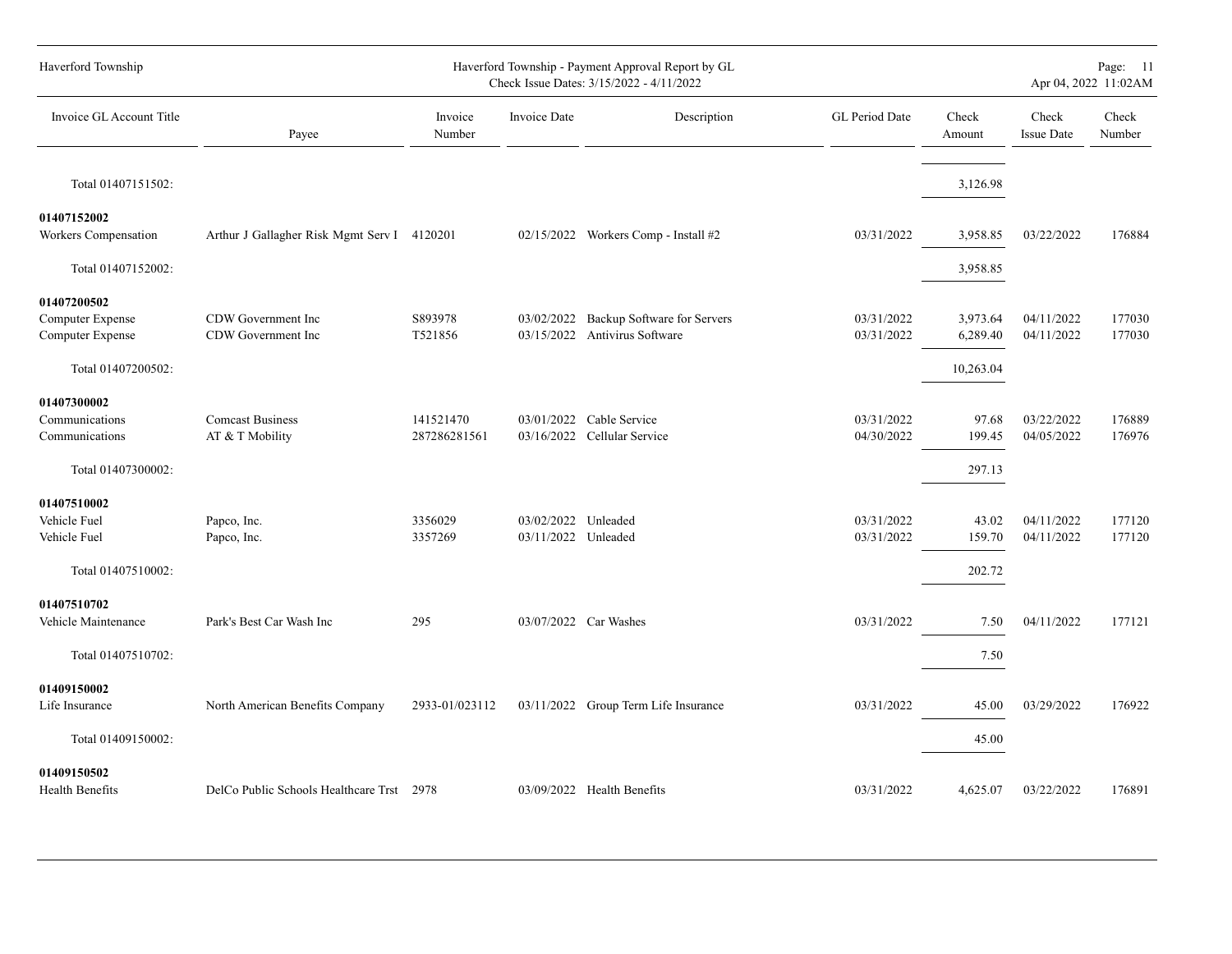| Haverford Township                                                                  |                                                                  |                                        |                                        | Haverford Township - Payment Approval Report by GL<br>Check Issue Dates: 3/15/2022 - 4/11/2022 |                                        |                          |                                        | Page: 12<br>Apr 04, 2022 11:02AM |
|-------------------------------------------------------------------------------------|------------------------------------------------------------------|----------------------------------------|----------------------------------------|------------------------------------------------------------------------------------------------|----------------------------------------|--------------------------|----------------------------------------|----------------------------------|
| Invoice GL Account Title                                                            | Payee                                                            | Invoice<br>Number                      | Invoice Date                           | Description                                                                                    | GL Period Date                         | Check<br>Amount          | Check<br><b>Issue Date</b>             | Check<br>Number                  |
| Total 01409150502:                                                                  |                                                                  |                                        |                                        |                                                                                                |                                        | 4,625.07                 |                                        |                                  |
| 01409151002<br>Rx/Dental/Vision/LTD<br>Rx/Dental/Vision/LTD<br>Rx/Dental/Vision/LTD | Express Scripts Inc<br>Express Scripts Inc<br>Delta Dental of PA | 43711911C<br>43798741C<br>BE004871479C | 03/12/2022<br>03/22/2022<br>02/28/2022 | <b>Prescription Benefits</b><br><b>Prescription Benefits</b><br>Dental Benefits                | 03/31/2022<br>03/31/2022<br>03/31/2022 | 863.20<br>2.59<br>140.00 | 03/22/2022<br>03/29/2022<br>03/15/2022 | 237<br>239<br>176855             |
| Rx/Dental/Vision/LTD                                                                | North American Benefits Company                                  | 2933-33112022                          | 03/11/2022                             | Group Term Life Insurance                                                                      | 04/30/2022                             | 94.37                    | 04/05/2022                             | 176989                           |
| Total 01409151002:                                                                  |                                                                  |                                        |                                        |                                                                                                |                                        | 1,100.16                 |                                        |                                  |
| 01409151502<br>Pension Fund<br>Pension Fund                                         | U S Bank FBO Haverford Township<br>TD Ameritrade FBO 913039189   | 31622A<br>031522                       | 03/16/2022                             | 2022 Partial MMO<br>03/15/2022 2022 Partial MMO - Haverford Township No                        | 03/31/2022<br>03/31/2022               | 5,238.10<br>4,142.86     | 03/17/2022<br>03/15/2022               | 234<br>176869                    |
| Total 01409151502:                                                                  |                                                                  |                                        |                                        |                                                                                                |                                        | 9,380.96                 |                                        |                                  |
| 01409152002<br>Workers Compensation                                                 | Arthur J Gallagher Risk Mgmt Serv I 4120201                      |                                        |                                        | 02/15/2022 Workers Comp - Install #2                                                           | 03/31/2022                             | 3,562.96                 | 03/22/2022                             | 176884                           |
| Total 01409152002:                                                                  |                                                                  |                                        |                                        |                                                                                                |                                        | 3,562.96                 |                                        |                                  |
| 01409200002<br>Miscellaneous                                                        | Lowe's                                                           | 903443                                 | 02/18/2022 Hooks                       |                                                                                                | 03/31/2022                             | 39.62                    | 03/15/2022                             | 176866                           |
| Miscellaneous                                                                       | ReadyRefresh by Nestle Inc                                       | 12C0438750333                          | 03/08/2022                             | Water Service                                                                                  | 03/31/2022                             | 86.85                    | 03/15/2022                             | 176867                           |
| Miscellaneous                                                                       | ReadyRefresh by Nestle Inc                                       | 02C6702411102                          | 03/08/2022                             | Water Service                                                                                  | 03/31/2022                             | 26.23                    | 03/22/2022                             | 176904                           |
| Miscellaneous                                                                       | Office Basics, Inc.                                              | I-1992053                              | 03/16/2022                             | <b>Break Room Supplies</b>                                                                     | 03/31/2022                             | 90.07                    | 04/11/2022                             | 177117                           |
| Miscellaneous                                                                       | Office Basics, Inc.                                              | I-1993103                              | 03/17/2022                             | <b>Break Room Supplies</b>                                                                     | 03/31/2022                             | 38.86                    | 04/11/2022                             | 177117                           |
| Miscellaneous                                                                       | Office Basics, Inc.                                              | I-1999406                              | 03/25/2022                             | <b>Break Room Supplies</b>                                                                     | 03/31/2022                             | 67.92                    | 04/11/2022                             | 177117                           |
| Miscellaneous                                                                       | Office Basics, Inc.                                              | I-2000360                              | 03/28/2022                             | <b>Break Room Supplies</b>                                                                     | 03/31/2022                             | 19.41                    | 04/11/2022                             | 177117                           |
| Miscellaneous                                                                       | Victory Gardens Inc                                              | 173769                                 |                                        | 03/11/2022 Mulch for Twp Bld/Skatium                                                           | 03/31/2022                             | 1,260.00                 | 04/11/2022                             | 177179                           |
| Total 01409200002:                                                                  |                                                                  |                                        |                                        |                                                                                                |                                        | 1,628.96                 |                                        |                                  |
| 01409201302                                                                         |                                                                  |                                        |                                        |                                                                                                |                                        |                          |                                        |                                  |
| Utilities                                                                           | Aqua Pennsylvania                                                | 026068331522                           |                                        | 03/15/2022 2908 Normandy Rd                                                                    | 03/31/2022                             | 19.35                    | 03/22/2022                             | 176883                           |
| Utilities                                                                           | Aqua Pennsylvania                                                | 027067631422                           |                                        | 03/14/2022 2325 Darby Rd                                                                       | 03/31/2022                             | 8.89                     | 03/22/2022                             | 176883                           |
| Utilities                                                                           | Aqua Pennsylvania                                                | 027067731422                           | 03/14/2022                             | 1227 Darby Rd                                                                                  | 03/31/2022                             | 19.35                    | 03/22/2022                             | 176883                           |
| Utilities                                                                           | Aqua Pennsylvania                                                | 027067831422                           | 03/14/2022                             | 2231 Darby Rd                                                                                  | 03/31/2022                             | 19.35                    | 03/22/2022                             | 176883                           |
| Utilities                                                                           | Aqua Pennsylvania                                                | 142775131422                           | 03/14/2022                             | 1010 Darby Rd                                                                                  | 03/31/2022                             | 269.83                   | 03/22/2022                             | 176883                           |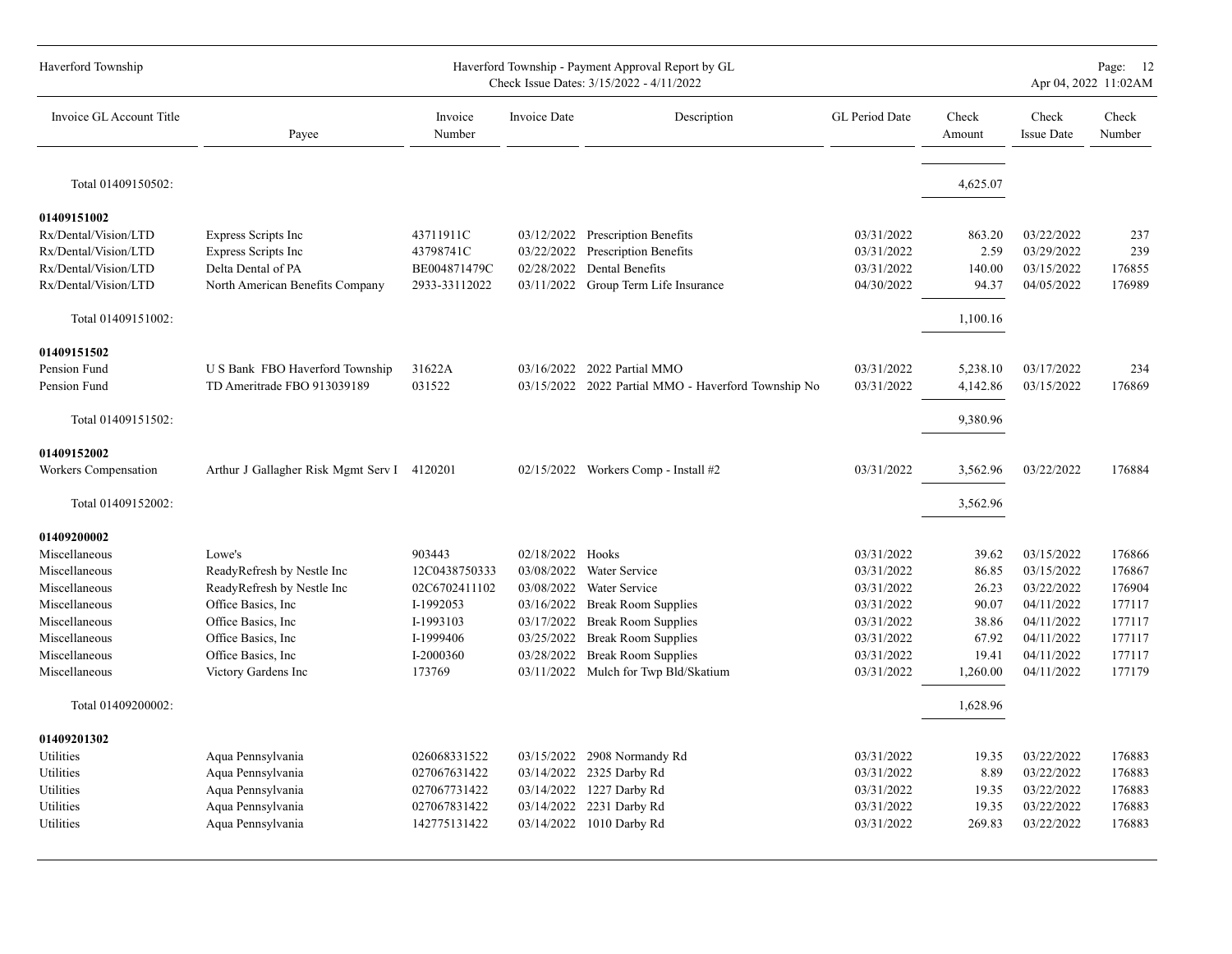| Haverford Township           |                                     |                   |              | Haverford Township - Payment Approval Report by GL<br>Check Issue Dates: 3/15/2022 - 4/11/2022 |                |                 |                            | Page: 13<br>Apr 04, 2022 11:02AM |
|------------------------------|-------------------------------------|-------------------|--------------|------------------------------------------------------------------------------------------------|----------------|-----------------|----------------------------|----------------------------------|
| Invoice GL Account Title     | Payee                               | Invoice<br>Number | Invoice Date | Description                                                                                    | GL Period Date | Check<br>Amount | Check<br><b>Issue Date</b> | Check<br>Number                  |
| Utilities                    | PECO - Payment Processing           | 5604030822        |              | 03/08/2022 Natural Gas - 1010 Darby Rd                                                         | 03/31/2022     | 2,448.15        | 03/22/2022                 | 176901                           |
| Utilities                    | Aqua Pennsylvania                   | 104959732122      |              | 03/21/2022 201 West Chester Pk                                                                 | 03/31/2022     | 19.35           | 03/29/2022                 | 176911                           |
| Utilities                    | Aqua Pennsylvania                   | 136975131822      |              | 03/18/2022 50 Hilltop Rd                                                                       | 03/31/2022     | 83.30           | 03/29/2022                 | 176911                           |
| Utilities                    | Constellation NewEnergy Gas Divisi  | 3437670           |              | 03/24/2022 Natural Gas                                                                         | 04/30/2022     | 1,833.15        | 04/05/2022                 | 176981                           |
| Utilities                    | Constellation NewEnergy Gas Divisi  | 3437670           | 03/24/2022   | Natural Gas                                                                                    | 04/30/2022     | 271.93          | 04/05/2022                 | 176981                           |
| Utilities                    | Constellation NewEnergy Gas Divisi  | 3437670           |              | 03/24/2022 Natural Gas                                                                         | 04/30/2022     | 33.01           | 04/05/2022                 | 176981                           |
| Utilities                    | Peco Energy                         | 0292601346330     |              | 03/30/2022 Allgates Rd Main - Gate Light                                                       | 04/30/2022     | 31.63           | 04/05/2022                 | 176991                           |
| Utilities                    | Peco Energy                         | 0612201606330     |              | 03/30/2022 2325 Darby Rd                                                                       | 04/30/2022     | 460.28          | 04/05/2022                 | 176991                           |
| Utilities                    | Peco Energy                         | 0739053108330     |              | 03/30/2022 1010 Darby Rd - Municipal Bld                                                       | 04/30/2022     | 1,757.46        | 04/05/2022                 | 176991                           |
| Utilities                    | Peco Energy                         | 0921900302330     | 03/30/2022   | 2325 Darby Rd                                                                                  | 04/30/2022     | 73.85           | 04/05/2022                 | 176991                           |
| Utilities                    | Peco Energy                         | 1241354022330     |              | 03/30/2022 1744 Burmont Rd                                                                     | 04/30/2022     | 93.16           | 04/05/2022                 | 176991                           |
| Utilities                    | Peco Energy                         | 1536601201330     | 03/30/2022   | 2325 Darby Rd - Rear                                                                           | 04/30/2022     | 148.98          | 04/05/2022                 | 176991                           |
| Utilities                    | Peco Energy                         | 2341052044330     | 03/30/2022   | 1002 Darby Rd - Front                                                                          | 04/30/2022     | 398.06          | 04/05/2022                 | 176991                           |
| Utilities                    | Peco Energy                         | 4161065090330     |              | 03/30/2022 3500 Darby Rd - Office                                                              | 04/30/2022     | 77.48           | 04/05/2022                 | 176991                           |
| Utilities                    | Peco Energy                         | 5553300108330     | 03/30/2022   | 2912 Normandy Rd                                                                               | 04/30/2022     | 64.54           | 04/05/2022                 | 176991                           |
| Utilities                    | Peco Energy                         | 6503700206330     | 03/30/2022   | 1500 Karakung Dr - Nitre Hall                                                                  | 04/30/2022     | 579.60          | 04/05/2022                 | 176991                           |
| Utilities                    | Peco Energy                         | 8052001707330     |              | 03/30/2022 Brookline Blvd Parking Lot                                                          | 04/30/2022     | 103.49          | 04/05/2022                 | 176991                           |
| Utilities                    | Peco Energy                         | 8672101505330     | 03/30/2022   | 101 Hilltop Rd                                                                                 | 04/30/2022     | 2,165.05        | 04/05/2022                 | 176991                           |
| Utilities                    | Petroleum Traders Corp              | 1753475           |              | 03/15/2022 Heating Oil                                                                         | 03/31/2022     | 259.57          | 04/11/2022                 | 177127                           |
| Utilities                    | Petroleum Traders Corp              | 1753478           |              | 03/15/2022 Heating Oil                                                                         | 03/31/2022     | 558.85          | 04/11/2022                 | 177127                           |
| Utilities                    | Superior Alarm Systems Inc          | 42022-9           |              | 04/01/2022 Fire Alarm Monitoring - 1744 Burmont Rd                                             | 03/31/2022     | 135.00          | 04/11/2022                 | 177158                           |
| Total 01409201302:           |                                     |                   |              |                                                                                                |                | 11,932.66       |                            |                                  |
| 01409400802                  |                                     |                   |              |                                                                                                |                |                 |                            |                                  |
| Repairs & Maintenance        | Lowe's                              | 901658            | 02/02/2022   | Insulation, Electric Staple Gun                                                                | 03/31/2022     | 368.93          | 03/15/2022                 | 176866                           |
| Repairs & Maintenance        | Lowe's                              | 902656A           | 02/04/2022   | Hose, Brass, Nozzle                                                                            | 03/31/2022     | 117.68          | 03/15/2022                 | 176866                           |
| Repairs & Maintenance        | Lowe's                              | 904141            |              | 02/07/2022 Table Saw Blade, Thermostat Cover                                                   | 03/31/2022     | 105.38          | 03/15/2022                 | 176866                           |
| Repairs & Maintenance        | Colonial Electric Supply Company In | 14494899          | 03/01/2022   | <b>Electrical Supplies</b>                                                                     | 03/31/2022     | 111.72          | 04/11/2022                 | 177034                           |
| Repairs & Maintenance        | Southeastern Sanitary Supply        | 3447              | 03/08/2022   | <b>Cleaning Supplies</b>                                                                       | 03/31/2022     | 645.60          | 04/11/2022                 | 177150                           |
| Repairs & Maintenance        | T. Frank McCall's, Inc              | 700084            | 03/04/2022   | Maintenance items                                                                              | 03/31/2022     | 59.41           | 04/11/2022                 | 177161                           |
| Repairs & Maintenance        | T. Frank McCall's, Inc              | 700407            | 03/15/2022   | Maintenance items                                                                              | 03/31/2022     | 366.31          | 04/11/2022                 | 177161                           |
| Repairs & Maintenance        | ULINE, Inc                          | 145863748         | 03/03/2022   | (18) Vinyl Stair Treads, (17) Vinyl Stair Riser                                                | 03/31/2022     | 1,110.38        | 04/11/2022                 | 177176                           |
| Total 01409400802:           |                                     |                   |              |                                                                                                |                | 2,885.41        |                            |                                  |
| 01409401002                  |                                     |                   |              |                                                                                                |                |                 |                            |                                  |
| Elevator Inspect/Maintenance | Superior Alarm Systems Inc          | 42022-1           |              | 04/01/2022 Fire Alarm Monitoring - 911 Elevator                                                | 03/31/2022     | 75.00           | 04/11/2022                 | 177158                           |
| Elevator Inspect/Maintenance | Tri-State Elevator Co Inc           | 142206            |              | 03/20/2022 Quartley Main't - 1010 & 2325 Darby Road                                            | 03/31/2022     | 198.00          | 04/11/2022                 | 177169                           |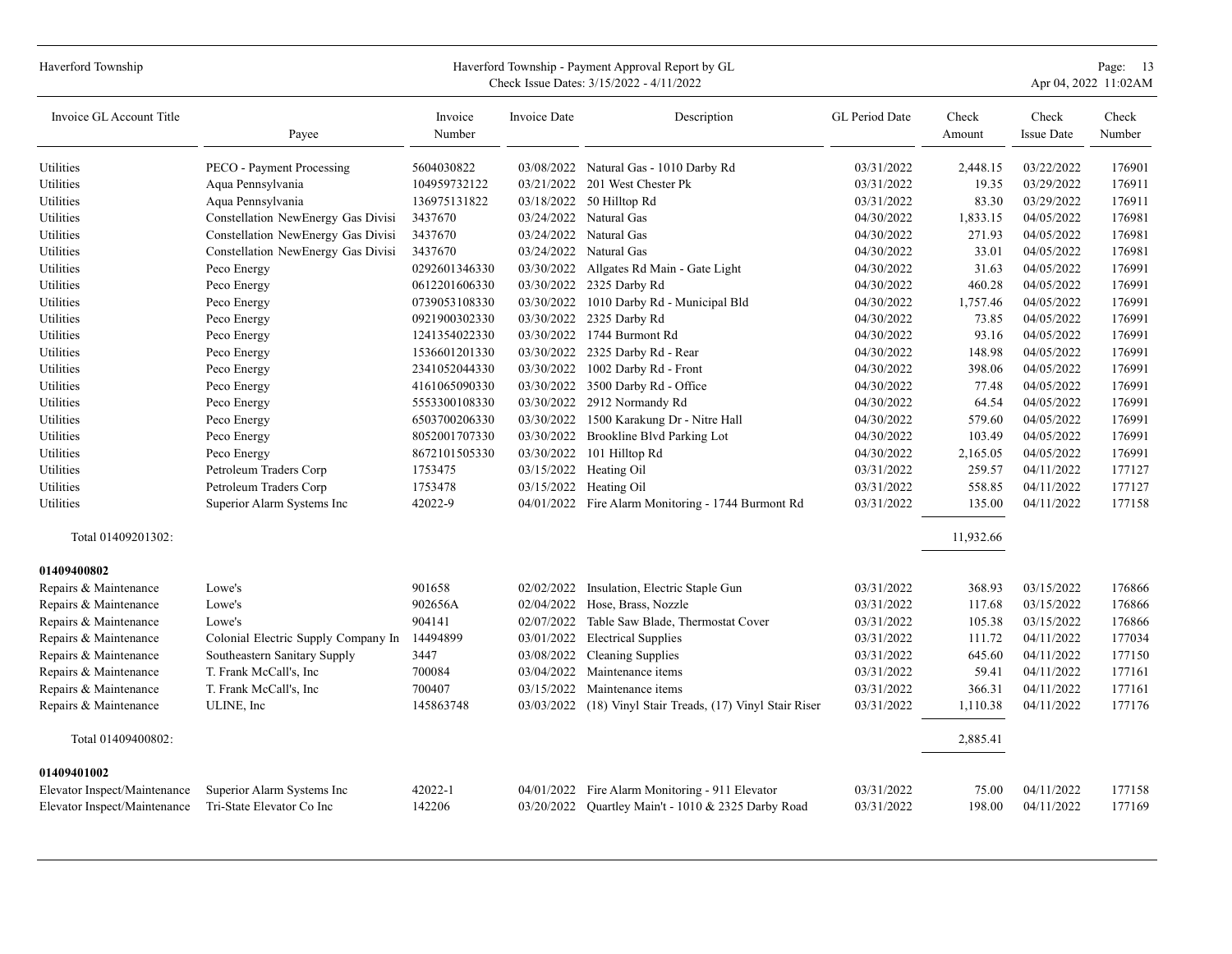| Haverford Township                                                                                                                                  |                                                                                                                                    |                                              |              | Haverford Township - Payment Approval Report by GL<br>Check Issue Dates: 3/15/2022 - 4/11/2022                       |                                                      |                                               |                                                      | Page: 14<br>Apr 04, 2022 11:02AM     |
|-----------------------------------------------------------------------------------------------------------------------------------------------------|------------------------------------------------------------------------------------------------------------------------------------|----------------------------------------------|--------------|----------------------------------------------------------------------------------------------------------------------|------------------------------------------------------|-----------------------------------------------|------------------------------------------------------|--------------------------------------|
| Invoice GL Account Title                                                                                                                            | Payee                                                                                                                              | Invoice<br>Number                            | Invoice Date | Description                                                                                                          | GL Period Date                                       | Check<br>Amount                               | Check<br><b>Issue Date</b>                           | Check<br>Number                      |
| Total 01409401002:                                                                                                                                  |                                                                                                                                    |                                              |              |                                                                                                                      |                                                      | 273.00                                        |                                                      |                                      |
| 01410126002<br>Wages - Admin FT                                                                                                                     | Catherine M Kelly                                                                                                                  | 3012022                                      |              | 03/31/2022 Subcontractor - Crossing Guard                                                                            | 03/31/2022                                           | 1,875.00                                      | 04/11/2022                                           | 177029                               |
| Total 01410126002:                                                                                                                                  |                                                                                                                                    |                                              |              |                                                                                                                      |                                                      | 1,875.00                                      |                                                      |                                      |
| 01410150002<br>Life Insurance                                                                                                                       | North American Benefits Company                                                                                                    | 2933-01/023112                               |              | 03/11/2022 Group Term Life Insurance                                                                                 | 03/31/2022                                           | 50.40                                         | 03/29/2022                                           | 176922                               |
| Total 01410150002:                                                                                                                                  |                                                                                                                                    |                                              |              |                                                                                                                      |                                                      | 50.40                                         |                                                      |                                      |
| 01410150102<br>Life Insurance - Police                                                                                                              | North American Benefits Company                                                                                                    | 2933-01/023112                               |              | 03/11/2022 Group Term Life Insurance                                                                                 | 03/31/2022                                           | 1,290.75                                      | 03/29/2022                                           | 176922                               |
| Total 01410150102:                                                                                                                                  |                                                                                                                                    |                                              |              |                                                                                                                      |                                                      | 1,290.75                                      |                                                      |                                      |
| 01410150202<br>Life Insurance - Ret'd Police                                                                                                        | North American Benefits Company                                                                                                    | 2933-01/023112                               |              | 03/11/2022 Group Term Life Insurance                                                                                 | 03/31/2022                                           | 280.80                                        | 03/29/2022                                           | 176922                               |
| Total 01410150202:                                                                                                                                  |                                                                                                                                    |                                              |              |                                                                                                                      |                                                      | 280.80                                        |                                                      |                                      |
| 01410150502<br>Health Benefits                                                                                                                      | DelCo Public Schools Healthcare Trst 2978                                                                                          |                                              |              | 03/09/2022 Health Benefits                                                                                           | 03/31/2022                                           | 11,240.16                                     | 03/22/2022                                           | 176891                               |
| Total 01410150502:                                                                                                                                  |                                                                                                                                    |                                              |              |                                                                                                                      |                                                      | 11,240.16                                     |                                                      |                                      |
| 01410150602<br>Health Benefits - Police<br>Health Benefits - Police<br>Health Benefits - Police                                                     | DelCo Public Schools Healthcare Trst<br>DelCo Public Schools Healthcare Trst<br>DelCo Public Schools Healthcare Trst 2978          | 2978<br>2978                                 |              | 03/09/2022 Health Benefits<br>03/09/2022 Health Benefits<br>03/09/2022 Health Benefits                               | 03/31/2022<br>03/31/2022<br>03/31/2022               | 121,912.16<br>4,213.64<br>5,386.62-           | 03/22/2022<br>03/22/2022<br>03/22/2022               | 176891<br>176891<br>176891           |
| Total 01410150602:                                                                                                                                  |                                                                                                                                    |                                              |              |                                                                                                                      |                                                      | 120,739.18                                    |                                                      |                                      |
| 01410150702<br>Health Benefits - Ret'd Police<br>Health Benefits - Ret'd Police<br>Health Benefits - Ret'd Police<br>Health Benefits - Ret'd Police | DelCo Public Schools Healthcare Trst<br>DelCo Public Schools Healthcare Trst<br>Independence Blue Cross<br>Independence Blue Cross | 2978<br>2978<br>220308050839<br>220308050848 |              | 03/09/2022 Health Benefits<br>03/09/2022 Health Benefits<br>03/08/2022 Health Benefits<br>03/08/2022 Health Benefits | 03/31/2022<br>03/31/2022<br>03/31/2022<br>03/31/2022 | 55,463.13<br>1,574.26<br>7,264.41<br>1,537.91 | 03/22/2022<br>03/22/2022<br>03/22/2022<br>03/22/2022 | 176891<br>176891<br>176894<br>176895 |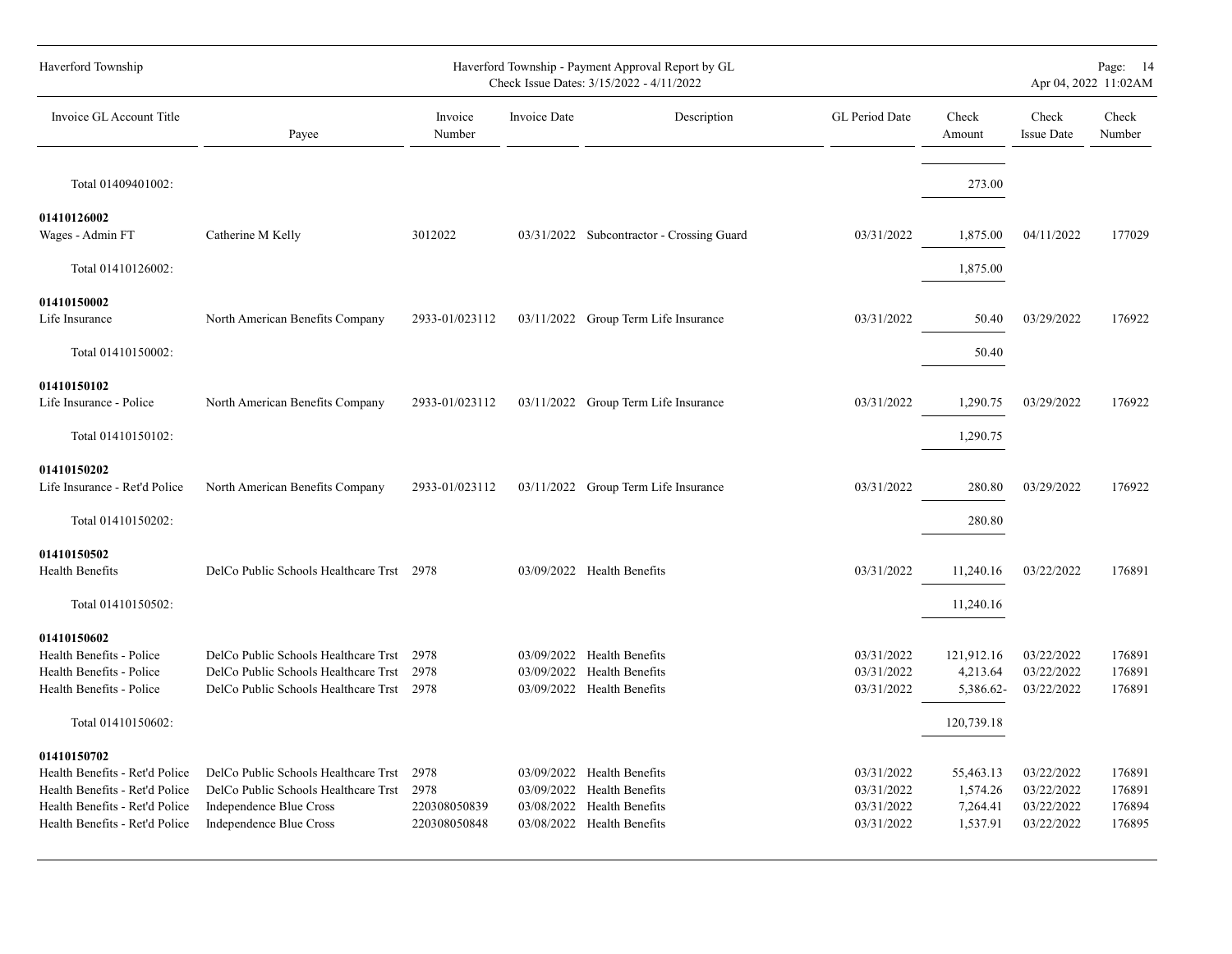| Haverford Township                                                                                                                                                                                                                                                                                                                                                                                                                                   |                                                                                                     |                                                                                                       |                                                                                  | Haverford Township - Payment Approval Report by GL<br>Check Issue Dates: 3/15/2022 - 4/11/2022                                                                                                                                                    |                                                                                                              |                                                                                                       |                                                                                                              | Page: 15<br>Apr 04, 2022 11:02AM                           |
|------------------------------------------------------------------------------------------------------------------------------------------------------------------------------------------------------------------------------------------------------------------------------------------------------------------------------------------------------------------------------------------------------------------------------------------------------|-----------------------------------------------------------------------------------------------------|-------------------------------------------------------------------------------------------------------|----------------------------------------------------------------------------------|---------------------------------------------------------------------------------------------------------------------------------------------------------------------------------------------------------------------------------------------------|--------------------------------------------------------------------------------------------------------------|-------------------------------------------------------------------------------------------------------|--------------------------------------------------------------------------------------------------------------|------------------------------------------------------------|
| Invoice GL Account Title                                                                                                                                                                                                                                                                                                                                                                                                                             | Payee                                                                                               | Invoice<br>Number                                                                                     | Invoice Date                                                                     | Description                                                                                                                                                                                                                                       | GL Period Date                                                                                               | Check<br>Amount                                                                                       | Check<br><b>Issue Date</b>                                                                                   | Check<br>Number                                            |
| Health Benefits - Ret'd Police Independence Blue Cross                                                                                                                                                                                                                                                                                                                                                                                               |                                                                                                     | 220308050831                                                                                          |                                                                                  | 03/08/2022 Health Benefits                                                                                                                                                                                                                        | 03/31/2022                                                                                                   | 3,279.90                                                                                              | 03/22/2022                                                                                                   | 176896                                                     |
| Total 01410150702:                                                                                                                                                                                                                                                                                                                                                                                                                                   |                                                                                                     |                                                                                                       |                                                                                  |                                                                                                                                                                                                                                                   |                                                                                                              | 69,119.61                                                                                             |                                                                                                              |                                                            |
| 01410151002<br>Rx/Dental/Vision/LTD<br>Rx/Dental/Vision/LTD<br>Rx/Dental/Vision/LTD<br>Rx/Dental/Vision/LTD                                                                                                                                                                                                                                                                                                                                          | Express Scripts Inc<br>Express Scripts Inc<br>Delta Dental of PA<br>North American Benefits Company | 43711911C<br>43798741C<br>BE004871479C<br>2933-33112022                                               | 02/28/2022                                                                       | 03/12/2022 Prescription Benefits<br>03/22/2022 Prescription Benefits<br>Dental Benefits<br>03/11/2022 Group Term Life Insurance                                                                                                                   | 03/31/2022<br>03/31/2022<br>03/31/2022<br>04/30/2022                                                         | 527.56<br>290.45<br>223.00<br>111.61                                                                  | 03/22/2022<br>03/29/2022<br>03/15/2022<br>04/05/2022                                                         | 237<br>239<br>176855<br>176989                             |
| Total 01410151002:                                                                                                                                                                                                                                                                                                                                                                                                                                   |                                                                                                     |                                                                                                       |                                                                                  |                                                                                                                                                                                                                                                   |                                                                                                              | 1,152.62                                                                                              |                                                                                                              |                                                            |
| 01410151102<br>Rx/Dental/Vision/LTD - Polic Express Scripts Inc<br>Rx/Dental/Vision/LTD - Polic<br>Rx/Dental/Vision/LTD - Polic<br>Rx/Dental/Vision/LTD - Polic Vision Benefits of America<br>Total 01410151102:                                                                                                                                                                                                                                     | Express Scripts Inc<br>Delta Dental of PA                                                           | 43711911C<br>43798741C<br>BE004871479C<br>1652779                                                     | 03/22/2022<br>02/28/2022                                                         | 03/12/2022 Prescription Benefits<br><b>Prescription Benefits</b><br>Dental Benefits<br>03/08/2022 Vision Benefits                                                                                                                                 | 03/31/2022<br>03/31/2022<br>03/31/2022<br>03/31/2022                                                         | 5,653.95<br>5,167.70<br>6,640.00<br>477.96<br>17,939.61                                               | 03/22/2022<br>03/29/2022<br>03/15/2022<br>03/22/2022                                                         | 237<br>239<br>176855<br>176909                             |
| 01410151202                                                                                                                                                                                                                                                                                                                                                                                                                                          |                                                                                                     |                                                                                                       |                                                                                  |                                                                                                                                                                                                                                                   |                                                                                                              |                                                                                                       |                                                                                                              |                                                            |
| Rx/Dent'l/Vision - Retd Police Express Scripts Inc<br>Rx/Dent'l/Vision - Retd Police Express Scripts Inc<br>Rx/Dent'l/Vision - Retd Police Express Scripts Inc<br>Rx/Dent'l/Vision - Retd Police Express Scripts Inc<br>Rx/Dent'l/Vision - Retd Police<br>Rx/Dent'l/Vision - Retd Police Express Scripts Inc<br>Rx/Dent'l/Vision - Retd Police Delta Dental of PA<br>Rx/Dent'l/Vision - Retd Police Vision Benefits of America<br>Total 01410151202: | Express Scripts Inc                                                                                 | 43711911C<br>43711911C<br>43711911C<br>43798741C<br>43798741C<br>43798741C<br>BE004871479C<br>1652713 | 03/12/2022<br>03/12/2022<br>03/22/2022<br>03/22/2022<br>03/22/2022<br>02/28/2022 | <b>Prescription Benefits</b><br><b>Prescription Benefits</b><br>03/12/2022 Prescription Benefits<br><b>Prescription Benefits</b><br><b>Prescription Benefits</b><br><b>Prescription Benefits</b><br>Dental Benefits<br>03/08/2022 Vision Benefits | 03/31/2022<br>03/31/2022<br>03/31/2022<br>03/31/2022<br>03/31/2022<br>03/31/2022<br>03/31/2022<br>03/31/2022 | 262.37<br>4,888.64<br>3,522.16<br>1,465.49<br>4,407.81<br>5,399.37<br>5,758.00<br>105.00<br>25,808.84 | 03/22/2022<br>03/22/2022<br>03/22/2022<br>03/29/2022<br>03/29/2022<br>03/29/2022<br>03/15/2022<br>03/22/2022 | 237<br>237<br>237<br>239<br>239<br>239<br>176855<br>176909 |
| 01410151502                                                                                                                                                                                                                                                                                                                                                                                                                                          |                                                                                                     |                                                                                                       |                                                                                  |                                                                                                                                                                                                                                                   |                                                                                                              |                                                                                                       |                                                                                                              |                                                            |
| Pension Fund<br>Pension Fund                                                                                                                                                                                                                                                                                                                                                                                                                         | U S Bank FBO Haverford Township<br>TD Ameritrade FBO 913039189                                      | 31622A<br>031522                                                                                      |                                                                                  | 03/16/2022 2022 Partial MMO<br>03/15/2022 2022 Partial MMO - Haverford Township No                                                                                                                                                                | 03/31/2022<br>03/31/2022                                                                                     | 6,984.13<br>5,523.81                                                                                  | 03/17/2022<br>03/15/2022                                                                                     | 234<br>176869                                              |
| Total 01410151502:                                                                                                                                                                                                                                                                                                                                                                                                                                   |                                                                                                     |                                                                                                       |                                                                                  |                                                                                                                                                                                                                                                   |                                                                                                              | 12,507.94                                                                                             |                                                                                                              |                                                            |
| 01410151602<br>Pension Fund Police                                                                                                                                                                                                                                                                                                                                                                                                                   | TD Ameritrade FBO 913039183                                                                         | 031522A                                                                                               |                                                                                  | 03/15/2022 2022 Partial MMO - Haverford Township Pol                                                                                                                                                                                              | 03/31/2022                                                                                                   | 156,000.00                                                                                            | 03/15/2022                                                                                                   | 176868                                                     |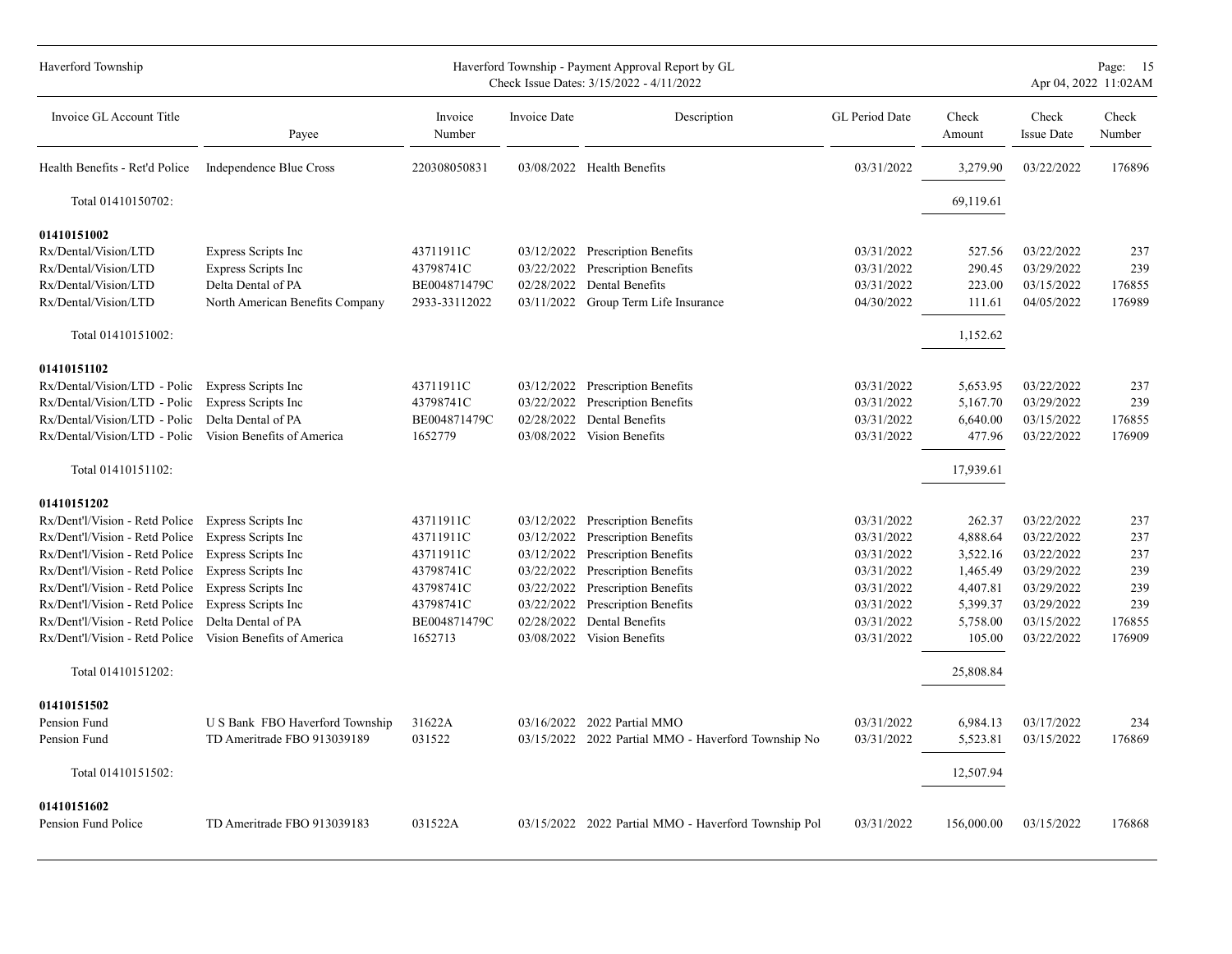| Haverford Township                           |                                                                            |                    |              | Haverford Township - Payment Approval Report by GL<br>Check Issue Dates: 3/15/2022 - 4/11/2022 |                          |                        |                            | Page: 16<br>Apr 04, 2022 11:02AM |
|----------------------------------------------|----------------------------------------------------------------------------|--------------------|--------------|------------------------------------------------------------------------------------------------|--------------------------|------------------------|----------------------------|----------------------------------|
| Invoice GL Account Title                     | Payee                                                                      | Invoice<br>Number  | Invoice Date | Description                                                                                    | <b>GL</b> Period Date    | Check<br>Amount        | Check<br><b>Issue Date</b> | Check<br>Number                  |
| Total 01410151602:                           |                                                                            |                    |              |                                                                                                |                          | 156,000.00             |                            |                                  |
| 01410152002                                  |                                                                            |                    |              |                                                                                                |                          |                        |                            |                                  |
| Workers Compensation<br>Workers Compensation | Arthur J Gallagher Risk Mgmt Serv I<br>Arthur J Gallagher Risk Mgmt Serv I | 4120201<br>4120201 |              | 02/15/2022 Workers Comp - Install #2<br>02/15/2022 Heart & Lung                                | 03/31/2022<br>03/31/2022 | 87,094.58<br>23,489.25 | 03/22/2022<br>03/22/2022   | 176884<br>176884                 |
| Total 01410152002:                           |                                                                            |                    |              |                                                                                                |                          | 110,583.83             |                            |                                  |
| 01410152502                                  |                                                                            |                    |              |                                                                                                |                          |                        |                            |                                  |
| Death Service Benefits                       | Gail Stickney                                                              | 4-2022             |              | 03/31/2022 Death Service Benefits                                                              | 03/31/2022               | 157.26                 | 04/11/2022                 | 177060                           |
| Total 01410152502:                           |                                                                            |                    |              |                                                                                                |                          | 157.26                 |                            |                                  |
| 01410200002                                  |                                                                            |                    |              |                                                                                                |                          |                        |                            |                                  |
| Miscellaneous Expense                        | ReadyRefresh by Nestle Inc                                                 | 12C0438750333      |              | 03/08/2022 Water Service                                                                       | 03/31/2022               | 86.85                  | 03/15/2022                 | 176867                           |
| Miscellaneous Expense                        | Petty Cash - Haverford Township                                            | 3302022            | 03/30/2022   | Petty Cash - Police                                                                            | 04/30/2022               | 36.48                  | 04/05/2022                 | 176992                           |
| Miscellaneous Expense                        | Applied Video Technology, Inc                                              | 24628              |              | 03/15/2022 HDMI Connector                                                                      | 03/31/2022               | 188.00                 | 04/11/2022                 | 177012                           |
| Miscellaneous Expense                        | Applied Video Technology, Inc                                              | 24629              |              | 03/15/2022 Shipping - HDMI Connector                                                           | 03/31/2022               | 98.00                  | 04/11/2022                 | 177012                           |
| Miscellaneous Expense                        | Kelly's Trophies                                                           | 30566              |              | 03/02/2022 Engraved Nameplate                                                                  | 03/31/2022               | 10.50                  | 04/11/2022                 | 177091                           |
| Total 01410200002:                           |                                                                            |                    |              |                                                                                                |                          | 419.83                 |                            |                                  |
| 01410200202                                  |                                                                            |                    |              |                                                                                                |                          |                        |                            |                                  |
| Office Supplies                              | Office Basics, Inc.                                                        | I-1983530          |              | 03/04/2022 Office Supplies                                                                     | 03/31/2022               | 205.21                 | 04/11/2022                 | 177117                           |
| Office Supplies                              | Office Basics, Inc.                                                        | I-1999417          | 03/25/2022   | Office Supplies                                                                                | 03/31/2022               | 177.27                 | 04/11/2022                 | 177117                           |
| Office Supplies                              | Office Basics, Inc.                                                        | I-2000430          | 03/28/2022   | Office Supplies                                                                                | 03/31/2022               | 268.00                 | 04/11/2022                 | 177117                           |
| Office Supplies                              | Office Basics, Inc.                                                        | I-2002768          | 03/30/2022   | Office Supplies                                                                                | 03/31/2022               | 41.98                  | 04/11/2022                 | 177117                           |
| Total 01410200202:                           |                                                                            |                    |              |                                                                                                |                          | 692.46                 |                            |                                  |
| 01410201102                                  |                                                                            |                    |              |                                                                                                |                          |                        |                            |                                  |
| <b>Building Maintenance</b>                  | Southeastern Sanitary Supply                                               | 3448               |              | 03/08/2022 Cleaning Supplies                                                                   | 03/31/2022               | 490.30                 | 04/11/2022                 | 177150                           |
| Total 01410201102:                           |                                                                            |                    |              |                                                                                                |                          | 490.30                 |                            |                                  |
| 01410210102                                  |                                                                            |                    |              |                                                                                                |                          |                        |                            |                                  |
| Postage Expense                              | Petty Cash - Haverford Township                                            | 3302022            |              | 03/30/2022 Petty Cash - Police                                                                 | 04/30/2022               | 13.72                  | 04/05/2022                 | 176992                           |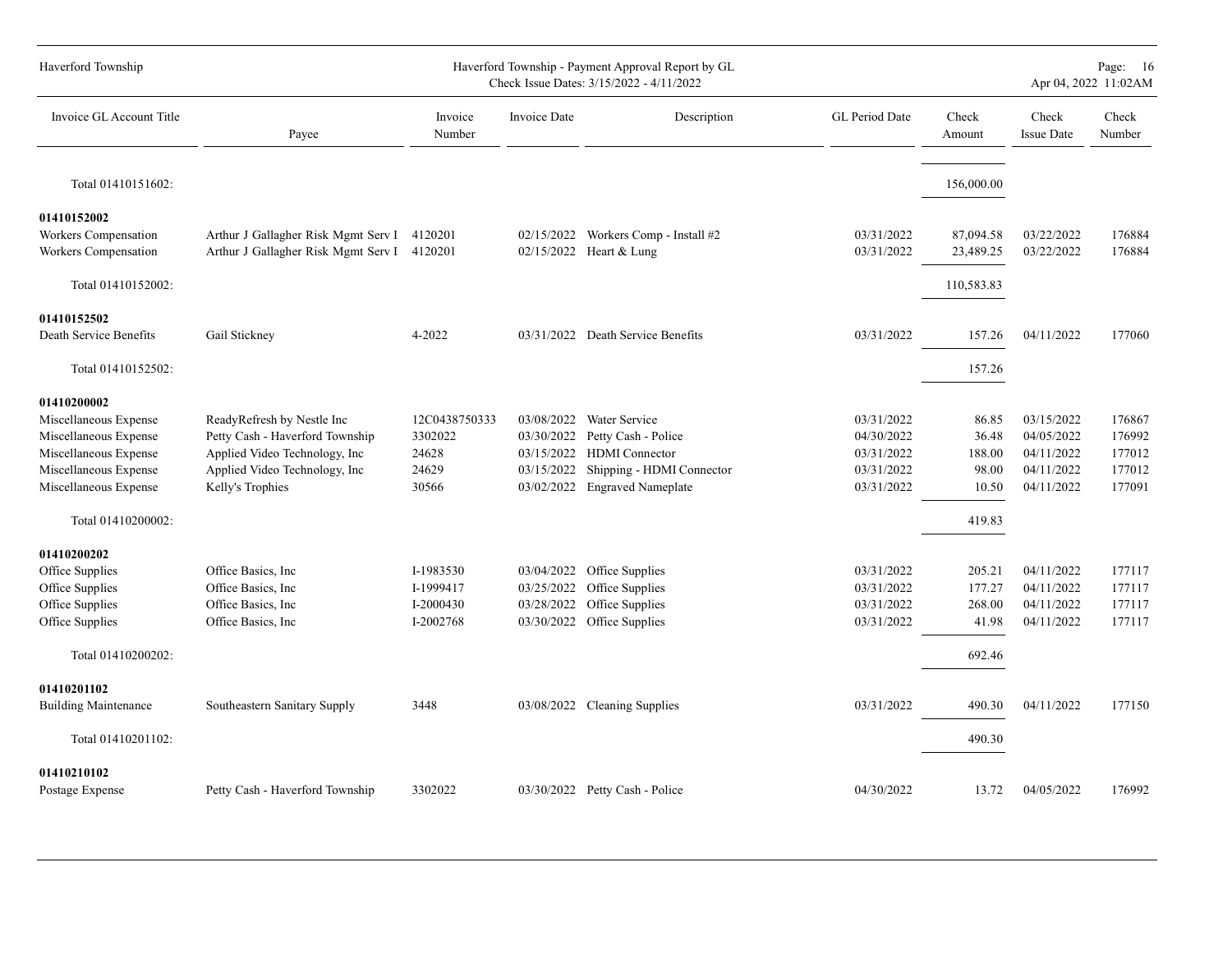| Haverford Township           |                                              |                   |                     | Haverford Township - Payment Approval Report by GL<br>Check Issue Dates: 3/15/2022 - 4/11/2022 |                |                 |                            | Page: 17<br>Apr 04, 2022 11:02AM |
|------------------------------|----------------------------------------------|-------------------|---------------------|------------------------------------------------------------------------------------------------|----------------|-----------------|----------------------------|----------------------------------|
| Invoice GL Account Title     | Payee                                        | Invoice<br>Number | Invoice Date        | Description                                                                                    | GL Period Date | Check<br>Amount | Check<br><b>Issue Date</b> | Check<br>Number                  |
| Total 01410210102:           |                                              |                   |                     |                                                                                                |                | 13.72           |                            |                                  |
| 01410250202                  |                                              |                   |                     |                                                                                                |                |                 |                            |                                  |
| Animal Control               | Jacob Low Hardware                           | 3606              |                     | 03/25/2022 Trash Bags                                                                          | 03/31/2022     | 16.99           | 04/11/2022                 | 177074                           |
| Total 01410250202:           |                                              |                   |                     |                                                                                                |                | 16.99           |                            |                                  |
| 01410260002                  |                                              |                   |                     |                                                                                                |                |                 |                            |                                  |
| Assoc Dues & Membership      | Delaware Cty Police Chief's Associat 3312022 |                   |                     | 03/31/2022 2022 Active Member Dues - JViola                                                    | 03/31/2022     | 125.00          | 04/11/2022                 | 177039                           |
| Assoc Dues & Membership      | <b>FBI-LEEDA</b>                             | 200066130         |                     | 03/02/2022 Training - MMurray                                                                  | 03/31/2022     | 695.00          | 04/11/2022                 | 177053                           |
| Total 01410260002:           |                                              |                   |                     |                                                                                                |                | 820.00          |                            |                                  |
| 01410260102                  |                                              |                   |                     |                                                                                                |                |                 |                            |                                  |
| Publications & Subscriptions | Thomson Reuters-West                         | 845961891         |                     | 03/01/2022 Information Charges                                                                 | 03/31/2022     | 263.96          | 04/11/2022                 | 177165                           |
| Total 01410260102:           |                                              |                   |                     |                                                                                                |                | 263.96          |                            |                                  |
| 01410260202                  |                                              |                   |                     |                                                                                                |                |                 |                            |                                  |
| Training                     | Eugene J Dolan Jr                            | 3202022           |                     | 03/20/2022 Reimb - Training                                                                    | 04/30/2022     | 130.01          | 04/05/2022                 | 176983                           |
| Training                     | Shant Bedrossian                             | 3202022           | 03/20/2022          | Reimb - Training                                                                               | 04/30/2022     | 830.30          | 04/05/2022                 | 176997                           |
| Training                     | <b>Atlantic Tactical</b>                     | SI-80766103       |                     | 03/14/2022 (2) Training Guns                                                                   | 03/31/2022     | 934.99          | 04/11/2022                 | 177015                           |
| Total 01410260202:           |                                              |                   |                     |                                                                                                |                | 1,895.30        |                            |                                  |
| 01410280302                  |                                              |                   |                     |                                                                                                |                |                 |                            |                                  |
| Uniforms                     | 911 Safety Equipment LLC                     | 55930             | 03/21/2022 Uniforms |                                                                                                | 03/31/2022     | 910.00          | 04/11/2022                 | 177002                           |
| Uniforms                     | WatchGuard Video                             | ACCINV00352       | 03/03/2022 Uniforms |                                                                                                | 03/31/2022     | 750.00          | 04/11/2022                 | 177182                           |
| Total 01410280302:           |                                              |                   |                     |                                                                                                |                | 1,660.00        |                            |                                  |
| 01410300002                  |                                              |                   |                     |                                                                                                |                |                 |                            |                                  |
| Communications               | <b>Comcast Business</b>                      | 141521470         |                     | 03/01/2022 Cable Service                                                                       | 03/31/2022     | 551.89          | 03/22/2022                 | 176889                           |
| Communications               | Toshiba Financial Services                   | 466800950         |                     | 03/03/2022 Copier Lease                                                                        | 03/31/2022     | 539.61          | 03/22/2022                 | 176908                           |
| Communications               | AT & T Mobility                              | 287286281561      |                     | 03/16/2022 Cellular Service                                                                    | 04/30/2022     | 2,951.84        | 04/05/2022                 | 176976                           |
| Communications               | Comcast                                      | 029401331222      |                     | 03/12/2022 Cable Service - 1010 Darby Road                                                     | 04/30/2022     | 146.81          | 04/05/2022                 | 176980                           |
| Total 01410300002:           |                                              |                   |                     |                                                                                                |                | 4,190.15        |                            |                                  |
|                              |                                              |                   |                     |                                                                                                |                |                 |                            |                                  |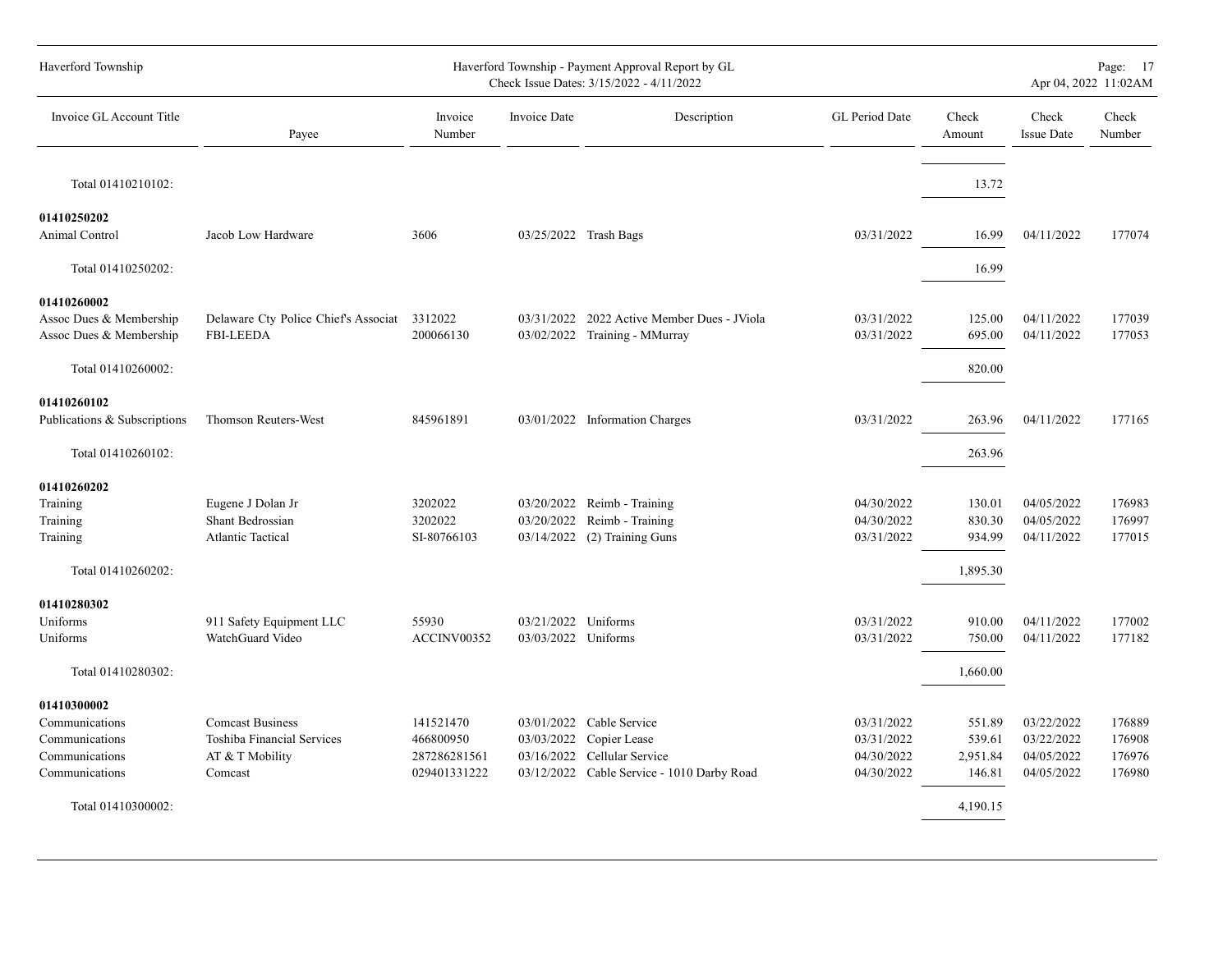| Haverford Township                    |                                              |                   |                        | Haverford Township - Payment Approval Report by GL<br>Check Issue Dates: 3/15/2022 - 4/11/2022 |                |                 |                            | Page: 18<br>Apr 04, 2022 11:02AM |
|---------------------------------------|----------------------------------------------|-------------------|------------------------|------------------------------------------------------------------------------------------------|----------------|-----------------|----------------------------|----------------------------------|
| Invoice GL Account Title              | Payee                                        | Invoice<br>Number | Invoice Date           | Description                                                                                    | GL Period Date | Check<br>Amount | Check<br><b>Issue Date</b> | Check<br>Number                  |
| 01410300102<br>Radio Rent/Maintenance | Eagle Wireless Communications LLC INV-007872 |                   |                        | 03/15/2022 Geotab Monthly Service - Police                                                     | 03/31/2022     | 518.70          | 04/11/2022                 | 177045                           |
| Total 01410300102:                    |                                              |                   |                        |                                                                                                |                | 518.70          |                            |                                  |
| 01410510002                           |                                              |                   |                        |                                                                                                |                |                 |                            |                                  |
| Vehicle Fuel                          | Papco, Inc.                                  | 3356029           | 03/02/2022 Unleaded    |                                                                                                | 03/31/2022     | 4,078.28        | 04/11/2022                 | 177120                           |
| Vehicle Fuel                          | Papco, Inc.                                  | 3357269           | 03/11/2022             | Unleaded                                                                                       | 03/31/2022     | 15,139.71       | 04/11/2022                 | 177120                           |
| Vehicle Fuel                          | School District of Haverford Townshi 3292022 |                   | 03/29/2022 Diesel Fuel |                                                                                                | 03/31/2022     | 65.72           | 04/11/2022                 | 177144                           |
| Total 01410510002:                    |                                              |                   |                        |                                                                                                |                | 19,283.71       |                            |                                  |
| 01410510702                           |                                              |                   |                        |                                                                                                |                |                 |                            |                                  |
| Vehicle Maintenance                   | Berrodin Parts Warehouse                     | 739338            |                        | 03/16/2022 Fuel Filter, Fuel Treatment C-92                                                    | 03/31/2022     | 18.56           | 04/11/2022                 | 177019                           |
| Vehicle Maintenance                   | Fuel System Services LLC                     | 18531             | 03/15/2022             | Upgrade Fuel Pump Software                                                                     | 03/31/2022     | 800.00          | 04/11/2022                 | 177058                           |
| Vehicle Maintenance                   | Hill Buick GMC                               | 35576BUW          | 03/08/2022             | Grille C-29                                                                                    | 03/31/2022     | 512.40          | 04/11/2022                 | 177067                           |
| Vehicle Maintenance                   | Hill Buick GMC                               | 35583BUW          | 03/04/2022             | $(2)$ Pad Kits C-18                                                                            | 03/31/2022     | 800.72          | 04/11/2022                 | 177067                           |
| Vehicle Maintenance                   | Hill Buick GMC                               | 35609BUW          | 03/09/2022             | Radiator C-12                                                                                  | 03/31/2022     | 374.26          | 04/11/2022                 | 177067                           |
| Vehicle Maintenance                   | Hill Buick GMC                               | 35635BUW          | 03/14/2022             | Brake Vaccum Pump C-25                                                                         | 03/31/2022     | 172.96          | 04/11/2022                 | 177067                           |
| Vehicle Maintenance                   | Hill Buick GMC                               | 35654BUW          | 03/16/2022             | Hose, Seal D-2                                                                                 | 03/31/2022     | 121.90          | 04/11/2022                 | 177067                           |
| Vehicle Maintenance                   | Hill Buick GMC                               | 35662BUW          | 03/17/2022             | Front Brake Pads C-17                                                                          | 03/31/2022     | 287.22          | 04/11/2022                 | 177067                           |
| Vehicle Maintenance                   | Hill Buick GMC                               | 35663BUW          | 03/17/2022             | Rear Brakes C-17                                                                               | 03/31/2022     | 177.88          | 04/11/2022                 | 177067                           |
| Vehicle Maintenance                   | Hill Buick GMC                               | 35664BUW          | 03/17/2022             | (12) Oil Filters C-1, 12, 14, 16, 17, 18                                                       | 03/31/2022     | 68.76           | 04/11/2022                 | 177067                           |
| Vehicle Maintenance                   | Hill Buick GMC                               | 35687BUW          |                        | 03/24/2022 Outlet, Sensor C-92                                                                 | 03/31/2022     | 96.64           | 04/11/2022                 | 177067                           |
| Vehicle Maintenance                   | Joe & Bud's Towing Service                   | 2102022           | 03/10/2022             | Emission Test - M-1, RE-57, 58, C-11, 12, 16                                                   | 03/31/2022     | 400.00          | 04/11/2022                 | 177079                           |
| Vehicle Maintenance                   | Pacifico Marple Ford                         | 202330            | 03/17/2022             | (6) Oil Filters C- 4, 5, 6, 7, 20, 32                                                          | 03/31/2022     | 31.98           | 04/11/2022                 | 177119                           |
| Vehicle Maintenance                   | Park's Best Car Wash Inc                     | 295               |                        | 03/07/2022 Car Washes                                                                          | 03/31/2022     | 697.50          | 04/11/2022                 | 177121                           |
| Total 01410510702:                    |                                              |                   |                        |                                                                                                |                | 4,560.78        |                            |                                  |
| 01410600002                           |                                              |                   |                        |                                                                                                |                |                 |                            |                                  |
| Minor Equipment                       | 911 Safety Equipment LLC                     | 55900             | 03/15/2022             | Streamlight Vulcan Vehicle Mount System                                                        | 03/31/2022     | 294.45          | 04/11/2022                 | 177002                           |
| Minor Equipment                       | American Public Safety LLC                   | SL-101712         | 02/28/2022             | (2) Standard Safsey Blk RH                                                                     | 03/31/2022     | 88.95           | 04/11/2022                 | 177010                           |
| Minor Equipment                       | American Public Safety LLC                   | SL-101732         | 02/28/2022             | (5) Weapon Lights                                                                              | 03/31/2022     | 1,300.00        | 04/11/2022                 | 177010                           |
| Minor Equipment                       | Axon Enterprise Inc                          | <b>INUSO56729</b> |                        | 03/01/2022 (10) DPM Batteries                                                                  | 03/31/2022     | 532.10          | 04/11/2022                 | 177016                           |
| Total 01410600002:                    |                                              |                   |                        |                                                                                                |                | 2,215.50        |                            |                                  |
| 01410610802                           |                                              |                   |                        |                                                                                                |                |                 |                            |                                  |
| Drug Testing                          | Drugscan, Inc.                               | <b>INV009401</b>  |                        | $02/28/2022$ Drug testing                                                                      | 03/31/2022     | 366.00          | 04/11/2022                 | 177043                           |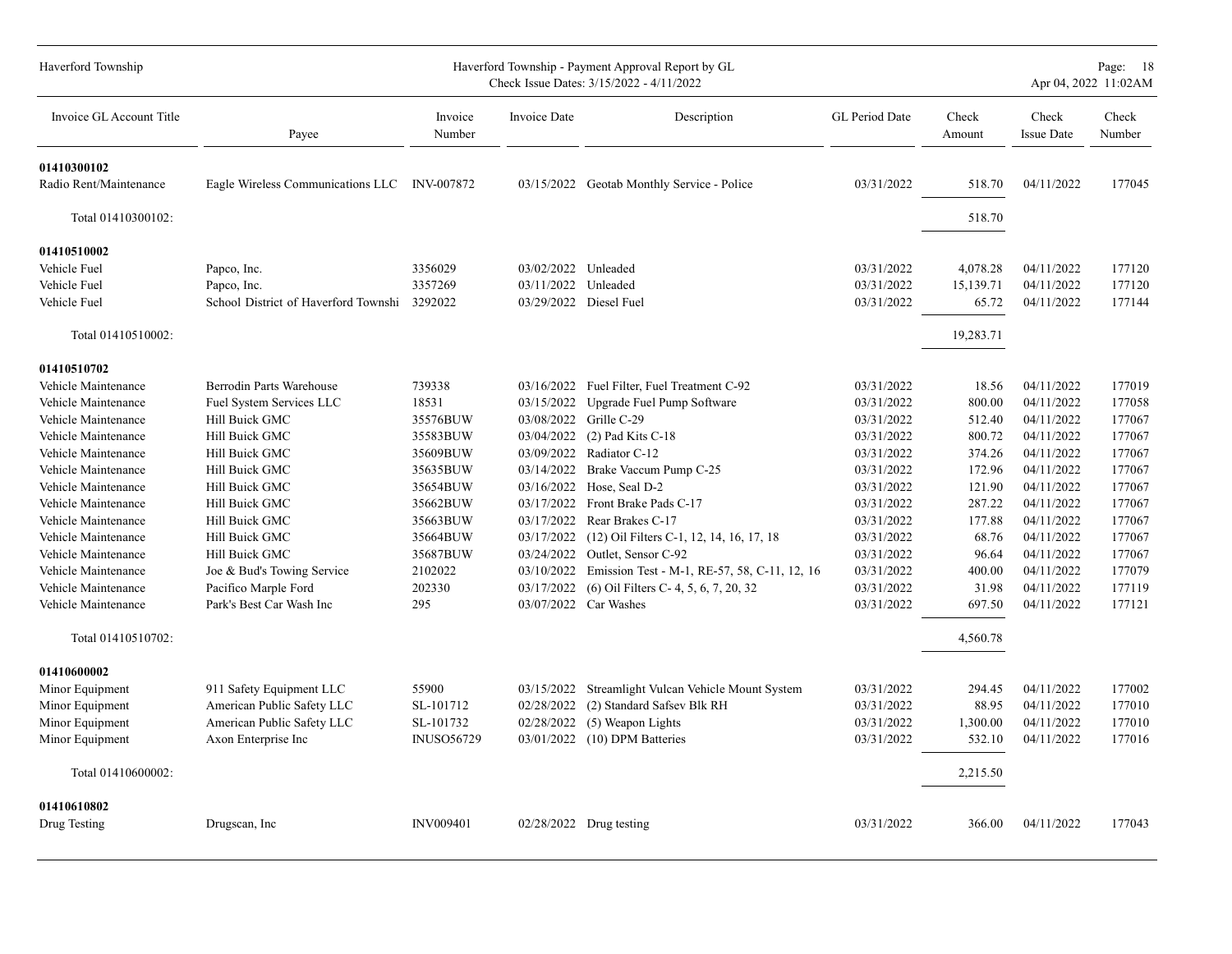| Haverford Township                                                                                                                            |                                                                                                       |                                                                              |                                        | Haverford Township - Payment Approval Report by GL<br>Check Issue Dates: 3/15/2022 - 4/11/2022                                               |                                                                    |                                             |                                                                    | Page: 19<br>Apr 04, 2022 11:02AM               |
|-----------------------------------------------------------------------------------------------------------------------------------------------|-------------------------------------------------------------------------------------------------------|------------------------------------------------------------------------------|----------------------------------------|----------------------------------------------------------------------------------------------------------------------------------------------|--------------------------------------------------------------------|---------------------------------------------|--------------------------------------------------------------------|------------------------------------------------|
| Invoice GL Account Title                                                                                                                      | Payee                                                                                                 | Invoice<br>Number                                                            | <b>Invoice Date</b>                    | Description                                                                                                                                  | GL Period Date                                                     | Check<br>Amount                             | Check<br><b>Issue Date</b>                                         | Check<br>Number                                |
| Total 01410610802:                                                                                                                            |                                                                                                       |                                                                              |                                        |                                                                                                                                              |                                                                    | 366.00                                      |                                                                    |                                                |
| 01410611302<br>Parking Meters Maintenance<br>Parking Meters Maintenance                                                                       | Petty Cash - Haverford Township<br>United Public Safety, Inc.                                         | 3302022<br>UPS00047509                                                       |                                        | 03/30/2022 Petty Cash - Police<br>10/02/2021 2021-2022 Mobile Licenses                                                                       | 04/30/2022<br>03/31/2022                                           | 1.00<br>6,816.00                            | 04/05/2022<br>04/11/2022                                           | 176992<br>177177                               |
| Total 01410611302:                                                                                                                            |                                                                                                       |                                                                              |                                        |                                                                                                                                              |                                                                    | 6,817.00                                    |                                                                    |                                                |
| 01410611502<br>Auto Purchase Expense<br>Auto Purchase Expense                                                                                 | 95 Signs Inc<br>Direct Paint & Collision Inc                                                          | 9919<br>383A2633                                                             | 03/30/2022                             | Outfit - 2022 Tahoe<br>02/28/2022 Fit Out - 2022 Tahoe                                                                                       | 03/31/2022<br>03/31/2022                                           | 1,210.00<br>4,412.36                        | 04/11/2022<br>04/11/2022                                           | 177003<br>177041                               |
| Total 01410611502:                                                                                                                            |                                                                                                       |                                                                              |                                        |                                                                                                                                              |                                                                    | 5,622.36                                    |                                                                    |                                                |
| 01410612202<br>Printing Expenses<br>Printing Expenses<br>Printing Expenses<br>Printing Expenses                                               | Nuss Printing Inc<br>Nuss Printing Inc<br>Nuss Printing Inc<br>Traf-O-Teria System                    | 00220202<br>00220309<br>00220375<br>17838                                    | 03/15/2022<br>03/22/2022<br>03/22/2022 | 03/01/2022 Letter Head, Envelopes<br>(72) Vehicle Warning Pads<br>Business Cards - MMurray<br>(2000) Traf-O-Teria Envelopes                  | 03/31/2022<br>03/31/2022<br>03/31/2022<br>03/31/2022               | 368.00<br>202.50<br>62.00<br>465.26         | 04/11/2022<br>04/11/2022<br>04/11/2022<br>04/11/2022               | 177116<br>177116<br>177116<br>177167           |
| Total 01410612202:                                                                                                                            |                                                                                                       |                                                                              |                                        |                                                                                                                                              |                                                                    | 1,097.76                                    |                                                                    |                                                |
| 01410614102<br>Canine Development<br>Canine Development                                                                                       | Matthew J Ryan Vet Hospital of UPen 89954515<br>PetSmart #1804                                        | 3242022                                                                      |                                        | 01/03/2022 Canine Vet - Axel<br>03/24/2022 K9 Supplies - Axel                                                                                | 03/31/2022<br>03/31/2022                                           | 22.05<br>143.21                             | 04/11/2022<br>04/11/2022                                           | 177104<br>177128                               |
| Total 01410614102:                                                                                                                            |                                                                                                       |                                                                              |                                        |                                                                                                                                              |                                                                    | 165.26                                      |                                                                    |                                                |
| 01411201602<br><b>Hydrant Rentals</b><br><b>Hydrant Rentals</b><br><b>Hydrant Rentals</b><br><b>Hydrant Rentals</b><br><b>Hydrant Rentals</b> | Aqua Pennsylvania<br>Aqua Pennsylvania<br>Aqua Pennsylvania<br>Aqua Pennsylvania<br>Aqua Pennsylvania | 034897930122<br>041181431522<br>120001931522<br>142775231422<br>136975231822 |                                        | 03/01/2022 120 Allgates Dr<br>03/15/2022 1 Allgates Dr<br>03/15/2022 900 Parkview Dr<br>03/14/2022 1010 Darby Rd<br>03/18/2022 50 Hilltop Rd | 03/31/2022<br>03/31/2022<br>03/31/2022<br>03/31/2022<br>03/31/2022 | 98.90<br>19.35<br>100.74<br>221.88<br>36.66 | 03/22/2022<br>03/22/2022<br>03/22/2022<br>03/22/2022<br>03/29/2022 | 176883<br>176883<br>176883<br>176883<br>176911 |
| Total 01411201602:                                                                                                                            |                                                                                                       |                                                                              |                                        |                                                                                                                                              |                                                                    | 477.53                                      |                                                                    |                                                |
| 01411260202<br>Training Expense                                                                                                               | Orner's Garden Center                                                                                 | 2700                                                                         |                                        | 03/23/2022 (10) Straw Bales                                                                                                                  | 03/31/2022                                                         | 100.00                                      | 04/11/2022                                                         | 177118                                         |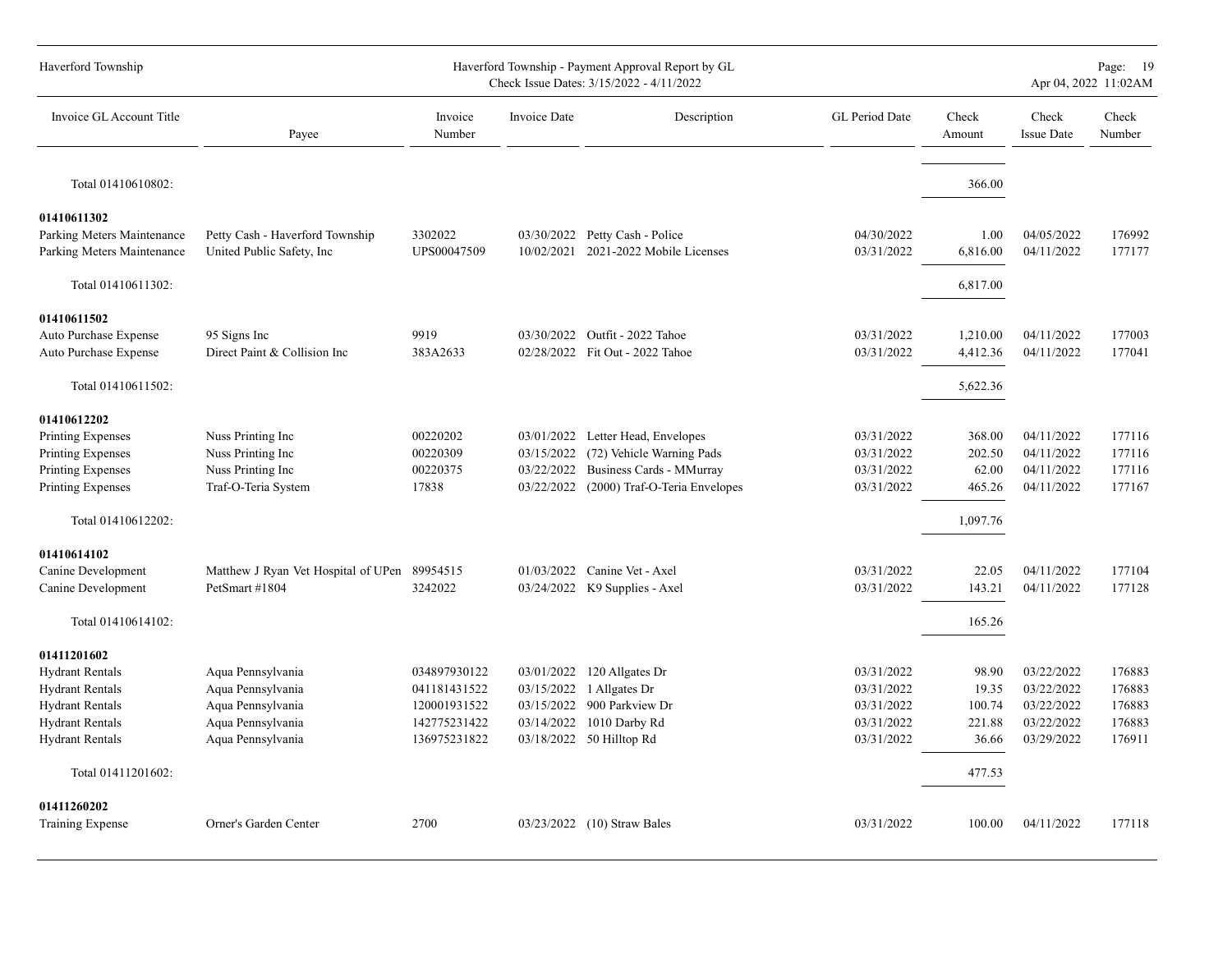| Haverford Township       |                      |                   |              | Haverford Township - Payment Approval Report by GL<br>Check Issue Dates: 3/15/2022 - 4/11/2022 |                |                 |                            | Page: 20<br>Apr 04, 2022 11:02AM |
|--------------------------|----------------------|-------------------|--------------|------------------------------------------------------------------------------------------------|----------------|-----------------|----------------------------|----------------------------------|
| Invoice GL Account Title | Payee                | Invoice<br>Number | Invoice Date | Description                                                                                    | GL Period Date | Check<br>Amount | Check<br><b>Issue Date</b> | Check<br>Number                  |
| Total 01411260202:       |                      |                   |              |                                                                                                |                | 100.00          |                            |                                  |
| 01411260302              |                      |                   |              |                                                                                                |                |                 |                            |                                  |
| Recruitment & Retention  | Gerald Kelly         | 2022              |              | 03/08/2022 Act 172 Credit (2022)                                                               | 03/31/2022     | 215.32          | 03/18/2022                 | 176870                           |
| Recruitment & Retention  | Harry Kent           | 2022              |              | 03/08/2022 Act 172 Credit (2022)                                                               | 03/31/2022     | 199.16          | 03/18/2022                 | 176871                           |
| Recruitment & Retention  | James Gulliver       | 2022              |              | 03/08/2022 Act 172 Credit (2022)                                                               | 03/31/2022     | 193.71          | 03/18/2022                 | 176872                           |
| Recruitment & Retention  | Jason Marsh          | 2022              |              | 03/08/2022 Act 172 Credit (2022)                                                               | 03/31/2022     | 213.84          | 03/18/2022                 | 176873                           |
| Recruitment & Retention  | Jonathan Rothrock    | 2022              |              | 03/08/2022 Act 172 Credit (2022)                                                               | 03/31/2022     | 264.65          | 03/18/2022                 | 176874                           |
| Recruitment & Retention  | Kenneth Kelly Jr     | 2022              |              | 03/08/2022 Act 172 Credit (2022)                                                               | 03/31/2022     | 201.02          | 03/18/2022                 | 176875                           |
| Recruitment & Retention  | Louis Lattanzio Jr   | 2022              |              | 03/08/2022 Act 172 Credit (2022)                                                               | 03/31/2022     | 290.42          | 03/18/2022                 | 176876                           |
| Recruitment & Retention  | Mark Kevin Gavigan   | 2022              |              | 03/08/2022 Act 172 Credit (2022)                                                               | 03/31/2022     | 249.86          | 03/18/2022                 | 176877                           |
| Recruitment & Retention  | Michael Talag        | 2022              |              | 03/08/2022 Act 172 Credit (2022)                                                               | 03/31/2022     | 201.42          | 03/18/2022                 | 176878                           |
| Recruitment & Retention  | Nathan Buonviri      | 2022              |              | 03/08/2022 Act 172 Credit (2022)                                                               | 03/31/2022     | 313.73          | 03/18/2022                 | 176879                           |
| Recruitment & Retention  | Robert Fowler Jr     | 2022              |              | 03/08/2022 Act 172 Credit (2022)                                                               | 03/31/2022     | 285.77          | 03/18/2022                 | 176880                           |
| Recruitment & Retention  | Thomas McDonald SR   | 2022              |              | 03/08/2022 Act 172 Credit (2022)                                                               | 03/31/2022     | 250.89          | 03/18/2022                 | 176881                           |
| Recruitment & Retention  | William R. Gulliver  | 2022              |              | 03/08/2022 Act 172 Credit (2022)                                                               | 03/31/2022     | 319.71          | 03/18/2022                 | 176882                           |
| Recruitment & Retention  | Andrew Payne         | 2022              |              | 03/22/2022 Act 172 (2022 Refund)                                                               | 04/30/2022     | 194.59          | 04/01/2022                 | 176929                           |
| Recruitment & Retention  | Benjamin Kangas      | 2022              |              | 03/22/2022 Act 172 (2022 Refund)                                                               | 04/30/2022     | 258.33          | 04/01/2022                 | 176930                           |
| Recruitment & Retention  | <b>Brad Stewart</b>  | 2022              |              | 03/21/2022 Act 172 (2022 Refund)                                                               | 04/30/2022     | 247.47          | 04/01/2022                 | 176931                           |
| Recruitment & Retention  | <b>Charles Katze</b> | 2022              |              | 03/21/2022 Act 172 (2022 Refund)                                                               | 04/30/2022     | 201.03          | 04/01/2022                 | 176932                           |
| Recruitment & Retention  | Christopher Butler   | 2022              |              | 03/22/2022 Act 172 (2022 Refund)                                                               | 04/30/2022     | 243.23          | 04/01/2022                 | 176933                           |
| Recruitment & Retention  | Christopher Viola    | 2022              |              | 03/22/2022 Act 172 (2022 Refund)                                                               | 04/30/2022     | 330.79          | 04/01/2022                 | 176934                           |
| Recruitment & Retention  | Daniel Wintz         | 2022              |              | 03/22/2022 Act 172 (2022 Refund)                                                               | 04/30/2022     | 246.32          | 04/01/2022                 | 176935                           |
| Recruitment & Retention  | David Johnston       | 2022              |              | 03/22/2022 Act 172 (2022 Refund)                                                               | 04/30/2022     | 202.13          | 04/01/2022                 | 176936                           |
| Recruitment & Retention  | Domenic Marino       | 2022              |              | 03/21/2022 Act 172 (2022 Refund)                                                               | 04/30/2022     | 271.08          | 04/01/2022                 | 176937                           |
| Recruitment & Retention  | Frank Hand           | 2022              |              | 03/21/2022 Act 172 (2022 Refund)                                                               | 04/30/2022     | 226.84          | 04/01/2022                 | 176938                           |
| Recruitment & Retention  | Gene Barrett         | 2022              |              | 03/21/2022 Act 172 (2022 Refund)                                                               | 04/30/2022     | 219.67          | 04/01/2022                 | 176939                           |
| Recruitment & Retention  | George J Millison Sr | 2022              |              | 03/21/2022 Act 172 (2022 Refund)                                                               | 04/30/2022     | 256.68          | 04/01/2022                 | 176940                           |
| Recruitment & Retention  | George Wade IV       | 2022              |              | 03/22/2022 Act 172 (2022 Refund)                                                               | 04/30/2022     | 222.38          | 04/01/2022                 | 176941                           |
| Recruitment & Retention  | Gerard McCabe        | 2022              |              | 03/22/2022 Act 172 (2022 Refund)                                                               | 04/30/2022     | 304.75          | 04/01/2022                 | 176942                           |
| Recruitment & Retention  | James McGoldrick     | 2022              |              | 03/21/2022 Act 172 (2022 Refund)                                                               | 04/30/2022     | 248.19          | 04/01/2022                 | 176943                           |
| Recruitment & Retention  | John Straub          | 2022              |              | 03/22/2022 Act 172 (2022 Refund)                                                               | 04/30/2022     | 301.31          | 04/01/2022                 | 176944                           |
| Recruitment & Retention  | John Viola           | 2022              |              | 03/22/2022 Act 172 (2022 Refund)                                                               | 04/30/2022     | 226.89          | 04/01/2022                 | 176945                           |
| Recruitment & Retention  | Joseph Chester       | 2022              |              | 03/21/2022 Act 172 (2022 Refund)                                                               | 04/30/2022     | 201.34          | 04/01/2022                 | 176946                           |
| Recruitment & Retention  | Joseph Houston       | 2022              |              | 03/21/2022 Act 172 (2022 Refund)                                                               | 04/30/2022     | 230.92          | 04/01/2022                 | 176947                           |
| Recruitment & Retention  | Joseph Parks         | 2022              |              | 03/21/2022 Act 172 (2022 Refund)                                                               | 04/30/2022     | 303.88          | 04/01/2022                 | 176948                           |
| Recruitment & Retention  | Kenneth Hamilton     | 2022              |              | 03/21/2022 Act 172 (2022 Refund)                                                               | 04/30/2022     | 242.16          | 04/01/2022                 | 176949                           |
| Recruitment & Retention  | Kevin Kramer         | 2022              |              | 03/22/2022 Act 172 (2022 Refund)                                                               | 04/30/2022     | 224.55          | 04/01/2022                 | 176950                           |
| Recruitment & Retention  | Kyle Hand            | 2022              |              | 03/22/2022 Act 172 (2022 Refund)                                                               | 04/30/2022     | 260.31          | 04/01/2022                 | 176951                           |
|                          |                      |                   |              |                                                                                                |                |                 |                            |                                  |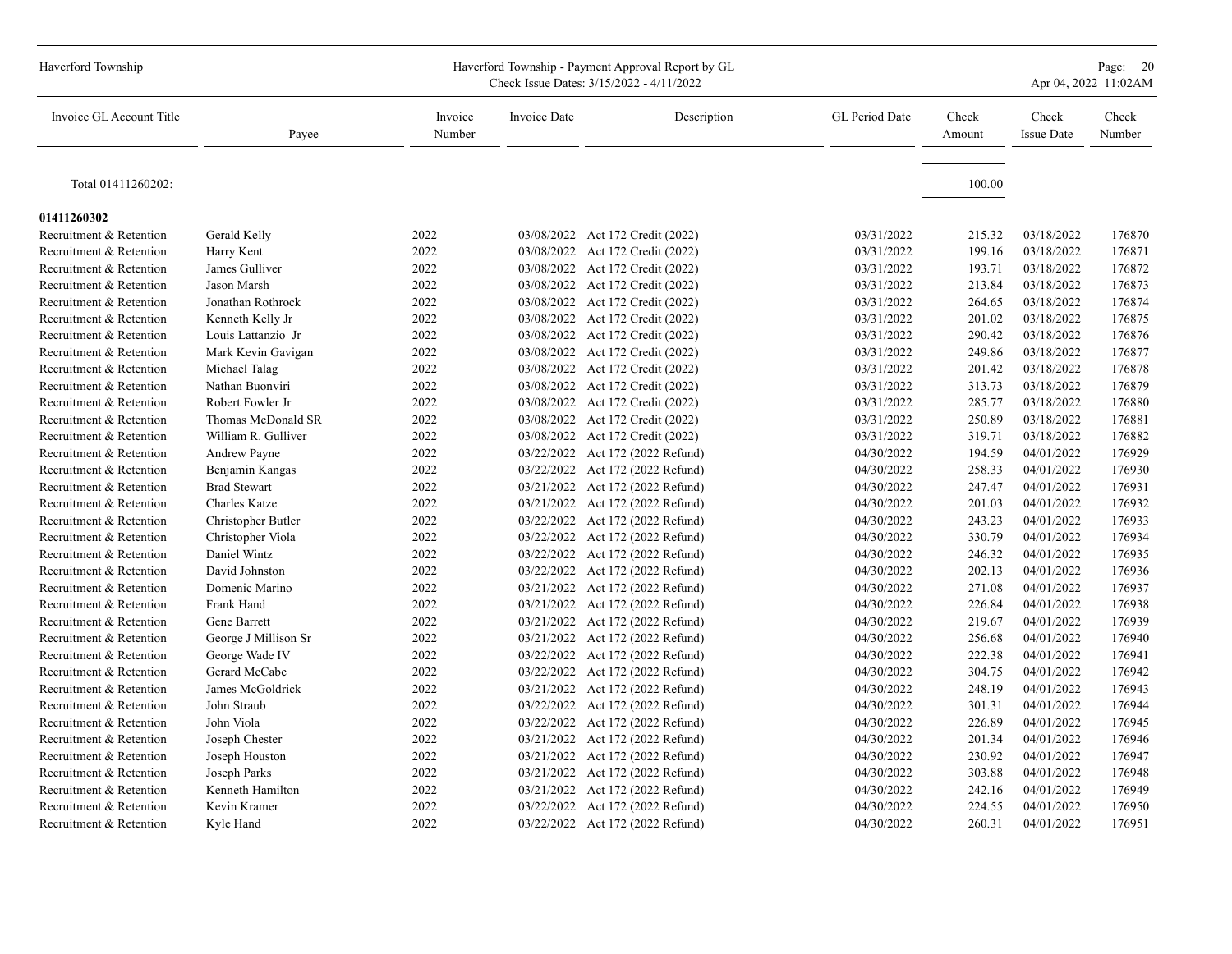| Haverford Township          |                                              |                   |                      | Haverford Township - Payment Approval Report by GL<br>Check Issue Dates: 3/15/2022 - 4/11/2022 |                |                 |                            | Page: 21<br>Apr 04, 2022 11:02AM |
|-----------------------------|----------------------------------------------|-------------------|----------------------|------------------------------------------------------------------------------------------------|----------------|-----------------|----------------------------|----------------------------------|
| Invoice GL Account Title    | Payee                                        | Invoice<br>Number | <b>Invoice Date</b>  | Description                                                                                    | GL Period Date | Check<br>Amount | Check<br><b>Issue Date</b> | Check<br>Number                  |
| Recruitment & Retention     | Lawrence Howard                              | 2022              |                      | 03/21/2022 Act 172 (2022 Refund)                                                               | 04/30/2022     | 273.82          | 04/01/2022                 | 176952                           |
| Recruitment & Retention     | Lindsay Baker                                | 2022              |                      | 03/22/2022 Act 172 (2022 Refund)                                                               | 04/30/2022     | 236.06          | 04/01/2022                 | 176953                           |
| Recruitment & Retention     | Louis Martinelli                             | 2022              |                      | 03/22/2022 Act 172 (2022 Refund)                                                               | 04/30/2022     | 206.13          | 04/01/2022                 | 176954                           |
| Recruitment & Retention     | Mark Sweeney                                 | 2022              |                      | 03/22/2022 Act 172 (2022 Refund)                                                               | 04/30/2022     | 295.61          | 04/01/2022                 | 176955                           |
| Recruitment & Retention     | Matthew Hand                                 | 2022              |                      | 03/22/2022 Act 172 (2022 Refund)                                                               | 04/30/2022     | 261.05          | 04/01/2022                 | 176956                           |
| Recruitment & Retention     | Michael E Norman                             | 2022              |                      | 03/22/2022 Act 172 (2022 Refund)                                                               | 04/30/2022     | 582.08          | 04/01/2022                 | 176957                           |
| Recruitment & Retention     | Nicholas Stanziani                           | 2022              |                      | 03/22/2022 Act 172 (2022 Refund)                                                               | 04/30/2022     | 340.08          | 04/01/2022                 | 176958                           |
| Recruitment & Retention     | Norman Williams                              | 2022              |                      | 03/22/2022 Act 172 (2022 Refund)                                                               | 04/30/2022     | 205.49          | 04/01/2022                 | 176959                           |
| Recruitment & Retention     | Patrick McGovern                             | 2022              |                      | 03/22/2022 Act 172 (2022 Refund)                                                               | 04/30/2022     | 212.88          | 04/01/2022                 | 176960                           |
| Recruitment & Retention     | Randy Berman                                 | 2022              |                      | 03/21/2022 Act 172 (2022 Refund)                                                               | 04/30/2022     | 192.21          | 04/01/2022                 | 176961                           |
| Recruitment & Retention     | Raymond Keller                               | 2022              |                      | 03/21/2022 Act 172 (2022 Refund)                                                               | 04/30/2022     | 193.89          | 04/01/2022                 | 176962                           |
| Recruitment & Retention     | Richard Temple                               | 2022              |                      | 03/22/2022 Act 172 (2022 Refund)                                                               | 04/30/2022     | 208.18          | 04/01/2022                 | 176963                           |
| Recruitment & Retention     | Stephen C Benecke                            | 2022              |                      | 03/22/2022 Act 172 (2022 Refund)                                                               | 04/30/2022     | 235.88          | 04/01/2022                 | 176964                           |
| Recruitment & Retention     | Stephen F Hand                               | 2022              |                      | 03/22/2022 Act 172 (2022 Refund)                                                               | 04/30/2022     | 237.46          | 04/01/2022                 | 176965                           |
| Recruitment & Retention     | Thomas Boran III                             | 2022              |                      | 03/22/2022 Act 172 (2022 Refund)                                                               | 04/30/2022     | 219.13          | 04/01/2022                 | 176966                           |
| Recruitment & Retention     | Thomas McDonald JR                           | 2022              |                      | 03/22/2022 Act 172 (2022 Refund)                                                               | 04/30/2022     | 255.62          | 04/01/2022                 | 176967                           |
| Recruitment & Retention     | <b>Timothy Barr</b>                          | 2022              |                      | 03/21/2022 Act 172 (2022 Refund)                                                               | 04/30/2022     | 203.92          | 04/01/2022                 | 176968                           |
| Recruitment & Retention     | Timothy Regan                                | 2022              |                      | 03/22/2022 Act 172 (2022 Refund)                                                               | 04/30/2022     | 263.36          | 04/01/2022                 | 176969                           |
| Recruitment & Retention     | <b>Timothy Sweeney</b>                       | 2022              |                      | 03/22/2022 Act 172 (2022 Refund)                                                               | 04/30/2022     | 213.08          | 04/01/2022                 | 176970                           |
| Recruitment & Retention     | William Hatton Jr.                           | 2022              |                      | 03/21/2022 Act 172 (2022 Refund)                                                               | 04/30/2022     | 408.74          | 04/01/2022                 | 176971                           |
| Recruitment & Retention     | William J Stapelton Sr                       | 2022              |                      | 03/21/2022 Act 172 (2022 Refund)                                                               | 04/30/2022     | 308.20          | 04/01/2022                 | 176972                           |
| Recruitment & Retention     | Park's Best Car Wash Inc                     | 295               |                      | 03/07/2022 Car Washes                                                                          | 03/31/2022     | 67.50           | 04/11/2022                 | 177121                           |
| Total 01411260302:          |                                              |                   |                      |                                                                                                |                | 14,484.71       |                            |                                  |
| 01411510002<br>Vehicle Fuel | School District of Haverford Townshi 3292022 |                   |                      | 03/29/2022 Diesel Fuel                                                                         | 03/31/2022     | 603.13          | 04/11/2022                 | 177144                           |
| Total 01411510002:          |                                              |                   |                      |                                                                                                |                | 603.13          |                            |                                  |
| 01411510702                 |                                              |                   |                      |                                                                                                |                |                 |                            |                                  |
| Vehicle Maintenance         | Fire Line Equipment                          | 47587             | 03/22/2022           | LED Bulb E-56 Manoa                                                                            | 03/31/2022     | 299.60          | 04/11/2022                 | 177055                           |
| Vehicle Maintenance         | Glick Fire Equipment Co., Inc.               | S0374500          |                      | 03/11/2022 Service - L-35 Brookline                                                            | 03/31/2022     | 1,088.00        | 04/11/2022                 | 177062                           |
|                             |                                              |                   |                      |                                                                                                |                |                 |                            |                                  |
| Total 01411510702:          |                                              |                   |                      |                                                                                                |                | 1,387.60        |                            |                                  |
| 01411901502                 |                                              |                   |                      |                                                                                                |                |                 |                            |                                  |
| Physicals                   | MLH Occupational & Travel Health             | 188590            | 03/02/2022 Physicals |                                                                                                | 03/31/2022     | 421.00          | 04/11/2022                 | 177110                           |
| Physicals                   | MLH Occupational & Travel Health             | 188646            | 03/02/2022           | Physicals                                                                                      | 03/31/2022     | 487.00          | 04/11/2022                 | 177110                           |
| Physicals                   | MLH Occupational & Travel Health             | 188713            | 03/02/2022 Physicals |                                                                                                | 03/31/2022     | 832.00          | 04/11/2022                 | 177110                           |
|                             |                                              |                   |                      |                                                                                                |                |                 |                            |                                  |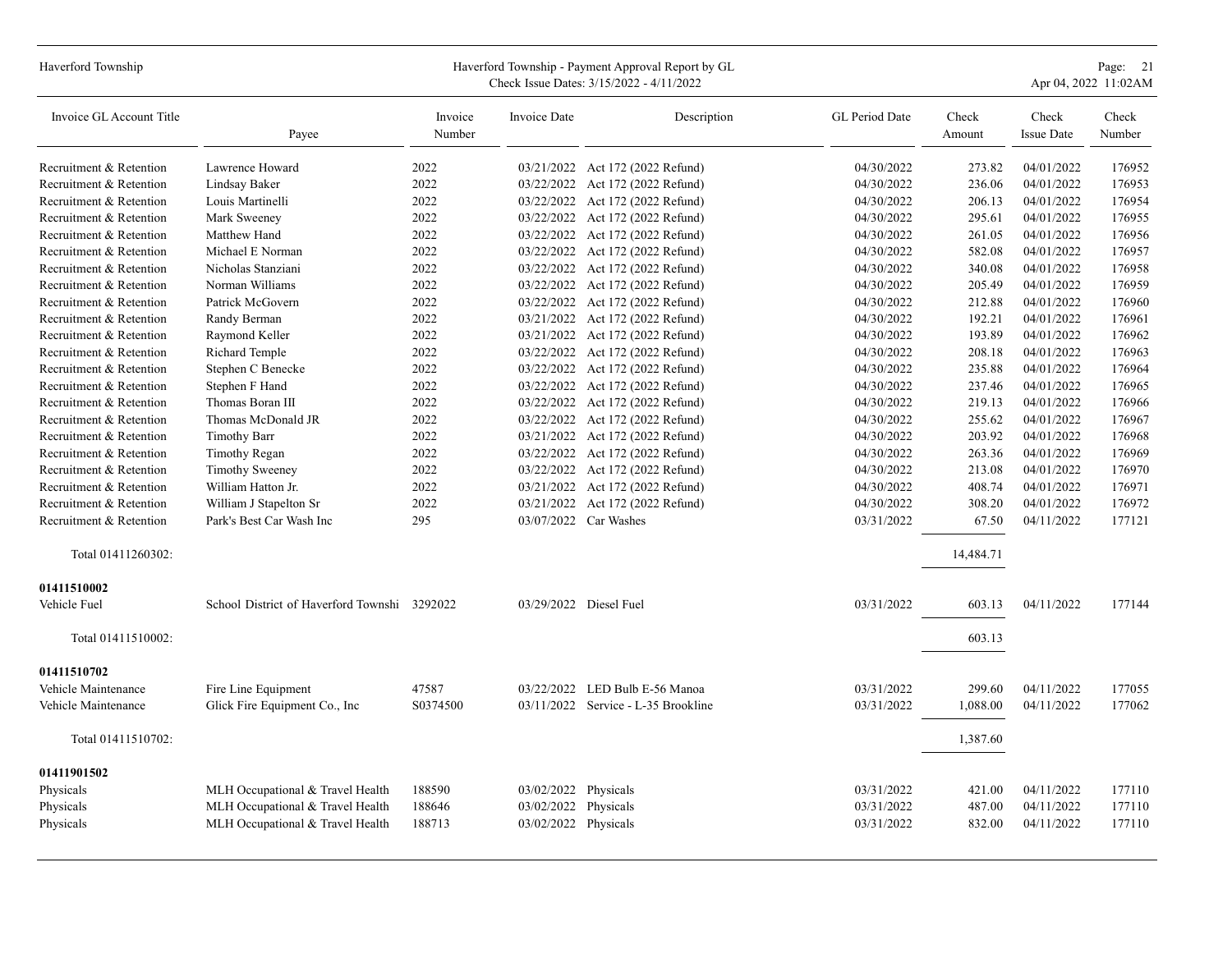| Haverford Township                                                                                                                                        |                                                                                                                                   |                                                                    |              | Haverford Township - Payment Approval Report by GL<br>Check Issue Dates: 3/15/2022 - 4/11/2022                                                                |                                                                    |                                                      |                                                                    | Page: 22<br>Apr 04, 2022 11:02AM         |
|-----------------------------------------------------------------------------------------------------------------------------------------------------------|-----------------------------------------------------------------------------------------------------------------------------------|--------------------------------------------------------------------|--------------|---------------------------------------------------------------------------------------------------------------------------------------------------------------|--------------------------------------------------------------------|------------------------------------------------------|--------------------------------------------------------------------|------------------------------------------|
| Invoice GL Account Title                                                                                                                                  | Payee                                                                                                                             | Invoice<br>Number                                                  | Invoice Date | Description                                                                                                                                                   | GL Period Date                                                     | Check<br>Amount                                      | Check<br><b>Issue Date</b>                                         | Check<br>Number                          |
| Total 01411901502:                                                                                                                                        |                                                                                                                                   |                                                                    |              |                                                                                                                                                               |                                                                    | 1,740.00                                             |                                                                    |                                          |
| 01412150002<br>Life Insurance                                                                                                                             | North American Benefits Company                                                                                                   | 2933-01/023112                                                     |              | 03/11/2022 Group Term Life Insurance                                                                                                                          | 03/31/2022                                                         | 37.80                                                | 03/29/2022                                                         | 176922                                   |
| Total 01412150002:                                                                                                                                        |                                                                                                                                   |                                                                    |              |                                                                                                                                                               |                                                                    | 37.80                                                |                                                                    |                                          |
| 01412150502<br>Health Benefits                                                                                                                            | DelCo Public Schools Healthcare Trst 2978                                                                                         |                                                                    |              | 03/09/2022 Health Benefits                                                                                                                                    | 03/31/2022                                                         | 4,213.64                                             | 03/22/2022                                                         | 176891                                   |
| Total 01412150502:                                                                                                                                        |                                                                                                                                   |                                                                    |              |                                                                                                                                                               |                                                                    | 4,213.64                                             |                                                                    |                                          |
| 01412151002<br>Rx/Dental/Vision/LTD<br>Rx/Dental/Vision/LTD<br>Rx/Dental/Vision/LTD<br>Rx/Dental/Vision/LTD<br>Rx/Dental/Vision/LTD<br>Total 01412151002: | Express Scripts Inc<br>Express Scripts Inc<br>Delta Dental of PA<br>Vision Benefits of America<br>North American Benefits Company | 43711911C<br>43798741C<br>BE004871479C<br>1652713<br>2933-33112022 | 02/28/2022   | 03/12/2022 Prescription Benefits<br>03/22/2022 Prescription Benefits<br>Dental Benefits<br>03/08/2022 Vision Benefits<br>03/11/2022 Group Term Life Insurance | 03/31/2022<br>03/31/2022<br>03/31/2022<br>03/31/2022<br>04/30/2022 | 71.07<br>213.33<br>67.00<br>50.00<br>66.78<br>468.18 | 03/22/2022<br>03/29/2022<br>03/15/2022<br>03/22/2022<br>04/05/2022 | 237<br>239<br>176855<br>176909<br>176989 |
| 01412151502<br>Pension Fund<br>Pension Fund<br>Total 01412151502:                                                                                         | U S Bank FBO Haverford Township<br>TD Ameritrade FBO 913039189                                                                    | 31622A<br>031522                                                   |              | 03/16/2022 2022 Partial MMO<br>03/15/2022 2022 Partial MMO - Haverford Township No                                                                            | 03/31/2022<br>03/31/2022                                           | 1,746.03<br>1,380.95<br>3,126.98                     | 03/17/2022<br>03/15/2022                                           | 234<br>176869                            |
| 01412152002<br>Workers Compensation                                                                                                                       | Arthur J Gallagher Risk Mgmt Serv I 4120201                                                                                       |                                                                    |              | 02/15/2022 Workers Comp - Install #2                                                                                                                          | 03/31/2022                                                         | 1,385.60                                             | 03/22/2022                                                         | 176884                                   |
| Total 01412152002:                                                                                                                                        |                                                                                                                                   |                                                                    |              |                                                                                                                                                               |                                                                    | 1,385.60                                             |                                                                    |                                          |
| 01412200002<br>Miscellaneous Expense                                                                                                                      | Lowe's                                                                                                                            | 901177A                                                            |              | 02/16/2022 Shelf Brackets, Hardware                                                                                                                           | 03/31/2022                                                         | 66.24                                                | 03/15/2022                                                         | 176866                                   |
| Total 01412200002:                                                                                                                                        |                                                                                                                                   |                                                                    |              |                                                                                                                                                               |                                                                    | 66.24                                                |                                                                    |                                          |
| 01412200202<br>Office Supplies                                                                                                                            | Office Basics, Inc.                                                                                                               | I-2003810                                                          |              | 03/31/2022 Office Supplies                                                                                                                                    | 03/31/2022                                                         | 8.99                                                 | 04/11/2022                                                         | 177117                                   |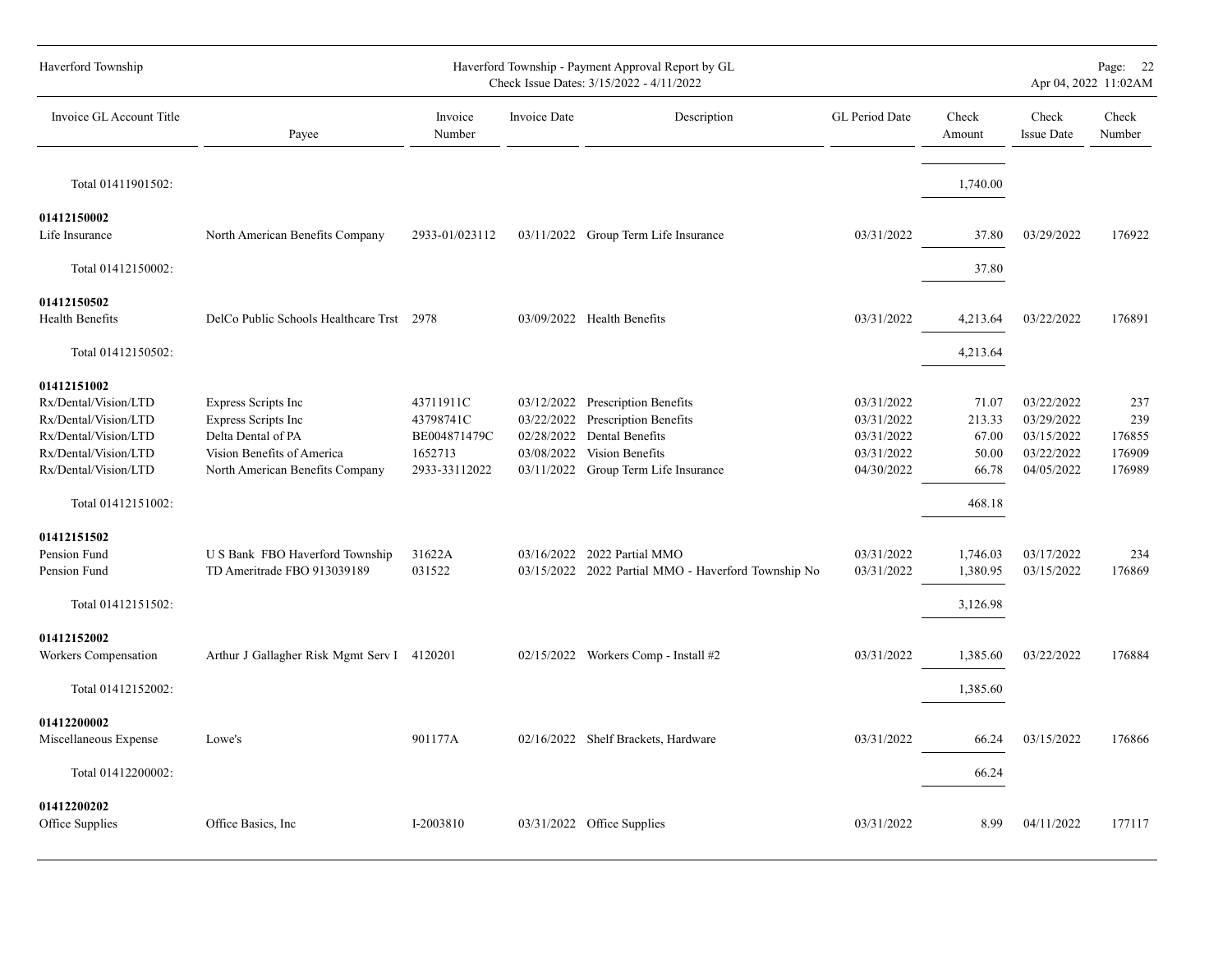| Haverford Township       |                                              | Haverford Township - Payment Approval Report by GL<br>Check Issue Dates: 3/15/2022 - 4/11/2022 |                     |                                                   |                |                 |                            | Page: 23<br>Apr 04, 2022 11:02AM |
|--------------------------|----------------------------------------------|------------------------------------------------------------------------------------------------|---------------------|---------------------------------------------------|----------------|-----------------|----------------------------|----------------------------------|
| Invoice GL Account Title | Payee                                        | Invoice<br>Number                                                                              | Invoice Date        | Description                                       | GL Period Date | Check<br>Amount | Check<br><b>Issue Date</b> | Check<br>Number                  |
| Office Supplies          | Stryker Sales Corp                           | 3672778M                                                                                       |                     | 02/15/2022 1 Year EMS Prevent Maintence Agreement | 03/31/2022     | 5,871.60        | 04/11/2022                 | 177157                           |
| Total 01412200202:       |                                              |                                                                                                |                     |                                                   |                | 5,880.59        |                            |                                  |
| 01412201302              |                                              |                                                                                                |                     |                                                   |                |                 |                            |                                  |
| Utilities                | Peco Energy                                  | 4393076012330                                                                                  |                     | 03/30/2022 800 Ardmore Ave                        | 04/30/2022     | 498.72          | 04/05/2022                 | 176991                           |
| Total 01412201302:       |                                              |                                                                                                |                     |                                                   |                | 498.72          |                            |                                  |
| 01412290302              |                                              |                                                                                                |                     |                                                   |                |                 |                            |                                  |
| Professional Services    | Volunteer Medical Serv Corps of Nar 3112022  |                                                                                                |                     | 03/11/2022 Reimb - Stretcher Battery              | 03/31/2022     | 243.79          | 03/22/2022                 | 176910                           |
| Total 01412290302:       |                                              |                                                                                                |                     |                                                   |                | 243.79          |                            |                                  |
| 01412300002              |                                              |                                                                                                |                     |                                                   |                |                 |                            |                                  |
| Communications           | Comcast                                      | 030124830622                                                                                   | 03/06/2022          | Cable Service - 800 Ardmore Ave                   | 03/31/2022     | 275.44          | 03/22/2022                 | 176888                           |
| Communications           | <b>Comcast Business</b>                      | 141521470                                                                                      |                     | 03/01/2022 Cable Service                          | 03/31/2022     | 24.42           | 03/22/2022                 | 176889                           |
| Communications           | AT & T Mobility                              | 287286281561                                                                                   | 03/16/2022          | Cellular Service                                  | 04/30/2022     | 159.56          | 04/05/2022                 | 176976                           |
| Communications           | AT & T Mobility                              | 287022267032                                                                                   |                     | 03/16/2022 Cellular Service                       | 04/30/2022     | 68.46           | 04/05/2022                 | 176977                           |
| Total 01412300002:       |                                              |                                                                                                |                     |                                                   |                | 527.88          |                            |                                  |
| 01412510002              |                                              |                                                                                                |                     |                                                   |                |                 |                            |                                  |
| Vehicle Fuel             | Papco, Inc.                                  | 3356029                                                                                        | 03/02/2022 Unleaded |                                                   | 03/31/2022     | 51.62           | 04/11/2022                 | 177120                           |
| Vehicle Fuel             | Papco, Inc.                                  | 3357269                                                                                        | 03/11/2022          | Unleaded                                          | 03/31/2022     | 191.64          | 04/11/2022                 | 177120                           |
| Vehicle Fuel             | School District of Haverford Townshi 3292022 |                                                                                                |                     | 03/29/2022 Diesel Fuel                            | 03/31/2022     | 945.99          | 04/11/2022                 | 177144                           |
| Total 01412510002:       |                                              |                                                                                                |                     |                                                   |                | 1,189.25        |                            |                                  |
| 01412510702              |                                              |                                                                                                |                     |                                                   |                |                 |                            |                                  |
| Vehicle Maintenance      | 10 8 Emergency Vehicle Services LL           | 25068                                                                                          | 02/28/2022          | Service - Relay for Fast Idle 108-7A              | 03/31/2022     | 939.90          | 04/11/2022                 | 177000                           |
| Vehicle Maintenance      | Pacifico Marple Ford                         | 202270                                                                                         | 03/08/2022          | (2) Fuel Filters 108-7, 108-7A                    | 03/31/2022     | 163.64          | 04/11/2022                 | 177119                           |
| Vehicle Maintenance      | Triple R Truck Parts                         | 874980                                                                                         |                     | 03/09/2022 Fuel Water Sep E-56                    | 03/31/2022     | 42.50           | 04/11/2022                 | 177168                           |
| Total 01412510702:       |                                              |                                                                                                |                     |                                                   |                | 1,146.04        |                            |                                  |
| 01413150002              |                                              |                                                                                                |                     |                                                   |                |                 |                            |                                  |
| Life Insurance           | North American Benefits Company              | 2933-01/023112                                                                                 |                     | 03/11/2022 Group Term Life Insurance              | 03/31/2022     | 71.40           | 03/29/2022                 | 176922                           |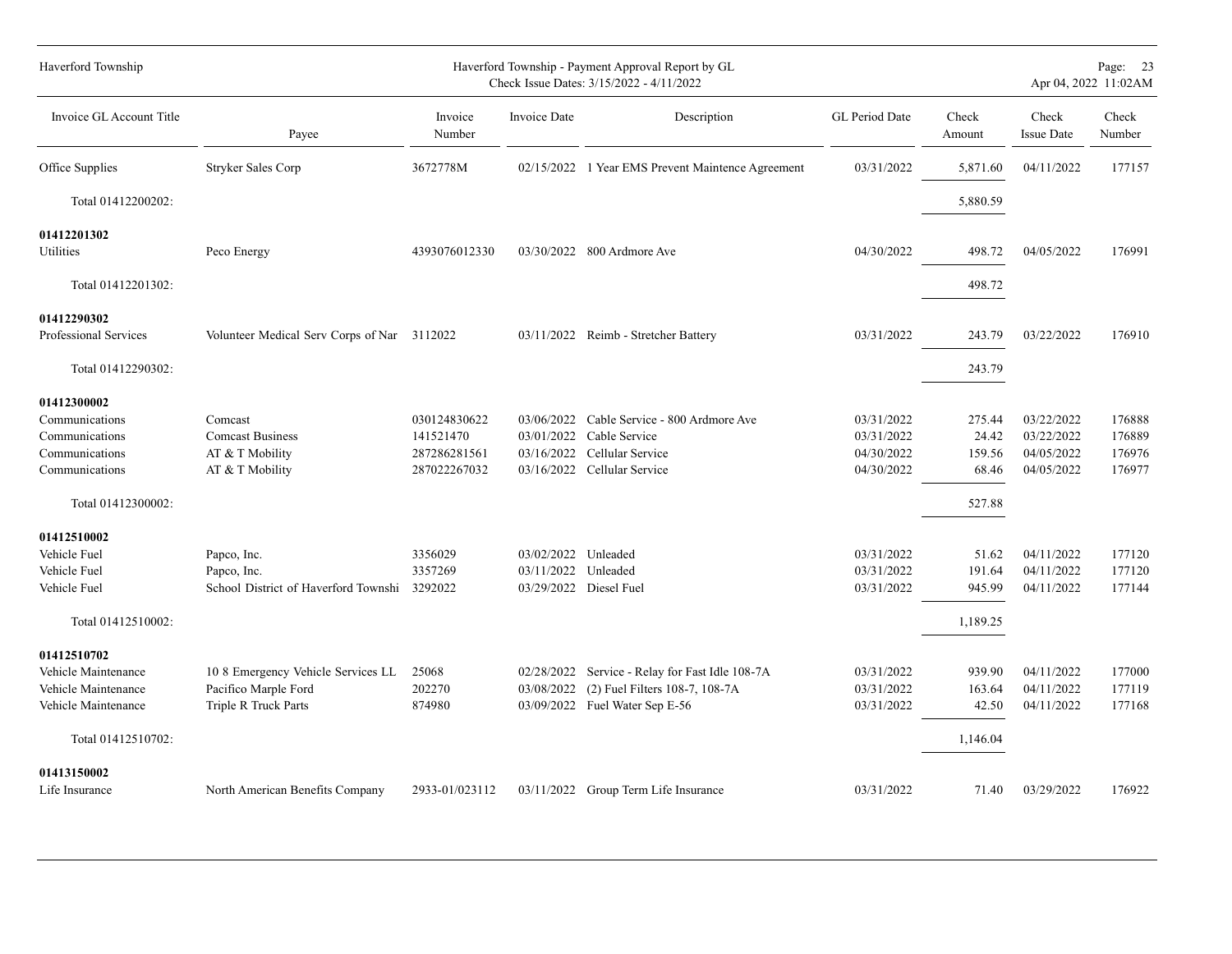| Haverford Township                                                                                                                                        |                                                                                                                                   |                                                                    |                                        | Haverford Township - Payment Approval Report by GL<br>Check Issue Dates: 3/15/2022 - 4/11/2022                                          |                                                                    |                                                             |                                                                    | Page: 24<br>Apr 04, 2022 11:02AM         |
|-----------------------------------------------------------------------------------------------------------------------------------------------------------|-----------------------------------------------------------------------------------------------------------------------------------|--------------------------------------------------------------------|----------------------------------------|-----------------------------------------------------------------------------------------------------------------------------------------|--------------------------------------------------------------------|-------------------------------------------------------------|--------------------------------------------------------------------|------------------------------------------|
| Invoice GL Account Title                                                                                                                                  | Payee                                                                                                                             | Invoice<br>Number                                                  | Invoice Date                           | Description                                                                                                                             | GL Period Date                                                     | Check<br>Amount                                             | Check<br><b>Issue Date</b>                                         | Check<br>Number                          |
| Total 01413150002:                                                                                                                                        |                                                                                                                                   |                                                                    |                                        |                                                                                                                                         |                                                                    | 71.40                                                       |                                                                    |                                          |
| 01413150502<br>Health Benefits                                                                                                                            | DelCo Public Schools Healthcare Trst 2978                                                                                         |                                                                    |                                        | 03/09/2022 Health Benefits                                                                                                              | 03/31/2022                                                         | 8,118.79                                                    | 03/22/2022                                                         | 176891                                   |
| Total 01413150502:                                                                                                                                        |                                                                                                                                   |                                                                    |                                        |                                                                                                                                         |                                                                    | 8,118.79                                                    |                                                                    |                                          |
| 01413151002<br>Rx/Dental/Vision/LTD<br>Rx/Dental/Vision/LTD<br>Rx/Dental/Vision/LTD<br>Rx/Dental/Vision/LTD<br>Rx/Dental/Vision/LTD<br>Total 01413151002: | Express Scripts Inc<br>Express Scripts Inc<br>Delta Dental of PA<br>Vision Benefits of America<br>North American Benefits Company | 43711911C<br>43798741C<br>BE004871479C<br>1652713<br>2933-33112022 | 03/22/2022<br>02/28/2022<br>03/08/2022 | 03/12/2022 Prescription Benefits<br>Prescription Benefits<br>Dental Benefits<br>Vision Benefits<br>03/11/2022 Group Term Life Insurance | 03/31/2022<br>03/31/2022<br>03/31/2022<br>03/31/2022<br>04/30/2022 | 1,042.91<br>391.17<br>994.00<br>50.00<br>149.07<br>2,627.15 | 03/22/2022<br>03/29/2022<br>03/15/2022<br>03/22/2022<br>04/05/2022 | 237<br>239<br>176855<br>176909<br>176989 |
| 01413151502<br>Pension Fund<br>Pension Fund<br>Total 01413151502:                                                                                         | U S Bank FBO Haverford Township<br>TD Ameritrade FBO 913039189                                                                    | 31622A<br>031522                                                   |                                        | 03/16/2022 2022 Partial MMO<br>03/15/2022 2022 Partial MMO - Haverford Township No                                                      | 03/31/2022<br>03/31/2022                                           | 8,730.16<br>6,904.76<br>15,634.92                           | 03/17/2022<br>03/15/2022                                           | 234<br>176869                            |
| 01413152002<br>Workers Compensation<br>Total 01413152002:                                                                                                 | Arthur J Gallagher Risk Mgmt Serv I 4120201                                                                                       |                                                                    |                                        | 02/15/2022 Workers Comp - Install #2                                                                                                    | 03/31/2022                                                         | 6,927.98<br>6,927.98                                        | 03/22/2022                                                         | 176884                                   |
| 01413200202<br>Office Supplies                                                                                                                            | Office Basics, Inc.                                                                                                               | I-1992127                                                          |                                        | 03/16/2022 Office Supplies                                                                                                              | 03/31/2022                                                         | 37.29                                                       | 04/11/2022                                                         | 177117                                   |
| Total 01413200202:<br>01413290302<br>Prof Services - Special<br>Prof Services - Special<br>Total 01413290302:                                             | Keystone Municipal Services, Inc<br>Keystone Municipal Services, Inc                                                              | 33959<br>34041                                                     | 03/09/2022                             | <b>Building Inspection Services</b><br>03/24/2022 Building Inspection Services                                                          | 03/31/2022<br>03/31/2022                                           | 37.29<br>4,631.25<br>3,993.75<br>8,625.00                   | 04/11/2022<br>04/11/2022                                           | 177094<br>177094                         |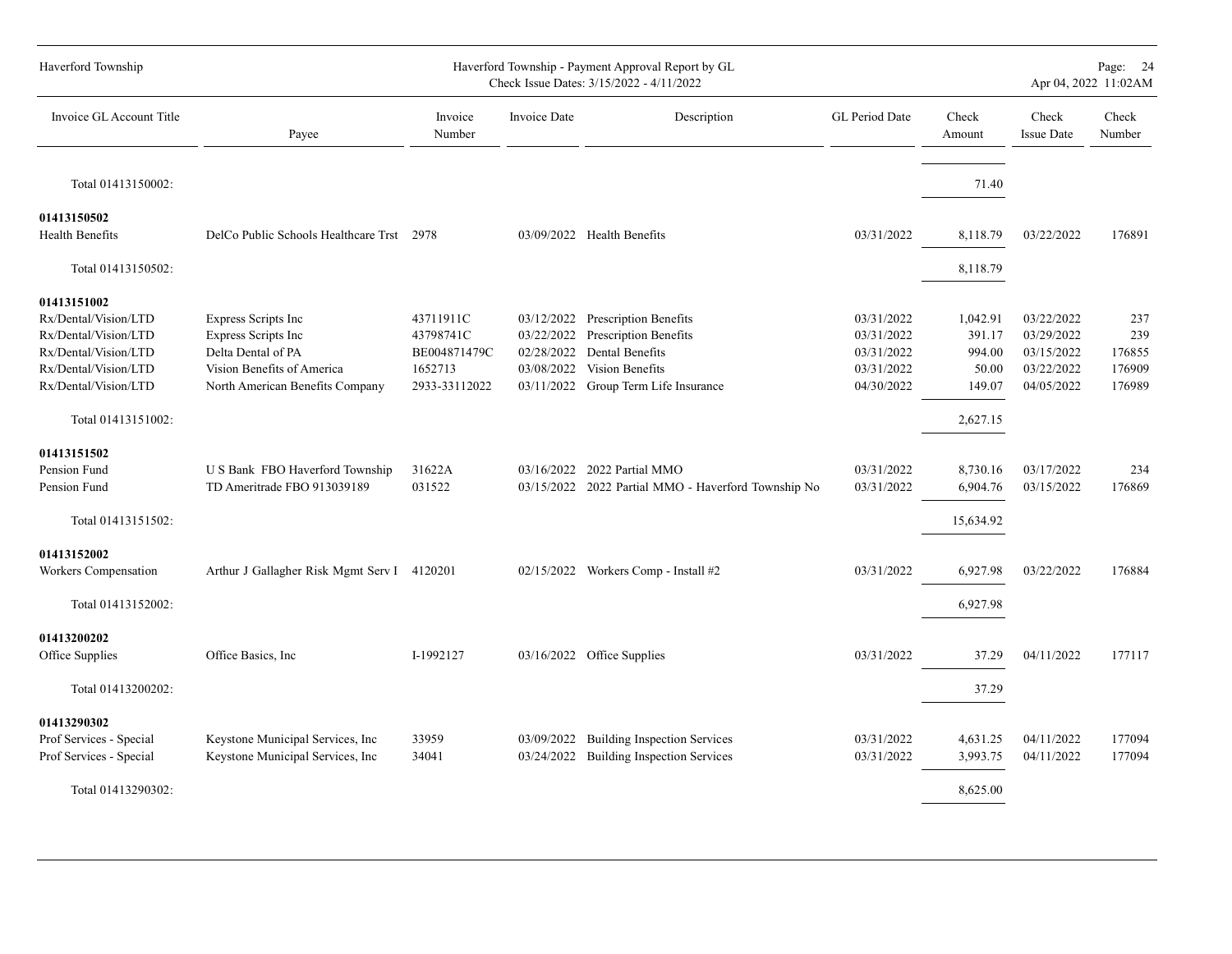| Haverford Township       |                                             |                   |                     | Haverford Township - Payment Approval Report by GL<br>Check Issue Dates: 3/15/2022 - 4/11/2022 |                |                 |                            | Page: 25<br>Apr 04, 2022 11:02AM |
|--------------------------|---------------------------------------------|-------------------|---------------------|------------------------------------------------------------------------------------------------|----------------|-----------------|----------------------------|----------------------------------|
| Invoice GL Account Title | Payee                                       | Invoice<br>Number | <b>Invoice Date</b> | Description                                                                                    | GL Period Date | Check<br>Amount | Check<br><b>Issue Date</b> | Check<br>Number                  |
| 01413300002              |                                             |                   |                     |                                                                                                |                |                 |                            |                                  |
| Communications           | <b>Comcast Business</b>                     | 141521470         |                     | 03/01/2022 Cable Service                                                                       | 03/31/2022     | 195.36          | 03/22/2022                 | 176889                           |
| Communications           | <b>Toshiba Financial Services</b>           | 466800950         | 03/03/2022          | Copier Lease                                                                                   | 03/31/2022     | 89.93           | 03/22/2022                 | 176908                           |
| Communications           | AT & T Mobility                             | 287286281561      |                     | 03/16/2022 Cellular Service                                                                    | 04/30/2022     | 279.23          | 04/05/2022                 | 176976                           |
| Total 01413300002:       |                                             |                   |                     |                                                                                                |                | 564.52          |                            |                                  |
| 01413510002              |                                             |                   |                     |                                                                                                |                |                 |                            |                                  |
| Vehicle Fuel             | Papco, Inc.                                 | 3357270           | 03/11/2022 Unleaded |                                                                                                | 03/31/2022     | 151.33          | 04/11/2022                 | 177120                           |
| Total 01413510002:       |                                             |                   |                     |                                                                                                |                | 151.33          |                            |                                  |
| 01416150002              |                                             |                   |                     |                                                                                                |                |                 |                            |                                  |
| Life Insurance           | North American Benefits Company             | 2933-01/023112    |                     | 03/11/2022 Group Term Life Insurance                                                           | 03/31/2022     | 16.80           | 03/29/2022                 | 176922                           |
|                          |                                             |                   |                     |                                                                                                |                |                 |                            |                                  |
| Total 01416150002:       |                                             |                   |                     |                                                                                                |                | 16.80           |                            |                                  |
| 01416150502              |                                             |                   |                     |                                                                                                |                |                 |                            |                                  |
| <b>Health Benefits</b>   | DelCo Public Schools Healthcare Trst 2978   |                   |                     | 03/09/2022 Health Benefits                                                                     | 03/31/2022     | 2,352.89        | 03/22/2022                 | 176891                           |
| Total 01416150502:       |                                             |                   |                     |                                                                                                |                | 2,352.89        |                            |                                  |
| 01416151002              |                                             |                   |                     |                                                                                                |                |                 |                            |                                  |
| Rx/Dental/Vision/LTD     | Express Scripts Inc                         | 43711911C         | 03/12/2022          | Prescription Benefits                                                                          | 03/31/2022     | 204.57          | 03/22/2022                 | 237                              |
| Rx/Dental/Vision/LTD     | Express Scripts Inc                         | 43798741C         | 03/22/2022          | <b>Prescription Benefits</b>                                                                   | 03/31/2022     | 105.96          | 03/29/2022                 | 239                              |
| Rx/Dental/Vision/LTD     | Delta Dental of PA                          | BE004871479C      | 02/28/2022          | Dental Benefits                                                                                | 03/31/2022     | 250.00          | 03/15/2022                 | 176855                           |
| Rx/Dental/Vision/LTD     | North American Benefits Company             | 2933-33112022     |                     | 03/11/2022 Group Term Life Insurance                                                           | 04/30/2022     | 39.11           | 04/05/2022                 | 176989                           |
| Total 01416151002:       |                                             |                   |                     |                                                                                                |                | 599.64          |                            |                                  |
| 01416151502              |                                             |                   |                     |                                                                                                |                |                 |                            |                                  |
| Pension Fund             | U S Bank FBO Haverford Township             | 31622A            |                     | 03/16/2022 2022 Partial MMO                                                                    | 03/31/2022     | 1,746.03        | 03/17/2022                 | 234                              |
| Pension Fund             | TD Ameritrade FBO 913039189                 | 031522            |                     | 03/15/2022 2022 Partial MMO - Haverford Township No                                            | 03/31/2022     | 1,380.95        | 03/15/2022                 | 176869                           |
| Total 01416151502:       |                                             |                   |                     |                                                                                                |                | 3,126.98        |                            |                                  |
| 01416152002              |                                             |                   |                     |                                                                                                |                |                 |                            |                                  |
| Workers Compensation     | Arthur J Gallagher Risk Mgmt Serv I 4120201 |                   |                     | $02/15/2022$ Workers Comp - Install #2                                                         | 03/31/2022     | 1,583.54        | 03/22/2022                 | 176884                           |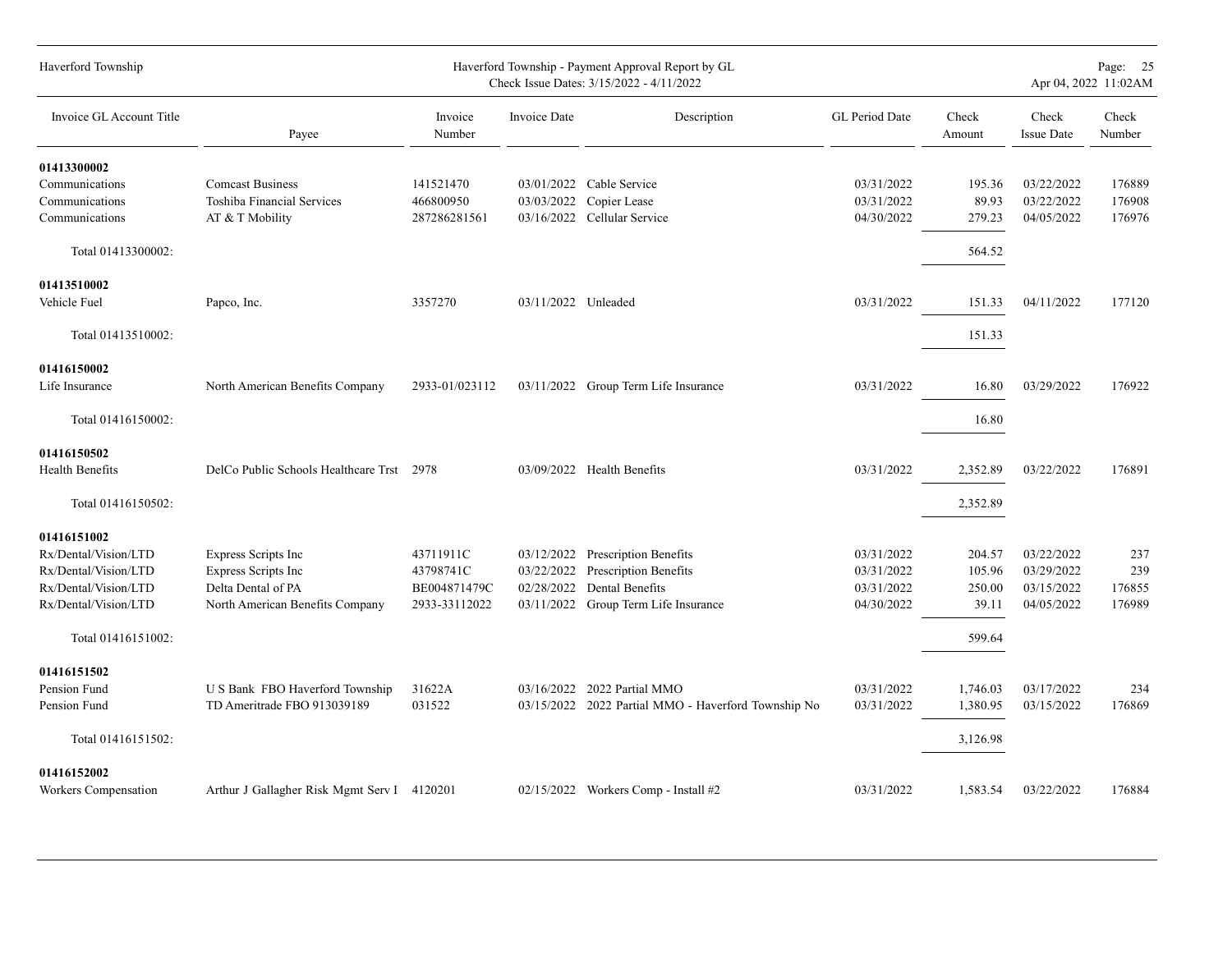| Haverford Township                                                                                                                  |                                                                                                                                   |                                                                    |                                        | Haverford Township - Payment Approval Report by GL<br>Check Issue Dates: 3/15/2022 - 4/11/2022                                          |                                                                    |                                                      | Apr 04, 2022 11:02AM                                               |                                          |  |  |  |  |
|-------------------------------------------------------------------------------------------------------------------------------------|-----------------------------------------------------------------------------------------------------------------------------------|--------------------------------------------------------------------|----------------------------------------|-----------------------------------------------------------------------------------------------------------------------------------------|--------------------------------------------------------------------|------------------------------------------------------|--------------------------------------------------------------------|------------------------------------------|--|--|--|--|
| Invoice GL Account Title                                                                                                            | Payee                                                                                                                             | Invoice<br>Number                                                  | <b>Invoice Date</b>                    | Description                                                                                                                             | GL Period Date                                                     | Check<br>Amount                                      | Check<br><b>Issue Date</b>                                         | Check<br>Number                          |  |  |  |  |
| Total 01416152002:                                                                                                                  |                                                                                                                                   |                                                                    |                                        |                                                                                                                                         |                                                                    | 1,583.54                                             |                                                                    |                                          |  |  |  |  |
| 01416200202<br>Office Supplies                                                                                                      | Office Basics, Inc.                                                                                                               | I-2003810                                                          |                                        | 03/31/2022 Office Supplies                                                                                                              | 03/31/2022                                                         | 8.99                                                 | 04/11/2022                                                         | 177117                                   |  |  |  |  |
| Total 01416200202:                                                                                                                  |                                                                                                                                   |                                                                    |                                        |                                                                                                                                         |                                                                    | 8.99                                                 |                                                                    |                                          |  |  |  |  |
| 01416300002<br>Communications<br>Communications<br>Communications<br>Total 01416300002:                                             | <b>Comcast Business</b><br><b>Toshiba Financial Services</b><br>AT & T Mobility                                                   | 141521470<br>466800950<br>287286281561                             |                                        | 03/01/2022 Cable Service<br>03/03/2022 Copier Lease<br>03/16/2022 Cellular Service                                                      | 03/31/2022<br>03/31/2022<br>04/30/2022                             | 48.84<br>67.45<br>39.89<br>156.18                    | 03/22/2022<br>03/22/2022<br>04/05/2022                             | 176889<br>176908<br>176976               |  |  |  |  |
| 01427150002<br>Life Insurance<br>Total 01427150002:                                                                                 | North American Benefits Company                                                                                                   | 2933-01/023112                                                     |                                        | 03/11/2022 Group Term Life Insurance                                                                                                    | 03/31/2022                                                         | 274.30<br>274.30                                     | 03/29/2022                                                         | 176922                                   |  |  |  |  |
| 01427150502<br><b>Health Benefits</b><br><b>Health Benefits</b><br>Total 01427150502:                                               | DelCo Public Schools Healthcare Trst<br>DelCo Public Schools Healthcare Trst                                                      | 2978<br>2978                                                       |                                        | 03/09/2022 Health Benefits<br>03/09/2022 Health Benefits                                                                                | 03/31/2022<br>03/31/2022                                           | 32,251.53<br>1,639.90-<br>30,611.63                  | 03/22/2022<br>03/22/2022                                           | 176891<br>176891                         |  |  |  |  |
| 01427151002<br>Rx/Dental/Vision/LTD<br>Rx/Dental/Vision/LTD<br>Rx/Dental/Vision/LTD<br>Rx/Dental/Vision/LTD<br>Rx/Dental/Vision/LTD | Express Scripts Inc<br>Express Scripts Inc<br>Delta Dental of PA<br>Vision Benefits of America<br>North American Benefits Company | 43711911C<br>43798741C<br>BE004871479C<br>1652713<br>2933-33112022 | 02/28/2022<br>03/08/2022<br>03/11/2022 | 03/12/2022 Prescription Benefits<br>03/22/2022 Prescription Benefits<br>Dental Benefits<br>Vision Benefits<br>Group Term Life Insurance | 03/31/2022<br>03/31/2022<br>03/31/2022<br>03/31/2022<br>04/30/2022 | 1,914.75<br>1,820.96<br>2,037.00<br>201.50<br>481.48 | 03/22/2022<br>03/29/2022<br>03/15/2022<br>03/22/2022<br>04/05/2022 | 237<br>239<br>176855<br>176909<br>176989 |  |  |  |  |
| Total 01427151002:                                                                                                                  |                                                                                                                                   |                                                                    |                                        |                                                                                                                                         |                                                                    | 6,455.69                                             |                                                                    |                                          |  |  |  |  |
| 01427151502<br>Pension Fund<br>Pension Fund                                                                                         | U S Bank FBO Haverford Township<br>TD Ameritrade FBO 913039189                                                                    | 31622A<br>031522                                                   | 03/16/2022                             | 2022 Partial MMO<br>03/15/2022 2022 Partial MMO - Haverford Township No                                                                 | 03/31/2022<br>03/31/2022                                           | 27,936.51<br>22,095.25                               | 03/17/2022<br>03/15/2022                                           | 234<br>176869                            |  |  |  |  |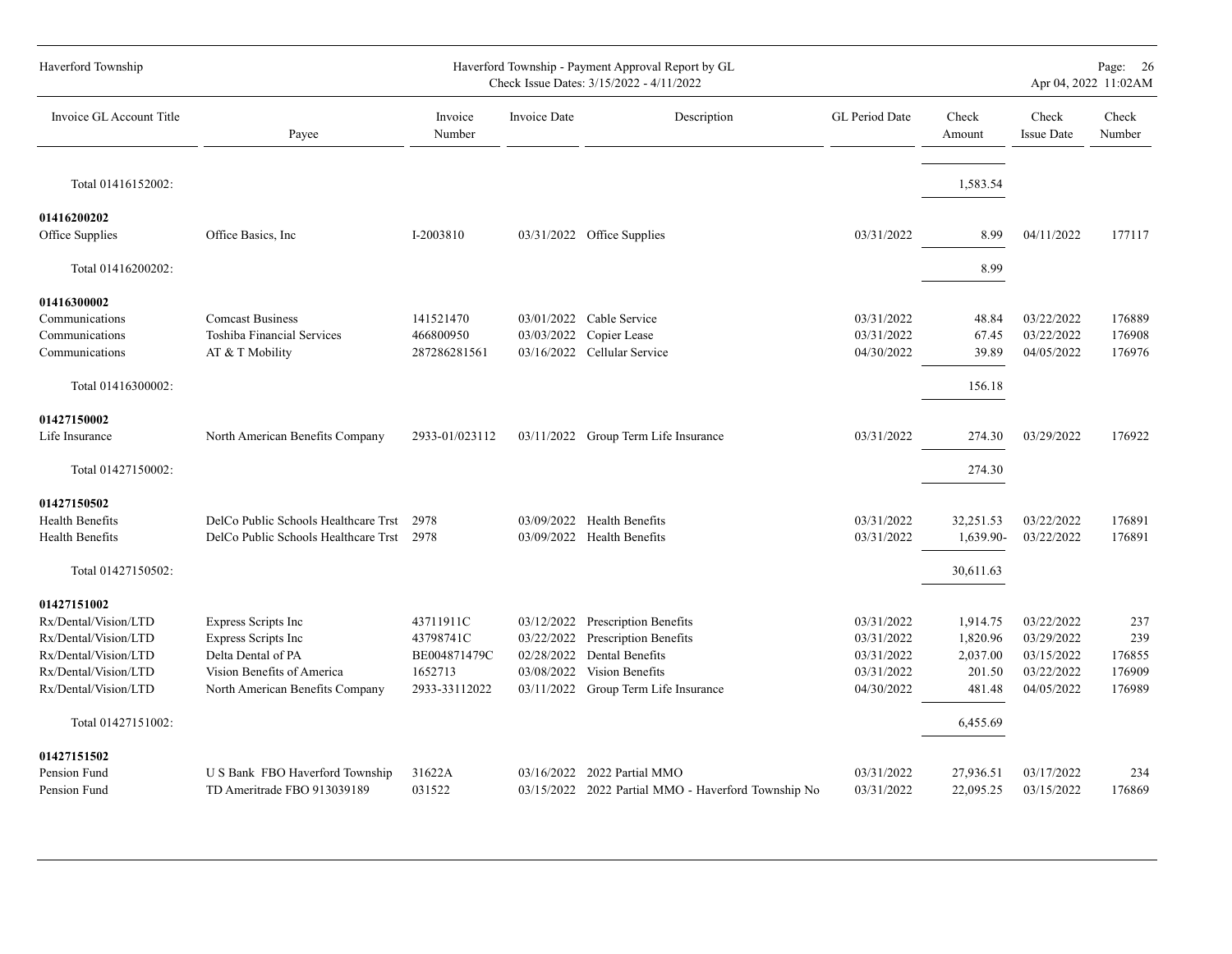| Haverford Township                                                                                           |                                                                                                                                             |                               |                     | Haverford Township - Payment Approval Report by GL<br>Check Issue Dates: 3/15/2022 - 4/11/2022 |                                                      |                                                  | Page: 27<br>Apr 04, 2022 11:02AM                     |                                      |  |  |  |
|--------------------------------------------------------------------------------------------------------------|---------------------------------------------------------------------------------------------------------------------------------------------|-------------------------------|---------------------|------------------------------------------------------------------------------------------------|------------------------------------------------------|--------------------------------------------------|------------------------------------------------------|--------------------------------------|--|--|--|
| Invoice GL Account Title                                                                                     | Payee                                                                                                                                       | Invoice<br>Number             | <b>Invoice Date</b> | Description                                                                                    | GL Period Date                                       | Check<br>Amount                                  | Check<br><b>Issue Date</b>                           | Check<br>Number                      |  |  |  |
| Total 01427151502:                                                                                           |                                                                                                                                             |                               |                     |                                                                                                |                                                      | 50,031.76                                        |                                                      |                                      |  |  |  |
| 01427152002<br>Workers Compensation                                                                          | Arthur J Gallagher Risk Mgmt Serv I 4120201                                                                                                 |                               |                     | 02/15/2022 Workers Comp - Install #2                                                           | 03/31/2022                                           | 21,971.59                                        | 03/22/2022                                           | 176884                               |  |  |  |
| Total 01427152002:                                                                                           |                                                                                                                                             |                               |                     |                                                                                                |                                                      | 21,971.59                                        |                                                      |                                      |  |  |  |
| 01427200002<br>Miscellaneous Expense<br>Miscellaneous Expense<br>Miscellaneous Expense<br>Total 01427200002: | Grainger<br><b>PSATS</b><br>Sir Speedy Printing Center #7099                                                                                | 9233962498<br>253<br>228299   | 03/22/2022          | 03/04/2022 Radiation Meter S-26<br>Flagger Training<br>03/22/2022 (2480) Door Hangers          | 03/31/2022<br>03/31/2022<br>03/31/2022               | 522.34<br>2,362.50<br>1,760.80<br>4,645.64       | 04/11/2022<br>04/11/2022<br>04/11/2022               | 177064<br>177134<br>177149           |  |  |  |
| 01427277002<br>Bulk Pick Up Expense                                                                          | JPS Equipment Co., Inc.                                                                                                                     | 3292022                       |                     | 03/29/2022 Bulk Trash Collection                                                               | 03/31/2022                                           | 5,641.00                                         | 04/11/2022                                           | 177084                               |  |  |  |
| Total 01427277002:<br>01427277102<br>Recycling<br>Total 01427277102:                                         | Shred Patrol LLC                                                                                                                            | 73497                         |                     | 03/26/2022 Shred Event                                                                         | 03/31/2022                                           | 5,641.00<br>1,000.00<br>1,000.00                 | 04/11/2022                                           | 177147                               |  |  |  |
| 01427300002<br>Communications<br>Communications<br>Total 01427300002:                                        | AT & T Mobility<br>Comcast                                                                                                                  | 287286281561<br>026895931722  |                     | 03/16/2022 Cellular Service<br>03/17/2022 Cable Service - 1 Hilltop Rd                         | 04/30/2022<br>04/30/2022                             | 79.78<br>76.53<br>156.31                         | 04/05/2022<br>04/05/2022                             | 176976<br>176980                     |  |  |  |
| 01427510002<br>Vehicle Fuel<br>Vehicle Fuel<br>Vehicle Fuel<br>Vehicle Fuel<br>Total 01427510002:            | Papco, Inc.<br>School District of Haverford Townshi<br>School District of Haverford Townshi<br>School District of Haverford Townshi 3292022 | 3357270<br>3292022<br>3292022 | 03/11/2022 Unleaded | 03/29/2022 Diesel Fuel<br>03/29/2022 Diesel Fuel<br>03/29/2022 Diesel Fuel                     | 03/31/2022<br>03/31/2022<br>03/31/2022<br>03/31/2022 | 217.13<br>7,324.25<br>60.32<br>11.46<br>7,613.16 | 04/11/2022<br>04/11/2022<br>04/11/2022<br>04/11/2022 | 177120<br>177144<br>177144<br>177144 |  |  |  |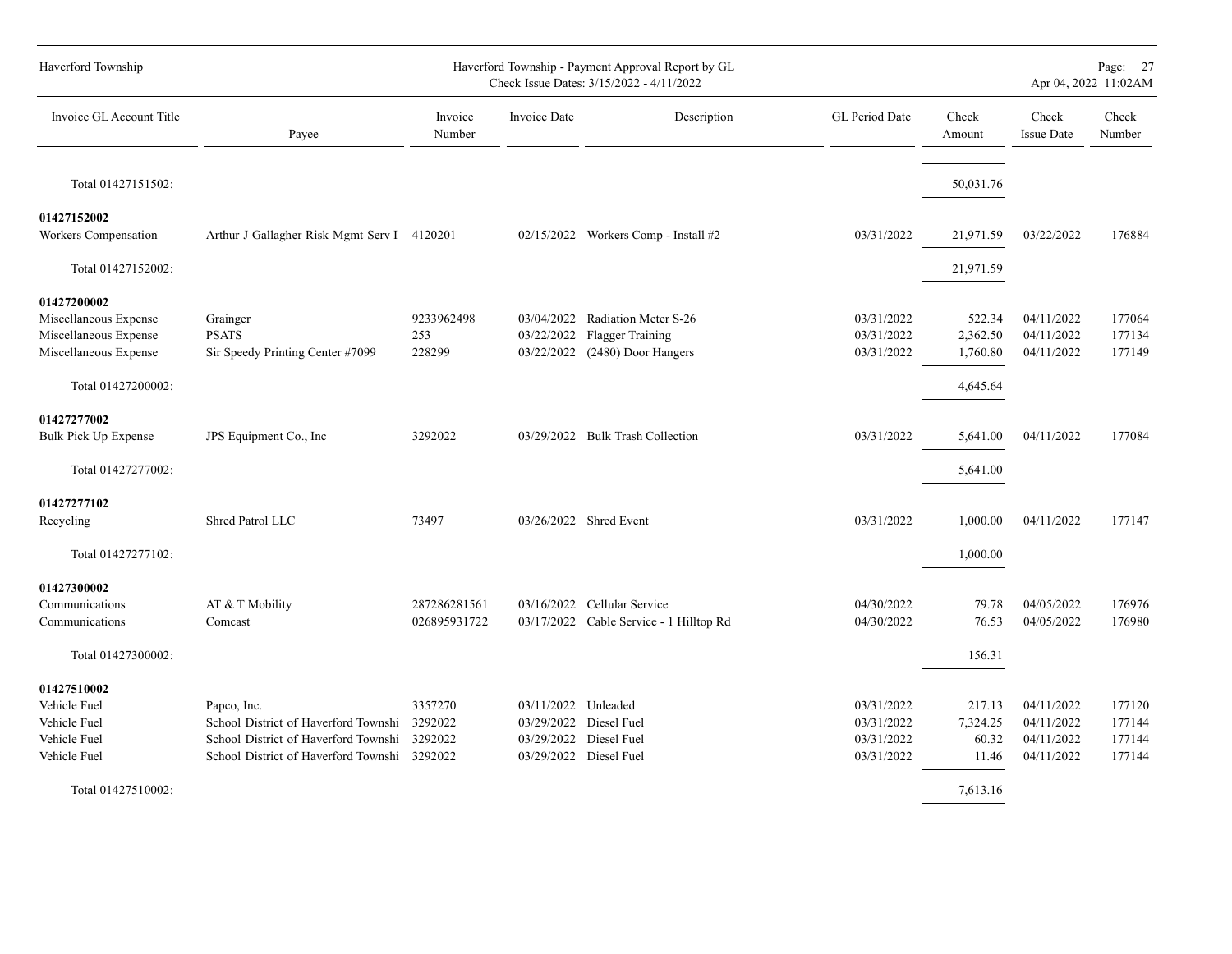| Haverford Township                  |                                           |                   |                      | Haverford Township - Payment Approval Report by GL<br>Check Issue Dates: 3/15/2022 - 4/11/2022 |                |                 |                            | Page: 28<br>Apr 04, 2022 11:02AM |
|-------------------------------------|-------------------------------------------|-------------------|----------------------|------------------------------------------------------------------------------------------------|----------------|-----------------|----------------------------|----------------------------------|
| Invoice GL Account Title            | Payee                                     | Invoice<br>Number | Invoice Date         | Description                                                                                    | GL Period Date | Check<br>Amount | Check<br><b>Issue Date</b> | Check<br>Number                  |
| 01427510702                         |                                           |                   |                      |                                                                                                |                |                 |                            |                                  |
| Vehicle Maintenance                 | Guy's Auto Glass Service                  | 30103A            |                      | 01/28/2022 Balance on Inv # 30103                                                              | 03/31/2022     | 400.00          | 03/29/2022                 | 176916                           |
| Vehicle Maintenance                 | Ardmore Tire Inc                          | 80338             | 03/04/2022           | $(3)$ Tires S-15, 27                                                                           | 03/31/2022     | 716.25          | 04/11/2022                 | 177013                           |
| Vehicle Maintenance                 | Ardmore Tire Inc                          | 80812             | 03/11/2022           | $(3)$ Tires S-30                                                                               | 03/31/2022     | 716.25          | 04/11/2022                 | 177013                           |
| Vehicle Maintenance                 | Ardmore Tire Inc                          | 80843             | 03/14/2022 Tire S-28 |                                                                                                | 03/31/2022     | 158.75          | 04/11/2022                 | 177013                           |
| Vehicle Maintenance                 | Ardmore Tire Inc                          | 80872             |                      | 03/23/2022 (8) Tires S-15, 22, 27, 30                                                          | 03/31/2022     | 2,260.00        | 04/11/2022                 | 177013                           |
| Vehicle Maintenance                 | Ardmore Tire Inc                          | 80874             |                      | 03/24/2022 (6) Tires S-19, 20, 24                                                              | 03/31/2022     | 1,461.25        | 04/11/2022                 | 177013                           |
| Vehicle Maintenance                 | Berrodin Parts Warehouse                  | 737568            |                      | 03/08/2022 Truck Pads S-67                                                                     | 03/31/2022     | 81.13           | 04/11/2022                 | 177019                           |
| Vehicle Maintenance                 | Berrodin Parts Warehouse                  | 739421            | 03/17/2022           | Ignition S-81                                                                                  | 03/31/2022     | 44.27           | 04/11/2022                 | 177019                           |
| Vehicle Maintenance                 | Berrodin Parts Warehouse                  | 739819            |                      | 03/18/2022 Flashers S-101                                                                      | 03/31/2022     | 13.66           | 04/11/2022                 | 177019                           |
| Vehicle Maintenance                 | Del-Val International Trucks, Inc.        | 13268130          |                      | 03/09/2022 Seat Cushion S-102                                                                  | 03/31/2022     | 382.56          | 04/11/2022                 | 177040                           |
| Vehicle Maintenance                 | Del-Val International Trucks, Inc.        | 13268847          | 03/16/2022           | $(2)$ Whl RR Nuts S-19                                                                         | 03/31/2022     | 146.24          | 04/11/2022                 | 177040                           |
| Vehicle Maintenance                 | Del-Val International Trucks, Inc.        | 13268891          |                      | 03/17/2022 Fan Belt S-19                                                                       | 03/31/2022     | 103.48          | 04/11/2022                 | 177040                           |
| Vehicle Maintenance                 | Del-Val International Trucks, Inc.        | 13269006          | 03/17/2022           | (2) Rear Wheel Hubs S-27                                                                       | 03/31/2022     | 193.64          | 04/11/2022                 | 177040                           |
| Vehicle Maintenance                 | Del-Val International Trucks, Inc.        | 13269008          |                      | 03/18/2022 Rear Wheel Hub S-15                                                                 | 03/31/2022     | 193.64          | 04/11/2022                 | 177040                           |
| Vehicle Maintenance                 | Del-Val International Trucks, Inc.        | 13269034          | 03/17/2022 Nut S-15  |                                                                                                | 03/31/2022     | 37.20           | 04/11/2022                 | 177040                           |
| Vehicle Maintenance                 | Del-Val International Trucks, Inc.        | 13269660          | 03/23/2022           | Tank Surge, Gague Coolant Sender, Fuel Pu                                                      | 03/31/2022     | 806.06          | 04/11/2022                 | 177040                           |
| Vehicle Maintenance                 | Del-Val International Trucks, Inc.        | 13269663          | 03/24/2022           | (4) Spring Brackets, (3) Fuel ump Strainers S                                                  | 03/31/2022     | 277.84          | 04/11/2022                 | 177040                           |
| Vehicle Maintenance                 | Kelly Industrial Supply                   | 2176444-IN        | 03/08/2022           | (15) Swivel Crimp Hose Ends S-22, 25                                                           | 03/31/2022     | 266.67          | 04/11/2022                 | 177090                           |
| Vehicle Maintenance                 | Pacifico Marple Ford                      | 202349            |                      | 03/18/2022 Relay S-101                                                                         | 03/31/2022     | 39.00           | 04/11/2022                 | 177119                           |
| Vehicle Maintenance                 | Triple R Truck Parts                      | 874980            |                      | 03/09/2022 Fuel Water Sep R-56                                                                 | 03/31/2022     | 42.50           | 04/11/2022                 | 177168                           |
| Vehicle Maintenance                 | TruckPro LLC Corp                         | 195-0081682       | 03/09/2022           | Air Filters, Brk Kits, Fuel Filters, Blades S-2                                                | 03/31/2022     | 721.10          | 04/11/2022                 | 177171                           |
| Vehicle Maintenance                 | TruckPro LLC Corp                         | 195-0081777       | 03/11/2022           | (3) Airfilters, (2) Red-Die Cast, (12) Parts Cl                                                | 03/31/2022     | 190.08          | 04/11/2022                 | 177171                           |
| Vehicle Maintenance                 | TruckPro LLC Corp                         | 195-0081791       | 03/14/2022           | $(2)$ Air Filters S-28, 30                                                                     | 03/31/2022     | 85.98           | 04/11/2022                 | 177171                           |
| Vehicle Maintenance                 | TruckPro LLC Corp                         | 195-0081825       |                      | 03/15/2022 RETURN - (2) Air Filters                                                            | 03/31/2022     | 85.98-          | 04/11/2022                 | 177171                           |
| Total 01427510702:                  |                                           |                   |                      |                                                                                                |                | 9,251.57        |                            |                                  |
| 01430150002                         |                                           |                   |                      |                                                                                                |                |                 |                            |                                  |
| Life Insurance                      | North American Benefits Company           | 2933-01/023112    |                      | 03/11/2022 Group Term Life Insurance                                                           | 03/31/2022     | 325.50          | 03/29/2022                 | 176922                           |
| Total 01430150002:                  |                                           |                   |                      |                                                                                                |                | 325.50          |                            |                                  |
| 01430150502<br>Health Benefits      | DelCo Public Schools Healthcare Trst 2978 |                   |                      | 03/09/2022 Health Benefits                                                                     | 03/31/2022     | 44,776.32       | 03/22/2022                 | 176891                           |
| Total 01430150502:                  |                                           |                   |                      |                                                                                                |                | 44,776.32       |                            |                                  |
|                                     |                                           |                   |                      |                                                                                                |                |                 |                            |                                  |
| 01430151002<br>Rx/Dental/Vision/LTD | Express Scripts Inc                       | 43711911C         |                      | 03/12/2022 Prescription Benefits                                                               | 03/31/2022     | 3,198.77        | 03/22/2022                 | 237                              |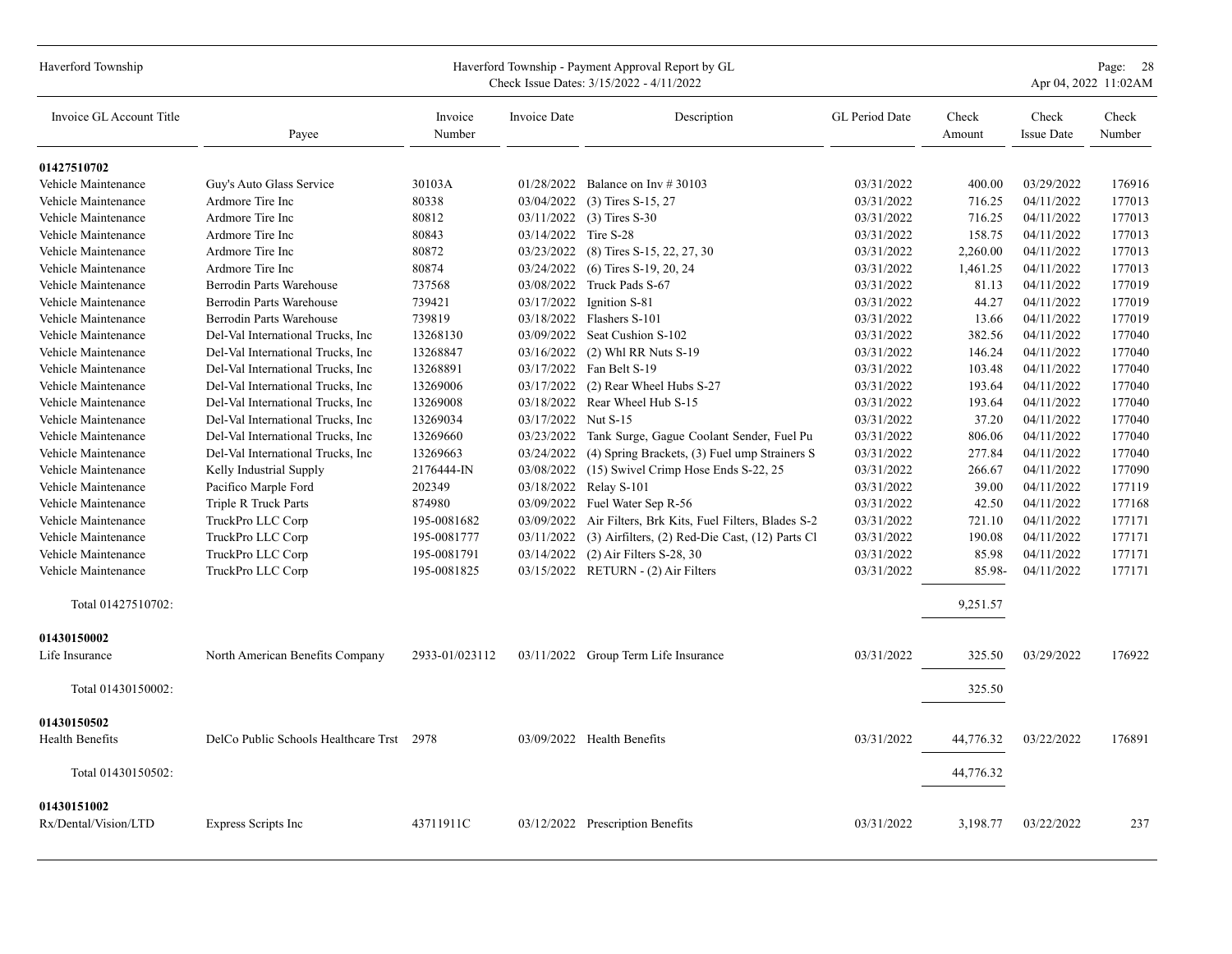| Haverford Township                                                      |                                                                              |                                            |                  | Haverford Township - Payment Approval Report by GL<br>Check Issue Dates: 3/15/2022 - 4/11/2022 |                                        |                                     |                                        | Page: 29<br>Apr 04, 2022 11:02AM |
|-------------------------------------------------------------------------|------------------------------------------------------------------------------|--------------------------------------------|------------------|------------------------------------------------------------------------------------------------|----------------------------------------|-------------------------------------|----------------------------------------|----------------------------------|
| Invoice GL Account Title                                                | Payee                                                                        | Invoice<br>Number                          | Invoice Date     | Description                                                                                    | GL Period Date                         | Check<br>Amount                     | Check<br><b>Issue Date</b>             | Check<br>Number                  |
| Rx/Dental/Vision/LTD<br>Rx/Dental/Vision/LTD<br>Rx/Dental/Vision/LTD    | Express Scripts Inc<br>Delta Dental of PA<br>North American Benefits Company | 43798741C<br>BE004871479C<br>2933-33112022 | 02/28/2022       | 03/22/2022 Prescription Benefits<br>Dental Benefits<br>03/11/2022 Group Term Life Insurance    | 03/31/2022<br>03/31/2022<br>04/30/2022 | 3,914.23<br>2,383.00<br>653.54      | 03/29/2022<br>03/15/2022<br>04/05/2022 | 239<br>176855<br>176989          |
| Total 01430151002:                                                      |                                                                              |                                            |                  |                                                                                                |                                        | 10,149.54                           |                                        |                                  |
| 01430151502<br>Pension Fund<br>Pension Fund<br>Total 01430151502:       | U S Bank FBO Haverford Township<br>TD Ameritrade FBO 913039189               | 31622A<br>031522                           |                  | 03/16/2022 2022 Partial MMO<br>03/15/2022 2022 Partial MMO - Haverford Township No             | 03/31/2022<br>03/31/2022               | 31,428.57<br>24,857.15<br>56,285.72 | 03/17/2022<br>03/15/2022               | 234<br>176869                    |
| 01430152002<br>Workers Compensation<br>Total 01430152002:               | Arthur J Gallagher Risk Mgmt Serv I 4120201                                  |                                            |                  | 02/15/2022 Workers Comp - Install #2                                                           | 03/31/2022                             | 26,326.32<br>26,326.32              | 03/22/2022                             | 176884                           |
| 01430200002<br>Miscellaneous Expense<br>Total 01430200002:              | Main Line Mower-Tree Care Supplies 200473                                    |                                            |                  | 03/10/2022 Service - Stihl 460                                                                 | 03/31/2022                             | 433.70<br>433.70                    | 04/11/2022                             | 177099                           |
| 01430200202<br>Office Supplies<br>Office Supplies<br>Total 01430200202: | Office Basics, Inc.<br>Office Basics, Inc.                                   | I-1999406<br>I-2003810                     | 03/25/2022       | Office Supplies<br>03/31/2022 Office Supplies                                                  | 03/31/2022<br>03/31/2022               | 36.87<br>8.99<br>45.86              | 04/11/2022<br>04/11/2022               | 177117<br>177117                 |
| 01430230602<br>Signs & Road Paint<br>Signs & Road Paint                 | Sherwin-Williams<br>U S Municipal Inc                                        | 3083-6<br>6194556                          | 03/11/2022 Paint | 03/14/2022 Sign Material                                                                       | 03/31/2022<br>03/31/2022               | 643.10<br>906.20                    | 04/11/2022<br>04/11/2022               | 177146<br>177175                 |
| Total 01430230602:<br>01430260202<br>Training<br>Total 01430260202:     | <b>PSATS</b>                                                                 | 253                                        |                  | 03/22/2022 Flagger Training                                                                    | 03/31/2022                             | 1,549.30<br>1,822.50<br>1,822.50    | 04/11/2022                             | 177134                           |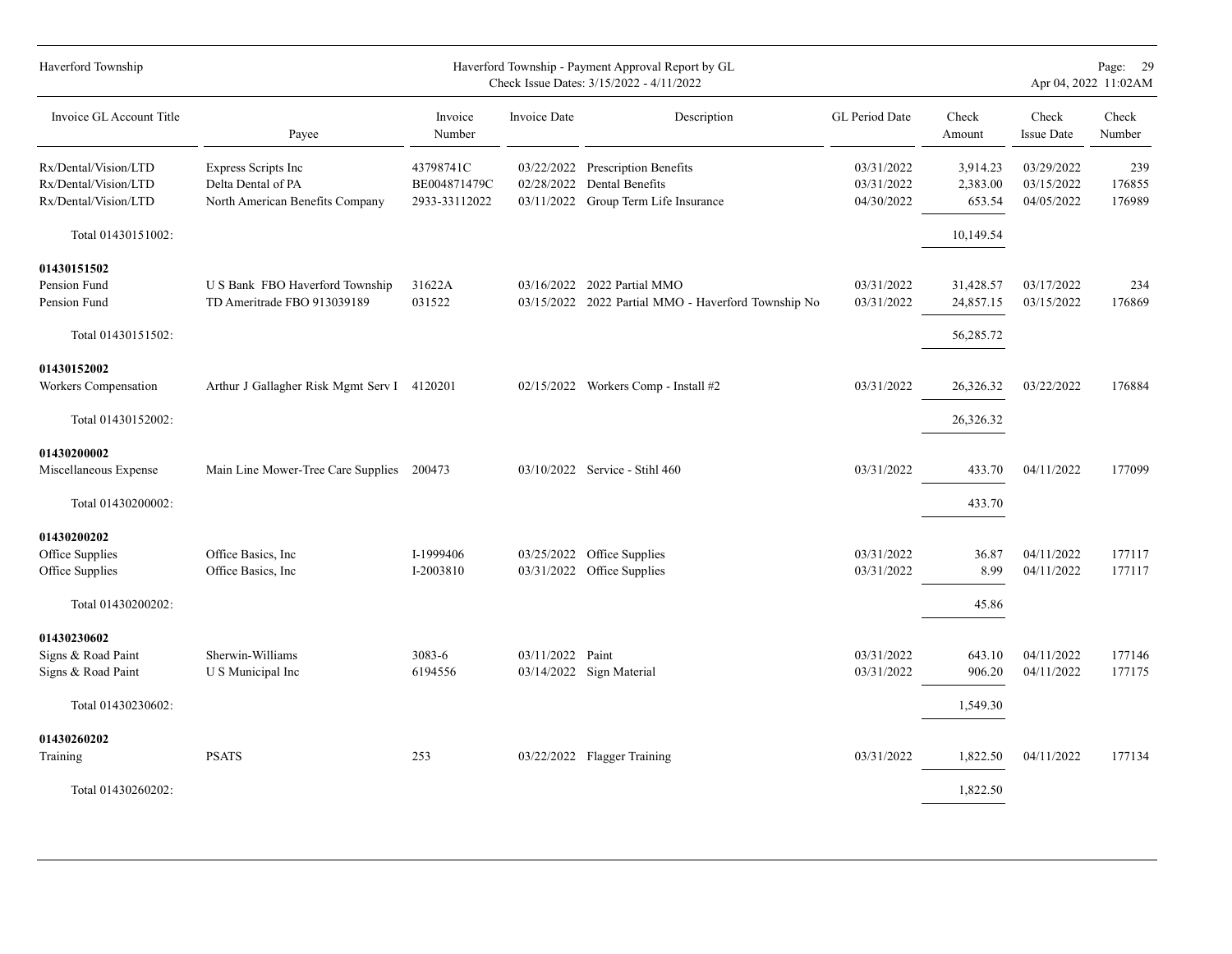| Haverford Township                                       |                                                             |                   |                     | Haverford Township - Payment Approval Report by GL<br>Check Issue Dates: 3/15/2022 - 4/11/2022 |                          |                       | Page: 30<br>Apr 04, 2022 11:02AM |                  |
|----------------------------------------------------------|-------------------------------------------------------------|-------------------|---------------------|------------------------------------------------------------------------------------------------|--------------------------|-----------------------|----------------------------------|------------------|
| Invoice GL Account Title                                 | Payee                                                       | Invoice<br>Number | <b>Invoice Date</b> | Description                                                                                    | GL Period Date           | Check<br>Amount       | Check<br><b>Issue Date</b>       | Check<br>Number  |
| 01430273002                                              |                                                             |                   |                     |                                                                                                |                          |                       |                                  |                  |
| <b>Storm Sewers</b>                                      | A Marinelli & Sons Inc                                      | 545890            | 03/18/2022 Stone    |                                                                                                | 03/31/2022               | 118.86                | 04/11/2022                       | 177004           |
| <b>Storm Sewers</b>                                      | A-Jon Construction Inc                                      | 169159            | 03/04/2022          | Dump                                                                                           | 03/31/2022               | 204.00                | 04/11/2022                       | 177007           |
| <b>Storm Sewers</b>                                      | A-Jon Construction Inc                                      | 50623             | 03/18/2022          | Concrete - Belvedere Ave                                                                       | 03/31/2022               | 59.00                 | 04/11/2022                       | 177007           |
| <b>Storm Sewers</b>                                      | Glasgow Inc                                                 | 193506            | 03/26/2022          | Asphalt - Belvedere, Bellemead                                                                 | 03/31/2022               | 153.74                | 04/11/2022                       | 177061           |
| <b>Storm Sewers</b>                                      | Pennoni Associates, Inc.                                    | 1113670           | 03/31/2022          | Townshipwide Drainage Concerns                                                                 | 03/31/2022               | 1,072.00              | 04/11/2022                       | 177124           |
| <b>Storm Sewers</b>                                      | Pennoni Associates, Inc.                                    | 1113671           | 03/31/2022          | Npdes App for Storm Sewers (ms4)                                                               | 03/31/2022               | 63.50                 | 04/11/2022                       | 177124           |
| <b>Storm Sewers</b>                                      | State Road Builders Supply Co Inc                           | 894068            | 03/11/2022          | Mortar Mix                                                                                     | 03/31/2022               | 324.06                | 04/11/2022                       | 177152           |
| <b>Storm Sewers</b>                                      | State Road Builders Supply Co Inc                           | 895244            | 03/24/2022          | $(1050)$ Red Bricks                                                                            | 03/31/2022               | 656.25                | 04/11/2022                       | 177152           |
| Total 01430273002:                                       |                                                             |                   |                     |                                                                                                |                          | 2,651.41              |                                  |                  |
| 01430280302                                              |                                                             |                   |                     |                                                                                                |                          |                       |                                  |                  |
| Uniform Regular                                          | Eastern Glove & Safety                                      | 2016              |                     | 03/10/2022 (6) Leather Gloves, (24) Safety Vests                                               | 03/31/2022               | 472.50                | 04/11/2022                       | 177046           |
| Total 01430280302:                                       |                                                             |                   |                     |                                                                                                |                          | 472.50                |                                  |                  |
| 01430290402                                              |                                                             |                   |                     |                                                                                                |                          |                       |                                  |                  |
| <b>Engineering Fees</b>                                  | Pennoni Associates, Inc.                                    | 1113667           |                     | 03/31/2022 General Traffic Issues                                                              | 03/31/2022               | 1,100.00              | 04/11/2022                       | 177124           |
| <b>Engineering Fees</b>                                  | Pennoni Associates, Inc.                                    | 1113672           |                     | 03/31/2022 2217 Winton Rd                                                                      | 03/31/2022               | 302.00                | 04/11/2022                       | 177124           |
| Total 01430290402:                                       |                                                             |                   |                     |                                                                                                |                          | 1,402.00              |                                  |                  |
| 01430300002                                              |                                                             |                   |                     |                                                                                                |                          |                       |                                  |                  |
| Communications                                           | <b>Comcast Business</b>                                     | 141521470         |                     | 03/01/2022 Cable Service                                                                       | 03/31/2022               | 219.78                | 03/22/2022                       | 176889           |
| Communications                                           | Toshiba Financial Services                                  | 466800950         | 03/03/2022          | Copier Lease                                                                                   | 03/31/2022               | 67.45                 | 03/22/2022                       | 176908           |
| Communications                                           | AT & T Mobility                                             | 287286281561      |                     | 03/16/2022 Cellular Service                                                                    | 04/30/2022               | 438.79                | 04/05/2022                       | 176976           |
| Communications                                           | Comcast                                                     | 026895931722      |                     | 03/17/2022 Cable Service - 1 Hilltop Rd                                                        | 04/30/2022               | 76.52                 | 04/05/2022                       | 176980           |
| Total 01430300002:                                       |                                                             |                   |                     |                                                                                                |                          | 802.54                |                                  |                  |
| 01430300102                                              |                                                             |                   |                     |                                                                                                |                          |                       |                                  |                  |
| Radio Rent/Maintenance                                   | Eagle Wireless Communications LLC                           | INV-007873        | 03/15/2022          | Geotab Monthly Service - Public Works                                                          | 03/31/2022               | 299.25                | 04/11/2022                       | 177045           |
| Radio Rent/Maintenance                                   | Metropolitan Communications, Inc                            | IN000123286       | 03/05/2022          | (6) Antenna Rod Kits                                                                           | 03/31/2022               | 254.70                | 04/11/2022                       | 177106           |
| Total 01430300102:                                       |                                                             |                   |                     |                                                                                                |                          | 553.95                |                                  |                  |
|                                                          |                                                             |                   |                     |                                                                                                |                          |                       |                                  |                  |
| 01430344202                                              |                                                             |                   |                     |                                                                                                |                          |                       |                                  |                  |
| <b>Contracted Services</b><br><b>Contracted Services</b> | Highlander Tree Service<br>Roulston Landscaping & Tree Care | 020244<br>4446    | 02/13/2022          | Log & Debris Removal - 3542 Darby Rd<br>03/29/2022 Removal of Logs & Debris - 3542 Darby Rd    | 02/28/2022<br>04/30/2022 | 2,500.00-<br>2,500.00 | 03/28/2022<br>04/05/2022         | 176730<br>176994 |
|                                                          |                                                             |                   |                     |                                                                                                |                          |                       |                                  |                  |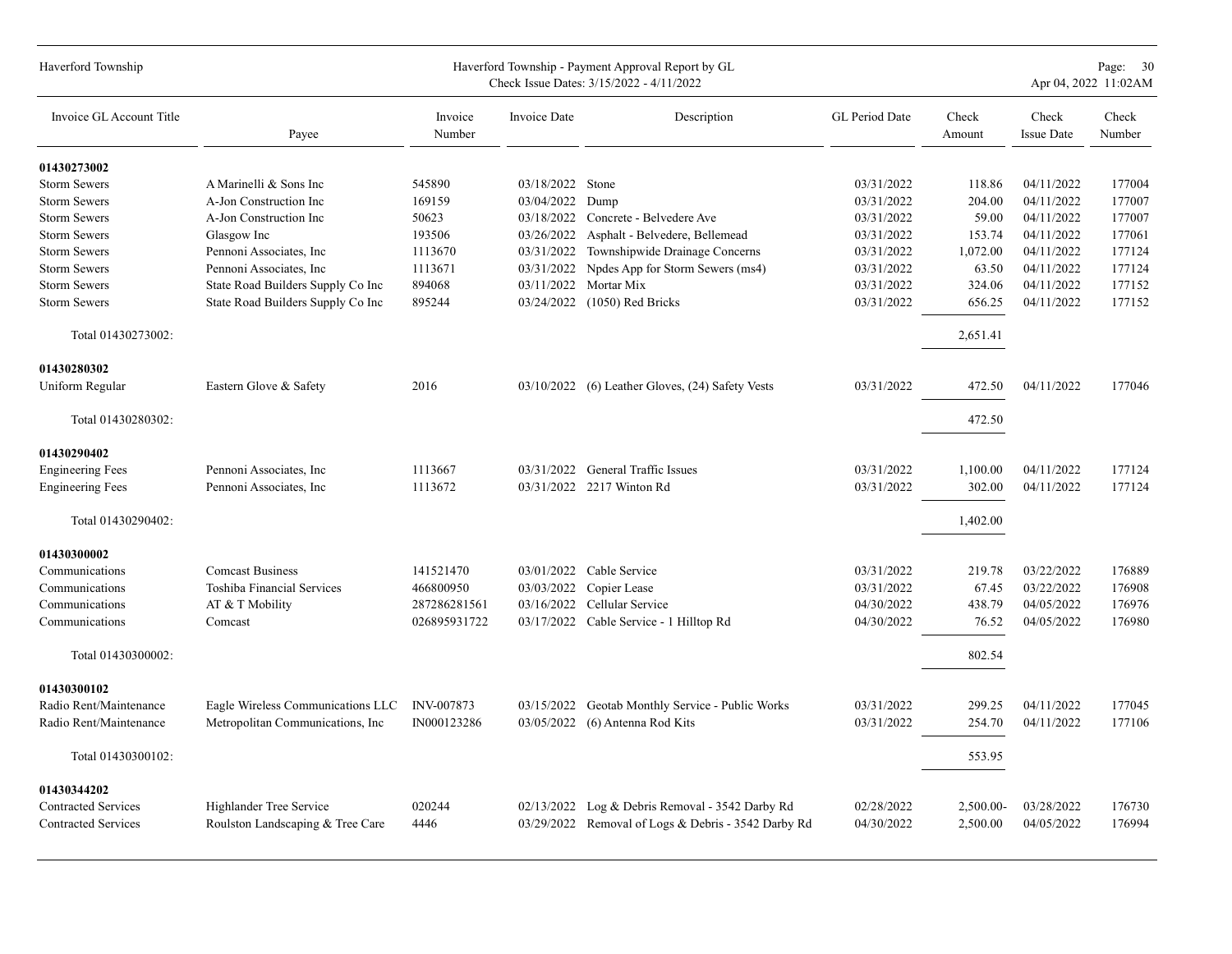| Haverford Township         |                                              |                   |                     | Haverford Township - Payment Approval Report by GL<br>Check Issue Dates: 3/15/2022 - 4/11/2022 |                       |                 |                            | Page: 31<br>Apr 04, 2022 11:02AM |
|----------------------------|----------------------------------------------|-------------------|---------------------|------------------------------------------------------------------------------------------------|-----------------------|-----------------|----------------------------|----------------------------------|
| Invoice GL Account Title   | Payee                                        | Invoice<br>Number | Invoice Date        | Description                                                                                    | <b>GL</b> Period Date | Check<br>Amount | Check<br><b>Issue Date</b> | Check<br>Number                  |
| <b>Contracted Services</b> | Regan Crane Services LLC                     | 152               |                     | 03/28/2022 Crane Rental - 1316 Steel Rd                                                        | 03/31/2022            | 1,100.00        | 04/11/2022                 | 177138                           |
| Total 01430344202:         |                                              |                   |                     |                                                                                                |                       | 1,100.00        |                            |                                  |
| 01430430002                |                                              |                   |                     |                                                                                                |                       |                 |                            |                                  |
| Maint & Repair Equipment   | R J Power Equipment Co Inc                   | 38838             | 03/09/2022          | (2) Saw Chains                                                                                 | 03/31/2022            | 110.00          | 04/11/2022                 | 177136                           |
| Maint & Repair Equipment   | R J Power Equipment Co Inc                   | 38892             | 03/16/2022          | (5) Spark Plugs H-51                                                                           | 03/31/2022            | 37.00           | 04/11/2022                 | 177136                           |
| Total 01430430002:         |                                              |                   |                     |                                                                                                |                       | 147.00          |                            |                                  |
| 01430510002                |                                              |                   |                     |                                                                                                |                       |                 |                            |                                  |
| Vehicle Fuel               | Papco, Inc.                                  | 3357270           | 03/11/2022 Unleaded |                                                                                                | 03/31/2022            | 1,256.72        | 04/11/2022                 | 177120                           |
| Vehicle Fuel               | Papco, Inc.                                  | 3357270           | 03/11/2022          | Unleaded                                                                                       | 03/31/2022            | 167.78          | 04/11/2022                 | 177120                           |
| Vehicle Fuel               | School District of Haverford Townshi 3292022 |                   |                     | 03/29/2022 Diesel Fuel                                                                         | 03/31/2022            | 2,041.46        | 04/11/2022                 | 177144                           |
| Total 01430510002:         |                                              |                   |                     |                                                                                                |                       | 3,465.96        |                            |                                  |
| 01430510702                |                                              |                   |                     |                                                                                                |                       |                 |                            |                                  |
| Vehicle Maintenance        | Lowe's                                       | 901823            | 03/01/2022          | (4) Boards                                                                                     | 03/31/2022            | 101.00          | 03/15/2022                 | 176866                           |
| Vehicle Maintenance        | Berrodin Parts Warehouse                     | 635055            | 03/23/2022          | Micro-V Belt H-30                                                                              | 03/31/2022            | 28.12           | 04/11/2022                 | 177019                           |
| Vehicle Maintenance        | Berrodin Parts Warehouse                     | 740855            | 03/24/2022          | $(20)$ Mini Bulbs, $(2)$ Grease H-30                                                           | 03/31/2022            | 34.96           | 04/11/2022                 | 177019                           |
| Vehicle Maintenance        | Del-Val International Trucks, Inc            | 13268500          | 03/11/2022          | Coolnt Hose Kit H-35                                                                           | 03/31/2022            | 224.68          | 04/11/2022                 | 177040                           |
| Vehicle Maintenance        | Del-Val International Trucks, Inc.           | 13268579          | 03/14/2022          | Wheel Seal Oil S-102                                                                           | 03/31/2022            | 44.79           | 04/11/2022                 | 177040                           |
| Vehicle Maintenance        | Foley Inc                                    | PS100139842       | 12/07/2021          | Shipping - Windshield H-60                                                                     | 03/31/2022            | 515.27          | 04/11/2022                 | 177057                           |
| Vehicle Maintenance        | Foley Inc                                    | PS100153161       | 02/28/2022          | $(2)$ Fume Filters H-60, 63                                                                    | 03/31/2022            | 67.74           | 04/11/2022                 | 177057                           |
| Vehicle Maintenance        | Foley Inc                                    | PS100155005       | 03/11/2022          | Refund - Shipping                                                                              | 03/31/2022            | 515.27-         | 04/11/2022                 | 177057                           |
| Vehicle Maintenance        | Fuel System Services LLC                     | 18531             | 03/15/2022          | Upgrade Fuel Pump Software                                                                     | 03/31/2022            | 800.00          | 04/11/2022                 | 177058                           |
| Vehicle Maintenance        | Hill Buick GMC                               | 35608BUW          | 03/09/2022          | Mirror, Housing H-41                                                                           | 03/31/2022            | 373.97          | 04/11/2022                 | 177067                           |
| Vehicle Maintenance        | Imperial Supplies LLC                        | I0013E7672        | 03/04/2022          | (300) Nylon Split Looms, (10) Electrical Tap                                                   | 03/31/2022            | 389.66          | 04/11/2022                 | 177071                           |
| Vehicle Maintenance        | Jacob Low Hardware                           | 3599              | 03/10/2022          | $(2)$ Padlocks, $(2)$ Gorilla Tape, $(15)$ Cutting                                             | 03/31/2022            | 333.65          | 04/11/2022                 | 177074                           |
| Vehicle Maintenance        | Joe's Automotive                             | 115045            | 02/23/2022          | Thrust Align H-44                                                                              | 03/31/2022            | 110.00          | 04/11/2022                 | 177080                           |
| Vehicle Maintenance        | Pacifico Marple Ford                         | 202277            |                     | 03/09/2022 Element H-53                                                                        | 03/31/2022            | 81.82           | 04/11/2022                 | 177119                           |
| Vehicle Maintenance        | Pacifico Marple Ford                         | 202303            | 03/17/2022          | Air Bag Module H-52                                                                            | 03/31/2022            | 627.83          | 04/11/2022                 | 177119                           |
| Vehicle Maintenance        | Pacifico Marple Ford                         | 202324            | 03/17/2022          | (2) Valve Stems SH-85                                                                          | 03/31/2022            | 125.42          | 04/11/2022                 | 177119                           |
| Vehicle Maintenance        | Pacifico Marple Ford                         | 202368            |                     | 03/23/2022 Tail Gate Handle H-51                                                               | 03/31/2022            | 136.52          | 04/11/2022                 | 177119                           |
| Vehicle Maintenance        | Park's Best Car Wash Inc                     | 295               | 03/07/2022          | Car Washes                                                                                     | 03/31/2022            | 37.50           | 04/11/2022                 | 177121                           |
| Vehicle Maintenance        | PetroChoice                                  | 50819683          | 02/15/2022 Yard Oil |                                                                                                | 03/31/2022            | 1,231.73        | 04/11/2022                 | 177126                           |
| Vehicle Maintenance        | PetroChoice                                  | 50827654          | 03/01/2022 Yard Oil |                                                                                                | 03/31/2022            | 928.50          | 04/11/2022                 | 177126                           |
| Vehicle Maintenance        | PetroChoice                                  | 50840998          | 03/15/2022 Yard Oil |                                                                                                | 03/31/2022            | 1,382.12        | 04/11/2022                 | 177126                           |
| Vehicle Maintenance        | Triple R Truck Parts                         | 874848            |                     | 03/08/2022 30/30 Long Stroke H-35                                                              | 03/31/2022            | 79.63           | 04/11/2022                 | 177168                           |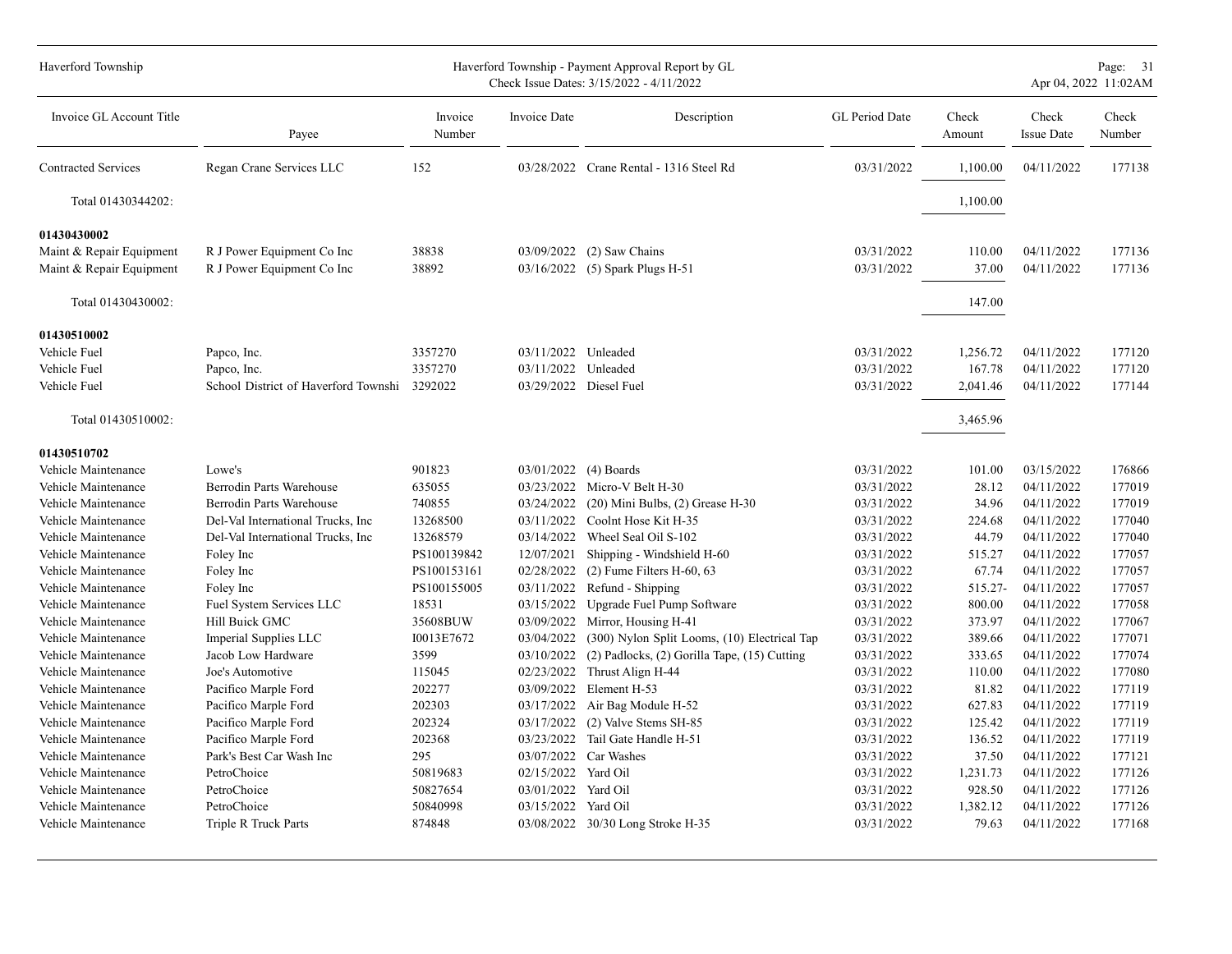| Haverford Township                                                                                                                                                                                                                                                                                               |                                                                                                                                                                                                                                                 |                                                                                                                |                                                                                                                                          | Haverford Township - Payment Approval Report by GL<br>Check Issue Dates: 3/15/2022 - 4/11/2022                                                                                                                                                                             |                                                                                                                                                        |                                                                                                                |                                                                                                                                                        | Page: 32<br>Apr 04, 2022 11:02AM                                                                           |
|------------------------------------------------------------------------------------------------------------------------------------------------------------------------------------------------------------------------------------------------------------------------------------------------------------------|-------------------------------------------------------------------------------------------------------------------------------------------------------------------------------------------------------------------------------------------------|----------------------------------------------------------------------------------------------------------------|------------------------------------------------------------------------------------------------------------------------------------------|----------------------------------------------------------------------------------------------------------------------------------------------------------------------------------------------------------------------------------------------------------------------------|--------------------------------------------------------------------------------------------------------------------------------------------------------|----------------------------------------------------------------------------------------------------------------|--------------------------------------------------------------------------------------------------------------------------------------------------------|------------------------------------------------------------------------------------------------------------|
| Invoice GL Account Title                                                                                                                                                                                                                                                                                         | Payee                                                                                                                                                                                                                                           | Invoice<br>Number                                                                                              | Invoice Date                                                                                                                             | Description                                                                                                                                                                                                                                                                | GL Period Date                                                                                                                                         | Check<br>Amount                                                                                                | Check<br><b>Issue Date</b>                                                                                                                             | Check<br>Number                                                                                            |
| Vehicle Maintenance<br>Vehicle Maintenance                                                                                                                                                                                                                                                                       | Triple R Truck Parts<br>Videon Chrysler Dodge Jeep                                                                                                                                                                                              | 874980<br>40111CHW                                                                                             |                                                                                                                                          | 03/09/2022 Fuel Water Sep S-56<br>03/22/2022 Mirror, Mirror Cap D-1                                                                                                                                                                                                        | 03/31/2022<br>03/31/2022                                                                                                                               | 42.50<br>303.80                                                                                                | 04/11/2022<br>04/11/2022                                                                                                                               | 177168<br>177180                                                                                           |
| Total 01430510702:                                                                                                                                                                                                                                                                                               |                                                                                                                                                                                                                                                 |                                                                                                                |                                                                                                                                          |                                                                                                                                                                                                                                                                            |                                                                                                                                                        | 7,485.94                                                                                                       |                                                                                                                                                        |                                                                                                            |
| 01430600002<br>Minor Equipment                                                                                                                                                                                                                                                                                   | R J Power Equipment Co Inc                                                                                                                                                                                                                      | 38857                                                                                                          |                                                                                                                                          | 03/23/2022 Cord Weed Wacker H-51                                                                                                                                                                                                                                           | 03/31/2022                                                                                                                                             | 60.00                                                                                                          | 04/11/2022                                                                                                                                             | 177136                                                                                                     |
| Total 01430600002:                                                                                                                                                                                                                                                                                               |                                                                                                                                                                                                                                                 |                                                                                                                |                                                                                                                                          |                                                                                                                                                                                                                                                                            |                                                                                                                                                        | 60.00                                                                                                          |                                                                                                                                                        |                                                                                                            |
| 01432900602<br>Snow Removal Materials<br>Snow Removal Materials                                                                                                                                                                                                                                                  | Aqua Pennsylvania<br>Eastern Salt Company Inc                                                                                                                                                                                                   | 120112031822<br>INV121444                                                                                      | 03/22/2022 Road Salt                                                                                                                     | 03/18/2022 1 Hilltop Rd                                                                                                                                                                                                                                                    | 03/31/2022<br>03/31/2022                                                                                                                               | 154.69<br>24,347.98                                                                                            | 03/29/2022<br>04/11/2022                                                                                                                               | 176911<br>177047                                                                                           |
| Total 01432900602:<br>01434201402                                                                                                                                                                                                                                                                                |                                                                                                                                                                                                                                                 |                                                                                                                |                                                                                                                                          |                                                                                                                                                                                                                                                                            |                                                                                                                                                        | 24,502.67                                                                                                      |                                                                                                                                                        |                                                                                                            |
| Street Lights Electric<br><b>Street Lights Electric</b>                                                                                                                                                                                                                                                          | Peco Energy<br>Peco Energy                                                                                                                                                                                                                      | 6492100805330<br>6511500103330                                                                                 | 03/30/2022 Grove Rd                                                                                                                      | 03/30/2022 2325 Darby Rd - Streetlights                                                                                                                                                                                                                                    | 04/30/2022<br>04/30/2022                                                                                                                               | 8.66<br>36,321.52                                                                                              | 04/05/2022<br>04/05/2022                                                                                                                               | 176991<br>176991                                                                                           |
| Total 01434201402:                                                                                                                                                                                                                                                                                               |                                                                                                                                                                                                                                                 |                                                                                                                |                                                                                                                                          |                                                                                                                                                                                                                                                                            |                                                                                                                                                        | 36,330.18                                                                                                      |                                                                                                                                                        |                                                                                                            |
| 01434201502<br>Traffic Signals Electric<br>Total 01434201502:                                                                                                                                                                                                                                                    | Peco Energy                                                                                                                                                                                                                                     | 2793500904330                                                                                                  |                                                                                                                                          | 03/30/2022 2325 Darby Rd - Traffic Signals                                                                                                                                                                                                                                 | 04/30/2022                                                                                                                                             | 1,627.67<br>1,627.67                                                                                           | 04/05/2022                                                                                                                                             | 176991                                                                                                     |
| 01434231202                                                                                                                                                                                                                                                                                                      |                                                                                                                                                                                                                                                 |                                                                                                                |                                                                                                                                          |                                                                                                                                                                                                                                                                            |                                                                                                                                                        |                                                                                                                |                                                                                                                                                        |                                                                                                            |
| Signal/Light Maintenance<br>Signal/Light Maintenance<br>Signal/Light Maintenance<br>Signal/Light Maintenance<br>Signal/Light Maintenance<br>Signal/Light Maintenance<br>Signal/Light Maintenance<br>Signal/Light Maintenance<br>Signal/Light Maintenance<br>Signal/Light Maintenance<br>Signal/Light Maintenance | Lowe's<br>Signal Service, Inc<br>Signal Service, Inc<br>Signal Service, Inc<br>Signal Service, Inc<br>Signal Service, Inc.<br>Signal Service, Inc<br>Signal Service, Inc<br>Signal Service, Inc<br>Signal Service, Inc<br>Turtle & Hughes, Inc. | 905558<br>044044<br>044060<br>044061<br>044133<br>044134<br>044196<br>044292<br>044293<br>044352<br>5274315-01 | 03/07/2022<br>03/07/2022<br>03/07/2022<br>03/11/2022<br>03/11/2022<br>03/17/2022<br>03/23/2022<br>03/23/2022<br>03/28/2022<br>01/20/2022 | 01/21/2022 Cordless Impact Driver<br>Haverford & Ardmore<br>Eage & Steel<br>West Chester & Glendale<br>Pa One Mark Out<br>Darby & Benedict<br>West Chester & Old West Chester<br>Township Line & Darby<br>PA One Mark Out<br>Pa One Mark Out<br>Material for Street Lights | 03/31/2022<br>03/31/2022<br>03/31/2022<br>03/31/2022<br>03/31/2022<br>03/31/2022<br>03/31/2022<br>03/31/2022<br>03/31/2022<br>03/31/2022<br>03/31/2022 | 200.39<br>7,399.00<br>532.50<br>412.50<br>315.00<br>412.50<br>412.50<br>210.00<br>433.00<br>433.00<br>1,148.00 | 03/15/2022<br>04/11/2022<br>04/11/2022<br>04/11/2022<br>04/11/2022<br>04/11/2022<br>04/11/2022<br>04/11/2022<br>04/11/2022<br>04/11/2022<br>04/11/2022 | 176866<br>177148<br>177148<br>177148<br>177148<br>177148<br>177148<br>177148<br>177148<br>177148<br>177172 |
| Signal/Light Maintenance                                                                                                                                                                                                                                                                                         | Turtle & Hughes, Inc                                                                                                                                                                                                                            | 5311484-00                                                                                                     |                                                                                                                                          | 03/02/2022 Material for Street Lights                                                                                                                                                                                                                                      | 03/31/2022                                                                                                                                             | 4,621.20                                                                                                       | 04/11/2022                                                                                                                                             | 177172                                                                                                     |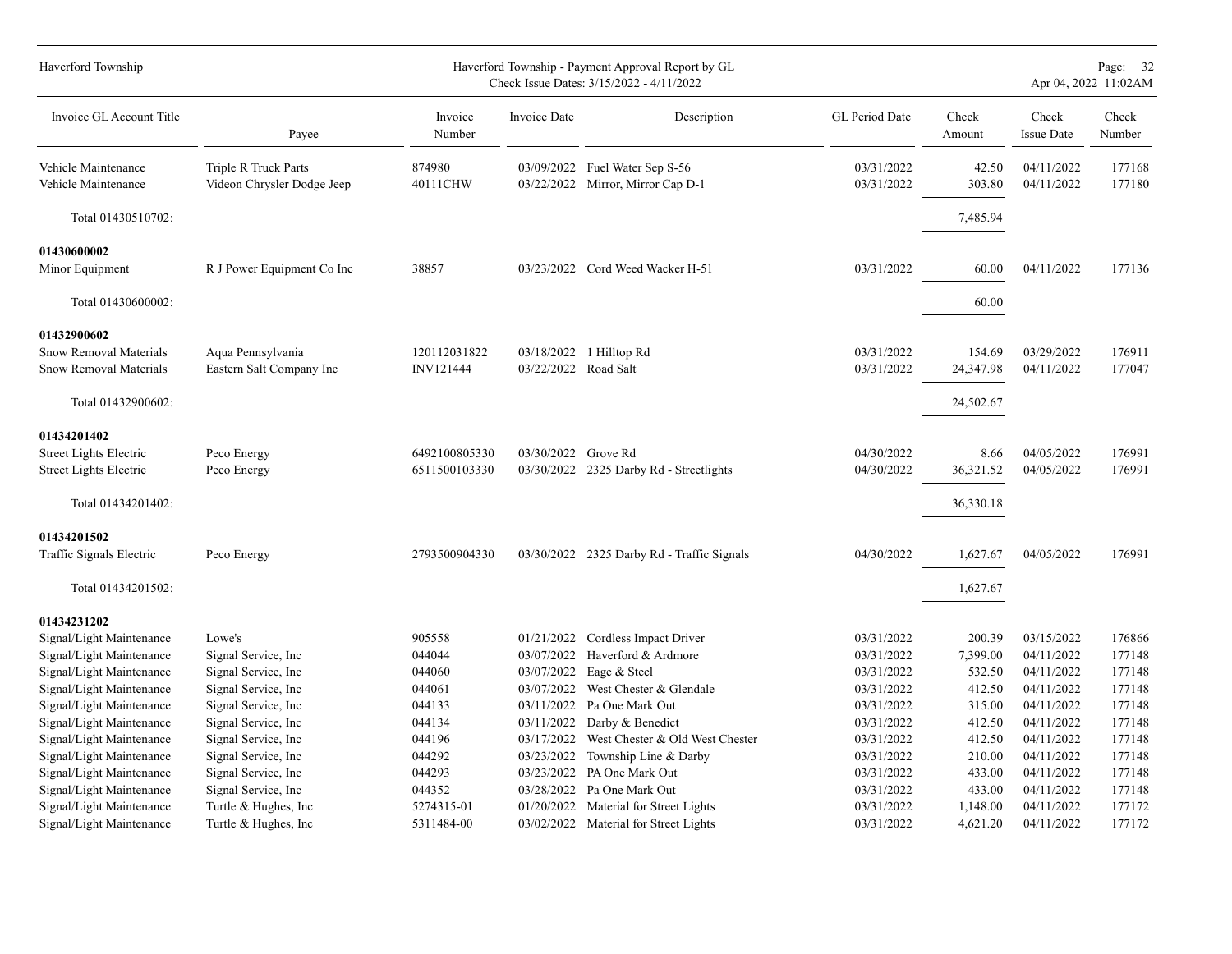| Haverford Township             |                                      |                   |              | Haverford Township - Payment Approval Report by GL<br>Check Issue Dates: 3/15/2022 - 4/11/2022 |                |                 | Page: 33<br>Apr 04, 2022 11:02AM |                 |  |  |  |  |
|--------------------------------|--------------------------------------|-------------------|--------------|------------------------------------------------------------------------------------------------|----------------|-----------------|----------------------------------|-----------------|--|--|--|--|
| Invoice GL Account Title       | Payee                                | Invoice<br>Number | Invoice Date | Description                                                                                    | GL Period Date | Check<br>Amount | Check<br><b>Issue Date</b>       | Check<br>Number |  |  |  |  |
| Total 01434231202:             |                                      |                   |              |                                                                                                |                | 16,529.59       |                                  |                 |  |  |  |  |
| 01434300002                    |                                      |                   |              |                                                                                                |                |                 |                                  |                 |  |  |  |  |
| Communications                 | Verizon                              | 2507498820001     |              | 03/21/2022 Ardmore & Darby                                                                     | 04/30/2022     | 38.64           | 04/05/2022                       | 176999          |  |  |  |  |
| Communications                 | Verizon                              | 2507499750001     |              | 03/24/2022 Eagle & Haverford                                                                   | 04/30/2022     | 38.64           | 04/05/2022                       | 176999          |  |  |  |  |
| Total 01434300002:             |                                      |                   |              |                                                                                                |                | 77.28           |                                  |                 |  |  |  |  |
| 01440223302                    |                                      |                   |              |                                                                                                |                |                 |                                  |                 |  |  |  |  |
| Life Insurance - Civilian Ret  | North American Benefits Company      | 2933-01/023112    |              | 03/11/2022 Group Term Life Insurance                                                           | 03/31/2022     | 1,040.15        | 03/29/2022                       | 176922          |  |  |  |  |
| Life Insurance - Civilian Ret  | New York Life Insurance Company      | 0153936623212     |              | 03/21/2022 Employee Whole Life Insurance                                                       | 04/30/2022     | 4,197.90        | 04/05/2022                       | 176988          |  |  |  |  |
| Total 01440223302:             |                                      |                   |              |                                                                                                |                | 5,238.05        |                                  |                 |  |  |  |  |
| 01440223902                    |                                      |                   |              |                                                                                                |                |                 |                                  |                 |  |  |  |  |
| Health Benefits - Civilian Ret | DelCo Public Schools Healthcare Trst | 2978              |              | 03/09/2022 Health Benefits                                                                     | 03/31/2022     | 14,265.62       | 03/22/2022                       | 176891          |  |  |  |  |
| Health Benefits - Civilian Ret | DelCo Public Schools Healthcare Trst | 2978              |              | 03/09/2022 Health Benefits                                                                     | 03/31/2022     | 712.99-         | 03/22/2022                       | 176891          |  |  |  |  |
| Total 01440223902:             |                                      |                   |              |                                                                                                |                | 13,552.63       |                                  |                 |  |  |  |  |
| 01440224602                    |                                      |                   |              |                                                                                                |                |                 |                                  |                 |  |  |  |  |
| Rx/Dental/Vision - Civ Retire  | Express Scripts Inc                  | 43711911C         |              | 03/12/2022 Prescription Benefits                                                               | 03/31/2022     | 604.25          | 03/22/2022                       | 237             |  |  |  |  |
| Rx/Dental/Vision - Civ Retire  | Express Scripts Inc                  | 43798741C         |              | 03/22/2022 Prescription Benefits                                                               | 03/31/2022     | 61.46           | 03/29/2022                       | 239             |  |  |  |  |
| Rx/Dental/Vision - Civ Retire  | Express Scripts Inc                  | 43798741C         | 03/22/2022   | <b>Prescription Benefits</b>                                                                   | 03/31/2022     | 59.20           | 03/29/2022                       | 239             |  |  |  |  |
| Rx/Dental/Vision - Civ Retire  | Delta Dental of PA                   | BE004871479C      |              | 02/28/2022 Dental Benefits                                                                     | 03/31/2022     | 1,107.00        | 03/15/2022                       | 176855          |  |  |  |  |
| Total 01440224602:             |                                      |                   |              |                                                                                                |                | 1,831.91        |                                  |                 |  |  |  |  |
| 01440900702                    |                                      |                   |              |                                                                                                |                |                 |                                  |                 |  |  |  |  |
| Operating Subsidy - Library    | Haverford Township Free Library      | 4-2011            |              | 03/31/2022 Operating Subsidy                                                                   | 03/31/2022     | 105, 107.52     | 04/11/2022                       | 177065          |  |  |  |  |
| Operating Subsidy - Library    | Petroleum Traders Corp               | 1746258           |              | 02/18/2022 Heating Oil                                                                         | 03/31/2022     | 1,715.25        | 04/11/2022                       | 177127          |  |  |  |  |
| Total 01440900702:             |                                      |                   |              |                                                                                                |                | 106,822.77      |                                  |                 |  |  |  |  |
| 01440900802                    |                                      |                   |              |                                                                                                |                |                 |                                  |                 |  |  |  |  |
| Life Insurance - Library       | North American Benefits Company      | 2933-01/023112    |              | 03/11/2022 Group Term Life Insurance                                                           | 03/31/2022     | 108.00          | 03/29/2022                       | 176922          |  |  |  |  |
|                                |                                      |                   |              |                                                                                                |                |                 |                                  |                 |  |  |  |  |
| Total 01440900802:             |                                      |                   |              |                                                                                                |                | 108.00          |                                  |                 |  |  |  |  |
|                                |                                      |                   |              |                                                                                                |                |                 |                                  |                 |  |  |  |  |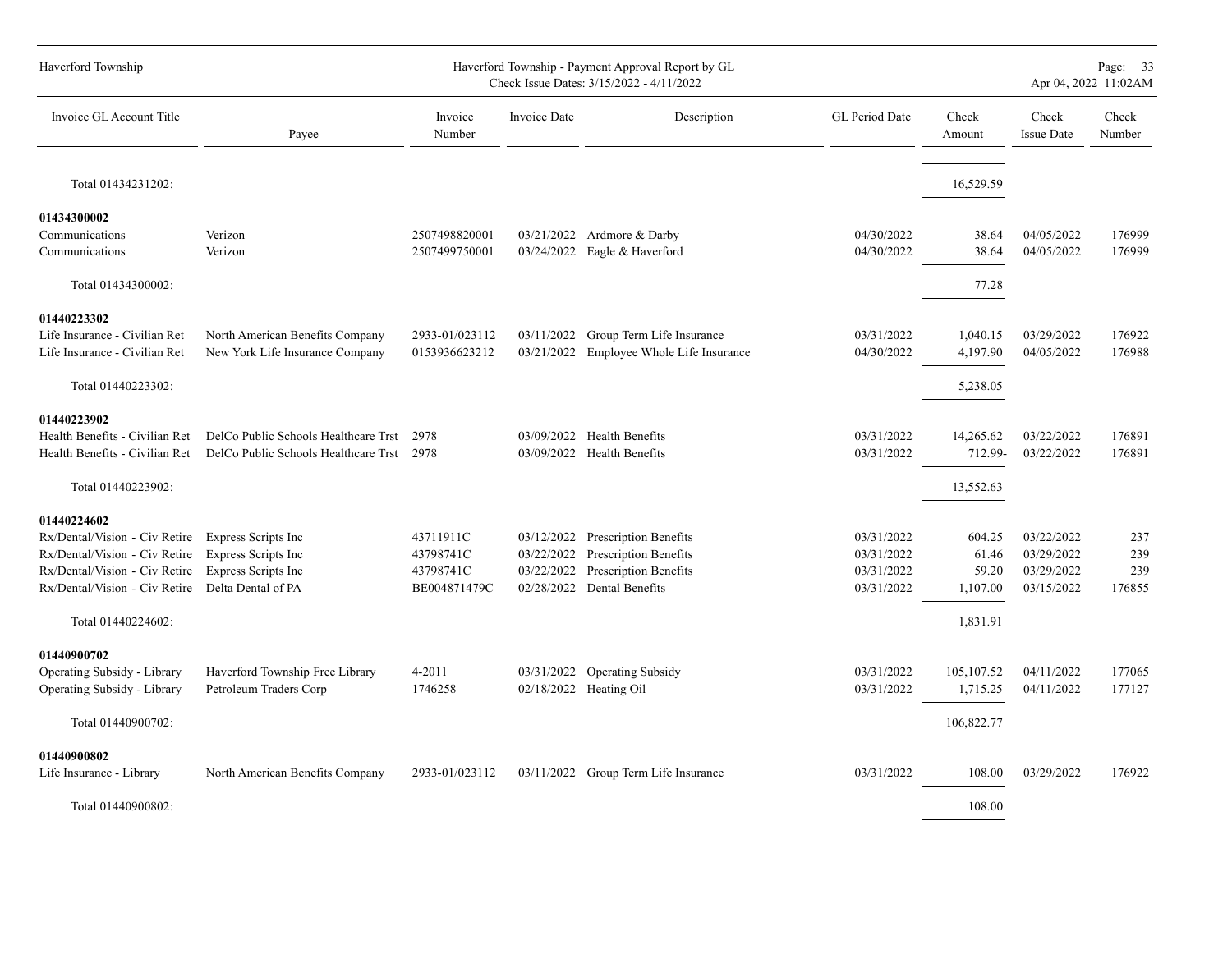| Haverford Township         | Haverford Township - Payment Approval Report by GL<br>Check Issue Dates: 3/15/2022 - 4/11/2022 |                   |                       |                                           |                |                 |                            | Page: 34<br>Apr 04, 2022 11:02AM |
|----------------------------|------------------------------------------------------------------------------------------------|-------------------|-----------------------|-------------------------------------------|----------------|-----------------|----------------------------|----------------------------------|
| Invoice GL Account Title   | Payee                                                                                          | Invoice<br>Number | Invoice Date          | Description                               | GL Period Date | Check<br>Amount | Check<br><b>Issue Date</b> | Check<br>Number                  |
| 01440900902                |                                                                                                |                   |                       |                                           |                |                 |                            |                                  |
| Health Benefits - Library  | DelCo Public Schools Healthcare Trst                                                           | 2978              |                       | 03/09/2022 Health Benefits                | 03/31/2022     | 8,024.66        | 03/22/2022                 | 176891                           |
| Health Benefits - Library  | DelCo Public Schools Healthcare Trst                                                           | 2978              |                       | 03/09/2022 Health Benefits                | 03/31/2022     | 1,092.27-       | 03/22/2022                 | 176891                           |
| Total 01440900902:         |                                                                                                |                   |                       |                                           |                | 6,932.39        |                            |                                  |
| 01440901002                |                                                                                                |                   |                       |                                           |                |                 |                            |                                  |
| Rx/Dental/Vision - Library | Express Scripts Inc                                                                            | 43711911C         | 03/12/2022            | <b>Prescription Benefits</b>              | 03/31/2022     | 87.36           | 03/22/2022                 | 237                              |
| Rx/Dental/Vision - Library | Express Scripts Inc                                                                            | 43798741C         | 03/22/2022            | <b>Prescription Benefits</b>              | 03/31/2022     | 96.52           | 03/29/2022                 | 239                              |
| Rx/Dental/Vision - Library | Delta Dental of PA                                                                             | BE004871479C      | 02/28/2022            | Dental Benefits                           | 03/31/2022     | 165.00          | 03/15/2022                 | 176855                           |
| Rx/Dental/Vision - Library | North American Benefits Company                                                                | 2933-33112022     | 03/11/2022            | Group Term Life Insurance                 | 04/30/2022     | 154.88          | 04/05/2022                 | 176989                           |
| Total 01440901002:         |                                                                                                |                   |                       |                                           |                | 503.76          |                            |                                  |
| 01440902602                |                                                                                                |                   |                       |                                           |                |                 |                            |                                  |
| Nitre Hall Maintenance     | Aqua Pennsylvania                                                                              | 027065331422      | 03/14/2022            | 1414 Johnson Rd                           | 03/31/2022     | 56.44           | 03/22/2022                 | 176883                           |
| Nitre Hall Maintenance     | Verizon                                                                                        | 3507491500001     | 03/09/2022 Nitre Hall |                                           | 03/31/2022     | 56.09           | 03/29/2022                 | 176928                           |
| Total 01440902602:         |                                                                                                |                   |                       |                                           |                | 112.53          |                            |                                  |
| 01440902702                |                                                                                                |                   |                       |                                           |                |                 |                            |                                  |
| Federal Sch Maintenance    | Aqua Pennsylvania                                                                              | 026022431522      |                       | 03/15/2022 169 Allgates Dr                | 03/31/2022     | 56.45           | 03/22/2022                 | 176883                           |
| Federal Sch Maintenance    | Peco Energy                                                                                    | 1562200505330     | 03/30/2022            | 169 Allgates Dr                           | 04/30/2022     | 62.68           | 04/05/2022                 | 176991                           |
| Total 01440902702:         |                                                                                                |                   |                       |                                           |                | 119.13          |                            |                                  |
| 01440902802                |                                                                                                |                   |                       |                                           |                |                 |                            |                                  |
| Grange Maintenance         | Aqua Pennsylvania                                                                              | 025910831422      | 03/14/2022            | Myrtle Ave                                | 03/31/2022     | 88.33           | 03/22/2022                 | 176883                           |
| Grange Maintenance         | Aqua Pennsylvania                                                                              | 025911031422      | 03/14/2022            | 139 Myrtle Ave                            | 03/31/2022     | 87.29           | 03/22/2022                 | 176883                           |
| Grange Maintenance         | Constellation NewEnergy Gas Divisi                                                             | 3437670           | 03/24/2022            | Natural Gas                               | 04/30/2022     | 375.16          | 04/05/2022                 | 176981                           |
| Grange Maintenance         | Peco Energy                                                                                    | 6183501306330     | 03/30/2022            | 201 Myrtle Ave - Carr Hse                 | 04/30/2022     | 386.42          | 04/05/2022                 | 176991                           |
| Grange Maintenance         | Peco Energy                                                                                    | 6492701407330     | 03/30/2022            | 201 Myrtle Ave - Longbarn                 | 04/30/2022     | 34.78           | 04/05/2022                 | 176991                           |
| Grange Maintenance         | Peco Energy                                                                                    | 6801977002330     | 03/30/2022            | 143 Myrtle Ave                            | 04/30/2022     | 894.32          | 04/05/2022                 | 176991                           |
| Grange Maintenance         | A Marinelli & Sons Inc                                                                         | 545881            | 03/18/2022            | Stone - Grange                            | 03/31/2022     | 89.15           | 04/11/2022                 | 177004                           |
| Grange Maintenance         | A Marinelli & Sons Inc                                                                         | 545932            | 03/18/2022            | TopSoil - Grange                          | 03/31/2022     | 140.00          | 04/11/2022                 | 177004                           |
| Grange Maintenance         | Charles B Gans Plumbing                                                                        | 22-81             | 03/07/2022            | Install (3) New Toilets                   | 03/31/2022     | 2,400.00        | 04/11/2022                 | 177031                           |
| Grange Maintenance         | Pennoni Associates, Inc.                                                                       | 1113683           | 03/31/2022            | Grange Estate Retaining Wall              | 03/31/2022     | 211.25          | 04/11/2022                 | 177124                           |
| Grange Maintenance         | Pennoni Associates, Inc.                                                                       | 1113684           | 03/31/2022            | Grange Estate Caretaker Roof              | 03/31/2022     | 1,179.50        | 04/11/2022                 | 177124                           |
| Grange Maintenance         | Pipe Line Plastics Inc                                                                         | 334083            | 03/02/2022            | Plumbing Supplies - Grange Estate         | 03/31/2022     | 219.16          | 04/11/2022                 | 177131                           |
| Grange Maintenance         | Superior Alarm Systems Inc                                                                     | 42022-3           |                       | 04/01/2022 Fire Alarm Monitoring - Myrtle | 03/31/2022     | 75.00           | 04/11/2022                 | 177158                           |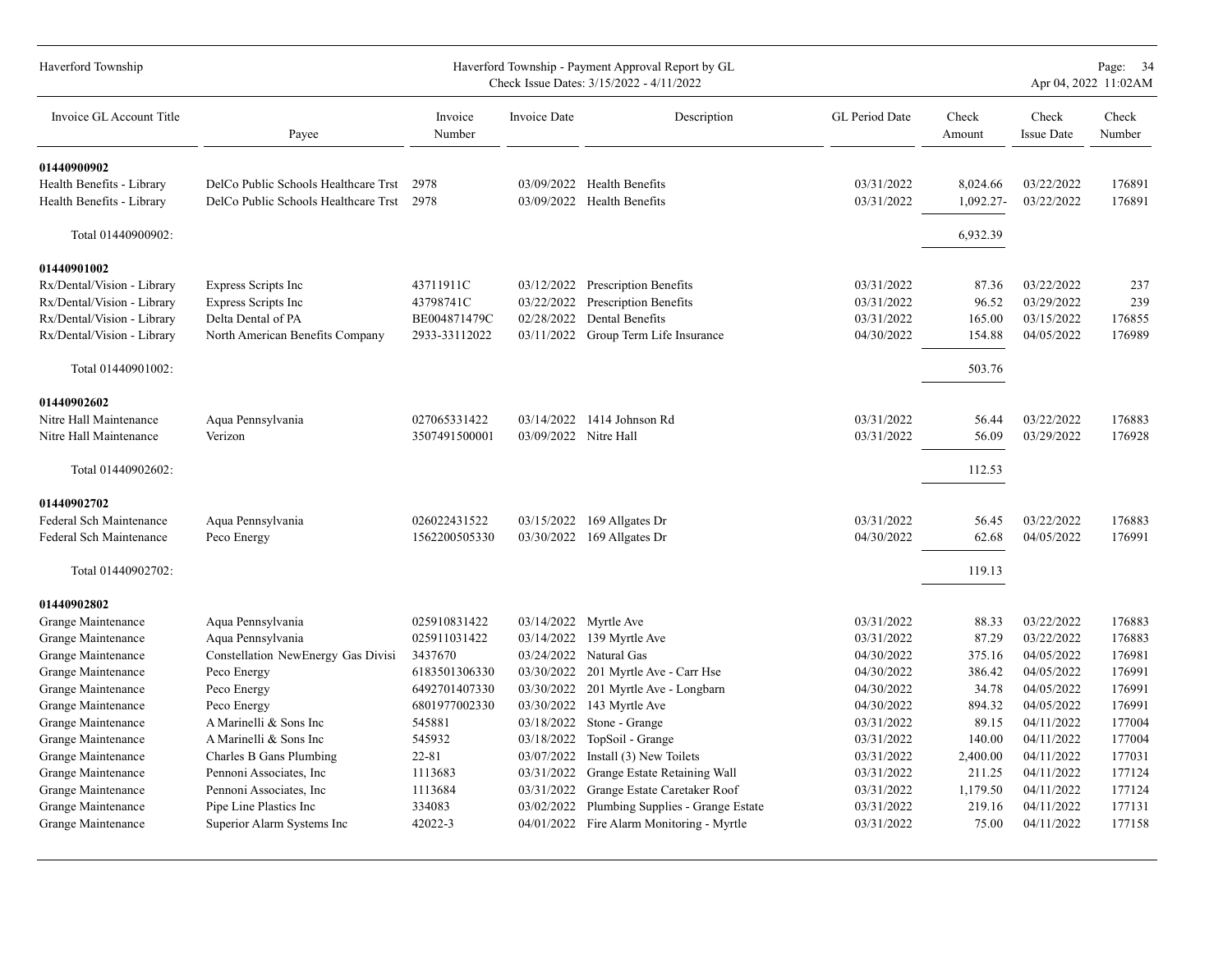| Haverford Township          |                                             |                   |              | Haverford Township - Payment Approval Report by GL<br>Check Issue Dates: 3/15/2022 - 4/11/2022 |                |                 |                            | Page: 35<br>Apr 04, 2022 11:02AM |
|-----------------------------|---------------------------------------------|-------------------|--------------|------------------------------------------------------------------------------------------------|----------------|-----------------|----------------------------|----------------------------------|
| Invoice GL Account Title    | Payee                                       | Invoice<br>Number | Invoice Date | Description                                                                                    | GL Period Date | Check<br>Amount | Check<br><b>Issue Date</b> | Check<br>Number                  |
| Total 01440902802:          |                                             |                   |              |                                                                                                |                | 6,180.36        |                            |                                  |
| 01440903102                 |                                             |                   |              |                                                                                                |                |                 |                            |                                  |
| <b>Emergency Management</b> | <b>JPS</b> Medical Waste                    | 0054020-IN        |              | 03/31/2020 Medical Waste Box Covid                                                             | 03/31/2022     | 25.00           | 04/11/2022                 | 177085                           |
| <b>Emergency Management</b> | <b>JPS</b> Medical Waste                    | $0067425 - N$     | 02/11/2022   | (2) Medical Waste Box, 6 Gallon JPS Covid                                                      | 03/31/2022     | 65.00           | 04/11/2022                 | 177085                           |
| <b>Emergency Management</b> | Southeastern Sanitary Supply                | 3462              | 03/22/2022   | Disinfectant Covid                                                                             | 03/31/2022     | 186.42          | 04/11/2022                 | 177150                           |
| <b>Emergency Management</b> | T. Frank McCall's, Inc.                     | 700407            | 03/15/2022   | (12) Disinfectant Bleach Covid                                                                 | 03/31/2022     | 48.18           | 04/11/2022                 | 177161                           |
| Total 01440903102:          |                                             |                   |              |                                                                                                |                | 324.60          |                            |                                  |
|                             |                                             |                   |              |                                                                                                |                |                 |                            |                                  |
| 01450150002                 |                                             |                   |              |                                                                                                |                |                 |                            |                                  |
| Life Insurance              | North American Benefits Company             | 2933-01/023112    |              | 03/11/2022 Group Term Life Insurance                                                           | 03/31/2022     | 108.00          | 03/29/2022                 | 176922                           |
| Total 01450150002:          |                                             |                   |              |                                                                                                |                | 108.00          |                            |                                  |
| 01450150502                 |                                             |                   |              |                                                                                                |                |                 |                            |                                  |
| <b>Health Benefits</b>      | DelCo Public Schools Healthcare Trst        | 2978              |              | 03/09/2022 Health Benefits                                                                     | 03/31/2022     | 14,707.32       | 03/22/2022                 | 176891                           |
| Total 01450150502:          |                                             |                   |              |                                                                                                |                | 14,707.32       |                            |                                  |
| 01450151002                 |                                             |                   |              |                                                                                                |                |                 |                            |                                  |
| Rx/Dental/Vision/LTD        | Express Scripts Inc                         | 43711911C         |              | 03/12/2022 Prescription Benefits                                                               | 03/31/2022     | 614.00          | 03/22/2022                 | 237                              |
| Rx/Dental/Vision/LTD        | Express Scripts Inc                         | 43798741C         | 03/22/2022   | <b>Prescription Benefits</b>                                                                   | 03/31/2022     | 460.42          | 03/29/2022                 | 239                              |
| Rx/Dental/Vision/LTD        | Delta Dental of PA                          | BE004871479C      | 02/28/2022   | Dental Benefits                                                                                | 03/31/2022     | 1,021.00        | 03/15/2022                 | 176855                           |
| Rx/Dental/Vision/LTD        | North American Benefits Company             | 2933-33112022     |              | 03/11/2022 Group Term Life Insurance                                                           | 04/30/2022     | 183.60          | 04/05/2022                 | 176989                           |
| Total 01450151002:          |                                             |                   |              |                                                                                                |                | 2,279.02        |                            |                                  |
| 01450151502                 |                                             |                   |              |                                                                                                |                |                 |                            |                                  |
| Pension Fund                | U S Bank FBO Haverford Township             | 31622A            |              | 03/16/2022 2022 Partial MMO                                                                    | 03/31/2022     | 1,746.03        | 03/17/2022                 | 234                              |
| Pension Fund                | TD Ameritrade FBO 913039189                 | 031522            |              | 03/15/2022 2022 Partial MMO - Haverford Township No                                            | 03/31/2022     | 1,380.95        | 03/15/2022                 | 176869                           |
| Total 01450151502:          |                                             |                   |              |                                                                                                |                | 3,126.98        |                            |                                  |
|                             |                                             |                   |              |                                                                                                |                |                 |                            |                                  |
| 01450152002                 |                                             |                   |              |                                                                                                |                |                 |                            |                                  |
| Workers Compensation        | Arthur J Gallagher Risk Mgmt Serv I 4120201 |                   |              | 02/15/2022 Workers Comp - Install #2                                                           | 03/31/2022     | 18,012.74       | 03/22/2022                 | 176884                           |
| Total 01450152002:          |                                             |                   |              |                                                                                                |                | 18,012.74       |                            |                                  |
|                             |                                             |                   |              |                                                                                                |                |                 |                            |                                  |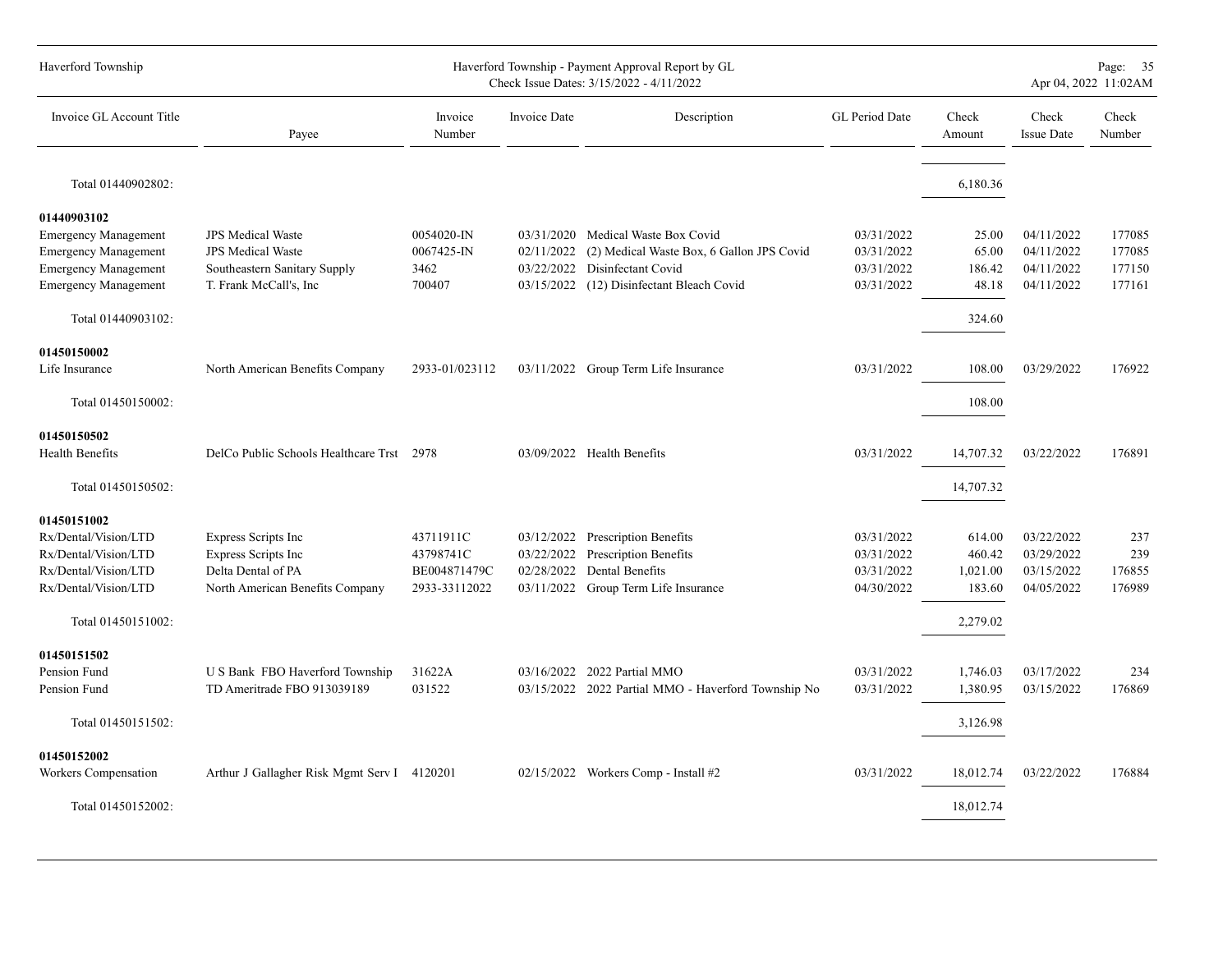| Haverford Township       |                            |                   |                     | Haverford Township - Payment Approval Report by GL<br>Check Issue Dates: 3/15/2022 - 4/11/2022 |                |                 |                            | Page: 36<br>Apr 04, 2022 11:02AM |
|--------------------------|----------------------------|-------------------|---------------------|------------------------------------------------------------------------------------------------|----------------|-----------------|----------------------------|----------------------------------|
| Invoice GL Account Title | Payee                      | Invoice<br>Number | Invoice Date        | Description                                                                                    | GL Period Date | Check<br>Amount | Check<br><b>Issue Date</b> | Check<br>Number                  |
| 01450200002              |                            |                   |                     |                                                                                                |                |                 |                            |                                  |
| Miscellaneous Expense    | Nuss Printing Inc          | 00220350          |                     | 03/15/2022 Business Cards - EMottola                                                           | 03/31/2022     | 75.00           | 04/11/2022                 | 177116                           |
| Total 01450200002:       |                            |                   |                     |                                                                                                |                | 75.00           |                            |                                  |
| 01450200202              |                            |                   |                     |                                                                                                |                |                 |                            |                                  |
| Office Supplies          | Office Basics, Inc.        | I-1983525         | 03/04/2022          | Office Supplies                                                                                | 03/31/2022     | 326.28          | 04/11/2022                 | 177117                           |
| Office Supplies          | Office Basics, Inc.        | I-1986600         | 03/09/2022          | Office Supplies                                                                                | 03/31/2022     | 99.58           | 04/11/2022                 | 177117                           |
| Office Supplies          | Office Basics, Inc.        | I-1988102         | 03/10/2022          | Office Supplies                                                                                | 03/31/2022     | 115.87          | 04/11/2022                 | 177117                           |
| Office Supplies          | Office Basics, Inc.        | I-1998411         | 03/24/2022          | Office Supplies                                                                                | 03/31/2022     | 146.27          | 04/11/2022                 | 177117                           |
| Office Supplies          | Office Basics, Inc.        | I-1999389         | 03/25/2022          | Office Supplies                                                                                | 03/31/2022     | 89.98           | 04/11/2022                 | 177117                           |
| Office Supplies          | Office Basics, Inc.        | I-2002692         | 03/30/2022          | Office Supplies                                                                                | 03/31/2022     | 186.33          | 04/11/2022                 | 177117                           |
| Total 01450200202:       |                            |                   |                     |                                                                                                |                | 964.31          |                            |                                  |
| 01450201302              |                            |                   |                     |                                                                                                |                |                 |                            |                                  |
| Utilities                | Aqua Pennsylvania          | 120001431522      |                     | 03/15/2022 900 Parkview Dr                                                                     | 03/31/2022     | 284.90          | 03/22/2022                 | 176883                           |
| Utilities                | Peco Energy                | 0260167011330     |                     | 03/30/2022 9000 Parkview - Rec Ctr                                                             | 04/30/2022     | 3,552.62        | 04/05/2022                 | 176991                           |
| Total 01450201302:       |                            |                   |                     |                                                                                                |                | 3,837.52        |                            |                                  |
| 01450300002              |                            |                   |                     |                                                                                                |                |                 |                            |                                  |
| Communications           | <b>Comcast Business</b>    | 141521470         |                     | 03/01/2022 Cable Service                                                                       | 03/31/2022     | 219.78          | 03/22/2022                 | 176889                           |
| Communications           | Toshiba Financial Services | 466800950         | 03/03/2022          | Copier Lease                                                                                   | 03/31/2022     | 359.73          | 03/22/2022                 | 176908                           |
| Communications           | AT & T Mobility            | 287286281561      | 03/16/2022          | Cellular Service                                                                               | 04/30/2022     | 119.67          | 04/05/2022                 | 176976                           |
| Communications           | Comcast                    | 024950431422      | 03/14/2022          | Cable Service - 9000 Parkview Dr                                                               | 04/30/2022     | 558.56          | 04/05/2022                 | 176980                           |
| Communications           | Comcast                    | 027411431422      |                     | 03/14/2022 Cable Service - 9000 Parkview Dr                                                    | 04/30/2022     | 128.40          | 04/05/2022                 | 176980                           |
| Total 01450300002:       |                            |                   |                     |                                                                                                |                | 1,386.14        |                            |                                  |
| 01450510002              |                            |                   |                     |                                                                                                |                |                 |                            |                                  |
| Vehicle Fuel             | Papco, Inc.                | 3357270           | 03/11/2022 Unleaded |                                                                                                | 03/31/2022     | 101.99          | 04/11/2022                 | 177120                           |
| Total 01450510002:       |                            |                   |                     |                                                                                                |                | 101.99          |                            |                                  |
| 01450530002              |                            |                   |                     |                                                                                                |                |                 |                            |                                  |
| Capital Reserve          | Do It Tennis               | 549550            | 08/26/2021          | Tennis Backboard                                                                               | 03/31/2022     | 3,439.99        | 04/11/2022                 | 177042                           |
| Total 01450530002:       |                            |                   |                     |                                                                                                |                | 3,439.99        |                            |                                  |
|                          |                            |                   |                     |                                                                                                |                |                 |                            |                                  |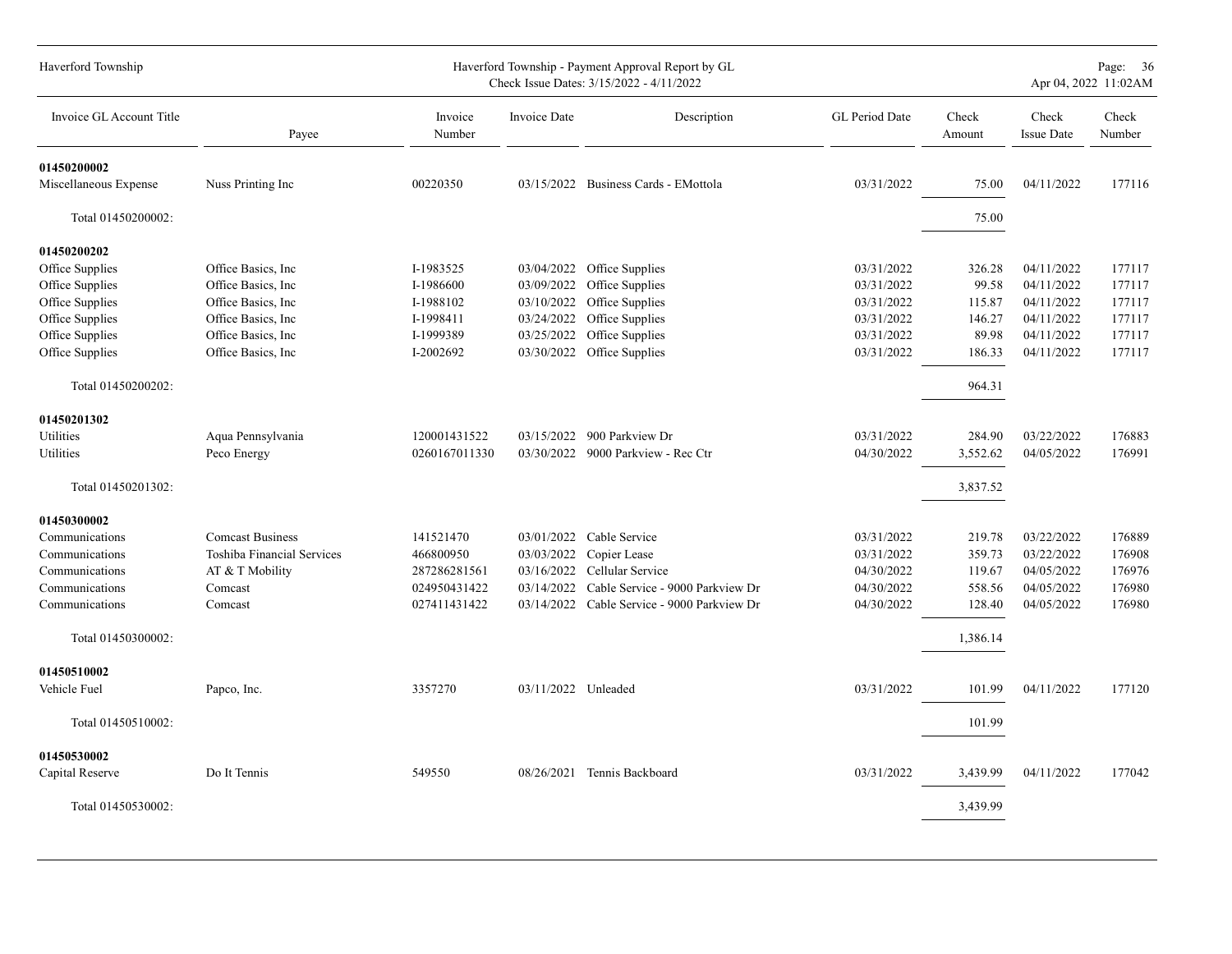| Haverford Township                |                                 |                   |                    | Haverford Township - Payment Approval Report by GL<br>Check Issue Dates: 3/15/2022 - 4/11/2022 |                |                 |                            | Page: 37<br>Apr 04, 2022 11:02AM<br>Check<br>Number |  |  |  |
|-----------------------------------|---------------------------------|-------------------|--------------------|------------------------------------------------------------------------------------------------|----------------|-----------------|----------------------------|-----------------------------------------------------|--|--|--|
| Invoice GL Account Title          | Payee                           | Invoice<br>Number | Invoice Date       | Description                                                                                    | GL Period Date | Check<br>Amount | Check<br><b>Issue Date</b> |                                                     |  |  |  |
| 01450605002                       |                                 |                   |                    |                                                                                                |                |                 |                            |                                                     |  |  |  |
| Major Equipment                   | Life Fitness Corp               | 7013389           |                    | 03/11/2022 Insignia Triceps Press, Insignia Series Glute                                       | 03/31/2022     | 8,752.86        | 04/11/2022                 | 177096                                              |  |  |  |
| Major Equipment                   | Life Fitness Corp               | 7022934           |                    | 03/22/2022 RETURN - Arm Curl                                                                   | 03/31/2022     | 654.64-         | 04/11/2022                 | 177096                                              |  |  |  |
| Total 01450605002:                |                                 |                   |                    |                                                                                                |                | 8,098.22        |                            |                                                     |  |  |  |
| 01450922002                       |                                 |                   |                    |                                                                                                |                |                 |                            |                                                     |  |  |  |
| Recreation Program Expense        | Kevin Shindler                  | 3072022           |                    | 03/08/2022 Instructor - Havertown Hoops                                                        | 03/31/2022     | 340.00          | 03/15/2022                 | 176857                                              |  |  |  |
| <b>Recreation Program Expense</b> | Petty Cash - Haverford Township | 3042022           |                    | 03/04/2022 Petty Cash - Girls' Lacrosse Referee Fees                                           | 03/31/2022     | 720.00          | 03/15/2022                 | 176860                                              |  |  |  |
| Recreation Program Expense        | Petty Cash - Haverford Township | 3152022           | 03/15/2022         | Petty Cash - Recreation                                                                        | 03/31/2022     | 560.00          | 03/22/2022                 | 176902                                              |  |  |  |
| Recreation Program Expense        | Sarah McCafferty                | 3142022           | 03/14/2022         | Reimb - Little Explorers Supplies                                                              | 03/31/2022     | 75.98           | 03/22/2022                 | 176905                                              |  |  |  |
| Recreation Program Expense        | Olivia DePietro                 | 3232022           | 03/23/2022         | Instructor - Safe at Home                                                                      | 03/31/2022     | 60.00           | 03/29/2022                 | 176923                                              |  |  |  |
| Recreation Program Expense        | Adrianne Cerceo-Leo             | 3302022           | 03/30/2022         | Instructor - Pilates Fusion                                                                    | 03/31/2022     | 120.00          | 04/11/2022                 | 177005                                              |  |  |  |
| Recreation Program Expense        | AIA Corporation                 | 3PT2807747        | 03/09/2022         | (360) Shirts - Mens Basketball                                                                 | 03/31/2022     | 3,182.00        | 04/11/2022                 | 177006                                              |  |  |  |
| Recreation Program Expense        | Allison Geiger                  | 3212022           | 03/21/2022         | Instructor - Girls Lacrosse                                                                    | 03/31/2022     | 450.00          | 04/11/2022                 | 177009                                              |  |  |  |
| Recreation Program Expense        | Anthony Lawson                  | 3302022           | 03/30/2022         | <b>Instructor - Various Sports Programs</b>                                                    | 03/31/2022     | 55.00           | 04/11/2022                 | 177011                                              |  |  |  |
| Recreation Program Expense        | Beth Ann Rush                   | 3252022           | 03/25/2022         | Instructor - Senior Fitness Fri                                                                | 03/31/2022     | 120.00          | 04/11/2022                 | 177020                                              |  |  |  |
| Recreation Program Expense        | Beth Ann Rush                   | 3282022           | 03/28/2022         | Instructor - Senior Fitness Mon                                                                | 03/31/2022     | 120.00          | 04/11/2022                 | 177020                                              |  |  |  |
| Recreation Program Expense        | Beth Ann Rush                   | 3292022A          | 03/29/2022         | Instructor - Hatha Yoga                                                                        | 03/31/2022     | 150.00          | 04/11/2022                 | 177020                                              |  |  |  |
| Recreation Program Expense        | Beth Ann Rush                   | 3292022B          | 03/29/2022         | Instructor - Senior Chair Yoga                                                                 | 03/31/2022     | 150.00          | 04/11/2022                 | 177020                                              |  |  |  |
| Recreation Program Expense        | Beth Ann Rush                   | 3302022A          | 03/30/2022         | <b>Instructor - Senior Fitness</b>                                                             | 03/31/2022     | 150.00          | 04/11/2022                 | 177020                                              |  |  |  |
| Recreation Program Expense        | Beth Ann Rush                   | 3302022B          | 03/30/2022         | Instructor - Senior Yoga                                                                       | 03/31/2022     | 150.00          | 04/11/2022                 | 177020                                              |  |  |  |
| Recreation Program Expense        | <b>Bill Miele</b>               | 3282022           | 03/28/2022         | Referee                                                                                        | 03/31/2022     | 96.00           | 04/11/2022                 | 177021                                              |  |  |  |
| Recreation Program Expense        | <b>Brian Kearns</b>             | 3282022           | 03/28/2022 Referee |                                                                                                | 03/31/2022     | 64.00           | 04/11/2022                 | 177023                                              |  |  |  |
| Recreation Program Expense        | <b>Brook Powell</b>             | 3282022           | 03/28/2022         | Referee                                                                                        | 03/31/2022     | 166.00          | 04/11/2022                 | 177024                                              |  |  |  |
| Recreation Program Expense        | C & M Sporting Goods Inc        | 18124900          | 03/04/2022         | (72) Lacross Balls, (24) Whistles, Air Horn                                                    | 03/31/2022     | 180.00          | 04/11/2022                 | 177025                                              |  |  |  |
| Recreation Program Expense        | Connor Salvesen                 | 3302022           | 03/30/2022         | Instructor - Hav Hoops, Tennis                                                                 | 03/31/2022     | 120.00          | 04/11/2022                 | 177035                                              |  |  |  |
| Recreation Program Expense        | Dayanara Caicedo                | 3212022           | 03/21/2022         | Instructor - Girls Lacrosse                                                                    | 03/31/2022     | 250.00          | 04/11/2022                 | 177036                                              |  |  |  |
| Recreation Program Expense        | Deborah Saldana                 | 3282022           | 03/28/2022         | Instructor - Barre                                                                             | 03/31/2022     | 140.00          | 04/11/2022                 | 177038                                              |  |  |  |
| Recreation Program Expense        | Eileen G Micklin                | 3252022           | 03/25/2022         | Instructor - Pickelball                                                                        | 03/31/2022     | 160.00          | 04/11/2022                 | 177048                                              |  |  |  |
| Recreation Program Expense        | Elizabeth Luff                  | 3292022           | 03/29/2022         | Instructor - Zumba                                                                             | 03/31/2022     | 175.00          | 04/11/2022                 | 177049                                              |  |  |  |
| Recreation Program Expense        | Emily R Denny                   | 3282022           | 03/28/2022         | Instructor - Various Programs, Little Explorer                                                 | 03/31/2022     | 643.50          | 04/11/2022                 | 177050                                              |  |  |  |
| Recreation Program Expense        | Eric Burke                      | 3282022           | 03/28/2022         | Referee                                                                                        | 03/31/2022     | 64.00           | 04/11/2022                 | 177051                                              |  |  |  |
| Recreation Program Expense        | Erin P O'Brien                  | 3302022           | 03/30/2022         | <b>Instructor - Various Programs</b>                                                           | 03/31/2022     | 105.00          | 04/11/2022                 | 177052                                              |  |  |  |
| Recreation Program Expense        | Finnegan McPoyle                | 3302022           | 03/30/2022         | Scorekeeping                                                                                   | 03/31/2022     | 25.00           | 04/11/2022                 | 177054                                              |  |  |  |
| Recreation Program Expense        | Havlax, LLC                     | 3212022           | 03/21/2022         | <b>Instructor - Boys Lacrosse</b>                                                              | 03/31/2022     | 750.00          | 04/11/2022                 | 177066                                              |  |  |  |
| Recreation Program Expense        | Ivori Campbell                  | 3282022           | 03/28/2022         | Instructor - Zumba                                                                             | 03/31/2022     | 120.00          | 04/11/2022                 | 177072                                              |  |  |  |
| Recreation Program Expense        | Jared S. Caldwell               | 3302022           | 03/30/2022         | Rentals                                                                                        | 03/31/2022     | 510.00          | 04/11/2022                 | 177075                                              |  |  |  |
| Recreation Program Expense        | Jean M Vetter                   | 3252022           | 03/25/2022         | Instructor - Pickelball                                                                        | 03/31/2022     | 160.00          | 04/11/2022                 | 177076                                              |  |  |  |
| Recreation Program Expense        | Jeff Cederstrom                 | 3282022           | 03/28/2022 Referee |                                                                                                | 03/31/2022     | 315.00          | 04/11/2022                 | 177077                                              |  |  |  |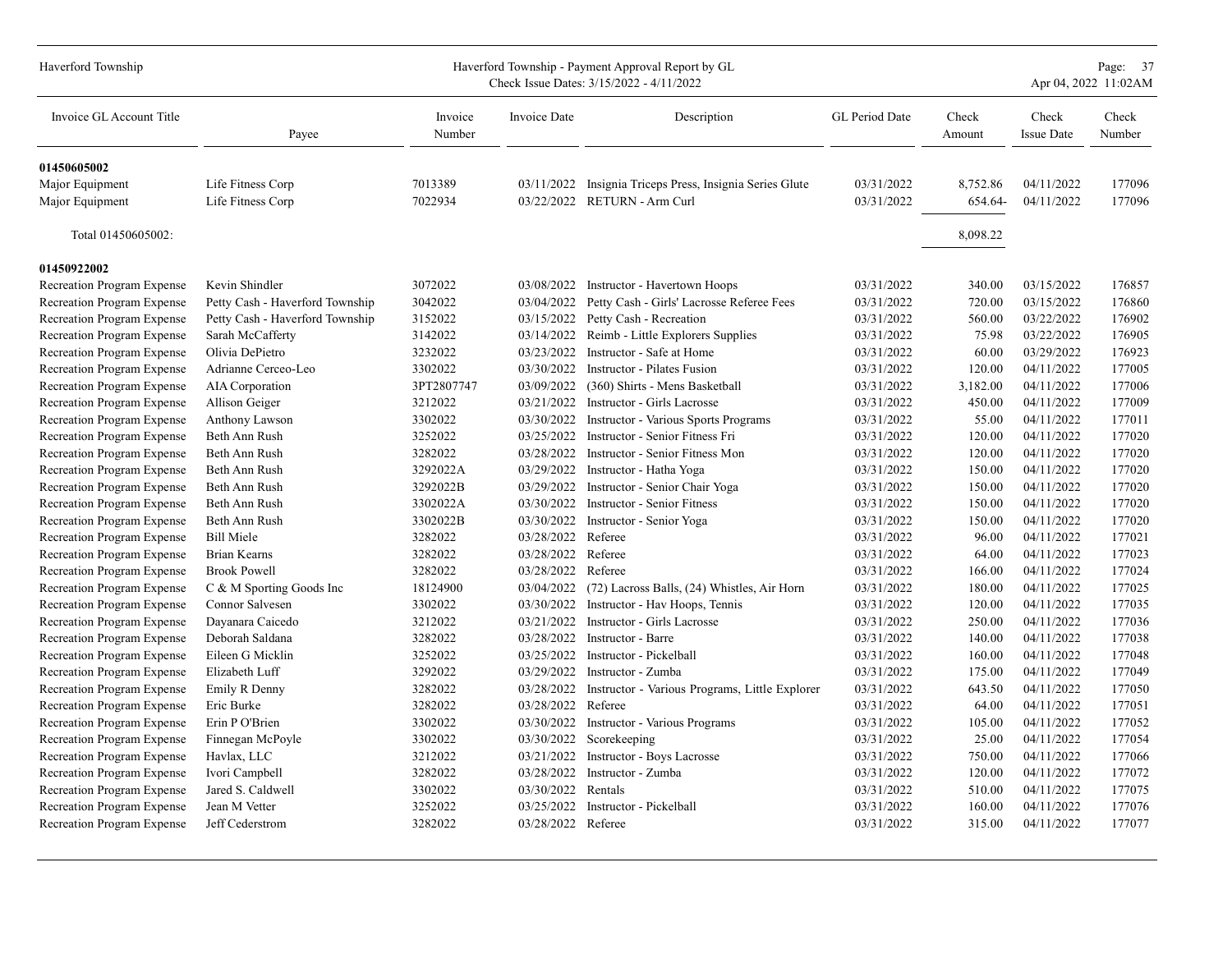| Haverford Township         |                         | Haverford Township - Payment Approval Report by GL<br>Check Issue Dates: 3/15/2022 - 4/11/2022 |                    |                                                 |                |                 |                            |                 |
|----------------------------|-------------------------|------------------------------------------------------------------------------------------------|--------------------|-------------------------------------------------|----------------|-----------------|----------------------------|-----------------|
| Invoice GL Account Title   | Payee                   | Invoice<br>Number                                                                              | Invoice Date       | Description                                     | GL Period Date | Check<br>Amount | Check<br><b>Issue Date</b> | Check<br>Number |
| Recreation Program Expense | John Hollowell Wert     | 3282022                                                                                        | 03/28/2022 Referee |                                                 | 03/31/2022     | 96.00           | 04/11/2022                 | 177081          |
| Recreation Program Expense | Jonathan D Moyer        | 3282022                                                                                        | 03/28/2022 Referee |                                                 | 03/31/2022     | 288.00          | 04/11/2022                 | 177082          |
| Recreation Program Expense | Justin Salvesen         | 3202022                                                                                        | 03/20/2022         | Instructor - Tennis                             | 03/31/2022     | 50.00           | 04/11/2022                 | 177086          |
| Recreation Program Expense | Keith Crabbs            | 3082022                                                                                        | 03/08/2022         | Entertainer - Ballon Figures for Easter Egg H   | 03/31/2022     | 175.00          | 04/11/2022                 | 177089          |
| Recreation Program Expense | Kevin Shindler          | 3302022                                                                                        | 03/30/2022         | <b>Instructor - Various Programs</b>            | 03/31/2022     | 95.00           | 04/11/2022                 | 177092          |
| Recreation Program Expense | Kevin Towell            | 3252022                                                                                        | 03/25/2022         | Easter Bunny for Easter Egg Hunt                | 03/31/2022     | 50.00           | 04/11/2022                 | 177093          |
| Recreation Program Expense | Lisa A Drake            | 3302022                                                                                        |                    | 03/30/2022 Instructor - Pound Workout           | 03/31/2022     | 150.00          | 04/11/2022                 | 177097          |
| Recreation Program Expense | LogoWear House Inc      | 72804                                                                                          | 12/23/2021         | (12) Shirts - Chilly Trail Run                  | 03/31/2022     | 117.00          | 04/11/2022                 | 177098          |
| Recreation Program Expense | LogoWear House Inc      | 72808                                                                                          | 12/23/2021         | (22) Shirts - Havertown Hoops                   | 03/31/2022     | 247.00          | 04/11/2022                 | 177098          |
| Recreation Program Expense | LogoWear House Inc      | 73297                                                                                          | 02/25/2022         | (20) Shirts - Indoor Soccer                     | 03/31/2022     | 120.00          | 04/11/2022                 | 177098          |
| Recreation Program Expense | LogoWear House Inc      | 73298                                                                                          | 02/25/2022         | (30) Shirts - Little Dribblers                  | 03/31/2022     | 180.00          | 04/11/2022                 | 177098          |
| Recreation Program Expense | LogoWear House Inc      | 73299                                                                                          |                    | 02/25/2022 (45) Shirts - Havertown Hoops Champs | 03/31/2022     | 1,627.50        | 04/11/2022                 | 177098          |
| Recreation Program Expense | LogoWear House Inc      | 73445                                                                                          | 03/18/2022         | (10) Shirts - Indoor Soccer                     | 03/31/2022     | 60.00           | 04/11/2022                 | 177098          |
| Recreation Program Expense | Matthew Conboy          | 3282022                                                                                        | 03/28/2022         | Referee                                         | 03/31/2022     | 64.00           | 04/11/2022                 | 177101          |
| Recreation Program Expense | Matthew Donnelly        | 3282022                                                                                        | 03/28/2022         | Referee                                         | 03/31/2022     | 128.00          | 04/11/2022                 | 177102          |
| Recreation Program Expense | Matthew Hasson          | 3302022                                                                                        | 03/30/2022         | Instructor - Havertown Hoops, Mens Basketb      | 03/31/2022     | 35.00           | 04/11/2022                 | 177103          |
| Recreation Program Expense | Michael Anthony Ivey Jr | 3282022                                                                                        | 03/28/2022 Referee |                                                 | 03/31/2022     | 105.00          | 04/11/2022                 | 177107          |
| Recreation Program Expense | Michelle Perri          | 3212022                                                                                        | 03/21/2022         | Instructor - Tots on the Move                   | 03/31/2022     | 150.00          | 04/11/2022                 | 177108          |
| Recreation Program Expense | Mike DePrince           | 3282022                                                                                        | 03/28/2022         | Referee                                         | 03/31/2022     | 64.00           | 04/11/2022                 | 177109          |
| Recreation Program Expense | Nathan Scott            | 3302022                                                                                        | 03/30/2022         | Rental                                          | 03/31/2022     | 181.50          | 04/11/2022                 | 177111          |
| Recreation Program Expense | Nathanael Zewdie        | 3302022                                                                                        | 03/30/2022         | Instructor - Havertown Hoops                    | 03/31/2022     | 35.00           | 04/11/2022                 | 177112          |
| Recreation Program Expense | Nicholas Papatsiaras    | 3282022                                                                                        | 03/28/2022 Referee |                                                 | 03/31/2022     | 64.00           | 04/11/2022                 | 177114          |
| Recreation Program Expense | Patrick Cloran          | 3282022                                                                                        | 03/28/2022         | Referee                                         | 03/31/2022     | 96.00           | 04/11/2022                 | 177122          |
| Recreation Program Expense | Patrick Lacey           | 3282022                                                                                        | 03/28/2022 Referee |                                                 | 03/31/2022     | 64.00           | 04/11/2022                 | 177123          |
| Recreation Program Expense | Pi-Chi Yang             | 3292022                                                                                        | 03/29/2022         | Instructor - Adult Ballet                       | 03/31/2022     | 150.00          | 04/11/2022                 | 177129          |
| Recreation Program Expense | PPS Print Solutions     | 12709                                                                                          | 03/10/2022         | 2022 Havagood Times                             | 03/31/2022     | 9,989.70        | 04/11/2022                 | 177133          |
| Recreation Program Expense | <b>PTM</b> Promotional  | 1931929LEL                                                                                     | 03/09/2022         | (49) Shirts Mens Basketball                     | 03/31/2022     | 436.75          | 04/11/2022                 | 177135          |
| Recreation Program Expense | Raymond D Massi         | 3282022                                                                                        | 03/28/2022         | Referee                                         | 03/31/2022     | 160.00          | 04/11/2022                 | 177137          |
| Recreation Program Expense | Robert Rinaldi          | 3282022                                                                                        |                    | 03/28/2022 Little Explorers Sub Teacher         | 03/31/2022     | 144.00          | 04/11/2022                 | 177139          |
| Recreation Program Expense | Sandi Kirschner         | 3302022                                                                                        | 03/30/2022         | Instructor - Gentle Stretch & Tone              | 03/31/2022     | 150.00          | 04/11/2022                 | 177141          |
| Recreation Program Expense | Sandy McGuire           | 3282022                                                                                        | 03/28/2022         | Instructor - Cycle Sat                          | 03/31/2022     | 140.00          | 04/11/2022                 | 177142          |
| Recreation Program Expense | Sandy McGuire           | 3292022A                                                                                       | 03/29/2022         | Instructor - Cycle Tue                          | 03/31/2022     | 175.00          | 04/11/2022                 | 177142          |
| Recreation Program Expense | Sandy McGuire           | 3292022B                                                                                       | 03/29/2022         | Instructor - Barre Tue                          | 03/31/2022     | 175.00          | 04/11/2022                 | 177142          |
| Recreation Program Expense | Sandy McGuire           | 3302022                                                                                        | 03/30/2022         | Instructor - Barre Thur                         | 03/31/2022     | 175.00          | 04/11/2022                 | 177142          |
| Recreation Program Expense | Sarah Daly              | 3282022                                                                                        | 03/28/2022         | Instructor - Kids Night Out                     | 03/31/2022     | 66.00           | 04/11/2022                 | 177143          |
| Recreation Program Expense | Sharon Smith            | 3252022                                                                                        | 03/25/2022         | Instructor - Gentle Yoga                        | 03/31/2022     | 120.00          | 04/11/2022                 | 177145          |
| Recreation Program Expense | Spectrum Letterbox      | T-02-2201-KK                                                                                   | 03/15/2022         | Havagood Times Summer 2022                      | 03/31/2022     | 1,695.00        | 04/11/2022                 | 177151          |
| Recreation Program Expense | <b>Steel Sports</b>     | 3302022                                                                                        | 03/30/2022         | Instructor - Baseball Camp, Softball Clinic     | 03/31/2022     | 1,957.50        | 04/11/2022                 | 177153          |
| Recreation Program Expense | Stephen Perpiglia       | 3282022                                                                                        | 03/28/2022 Referee |                                                 | 03/31/2022     | 70.00           | 04/11/2022                 | 177155          |
| Recreation Program Expense | Steven Caltabiano       | 3282022                                                                                        |                    | 03/28/2022 Instructor - Kids Night Out          | 03/31/2022     | 72.00           | 04/11/2022                 | 177156          |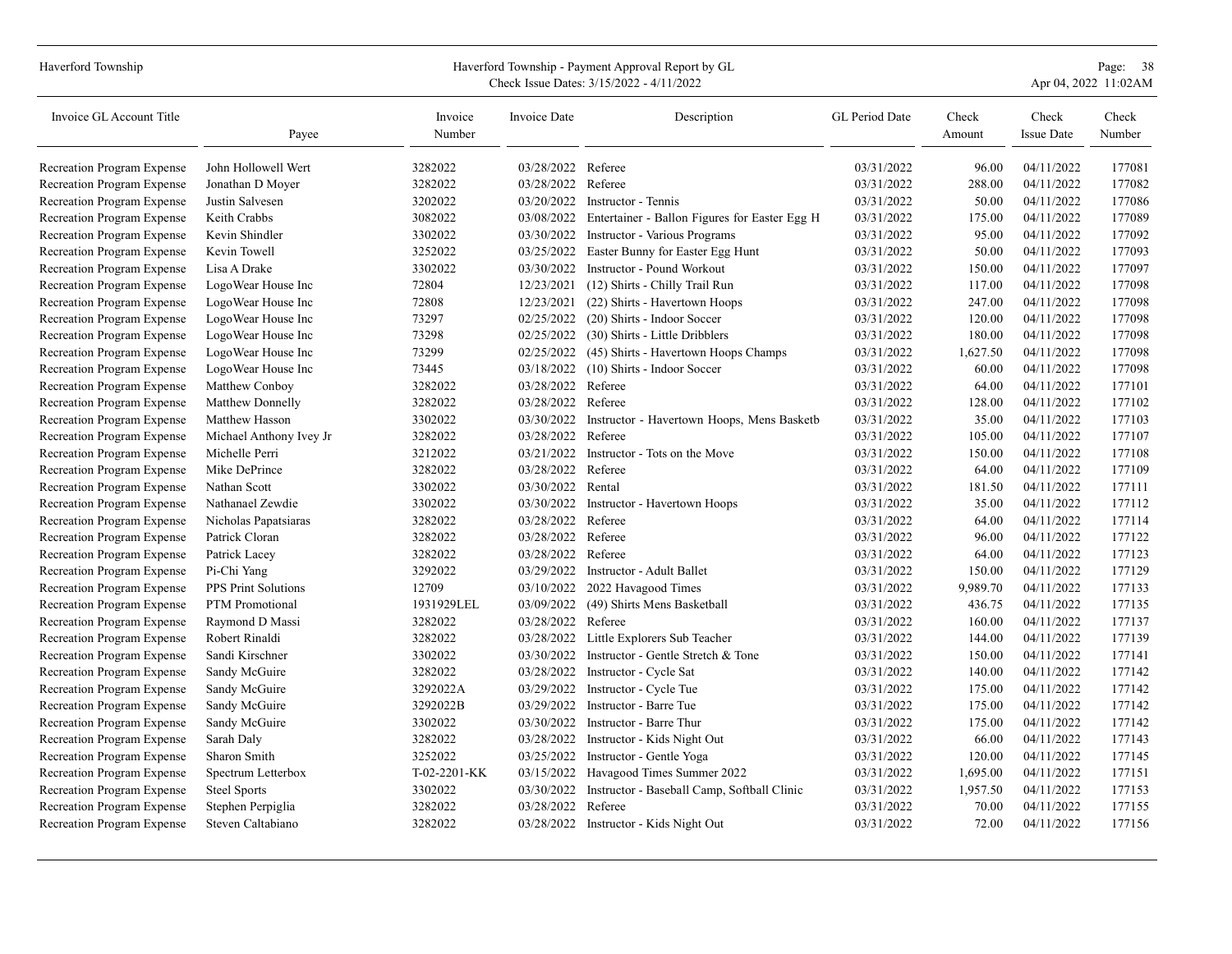| Haverford Township                    |                                           |                   |                    | Haverford Township - Payment Approval Report by GL<br>Check Issue Dates: 3/15/2022 - 4/11/2022 |                |                 |                            | Page: 39<br>Apr 04, 2022 11:02AM |
|---------------------------------------|-------------------------------------------|-------------------|--------------------|------------------------------------------------------------------------------------------------|----------------|-----------------|----------------------------|----------------------------------|
| Invoice GL Account Title              | Payee                                     | Invoice<br>Number | Invoice Date       | Description                                                                                    | GL Period Date | Check<br>Amount | Check<br><b>Issue Date</b> | Check<br>Number                  |
| Recreation Program Expense            | Susan Schoenberg                          | 3302022           |                    | 03/30/2022 Instructor - Volleykids                                                             | 03/31/2022     | 87.50           | 04/11/2022                 | 177159                           |
| Recreation Program Expense            | Suzanne Barr                              | 3302022           | 03/30/2022         | Instructor - Tennis                                                                            | 03/31/2022     | 320.00          | 04/11/2022                 | 177160                           |
| Recreation Program Expense            | The Aark Wildlife Rehabilitation &        | 3252022           |                    | 03/25/2022 Wildlife Education Program                                                          | 03/31/2022     | 200.00          | 04/11/2022                 | 177162                           |
| <b>Recreation Program Expense</b>     | Thomas Manning                            | 3282022           | 03/28/2022         | Referee                                                                                        | 03/31/2022     | 210.00          | 04/11/2022                 | 177163                           |
| Recreation Program Expense            | Thomas Perpiglia                          | 3282022           | 03/28/2022         | Referee                                                                                        | 03/31/2022     | 64.00           | 04/11/2022                 | 177164                           |
| Recreation Program Expense            | Vince Reilly                              | 3282022           | 03/28/2022 Referee |                                                                                                | 03/31/2022     | 105.00          | 04/11/2022                 | 177181                           |
| Recreation Program Expense            | William McClatchy                         | 3082022           | 03/08/2022 Referee |                                                                                                | 03/31/2022     | 150.00          | 04/11/2022                 | 177184                           |
| Recreation Program Expense            | William McClatchy                         | 3282022           | 03/28/2022 Referee |                                                                                                | 03/31/2022     | 185.00          | 04/11/2022                 | 177184                           |
| Total 01450922002:                    |                                           |                   |                    |                                                                                                |                | 31,685.93       |                            |                                  |
| 01450923202                           |                                           |                   |                    |                                                                                                |                |                 |                            |                                  |
| Operating Expenses - CREC             | Lowe's                                    | 904956            | 02/10/2022         | Velcro Tape, Surge Protector                                                                   | 03/31/2022     | 42.67           | 03/15/2022                 | 176866                           |
| Operating Expenses - CREC             | Lowe's                                    | 906542            | 02/02/2022         | Drain Adaptor, Staples, Drainage Connector                                                     | 03/31/2022     | 117.19          | 03/15/2022                 | 176866                           |
| <b>Operating Expenses - CREC</b>      | Lowe's                                    | 908790            | 01/24/2022         | Batteries, Zipties, Toggle Bolt                                                                | 03/31/2022     | 93.92           | 03/15/2022                 | 176866                           |
| <b>Operating Expenses - CREC</b>      | Lowe's                                    | 910830            |                    | 01/06/2022 Mouse Traps                                                                         | 03/31/2022     | 27.00           | 03/15/2022                 | 176866                           |
| <b>Operating Expenses - CREC</b>      | Southeastern Sanitary Supply              | 3462              | 03/22/2022         | <b>Cleaning Supplies</b>                                                                       | 03/31/2022     | 490.89          | 04/11/2022                 | 177150                           |
| Operating Expenses - CREC             | Tri-State Elevator Co Inc                 | 142206            | 03/20/2022         | Quartley Main't - 9000 Parkview                                                                | 03/31/2022     | 99.00           | 04/11/2022                 | 177169                           |
| <b>Operating Expenses - CREC</b>      | Tustin Energy Solutions, LLC              | 950004846         | 03/14/2022         | Maintenance Agreement                                                                          | 03/31/2022     | 1,961.00        | 04/11/2022                 | 177173                           |
| <b>Operating Expenses - CREC</b>      | Tustin Mechanical Services LLC            | 910023521         | 02/28/2022         | Service - Ground Pump                                                                          | 03/31/2022     | 4,955.59        | 04/11/2022                 | 177174                           |
| Total 01450923202:                    |                                           |                   |                    |                                                                                                |                | 7,787.26        |                            |                                  |
| 01451150002                           |                                           |                   |                    |                                                                                                |                |                 |                            |                                  |
| Life Insurance                        | North American Benefits Company           | 2933-01/023112    |                    | 03/11/2022 Group Term Life Insurance                                                           | 03/31/2022     | 57.40           | 03/29/2022                 | 176922                           |
| Total 01451150002:                    |                                           |                   |                    |                                                                                                |                | 57.40           |                            |                                  |
| 01451150502<br><b>Health Benefits</b> | DelCo Public Schools Healthcare Trst 2978 |                   |                    | 03/09/2022 Health Benefits                                                                     | 03/31/2022     | 4,459.71        | 03/22/2022                 | 176891                           |
|                                       |                                           |                   |                    |                                                                                                |                |                 |                            |                                  |
| Total 01451150502:                    |                                           |                   |                    |                                                                                                |                | 4,459.71        |                            |                                  |
| 01451151002                           |                                           |                   |                    |                                                                                                |                |                 |                            |                                  |
| Rx/Dental/Vision/LTD                  | Express Scripts Inc                       | 43711911C         | 03/12/2022         | Prescription Benefits                                                                          | 03/31/2022     | 273.30          | 03/22/2022                 | 237                              |
| Rx/Dental/Vision/LTD                  | Express Scripts Inc                       | 43798741C         | 03/22/2022         | Prescription Benefits                                                                          | 03/31/2022     | 445.37          | 03/29/2022                 | 239                              |
| Rx/Dental/Vision/LTD                  | North American Benefits Company           | 2933-33112022     |                    | 03/11/2022 Group Term Life Insurance                                                           | 04/30/2022     | 94.29           | 04/05/2022                 | 176989                           |
| Total 01451151002:                    |                                           |                   |                    |                                                                                                |                | 812.96          |                            |                                  |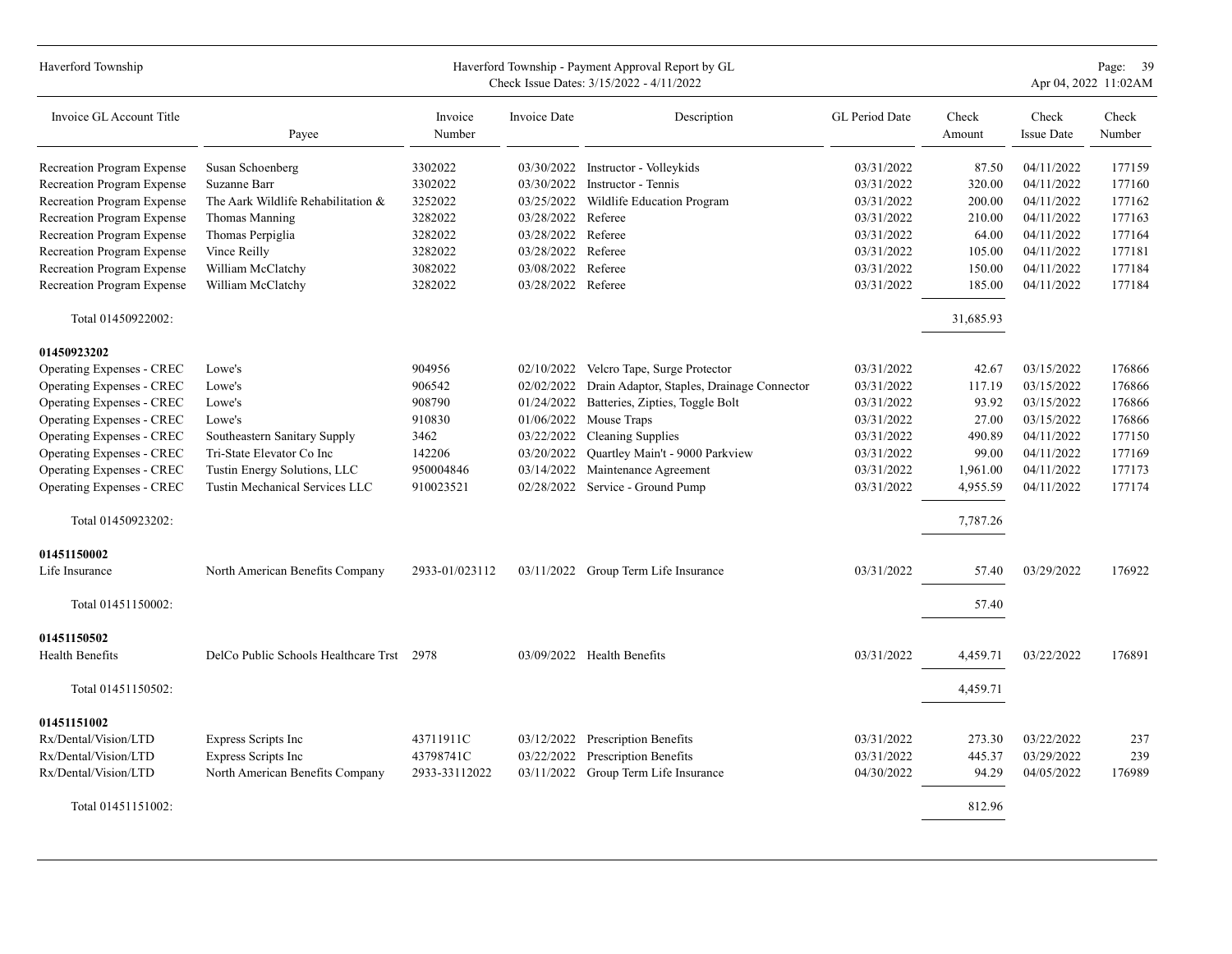| Haverford Township                                                  |                                                                                       |                                                           |                          | Haverford Township - Payment Approval Report by GL<br>Check Issue Dates: 3/15/2022 - 4/11/2022                |                                                      |                                              |                                                      | Page: 40<br>Apr 04, 2022 11:02AM     |
|---------------------------------------------------------------------|---------------------------------------------------------------------------------------|-----------------------------------------------------------|--------------------------|---------------------------------------------------------------------------------------------------------------|------------------------------------------------------|----------------------------------------------|------------------------------------------------------|--------------------------------------|
| Invoice GL Account Title                                            | Payee                                                                                 | Invoice<br>Number                                         | Invoice Date             | Description                                                                                                   | GL Period Date                                       | Check<br>Amount                              | Check<br><b>Issue Date</b>                           | Check<br>Number                      |
| 01451151502<br>Pension Fund<br>Pension Fund                         | U S Bank FBO Haverford Township<br>TD Ameritrade FBO 913039189                        | 31622A<br>031522                                          |                          | 03/16/2022 2022 Partial MMO<br>03/15/2022 2022 Partial MMO - Haverford Township No                            | 03/31/2022<br>03/31/2022                             | 1,746.03<br>1,380.95                         | 03/17/2022<br>03/15/2022                             | 234<br>176869                        |
| Total 01451151502:                                                  |                                                                                       |                                                           |                          |                                                                                                               |                                                      | 3,126.98                                     |                                                      |                                      |
| 01451152002<br>Workers Compensation                                 | Arthur J Gallagher Risk Mgmt Serv I 4120201                                           |                                                           |                          | 02/15/2022 Workers Comp - Install #2                                                                          | 03/31/2022                                           | 6,927.98                                     | 03/22/2022                                           | 176884                               |
| Total 01451152002:                                                  |                                                                                       |                                                           |                          |                                                                                                               |                                                      | 6,927.98                                     |                                                      |                                      |
| 01451200202<br>Office Supplies                                      | Office Basics, Inc.                                                                   | I-1999460                                                 |                          | 03/25/2022 Office Supplies                                                                                    | 03/31/2022                                           | 94.21                                        | 04/11/2022                                           | 177117                               |
| Total 01451200202:                                                  |                                                                                       |                                                           |                          |                                                                                                               |                                                      | 94.21                                        |                                                      |                                      |
| 01451201302<br>Utilities<br>Utilities<br>Utilities<br>Utilities     | Aqua Pennsylvania<br>Constellation NewEnergy Gas Divisi<br>Peco Energy<br>Peco Energy | 027066431422<br>3437670<br>2775500509330<br>3084900404330 | 03/14/2022<br>03/30/2022 | 1020 Darby Rd<br>03/24/2022 Natural Gas<br>1002 Darby Rd - Rear<br>03/30/2022 Darby Rd & N Manoa Rd - Skatium | 03/31/2022<br>04/30/2022<br>04/30/2022<br>04/30/2022 | 1,893.94<br>2,131.65<br>1,229.53<br>6,303.37 | 03/22/2022<br>04/05/2022<br>04/05/2022<br>04/05/2022 | 176883<br>176981<br>176991<br>176991 |
| Total 01451201302:                                                  |                                                                                       |                                                           |                          |                                                                                                               |                                                      | 11,558.49                                    |                                                      |                                      |
| 01451260002<br>Assoc Dues & Membership                              | <b>ASCAP</b>                                                                          | 5006502433202                                             |                          | 03/20/2022 2022 License Fee                                                                                   | 04/30/2022                                           | 400.46                                       | 04/05/2022                                           | 176975                               |
| Total 01451260002:                                                  |                                                                                       |                                                           |                          |                                                                                                               |                                                      | 400.46                                       |                                                      |                                      |
| 01451300002<br>Communications<br>Communications<br>Communications   | <b>Comcast Business</b><br>AT & T Mobility<br>Comcast                                 | 141521470<br>287286281561<br>024778931622                 | 03/01/2022<br>03/16/2022 | Cable Service<br>Cellular Service<br>03/16/2022 Cable Service - 1018 Darby Rd                                 | 03/31/2022<br>04/30/2022<br>04/30/2022               | 73.26<br>39.89<br>324.71                     | 03/22/2022<br>04/05/2022<br>04/05/2022               | 176889<br>176976<br>176980           |
| Total 01451300002:                                                  |                                                                                       |                                                           |                          |                                                                                                               |                                                      | 437.86                                       |                                                      |                                      |
| 01451400002<br>Copier Lease/Maintenance<br>Copier Lease/Maintenance | Toshiba America Business Solutions<br>Toshiba Financial Service                       | 5554739<br>39654246                                       | 03/05/2022               | Copier Maintenance<br>03/18/2022 Copier Lease                                                                 | 03/31/2022<br>03/31/2022                             | 14.35<br>109.00                              | 03/22/2022<br>03/29/2022                             | 176907<br>176927                     |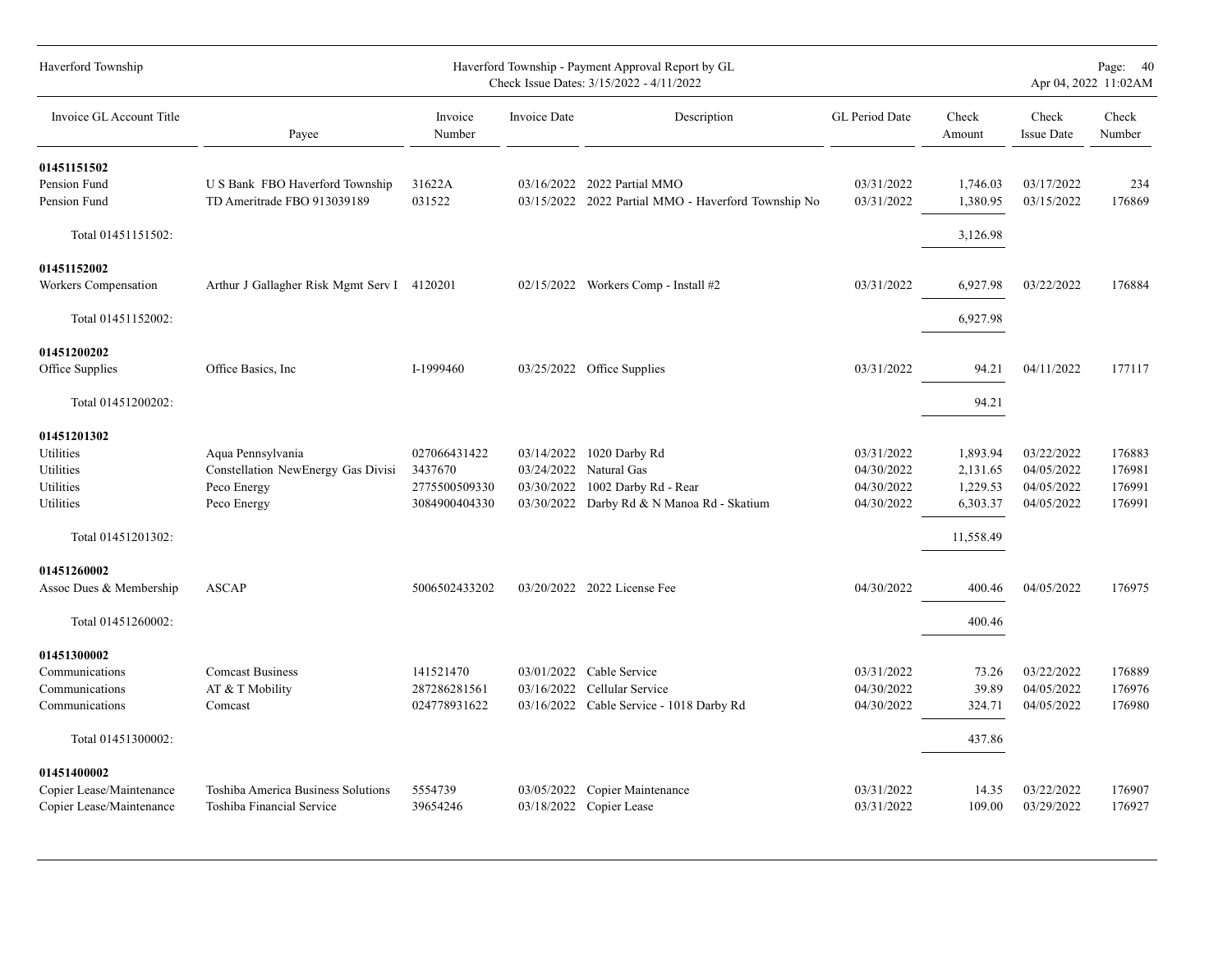| Haverford Township        |                                  |                   |                       | Haverford Township - Payment Approval Report by GL<br>Check Issue Dates: 3/15/2022 - 4/11/2022 |                |                 |                            | Page: 41<br>Apr 04, 2022 11:02AM |
|---------------------------|----------------------------------|-------------------|-----------------------|------------------------------------------------------------------------------------------------|----------------|-----------------|----------------------------|----------------------------------|
| Invoice GL Account Title  | Payee                            | Invoice<br>Number | <b>Invoice Date</b>   | Description                                                                                    | GL Period Date | Check<br>Amount | Check<br><b>Issue Date</b> | Check<br>Number                  |
| Total 01451400002:        |                                  |                   |                       |                                                                                                |                | 123.35          |                            |                                  |
| 01451430002               |                                  |                   |                       |                                                                                                |                |                 |                            |                                  |
| Maintenance & Repairs     | Lowe's                           | 902578A           |                       | 02/24/2022 Hardware, Screws                                                                    | 03/31/2022     | 19.26           | 03/15/2022                 | 176866                           |
| Maintenance & Repairs     | Lowe's                           | 904157            | 02/17/2022            | Paint, Bucket, Frog Tape                                                                       | 03/31/2022     | 72.94           | 03/15/2022                 | 176866                           |
| Maintenance & Repairs     | Hillyard /Delaware Valley Inc    | 604634950         |                       | 02/11/2022 Main't Supplies                                                                     | 03/31/2022     | 233.98          | 04/11/2022                 | 177068                           |
| Maintenance & Repairs     | Nichols Plumbing & Heating, Inc  | 2065              | 03/17/2022            | Service - Mens Room Faucet                                                                     | 03/31/2022     | 997.00          | 04/11/2022                 | 177115                           |
| Maintenance & Repairs     | Nichols Plumbing & Heating, Inc. | 2066              | 03/17/2022            | Service - Mens Room Urinal                                                                     | 03/31/2022     | 614.00          | 04/11/2022                 | 177115                           |
| Maintenance & Repairs     | Nichols Plumbing & Heating, Inc. | 2076              | 03/18/2022            | Service - Leaking Circulator Pump                                                              | 03/31/2022     | 195.00          | 04/11/2022                 | 177115                           |
| Maintenance & Repairs     | Nichols Plumbing & Heating, Inc. | 2078              | 03/18/2022            | Service - 2nd Floor Mens Room Urinal                                                           | 03/31/2022     | 257.00          | 04/11/2022                 | 177115                           |
| Maintenance & Repairs     | Nichols Plumbing & Heating, Inc  | 2079              |                       | 03/18/2022 Service - Mens Room Toilet                                                          | 03/31/2022     | 1,572.00        | 04/11/2022                 | 177115                           |
| Maintenance & Repairs     | Nichols Plumbing & Heating, Inc. | 2080              | 03/18/2022            | Service - Ladies Room Toilet                                                                   | 03/31/2022     | 1,477.00        | 04/11/2022                 | 177115                           |
| Maintenance & Repairs     | World Manufacturing, Inc.        | 0123376-IN        | 03/16/2022            | Switch Combo for HP Motors                                                                     | 03/31/2022     | 607.37          | 04/11/2022                 | 177185                           |
| Total 01451430002:        |                                  |                   |                       |                                                                                                |                | 6,045.55        |                            |                                  |
| 01451511002               |                                  |                   |                       |                                                                                                |                |                 |                            |                                  |
| Zamboni Gas & Maintenance | J & C Ice Technologies Inc       | 27985             |                       | 03/01/2022 Chain, Roller Clutch Assy Z-1                                                       | 03/31/2022     | 917.36          | 04/11/2022                 | 177073                           |
| Zamboni Gas & Maintenance | Papco, Inc.                      | 3356029           | 03/02/2022            | Unleaded                                                                                       | 03/31/2022     | 86.04           | 04/11/2022                 | 177120                           |
| Zamboni Gas & Maintenance | Papco, Inc.                      | 3357269           | 03/11/2022 Unleaded   |                                                                                                | 03/31/2022     | 319.40          | 04/11/2022                 | 177120                           |
| Total 01451511002:        |                                  |                   |                       |                                                                                                |                | 1,322.80        |                            |                                  |
| 01451511602               |                                  |                   |                       |                                                                                                |                |                 |                            |                                  |
| <b>Instructor Expense</b> | Alannah Binotto                  | 3272022           | 03/27/2022            | Instructor                                                                                     | 03/31/2022     | 180.00          | 04/11/2022                 | 177008                           |
| <b>Instructor Expense</b> | Arifah S Muhammad                | 3272022           | 03/27/2022            | Instructor                                                                                     | 03/31/2022     | 252.00          | 04/11/2022                 | 177014                           |
| <b>Instructor Expense</b> | Brian Helgenberg                 | 3272022           | 03/27/2022 Instructor |                                                                                                | 03/31/2022     | 288.00          | 04/11/2022                 | 177022                           |
| <b>Instructor Expense</b> | Cassandra Hawks                  | 3272022           | 03/27/2022 Instructor |                                                                                                | 03/31/2022     | 180.00          | 04/11/2022                 | 177027                           |
| <b>Instructor Expense</b> | Cassandra McNulty                | 3272022           | 03/27/2022            | Instructor                                                                                     | 03/31/2022     | 288.00          | 04/11/2022                 | 177028                           |
| <b>Instructor Expense</b> | Dean S Boornazian                | 3272022           | 03/27/2022            | Instructor                                                                                     | 03/31/2022     | 528.00          | 04/11/2022                 | 177037                           |
| <b>Instructor Expense</b> | Dustin C Wilf                    | 3272022           | 03/27/2022            | Instructor                                                                                     | 03/31/2022     | 240.00          | 04/11/2022                 | 177044                           |
| <b>Instructor Expense</b> | Gabriella Lee                    | 3272022           | 03/27/2022            | Instructor                                                                                     | 03/31/2022     | 288.00          | 04/11/2022                 | 177059                           |
| <b>Instructor Expense</b> | Jill Cosgrove                    | 3272022           | 03/27/2022 Instructor |                                                                                                | 03/31/2022     | 288.00          | 04/11/2022                 | 177078                           |
| <b>Instructor Expense</b> | Kaitlyn Berg                     | 3272022           | 03/27/2022            | Instructor                                                                                     | 03/31/2022     | 180.00          | 04/11/2022                 | 177087                           |
| <b>Instructor Expense</b> | Karen Boornazian                 | 3272022           | 03/27/2022 Instructor |                                                                                                | 03/31/2022     | 288.00          | 04/11/2022                 | 177088                           |
| <b>Instructor Expense</b> | Kristin Caparra                  | 3282022           | 03/28/2022            | Instructor                                                                                     | 03/31/2022     | 72.00           | 04/11/2022                 | 177095                           |
| <b>Instructor Expense</b> | Mary McCallister                 | 3272022           | 03/27/2022            | Instructor                                                                                     | 03/31/2022     | 288.00          | 04/11/2022                 | 177100                           |
| <b>Instructor Expense</b> | Russ Witherby                    | 3272022           | 03/27/2022            | Instructor                                                                                     | 03/31/2022     | 288.00          | 04/11/2022                 | 177140                           |
| <b>Instructor Expense</b> | Stephanie Turnbull               | 3272022           | 03/27/2022 Instructor |                                                                                                | 03/31/2022     | 372.00          | 04/11/2022                 | 177154                           |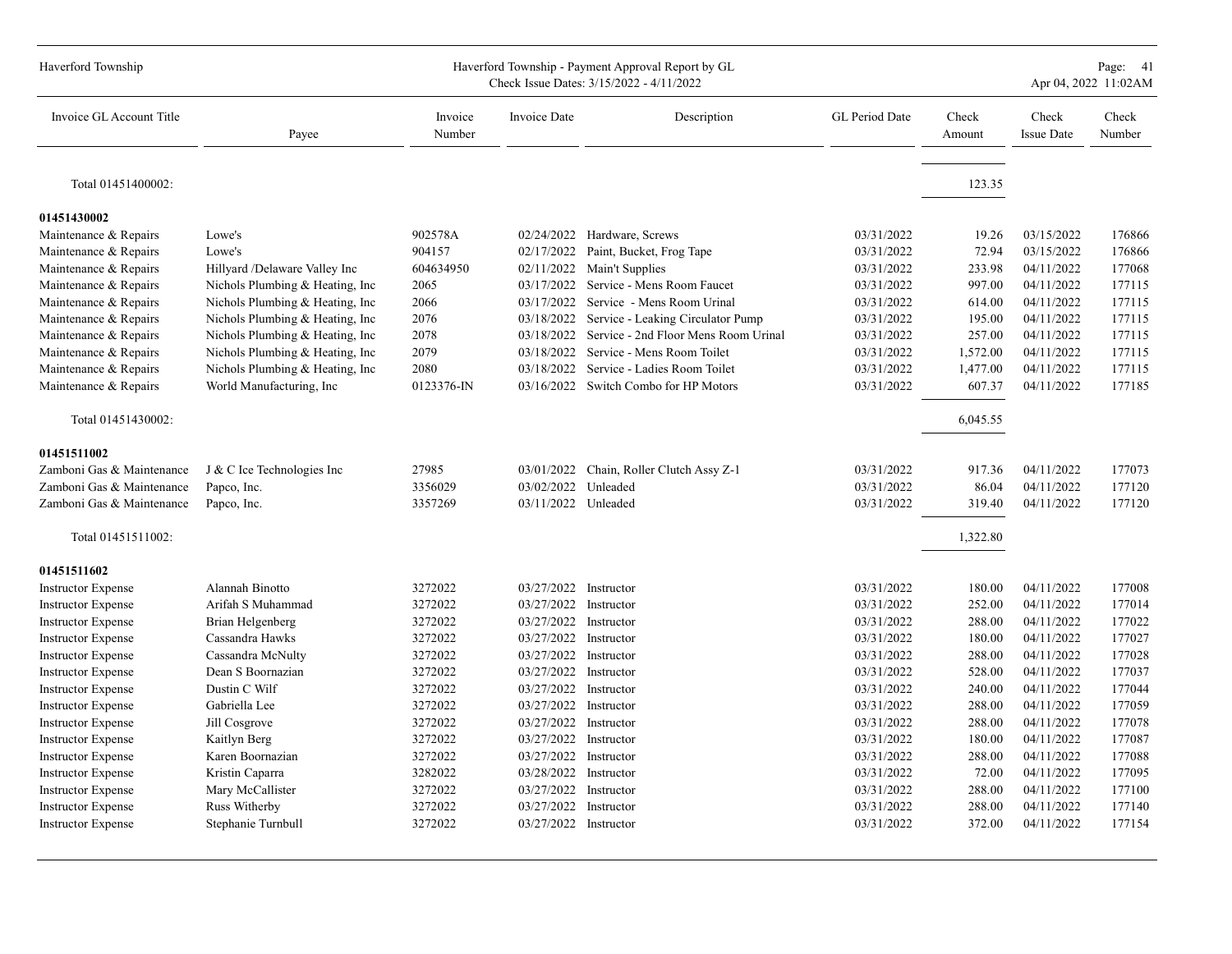| Haverford Township        |                                             |                   |                       | Haverford Township - Payment Approval Report by GL<br>Check Issue Dates: 3/15/2022 - 4/11/2022 |                |                 |                            | Page: 42<br>Apr 04, 2022 11:02AM |
|---------------------------|---------------------------------------------|-------------------|-----------------------|------------------------------------------------------------------------------------------------|----------------|-----------------|----------------------------|----------------------------------|
| Invoice GL Account Title  | Payee                                       | Invoice<br>Number | Invoice Date          | Description                                                                                    | GL Period Date | Check<br>Amount | Check<br><b>Issue Date</b> | Check<br>Number                  |
| <b>Instructor Expense</b> | Vicki Helgenberg                            | 3272022           | 03/27/2022 Instructor |                                                                                                | 03/31/2022     | 288.00          | 04/11/2022                 | 177178                           |
| Total 01451511602:        |                                             |                   |                       |                                                                                                |                | 4,308.00        |                            |                                  |
| 01451511702               |                                             |                   |                       |                                                                                                |                |                 |                            |                                  |
| Rink Equipment            | Capp/USA                                    | S2681572.001      |                       | 02/07/2022 (5) Recording Chart Paper                                                           | 03/31/2022     | 153.45          | 04/11/2022                 | 177026                           |
| Rink Equipment            | Yearsley's Service, Ltd                     | 15237             | 02/18/2022 (2) Keys   |                                                                                                | 03/31/2022     | 45.60           | 04/11/2022                 | 177186                           |
| Total 01451511702:        |                                             |                   |                       |                                                                                                |                | 199.05          |                            |                                  |
| 01454150002               |                                             |                   |                       |                                                                                                |                |                 |                            |                                  |
| Life Insurance            | North American Benefits Company             | 2933-01/023112    |                       | 03/11/2022 Group Term Life Insurance                                                           | 03/31/2022     | 61.80           | 03/29/2022                 | 176922                           |
| Total 01454150002:        |                                             |                   |                       |                                                                                                |                | 61.80           |                            |                                  |
| 01454150502               |                                             |                   |                       |                                                                                                |                |                 |                            |                                  |
| Health Benefits           | DelCo Public Schools Healthcare Trst        | 2978              |                       | 03/09/2022 Health Benefits                                                                     | 03/31/2022     | 11,247.09       | 03/22/2022                 | 176891                           |
| <b>Health Benefits</b>    | DelCo Public Schools Healthcare Trst        | 2978              | 03/09/2022            | <b>Health Benefits</b>                                                                         | 03/31/2022     | 4,213.64        | 03/22/2022                 | 176891                           |
| <b>Health Benefits</b>    | DelCo Public Schools Healthcare Trst        | 2978              |                       | 03/09/2022 Health Benefits                                                                     | 03/31/2022     | 3,148.52-       | 03/22/2022                 | 176891                           |
| Total 01454150502:        |                                             |                   |                       |                                                                                                |                | 12,312.21       |                            |                                  |
| 01454151002               |                                             |                   |                       |                                                                                                |                |                 |                            |                                  |
| Rx/Dental/Vision/LTD      | Express Scripts Inc                         | 43711911C         | 03/12/2022            | <b>Prescription Benefits</b>                                                                   | 03/31/2022     | 2.40            | 03/22/2022                 | 237                              |
| Rx/Dental/Vision/LTD      | Express Scripts Inc                         | 43798741C         | 03/22/2022            | Prescription Benefits                                                                          | 03/31/2022     | $.77-$          | 03/29/2022                 | 239                              |
| Rx/Dental/Vision/LTD      | Delta Dental of PA                          | BE004871479C      | 02/28/2022            | Dental Benefits                                                                                | 03/31/2022     | 1,995.00        | 03/15/2022                 | 176855                           |
| Rx/Dental/Vision/LTD      | North American Benefits Company             | 2933-33112022     |                       | 03/11/2022 Group Term Life Insurance                                                           | 04/30/2022     | 123.71          | 04/05/2022                 | 176989                           |
| Total 01454151002:        |                                             |                   |                       |                                                                                                |                | 2,120.34        |                            |                                  |
| 01454151502               |                                             |                   |                       |                                                                                                |                |                 |                            |                                  |
| Pension Fund              | U S Bank FBO Haverford Township             | 31622A            |                       | 03/16/2022 2022 Partial MMO                                                                    | 03/31/2022     | 8,730.16        | 03/17/2022                 | 234                              |
| Pension Fund              | TD Ameritrade FBO 913039189                 | 031522            |                       | 03/15/2022 2022 Partial MMO - Haverford Township No                                            | 03/31/2022     | 6,904.76        | 03/15/2022                 | 176869                           |
| Total 01454151502:        |                                             |                   |                       |                                                                                                |                | 15,634.92       |                            |                                  |
| 01454152002               |                                             |                   |                       |                                                                                                |                |                 |                            |                                  |
| Workers Compensation      | Arthur J Gallagher Risk Mgmt Serv I 4120201 |                   |                       | 02/15/2022 Workers Comp - Install #2                                                           | 03/31/2022     | 7,323.86        | 03/22/2022                 | 176884                           |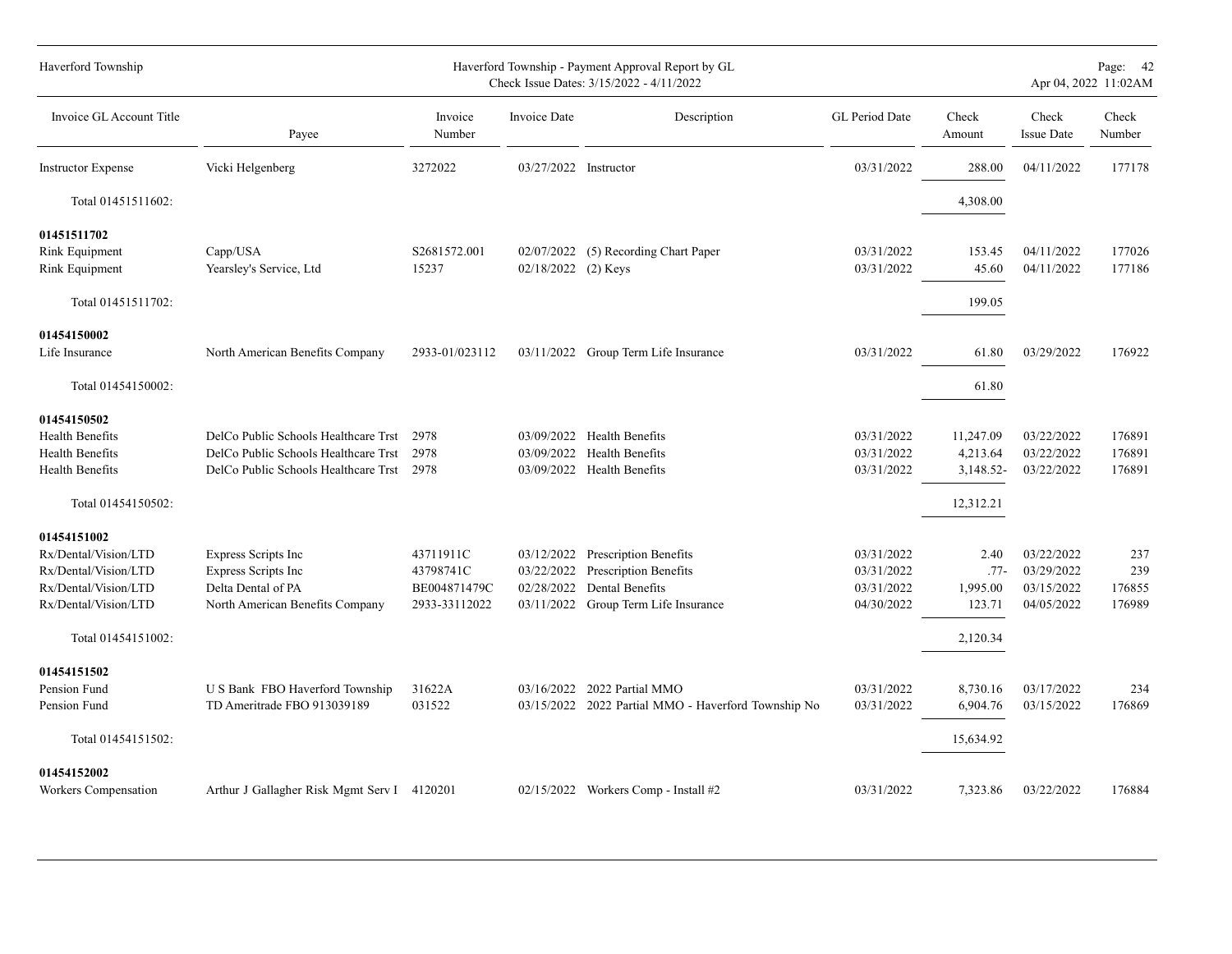| Haverford Township         |                            |                   |              | Haverford Township - Payment Approval Report by GL<br>Check Issue Dates: 3/15/2022 - 4/11/2022 |                |                 |                            | Page: 43<br>Apr 04, 2022 11:02AM |
|----------------------------|----------------------------|-------------------|--------------|------------------------------------------------------------------------------------------------|----------------|-----------------|----------------------------|----------------------------------|
| Invoice GL Account Title   | Payee                      | Invoice<br>Number | Invoice Date | Description                                                                                    | GL Period Date | Check<br>Amount | Check<br><b>Issue Date</b> | Check<br>Number                  |
| Total 01454152002:         |                            |                   |              |                                                                                                |                | 7,323.86        |                            |                                  |
| 01454200002                |                            |                   |              |                                                                                                |                |                 |                            |                                  |
| Miscellaneous Expense      | ReadyRefresh by Nestle Inc | 12C0428501498     |              | 03/08/2022 Water Service                                                                       | 03/31/2022     | 1.99            | 03/15/2022                 | 176863                           |
| Total 01454200002:         |                            |                   |              |                                                                                                |                | 1.99            |                            |                                  |
| 01454201302                |                            |                   |              |                                                                                                |                |                 |                            |                                  |
| Utilities for Parks        | Aqua Pennsylvania          | 026651831422      |              | 03/14/2022 514 St Albans Rd                                                                    | 03/31/2022     | 56.44           | 03/22/2022                 | 176883                           |
| Utilities for Parks        | Aqua Pennsylvania          | 027065131422      |              | 03/14/2022 906 Powder Mill Rd                                                                  | 03/31/2022     | 33.22           | 03/22/2022                 | 176883                           |
| Utilities for Parks        | Aqua Pennsylvania          | 027065231422      |              | 03/14/2022 1845 Karakung Dr                                                                    | 03/31/2022     | 39.82           | 03/22/2022                 | 176883                           |
| Utilities for Parks        | Aqua Pennsylvania          | 027065631422      | 03/14/2022   | 1623 Pelham Road                                                                               | 03/31/2022     | 19.35           | 03/22/2022                 | 176883                           |
| <b>Utilities for Parks</b> | Aqua Pennsylvania          | 027065831422      | 03/14/2022   | 705 Myrtle Ave                                                                                 | 03/31/2022     | 33.22           | 03/22/2022                 | 176883                           |
| Utilities for Parks        | Aqua Pennsylvania          | 027067231422      | 03/14/2022   | 2200 Grasslyn Ave                                                                              | 03/31/2022     | 19.35           | 03/22/2022                 | 176883                           |
| Utilities for Parks        | Aqua Pennsylvania          | 027067331522      |              | 03/15/2022 Merrybrook Rd                                                                       | 03/31/2022     | 19.35           | 03/22/2022                 | 176883                           |
| <b>Utilities for Parks</b> | Aqua Pennsylvania          | 027067531522      | 03/15/2022   | 2512 Wynnefield Dr                                                                             | 03/31/2022     | 33.22           | 03/22/2022                 | 176883                           |
| Utilities for Parks        | Aqua Pennsylvania          | 027069831522      | 03/15/2022   | 660 Ardmore Ave                                                                                | 03/31/2022     | 19.35           | 03/22/2022                 | 176883                           |
| Utilities for Parks        | Aqua Pennsylvania          | 027070231722      | 03/17/2022   | 721 Railroad Ave                                                                               | 03/31/2022     | 19.35           | 03/22/2022                 | 176883                           |
| Utilities for Parks        | Aqua Pennsylvania          | 027070431722      |              | 03/17/2022 600 Dayton Rd                                                                       | 03/31/2022     | 19.35           | 03/22/2022                 | 176883                           |
| Utilities for Parks        | Aqua Pennsylvania          | 108559531522      |              | 03/15/2022 3500 Darby Rd                                                                       | 03/31/2022     | 514.28          | 03/22/2022                 | 176883                           |
| <b>Utilities for Parks</b> | Aqua Pennsylvania          | 108559631522      |              | 03/15/2022 3500 Darby Rd                                                                       | 03/31/2022     | 154.71          | 03/22/2022                 | 176883                           |
| Utilities for Parks        | Aqua Pennsylvania          | 135199831722      | 03/17/2022   | 955 Railroad Ave                                                                               | 03/31/2022     | 108.68          | 03/22/2022                 | 176883                           |
| <b>Utilities for Parks</b> | Aqua Pennsylvania          | 135345031522      | 03/15/2022   | 9001 Parkview Dr                                                                               | 03/31/2022     | 19.35           | 03/22/2022                 | 176883                           |
| Utilities for Parks        | Aqua Pennsylvania          | 136896631522      |              | 03/15/2022 422 W Hathaway Ln                                                                   | 03/31/2022     | 19.35           | 03/22/2022                 | 176883                           |
| Utilities for Parks        | Aqua Pennsylvania          | 024764732122      | 03/21/2022   | 605 Washington Ave                                                                             | 03/31/2022     | 33.22           | 03/29/2022                 | 176911                           |
| Utilities for Parks        | Aqua Pennsylvania          | 024765131822      |              | 03/18/2022 519 Hillside Ave                                                                    | 03/31/2022     | 19.35           | 03/29/2022                 | 176911                           |
| Utilities for Parks        | Aqua Pennsylvania          | 024765631822      | 03/18/2022   | 304 Oxford Hill Ln                                                                             | 03/31/2022     | 19.35           | 03/29/2022                 | 176911                           |
| <b>Utilities for Parks</b> | Aqua Pennsylvania          | 103841931822      | 03/18/2022   | 1426 Windsor Park Ln                                                                           | 03/31/2022     | 143.43          | 03/29/2022                 | 176911                           |
| Utilities for Parks        | Peco Energy                | 1249053004330     |              | 03/30/2022 534 Central Ave - Hilltop Club Hse                                                  | 04/30/2022     | 178.14          | 04/05/2022                 | 176991                           |
| Utilities for Parks        | Peco Energy                | 1558562021330     |              | 03/30/2022 534 Central Ave - Lighting                                                          | 04/30/2022     | 31.83           | 04/05/2022                 | 176991                           |
| <b>Utilities for Parks</b> | Peco Energy                | 3195057225330     | 03/30/2022   | 1002 Darby Rd - Field Lighting                                                                 | 04/30/2022     | 137.95          | 04/05/2022                 | 176991                           |
| Utilities for Parks        | Peco Energy                | 3216091050330     | 03/30/2022   | Burmont Rd - Warrior Rd                                                                        | 04/30/2022     | 25.53           | 04/05/2022                 | 176991                           |
| Utilities for Parks        | Peco Energy                | 3716701803330     | 03/30/2022   | 600 Glendale Rd - Merry Place                                                                  | 04/30/2022     | 514.74          | 04/05/2022                 | 176991                           |
| <b>Utilities for Parks</b> | Peco Energy                | 4523033001330     | 03/30/2022   | 200 Darby Rd - Llanerch Crossing                                                               | 04/30/2022     | 63.84           | 04/05/2022                 | 176991                           |
| Utilities for Parks        | Peco Energy                | 5249100506330     | 03/30/2022   | Grasslyn Av - Grasslyn Park                                                                    | 04/30/2022     | 15.20           | 04/05/2022                 | 176991                           |
| <b>Utilities for Parks</b> | Peco Energy                | 5363116013330     |              | 03/30/2022 Parkview Dr Public Lights                                                           | 04/30/2022     | 1,466.80        | 04/05/2022                 | 176991                           |
| Utilities for Parks        | Peco Energy                | 7428400805330     | 03/30/2022   | 521 Hillside Ave - Hilltop Park                                                                | 04/30/2022     | 18.63           | 04/05/2022                 | 176991                           |
| <b>Utilities for Parks</b> | Peco Energy                | 7721001708330     | 03/30/2022   | Hillcrest Rd - Rear @ Woodleigh Rd                                                             | 04/30/2022     | 39.17           | 04/05/2022                 | 176991                           |
| Utilities for Parks        | Peco Energy                | 8338801604330     |              | 03/30/2022 Preston Av & Railroad                                                               | 04/30/2022     | 11.19           | 04/05/2022                 | 176991                           |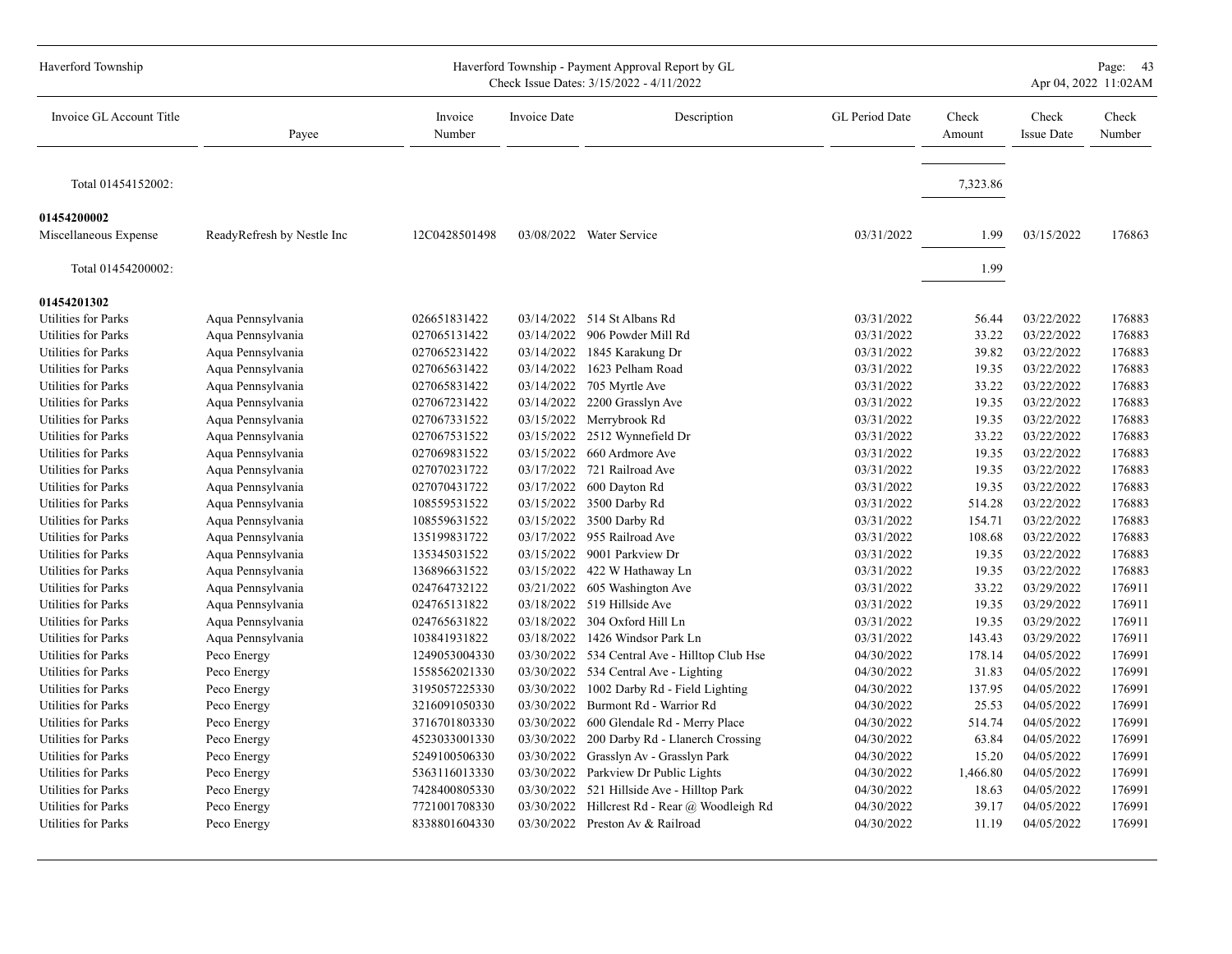| Haverford Township         |                            |                   |                  | Haverford Township - Payment Approval Report by GL<br>Check Issue Dates: 3/15/2022 - 4/11/2022 |                |                 |                            | Page: 44<br>Apr 04, 2022 11:02AM |
|----------------------------|----------------------------|-------------------|------------------|------------------------------------------------------------------------------------------------|----------------|-----------------|----------------------------|----------------------------------|
| Invoice GL Account Title   | Payee                      | Invoice<br>Number | Invoice Date     | Description                                                                                    | GL Period Date | Check<br>Amount | Check<br><b>Issue Date</b> | Check<br>Number                  |
| Utilities for Parks        | Peco Energy                | 8356100506330     |                  | 03/30/2022 Rose Tree Ln & Oxford Hill Ln                                                       | 04/30/2022     | 8.66            | 04/05/2022                 | 176991                           |
| Utilities for Parks        | Peco Energy                | 8648001203330     |                  | 03/30/2022 311 Highland Ave                                                                    | 04/30/2022     | 11.06           | 04/05/2022                 | 176991                           |
| <b>Utilities for Parks</b> | Peco Energy                | 8954201203330     |                  | 03/30/2022 672 Ardmore Av                                                                      | 04/30/2022     | 100.34          | 04/05/2022                 | 176991                           |
| Utilities for Parks        | Peco Energy                | 9269401604330     | 03/30/2022       | Veterans Field - 20 W Manoa Rd                                                                 | 04/30/2022     | 8.66            | 04/05/2022                 | 176991                           |
| Utilities for Parks        | Peco Energy                | 9284001108330     | 03/30/2022       | Washington Av - Manoa Rd                                                                       | 04/30/2022     | 39.59           | 04/05/2022                 | 176991                           |
| Utilities for Parks        | Peco Energy                | 9593101307330     | 03/30/2022       | Washington Av                                                                                  | 04/30/2022     | 21.62           | 04/05/2022                 | 176991                           |
| Utilities for Parks        | Peco Energy                | 9595800903330     | 03/30/2022       | Raymond Dr - Genthart                                                                          | 04/30/2022     | 29.56           | 04/05/2022                 | 176991                           |
| Total 01454201302:         |                            |                   |                  |                                                                                                |                | 4,066.25        |                            |                                  |
| 01454300002                |                            |                   |                  |                                                                                                |                |                 |                            |                                  |
| Communications             | Comcast                    | 016281430822      | 03/08/2022       | Cable Service - 597 Glendale Rd                                                                | 03/31/2022     | 202.35          | 03/22/2022                 | 176888                           |
| Communications             | AT & T Mobility            | 287286281561      |                  | 03/16/2022 Cellular Service                                                                    | 04/30/2022     | 79.78           | 04/05/2022                 | 176976                           |
| Total 01454300002:         |                            |                   |                  |                                                                                                |                | 282.13          |                            |                                  |
| 01454430002                |                            |                   |                  |                                                                                                |                |                 |                            |                                  |
| Maint & Repair Equipment   | Lowe's                     | 901702            | 02/28/2022       | Power Tool Combo Kit, Saw Blades                                                               | 03/31/2022     | 638.34          | 03/15/2022                 | 176866                           |
| Maint & Repair Equipment   | Lowe's                     | 902525            | 02/03/2022       | Grit Flap Disc, Grinding Wheel                                                                 | 03/31/2022     | 16.78           | 03/15/2022                 | 176866                           |
| Maint & Repair Equipment   | R J Power Equipment Co Inc | 38833             | 03/04/2022       | <b>Equipment Repair</b>                                                                        | 03/31/2022     | 32.00           | 04/11/2022                 | 177136                           |
| Maint & Repair Equipment   | R J Power Equipment Co Inc | 38879             | 03/10/2022       | <b>Equipmant Repair</b>                                                                        | 03/31/2022     | 92.00           | 04/11/2022                 | 177136                           |
| Maint & Repair Equipment   | R J Power Equipment Co Inc | 38902             | 03/18/2022 Cable |                                                                                                | 03/31/2022     | 80.00           | 04/11/2022                 | 177136                           |
| Total 01454430002:         |                            |                   |                  |                                                                                                |                | 859.12          |                            |                                  |
| 01454430102                |                            |                   |                  |                                                                                                |                |                 |                            |                                  |
| Maint & Repair Facilites   | Lowe's                     | 901130            | 02/07/2022       | (5) Wood, Reflectors                                                                           | 03/31/2022     | 73.17           | 03/15/2022                 | 176866                           |
| Maint & Repair Facilites   | Lowe's                     | 901425            | 01/10/2022       | Round Poplar Dowel                                                                             | 03/31/2022     | 3.17            | 03/15/2022                 | 176866                           |
| Maint & Repair Facilites   | Lowe's                     | 901460            | 02/10/2022       | $(10)$ Fence Rails                                                                             | 03/31/2022     | 151.80          | 03/15/2022                 | 176866                           |
| Maint & Repair Facilites   | Lowe's                     | 901690            | 01/24/2022       | (6) Lumber for Bench Repair                                                                    | 03/31/2022     | 140.97          | 03/15/2022                 | 176866                           |
| Maint & Repair Facilites   | Lowe's                     | 902286            | 01/06/2022       | Hangers, Wood, Chain                                                                           | 03/31/2022     | 37.92           | 03/15/2022                 | 176866                           |
| Maint & Repair Facilites   | Lowe's                     | 902346            | 01/25/2022       | Hardware for Bench Repair                                                                      | 03/31/2022     | 80.82           | 03/15/2022                 | 176866                           |
| Maint & Repair Facilites   | Lowe's                     | 902455            | 01/14/2022       | Hardware for Bench Repair                                                                      | 03/31/2022     | 115.70          | 03/15/2022                 | 176866                           |
| Maint & Repair Facilites   | Lowe's                     | 902665            | 01/04/2022       | Wood, Gloves                                                                                   | 03/31/2022     | 23.43           | 03/15/2022                 | 176866                           |
| Maint & Repair Facilites   | Lowe's                     | 902674A           | 02/16/2022       | Wood, Paint                                                                                    | 03/31/2022     | 159.36          | 03/15/2022                 | 176866                           |
| Maint & Repair Facilites   | Lowe's                     | 904062            | 01/05/2022       | Paint, Paint Brushes                                                                           | 03/31/2022     | 13.74           | 03/15/2022                 | 176866                           |
| Maint & Repair Facilites   | Lowe's                     | 904185            | 02/17/2022       | Gutter Downspouts, Screws                                                                      | 03/31/2022     | 10.02           | 03/15/2022                 | 176866                           |
| Maint & Repair Facilites   | Lowe's                     | 904798            | 01/13/2022       | Drill Bits, Socket Adapters                                                                    | 03/31/2022     | 60.25           | 03/15/2022                 | 176866                           |
| Maint & Repair Facilites   | Lowe's                     | 904912            | 01/24/2022       | 35-ft Tape Measure                                                                             | 03/31/2022     | 30.39           | 03/15/2022                 | 176866                           |
| Maint & Repair Facilites   | Lowe's                     | 907927            |                  | 02/22/2022 Base Hooks                                                                          | 03/31/2022     | 3.79            | 03/15/2022                 | 176866                           |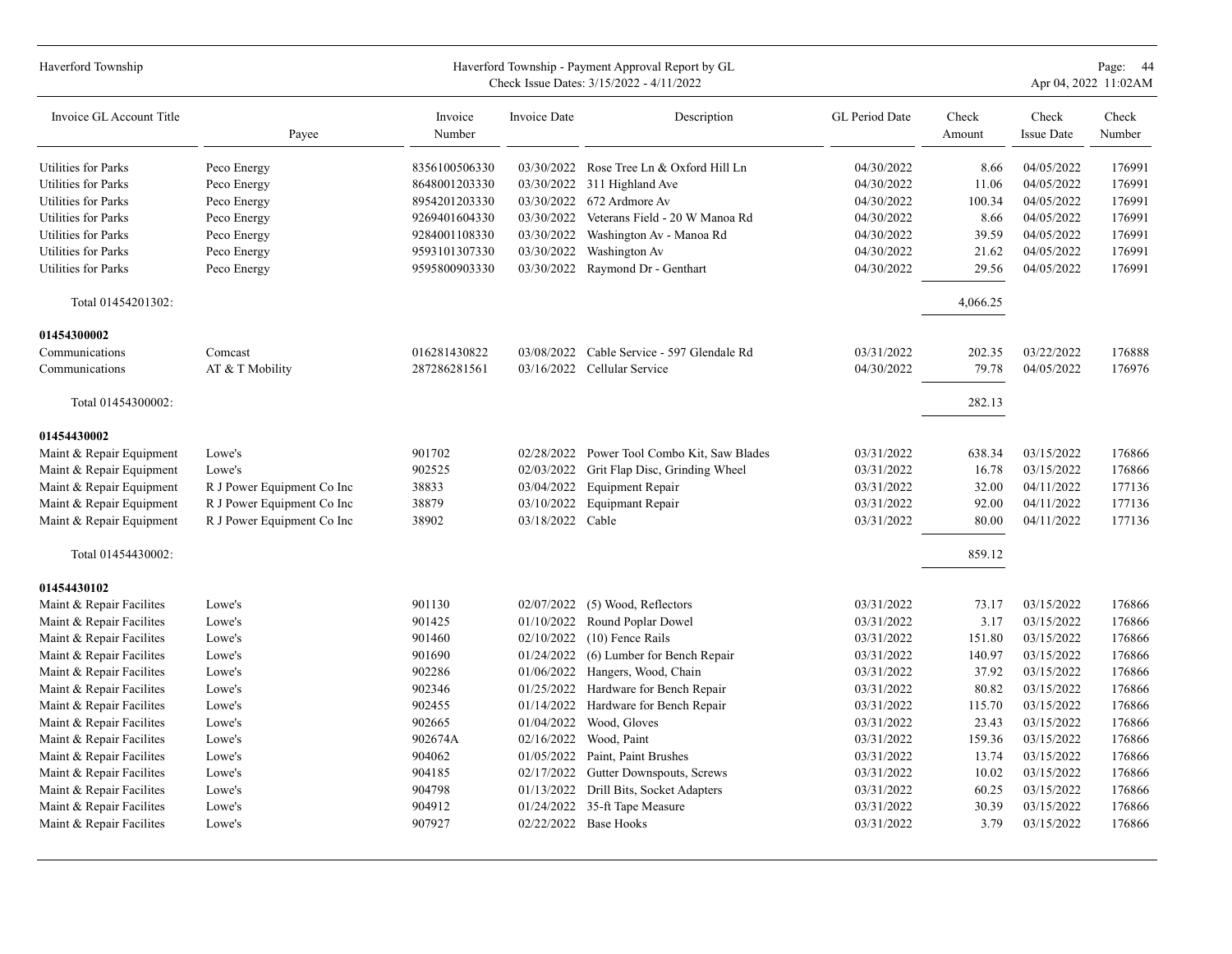| Haverford Township         |                                              |                   |                     | Haverford Township - Payment Approval Report by GL<br>Check Issue Dates: 3/15/2022 - 4/11/2022 |                |                 |                            | Page: 45<br>Apr 04, 2022 11:02AM |
|----------------------------|----------------------------------------------|-------------------|---------------------|------------------------------------------------------------------------------------------------|----------------|-----------------|----------------------------|----------------------------------|
| Invoice GL Account Title   | Payee                                        | Invoice<br>Number | Invoice Date        | Description                                                                                    | GL Period Date | Check<br>Amount | Check<br><b>Issue Date</b> | Check<br>Number                  |
| Maint & Repair Facilites   | Fisher & Son Co Inc                          | 0000232472-IN     |                     | 03/10/2022 Pre Emergent Herbicide                                                              | 03/31/2022     | 439.00          | 04/11/2022                 | 177056                           |
| Maint & Repair Facilites   | New Enterprise Stone & Lime Co Inc           | 7763849           | 03/23/2022          | Sand, Top Soil                                                                                 | 03/31/2022     | 946.02          | 04/11/2022                 | 177113                           |
| Maint & Repair Facilites   | Pennsylvania Horticultural Society           | 30423             | 03/04/2022          | (15) Trees - Tree Tender                                                                       | 03/31/2022     | 825.00          | 04/11/2022                 | 177125                           |
| Maint & Repair Facilites   | Pennsylvania Horticultural Society           | 30436             | 03/04/2022          | (13) Trees - Paddock Park                                                                      | 03/31/2022     | 715.00          | 04/11/2022                 | 177125                           |
| Maint & Repair Facilites   | Pioneer Manufacturing Company                | INV826721         | 03/02/2022          | (6) Aerosol Paint                                                                              | 03/31/2022     | 702.00          | 04/11/2022                 | 177130                           |
| Maint & Repair Facilites   | Port A Bowl Restroom Co Corp                 | 243119            |                     | 03/31/2022 Port A Bowl Restroom - Freedom Playground                                           | 03/31/2022     | 94.00           | 04/11/2022                 | 177132                           |
| Maint & Repair Facilites   | Port A Bowl Restroom Co Corp                 | 243120            |                     | 03/31/2022 Port A Bowl Restroom - Bailey Park                                                  | 03/31/2022     | 21.23           | 04/11/2022                 | 177132                           |
| Maint & Repair Facilites   | Port A Bowl Restroom Co Corp                 | 243121            |                     | 03/21/2022 Port A Bowl Restroom - Reserve                                                      | 03/31/2022     | 94.00           | 04/11/2022                 | 177132                           |
| Maint & Repair Facilites   | Town Square Rentals, Inc                     | 97694             |                     | 03/16/2022 Rental - Skid Loader                                                                | 03/31/2022     | 3,156.66        | 04/11/2022                 | 177166                           |
| Maint & Repair Facilites   | Weinstein Supply Corp                        | S028969053.00     |                     | 03/18/2022 Faucet Replacement                                                                  | 03/31/2022     | 265.90          | 04/11/2022                 | 177183                           |
| Maint & Repair Facilites   | Zeager Bros., Inc                            | 128080            |                     | 03/01/2022 Wood Carpet                                                                         | 03/31/2022     | 2,467.50        | 04/11/2022                 | 177187                           |
| Total 01454430102:         |                                              |                   |                     |                                                                                                |                | 10,630.84       |                            |                                  |
| 01454510002                |                                              |                   |                     |                                                                                                |                |                 |                            |                                  |
| Vehicle Fuel               | Papco, Inc.                                  | 3357270           | 03/11/2022 Unleaded |                                                                                                | 03/31/2022     | 717.19          | 04/11/2022                 | 177120                           |
| Vehicle Fuel               | School District of Haverford Townshi 3292022 |                   |                     | 03/29/2022 Diesel Fuel                                                                         | 03/31/2022     | 474.88          | 04/11/2022                 | 177144                           |
| Total 01454510002:         |                                              |                   |                     |                                                                                                |                | 1,192.07        |                            |                                  |
| 01454510702                |                                              |                   |                     |                                                                                                |                |                 |                            |                                  |
| Vehicle Maintenance        | Cherry Valley Tractor Sales                  | 2069D             |                     | 03/15/2022 Blade Kit, Blade Pin, Reservoir PM-56                                               | 03/31/2022     | 318.69          | 04/11/2022                 | 177032                           |
| Vehicle Maintenance        | Cherry Valley Tractor Sales                  | 2070D             |                     | 03/15/2022 Lamp PM-56                                                                          | 03/31/2022     | 50.88           | 04/11/2022                 | 177032                           |
| Vehicle Maintenance        | Joseph Fazzio Inc                            | 1563277           | 03/01/2022          | Ball Hitch, Receiver Tube SE-75                                                                | 03/31/2022     | 90.91           | 04/11/2022                 | 177083                           |
| Vehicle Maintenance        | Joseph Fazzio Inc                            | 1563480           | 03/02/2022          | Pintle Hook PM-58                                                                              | 03/31/2022     | 63.45           | 04/11/2022                 | 177083                           |
| Vehicle Maintenance        | Triple R Truck Parts                         | 874875            |                     | 03/08/2022 Euro Paste, Trailer Plug PM-58                                                      | 03/31/2022     | 31.98           | 04/11/2022                 | 177168                           |
| Total 01454510702:         |                                              |                   |                     |                                                                                                |                | 555.91          |                            |                                  |
| 01454922702                |                                              |                   |                     |                                                                                                |                |                 |                            |                                  |
| Open Space                 | Benner Deer Fence LLC                        | 7046              |                     | 03/14/2022 4' x 330' Deer Fence - DCNR Grant                                                   | 03/31/2022     | 1,287.26        | 04/11/2022                 | 177018                           |
| Open Space                 | Fisher & Son Co Inc                          | 0000232871-IN     | 03/21/2022          | (6) Barricades, (4) Snapshot Dg Sgn - DCN                                                      | 03/31/2022     | 390.00          | 04/11/2022                 | 177056                           |
| Open Space                 | Go Native Tree Farm                          | $2933 - A$        |                     | 02/04/2022 Final Payment - 33 Trees PACD Grant                                                 | 03/31/2022     | 506.47          | 04/11/2022                 | 177063                           |
| Total 01454922702:         |                                              |                   |                     |                                                                                                |                | 2,183.73        |                            |                                  |
| <b>Total GENERAL FUND:</b> |                                              |                   |                     |                                                                                                |                | 1,602,198.71    |                            |                                  |

**SEWER FUND**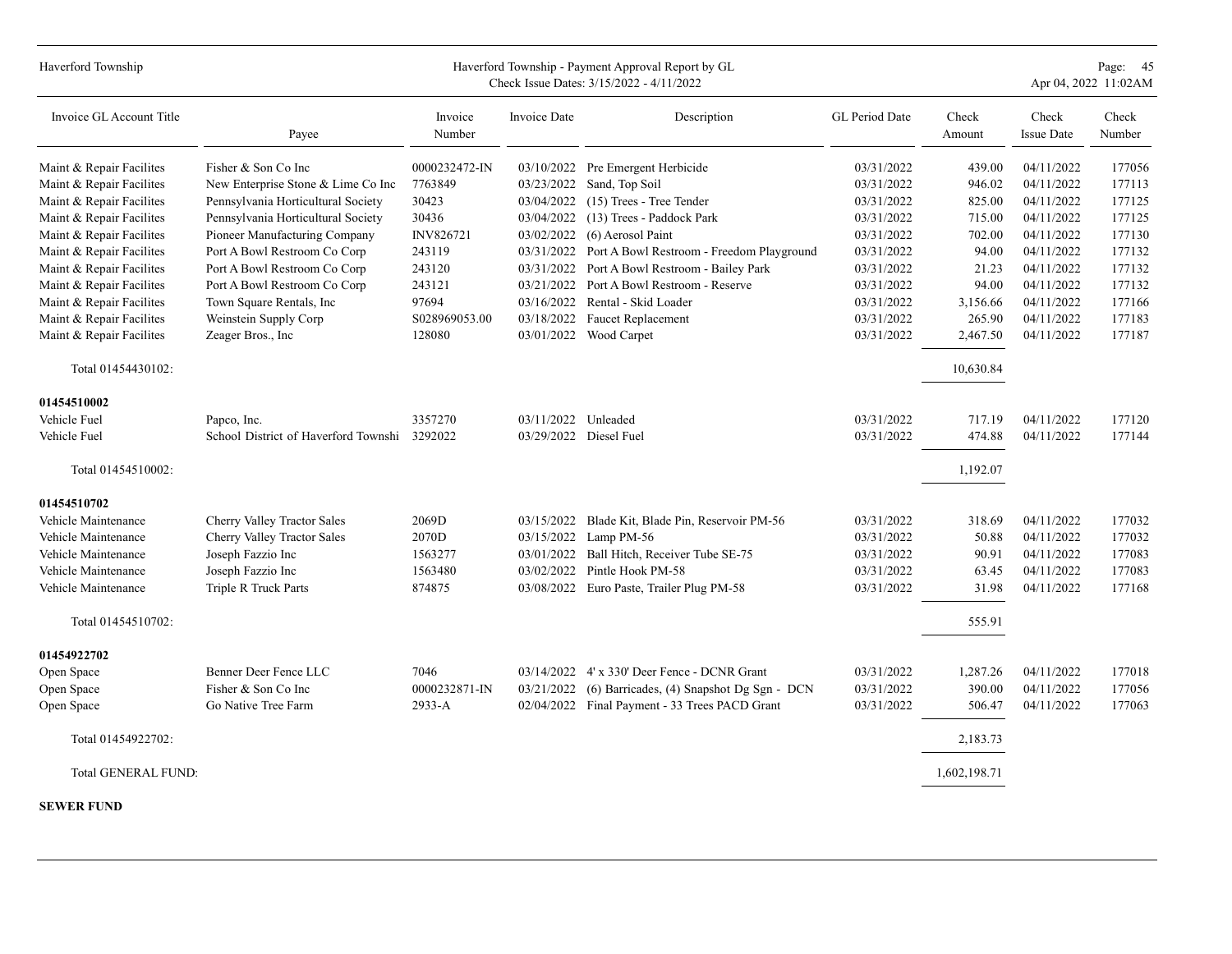| Haverford Township         |                                              |                   |              | Haverford Township - Payment Approval Report by GL<br>Check Issue Dates: 3/15/2022 - 4/11/2022 |                |                 |                            | Page: 46<br>Apr 04, 2022 11:02AM |
|----------------------------|----------------------------------------------|-------------------|--------------|------------------------------------------------------------------------------------------------|----------------|-----------------|----------------------------|----------------------------------|
| Invoice GL Account Title   | Payee                                        | Invoice<br>Number | Invoice Date | Description                                                                                    | GL Period Date | Check<br>Amount | Check<br><b>Issue Date</b> | Check<br>Number                  |
| 08429150002                |                                              |                   |              |                                                                                                |                |                 |                            |                                  |
| Group Life Insurance       | North American Benefits Company              | 2933-01/-02311    |              | 03/11/2022 Group Term Life Insurance                                                           | 03/31/2022     | 78.50           | 03/29/2022                 | 19042                            |
| Total 08429150002:         |                                              |                   |              |                                                                                                |                | 78.50           |                            |                                  |
| 08429150502                |                                              |                   |              |                                                                                                |                |                 |                            |                                  |
| Health Benefits            | DelCo Public Schools Healthcare Trst 2978S   |                   |              | 03/09/2022 Health Benefits                                                                     | 03/31/2022     | 9,519.55        | 03/22/2022                 | 19041                            |
| Total 08429150502:         |                                              |                   |              |                                                                                                |                | 9,519.55        |                            |                                  |
| 08429151002                |                                              |                   |              |                                                                                                |                |                 |                            |                                  |
| Rx/Dental/Vision/LTD       | <b>Express Scripts Inc</b>                   | 43711911CSW       |              | 03/12/2022 Prescription Benefits                                                               | 03/31/2022     | 49.40           | 03/22/2022                 | 238                              |
| Rx/Dental/Vision/LTD       | <b>Express Scripts Inc</b>                   | 43798741CS        |              | 03/22/2022 Prescription Benefits                                                               | 03/31/2022     | 65.38           | 03/29/2022                 | 240                              |
| Rx/Dental/Vision/LTD       | Delta Dental of PA                           | BE004871479C      |              | 02/28/2022 Dental Benefits                                                                     | 03/31/2022     | 686.00          | 03/15/2022                 | 19038                            |
| Rx/Dental/Vision/LTD       | North American Benefits Company              | 2933-03311202     |              | 03/11/2022 Group Term Life Insurance                                                           | 04/30/2022     | 98.84           | 04/05/2022                 | 19044                            |
| Total 08429151002:         |                                              |                   |              |                                                                                                |                | 899.62          |                            |                                  |
| 08429151502                |                                              |                   |              |                                                                                                |                |                 |                            |                                  |
| Pension Fund               | U S Bank FBO Haverford Township              | 31622             |              | 03/16/2022 2022 Partial MMO                                                                    | 03/31/2022     | 5,238.10        | 03/17/2022                 | 235                              |
| Pension Fund               | TD Ameritrade Institutional                  | 031522B           |              | 03/15/2022 2022 Partial MMO - Haverford Township No                                            | 03/31/2022     | 4,142.86        | 03/15/2022                 | 19039                            |
| Total 08429151502:         |                                              |                   |              |                                                                                                |                | 9,380.96        |                            |                                  |
| 08429152002                |                                              |                   |              |                                                                                                |                |                 |                            |                                  |
| Workers Compensation       | Arthur J Gallagher Risk Mgmt Serv I 4120201S |                   |              | 02/15/2022 Workers Comp - Install #2                                                           | 03/31/2022     | 4,354.73        | 03/22/2022                 | 19040                            |
| Total 08429152002:         |                                              |                   |              |                                                                                                |                | 4,354.73        |                            |                                  |
| 08429200002                |                                              |                   |              |                                                                                                |                |                 |                            |                                  |
| Miscellaneous Expense      | <b>PSATS</b>                                 | 253S              |              | 03/22/2022 Safety Training                                                                     | 03/31/2022     | 405.00          | 04/11/2022                 | 19053                            |
| Total 08429200002:         |                                              |                   |              |                                                                                                |                | 405.00          |                            |                                  |
| 08429270202                |                                              |                   |              |                                                                                                |                |                 |                            |                                  |
| Upper Darby: Cobbs Crk Ops | Upper Darby Township Municipal Bu HT-02-2022 |                   |              | 03/08/2022 Metering Program - February 2022                                                    | 03/31/2022     | 1,776.96        | 04/11/2022                 | 19058                            |
| Upper Darby: Cobbs Crk Ops | Upper Darby Township Municipal Bu 3282022    |                   |              | 03/28/2022 Sewage Service - February 2022                                                      | 03/31/2022     | 83,471.17       | 04/11/2022                 | 19059                            |
| Total 08429270202:         |                                              |                   |              |                                                                                                |                | 85,248.13       |                            |                                  |
|                            |                                              |                   |              |                                                                                                |                |                 |                            |                                  |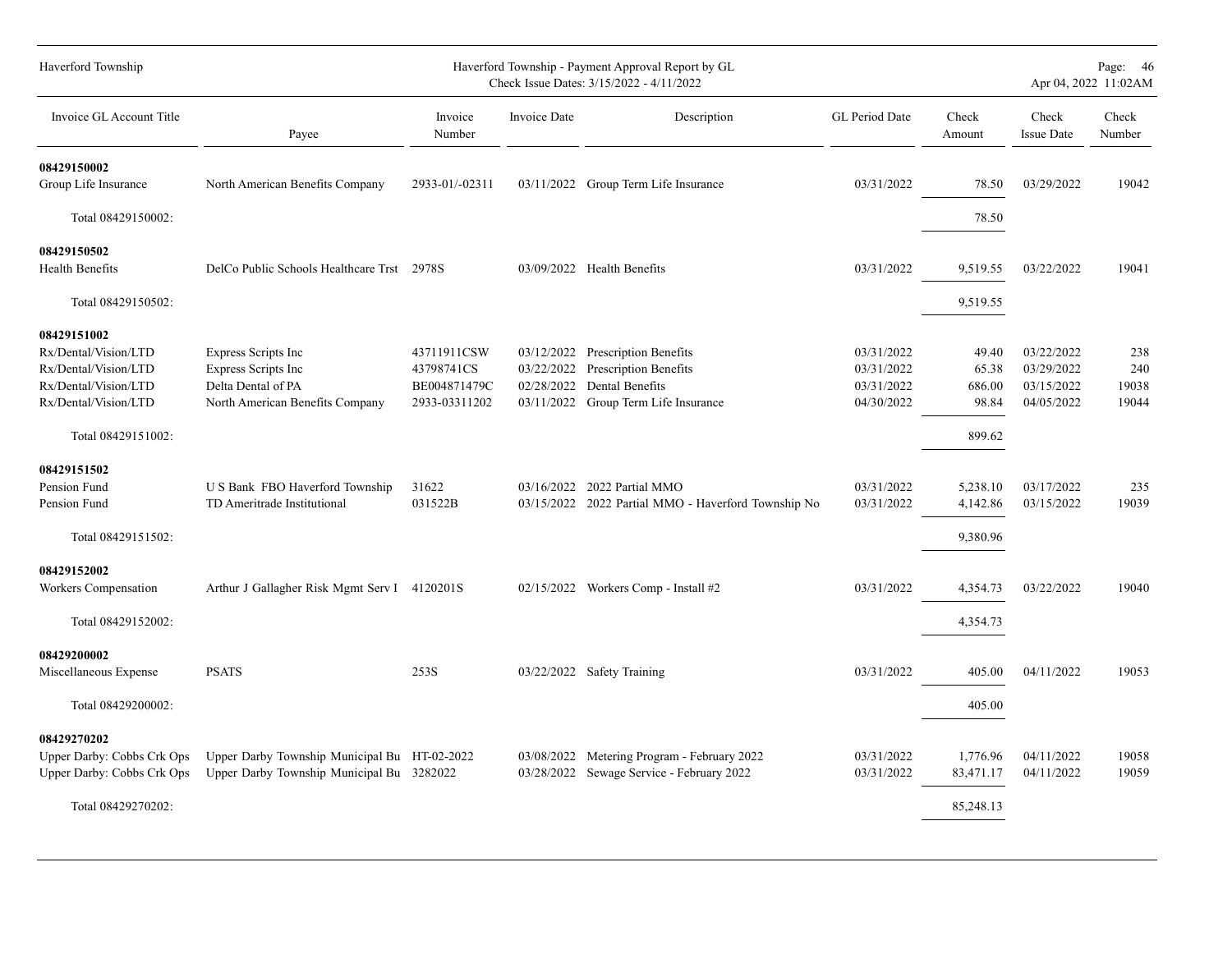| Haverford Township                                         |                                                                        |                    |                     | Haverford Township - Payment Approval Report by GL<br>Check Issue Dates: 3/15/2022 - 4/11/2022 |                          |                       |                            | Page: 47<br>Apr 04, 2022 11:02AM |
|------------------------------------------------------------|------------------------------------------------------------------------|--------------------|---------------------|------------------------------------------------------------------------------------------------|--------------------------|-----------------------|----------------------------|----------------------------------|
| Invoice GL Account Title                                   | Payee                                                                  | Invoice<br>Number  | <b>Invoice Date</b> | Description                                                                                    | <b>GL</b> Period Date    | Check<br>Amount       | Check<br><b>Issue Date</b> | Check<br>Number                  |
| 08429270502                                                | Upper Darby: Cobbs Crk Capi Upper Darby Township Municipal Bu 3032022  |                    |                     | 03/03/2022 Capital Cost Billing                                                                | 03/31/2022               | 77,807.60             | 04/11/2022                 | 19057                            |
| Total 08429270502:                                         |                                                                        |                    |                     |                                                                                                |                          | 77,807.60             |                            |                                  |
| 08429270602                                                |                                                                        |                    |                     |                                                                                                |                          |                       |                            |                                  |
| <b>Leachate Treatment</b><br>Leachate Treatment            | Cawley Environmental Services Inc<br>Cawley Environmental Services Inc | 23700<br>23737     |                     | 03/11/2022 Leachate Treatment<br>03/23/2022 Leachate Treatment                                 | 03/31/2022<br>03/31/2022 | 748.14<br>2,156.88    | 04/11/2022<br>04/11/2022   | 19045<br>19045                   |
| Total 08429270602:                                         |                                                                        |                    |                     |                                                                                                |                          | 2,905.02              |                            |                                  |
| 08429273002                                                |                                                                        |                    |                     |                                                                                                |                          |                       |                            |                                  |
| Sanitary Sewer Construction<br>Sanitary Sewer Construction | General Sewer Service Inc<br>N Abbonizio Contractors, Inc.             | 143810<br>3921     | 10/12/2021          | 03/11/2022 JetVac - Brookline Blvd<br>Repair - Sanitary Sewer Ardmore & Haverfor               | 03/31/2022<br>03/31/2022 | 1,300.00<br>15,642.50 | 04/11/2022<br>04/11/2022   | 19047<br>19050                   |
| Total 08429273002:                                         |                                                                        |                    |                     |                                                                                                |                          | 16,942.50             |                            |                                  |
| 08429290402                                                |                                                                        |                    |                     |                                                                                                |                          |                       |                            |                                  |
| <b>Engineering Fees</b>                                    | Pennoni Associates, Inc.                                               | 1113668            |                     | 03/31/2022 S/S Township Wide                                                                   | 03/31/2022               | 5,285.50              | 04/11/2022                 | 19052                            |
| <b>Engineering Fees</b><br><b>Engineering Fees</b>         | Pennoni Associates, Inc.<br>Pennoni Associates, Inc.                   | 1113669<br>1113679 |                     | 03/31/2022 Green Valley Road<br>03/31/2022 Act 537 Update, Darby, Marple Rd OLDS               | 03/31/2022<br>03/31/2022 | 1,302.00<br>381.00    | 04/11/2022<br>04/11/2022   | 19052<br>19052                   |
| Total 08429290402:                                         |                                                                        |                    |                     |                                                                                                |                          | 6,968.50              |                            |                                  |
| 08429300002                                                |                                                                        |                    |                     |                                                                                                |                          |                       |                            |                                  |
| Communications                                             | AT & T Mobility                                                        | 287286281561       |                     | 03/16/2022 Cellular Service                                                                    | 04/30/2022               | 79.78                 | 04/05/2022                 | 19043                            |
| Total 08429300002:                                         |                                                                        |                    |                     |                                                                                                |                          | 79.78                 |                            |                                  |
| 08429510002                                                |                                                                        |                    |                     |                                                                                                |                          |                       |                            |                                  |
| Vehicle Fuel                                               | Papco, Inc.                                                            | 3357270S           | 03/11/2022 Unleaded |                                                                                                | 03/31/2022               | 322.41                | 04/11/2022                 | 19051                            |
| Vehicle Fuel                                               | Papco, Inc.                                                            | 3357270S           | 03/11/2022 Unleaded |                                                                                                | 03/31/2022               | 355.30                | 04/11/2022                 | 19051                            |
| Vehicle Fuel                                               | School District of Haverford Townshi 3292022S                          |                    |                     | 03/29/2022 Diesel Fuel                                                                         | 03/31/2022               | 186.44                | 04/11/2022                 | 19055                            |
| Total 08429510002:                                         |                                                                        |                    |                     |                                                                                                |                          | 864.15                |                            |                                  |
| 08429510702                                                |                                                                        |                    |                     |                                                                                                |                          |                       |                            |                                  |
| Vehicle Maintenance                                        | Del-Val International Trucks, Inc                                      | 13267339           |                     | 03/02/2022 Heater Core SE-77                                                                   | 03/31/2022               | 454.88                | 04/11/2022                 | 19046                            |
| Vehicle Maintenance                                        | Joseph Fazzio Inc                                                      | 1563277S           | 03/01/2022          | Hitch Combo, Receiver Tube SE-75                                                               | 03/31/2022               | 90.91                 | 04/11/2022                 | 19048                            |
| Vehicle Maintenance                                        | Joseph Fazzio Inc                                                      | 1563480S           |                     | 03/02/2022 Pintle Hook SE-75                                                                   | 03/31/2022               | 63.46                 | 04/11/2022                 | 19048                            |